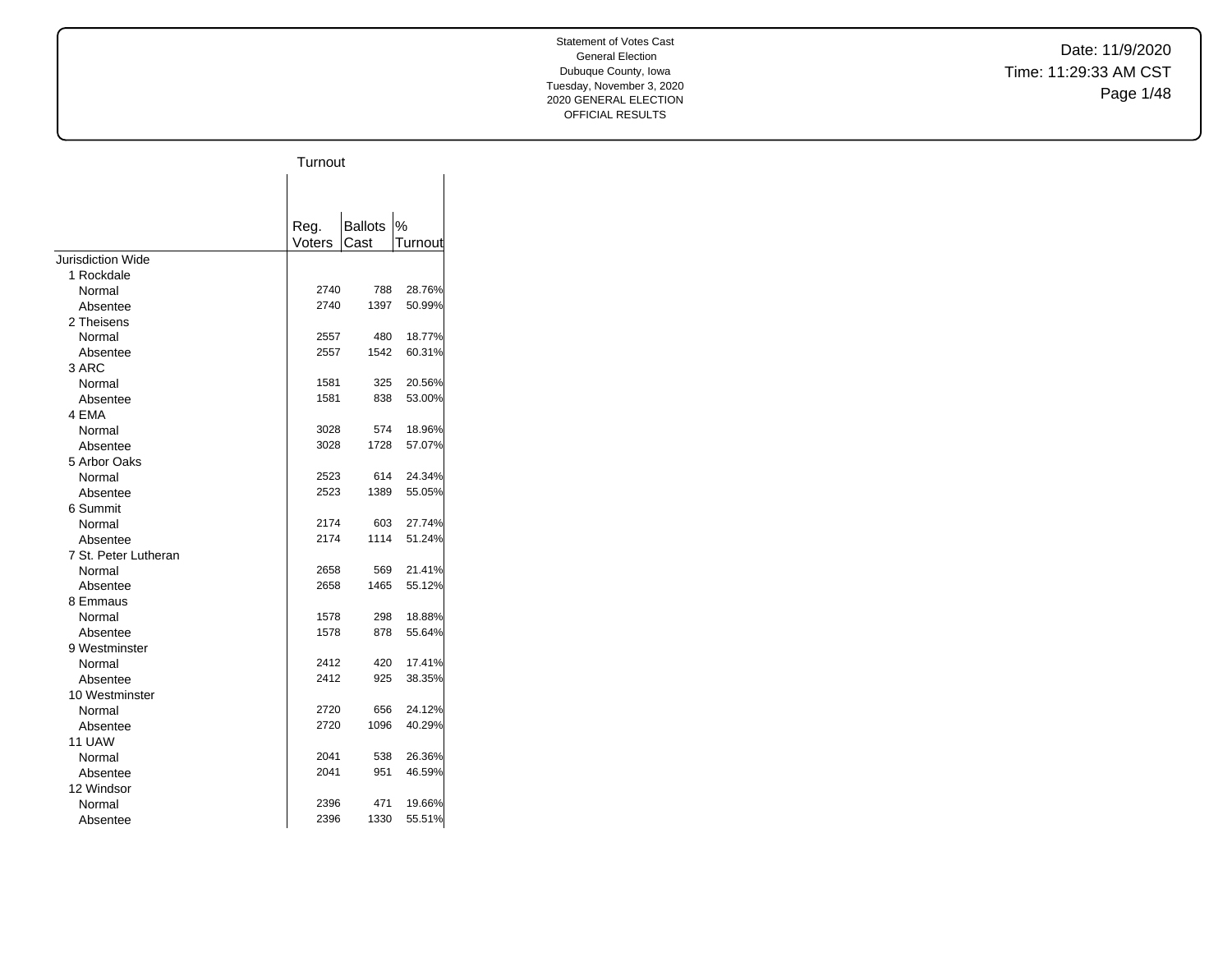Date: 11/9/2020 Time: 11:29:33 AM CST Page 2/48

|                     | Turnout |                |         |
|---------------------|---------|----------------|---------|
|                     |         |                |         |
|                     |         |                |         |
|                     |         |                |         |
|                     | Reg.    | <b>Ballots</b> | $\%$    |
|                     | Voters  | Cast           | Turnout |
| 13 Moose Lodge      |         |                |         |
| Normal              | 1796    | 477            | 26.56%  |
| Absentee            | 1796    | 657            | 36.58%  |
| 14 Sacred Heart     |         |                |         |
| Normal              | 1690    | 391            | 23.14%  |
| Absentee            | 1690    | 511            | 30.24%  |
| 15 Holy Trinity     |         |                |         |
| Normal              | 2026    | 605            | 29.86%  |
| Absentee            | 2026    | 863            | 42.60%  |
| 16 Election Annex   |         |                |         |
| Normal              | 1488    | 200            | 13.44%  |
| Absentee            | 1488    | 599            | 40.26%  |
| 17 St. Johns        |         |                |         |
| Normal              | 1527    | 294            | 19.25%  |
| Absentee            | 1527    | 476            | 31.17%  |
| 18 Federal Building |         |                |         |
| Normal              | 1968    | 331            | 16.82%  |
| Absentee            | 1968    | 789            | 40.09%  |
| 19 YMCA             |         |                |         |
| Normal              | 2030    | 420            | 20.69%  |
| Absentee            | 2030    | 1042           | 51.33%  |
| 20 Fogarty Hall     |         |                |         |
| Normal              | 2229    | 495            | 22.21%  |
| Absentee            | 2229    | 1289           | 57.83%  |
| 31 Asbury City Hall |         |                |         |
| Normal              | 2554    | 652            | 25.53%  |
| Absentee            | 2554    | 1408           | 55.13%  |
| 32 Meadows          |         |                |         |
| Normal              | 3080    | 872            | 28.31%  |
| Absentee            | 3080    | 1704           | 55.32%  |
| 33 Cascade          |         |                |         |
| Normal              | 1921    | 815            | 42.43%  |
| Absentee            | 1921    | 772            | 40.19%  |
| 34 Peosta           |         |                |         |
| Normal              | 3212    | 1181           | 36.77%  |
| Absentee            | 3212    | 1504           | 46.82%  |
| 35 Luxemburg        |         |                |         |
| Normal              | 1772    | 670            | 37.81%  |
| Absentee            | 1772    | 845            | 47.69%  |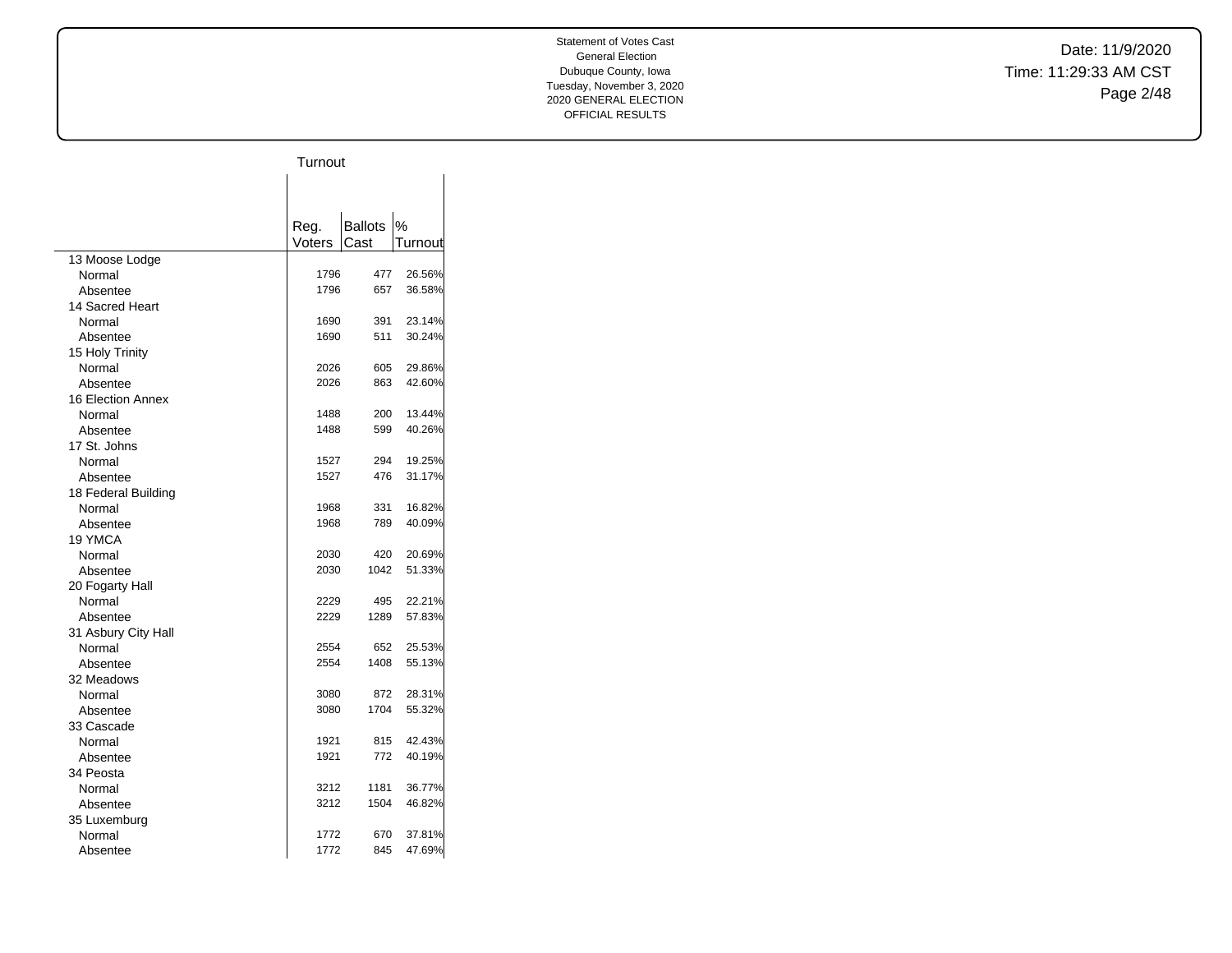Date: 11/9/2020 Time: 11:29:33 AM CST Page 3/48

|                      | Turnout        |                        |         |
|----------------------|----------------|------------------------|---------|
|                      |                |                        |         |
|                      |                |                        |         |
|                      |                |                        |         |
|                      | Reg.<br>Voters | <b>Ballots</b><br>Cast | $\%$    |
|                      |                |                        | Turnout |
| 36 Hope Church       | 2158           | 748                    | 34.66%  |
| Normal               | 2158           | 1067                   |         |
| Absentee             |                |                        | 49.44%  |
| 37 DYV Social Center |                |                        |         |
| Normal               | 862            | 301                    | 34.92%  |
| Absentee             | 862            | 406                    | 47.10%  |
| 38 DYV Social Center |                |                        |         |
| Normal               | 904            | 359                    | 39.71%  |
| Absentee             | 904            | 387                    | 42.81%  |
| 39 Beckman/Theisens  |                |                        |         |
| Normal               | 1964           | 685                    | 34.88%  |
| Absentee             | 1964           | 936                    | 47.66%  |
| 40 Farley            |                |                        |         |
| Normal               | 1111           | 564                    | 50.77%  |
| Absentee             | 1111           | 349                    | 31.41%  |
| 41 Epworth           |                |                        |         |
| Normal               | 2120           | 883                    | 41.65%  |
| Absentee             | 2120           | 804                    | 37.92%  |
| 42 Sherrill          |                |                        |         |
| Normal               | 2259           | 813                    | 35.99%  |
| Absentee             | 2259           | 1086                   | 48.07%  |
| 43 Key West          |                |                        |         |
| Normal               | 2743           | 850                    | 30.99%  |
| Absentee             | 2743           | 1295                   | 47.21%  |
| 44 Bernard           |                |                        |         |
| Normal               | 469            | 223                    | 47.55%  |
| Absentee             | 469            | 157                    | 33.48%  |
| 45 Swiss Valley      |                |                        |         |
| Normal               | 1838           | 504                    | 27.42%  |
| Absentee             | 1838           | 917                    | 49.89%  |
| Total                |                |                        |         |
| Normal               | 72129          | 19669                  | 27.27%  |
| Absentee             | 72129          | 34516                  | 47.85%  |
| Total                | 72129          | 54185                  | 75.12%  |
|                      |                |                        |         |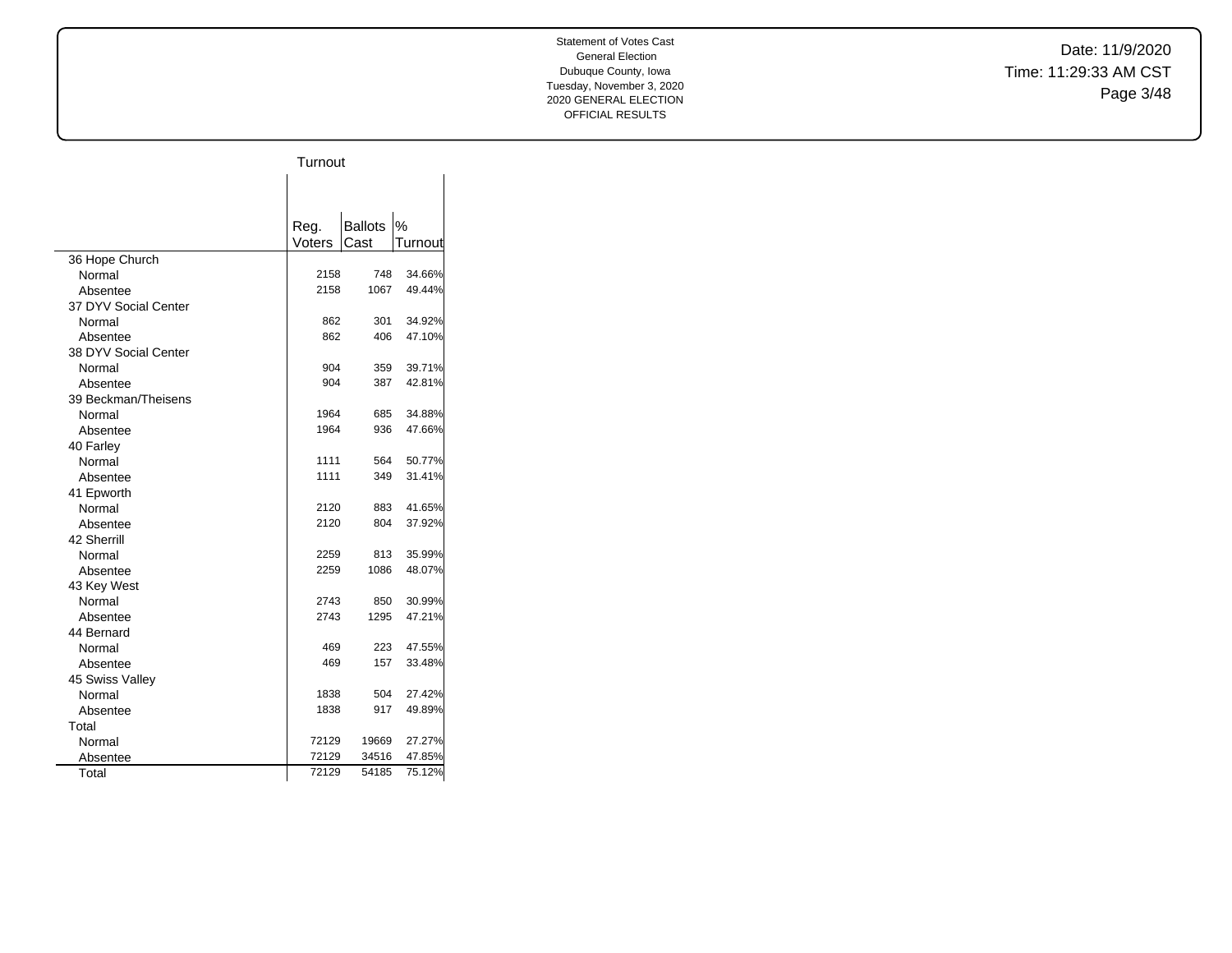### Date: 11/9/2020 Time: 11:29:33 AM CST Page 4/48

Reg. Voters Total Votes Donald J. Trump Michael R. Pence Joseph R. Biden Kamala D. Harris Roque Rocky De La Fuente Darcy G. Don Blankenship William Alan Ricki Sue King Dayna R. Chandler Howie Hawkins Jo Jorgensen Angela Nicole Walker (GRN) Jeremy Cohen (LIB) Brock Pierce Karla Ballard Jurisdiction Wide 1 Rockdale Normal 2740 784 573 73.09% 192 24.49% 0 - 0 - 0 - 3 0.38% 15 1.91% 1 0.13% Absentee 2012 12740 1387 526 37.92% 838 60.42% 0 - 2 0.14% 0 - 1 0.07% 16 1.15% 0 2 Theisens Normal 2557 471 344 73.04% 118 25.05% 0 - 0 - 1 0.21% 1 0.21% 7 1.49% 0 - Absentee 2012 1530 534 34.90% 984 64.31% 1 0.07% 0 - 0 - 1 0.07% 8 0.52% 0 -3 ARC Normal 1581 324 223 68.83% 95 29.32% 0 - 0 - 0 - 2 0.62% 3 0.93% 0 - Absentee 1581 1581 824 295 35.80% 514 62.38% 0 - 0 - 0 - 1 0.12% 11 1.33% 1 0.12% 4 EMA Normal 3028 571 414 72.50% 143 25.04% 0 - 0 - 0 - 1 0.18% 11 1.93% 0 - Absentee | 3028 1720 650 37.79% 1045 60.76% 1 0.06% 1 0.06% 1 0.06% 7 0.41% 13 0.76% 0 -5 Arbor Oaks Normal 2523 612 419 68.46% 181 29.58% 0 - 0 - 0 - 2 0.33% 10 1.63% 0 - Absentee 2523 1378 442 32.08% 918 66.62% 0 - 2 0.15% 1 0.07% 5 0.36% 10 0.73% 0 -6 Summit Normal 2174 602 414 68.77% 176 29.24% 0 - 1 0.17% 0 - 1 0.17% 7 1.16% 0 - Absentee 2174 1106 416 37.61% 672 60.76% 1 0.09% 2 0.18% 0 - 3 0.27% 11 0.99% 0 -7 St. Peter Lutheran Normal 2658 564 387 68.62% 162 28.72% 0 - 0 - 0 - 3 0.53% 11 1.95% 0 - Absentee 2001 2658 1446 457 31.60% 964 66.67% 0 - 2 0.14% 0 - 2 0.14% 17 1.18% 2 0.14% 8 Emmaus Normal 1578 291 206 70.79% 78 26.80% 0 - 0 - 0 - 0 - 6 2.06% 0 - Absentee 1580 1578 868 323 37.21% 530 61.06% 1 0.12% 2 0.23% 0 - 0 - 10 1.15% 0 -9 Westminster Normal 2412 418 236 56.46% 163 39.00% 0 - 1 0.24% 0 - 1 0.24% 12 2.87% 0 - Absentee 2012 12412 919 310 33.73% 600 65.29% 0 - 0 - 0 - 3 0.33% 5 0.54% 0 -10 Westminster Normal 2720 653 382 58.50% 252 38.59% 1 0.15% 1 0.15% 0 - 3 0.46% 11 1.68% 0 - Absentee 2012 1082 336 31.05% 726 67.10% 1 0.09% 0 - 0 - 3 0.28% 12 1.11% 2 0.18% 11 UAW Normal 2041 535 351 65.61% 174 32.52% 0 - 0 - 0 - 0 - 9 1.68% 0 - Absentee 2050 10 1.06% 0 - 1 1 1.06% 0 - 1 0.11% 0 - 2 0.21% 10 1.06% 0 - 1 0.11% 0 - 1 0.11% 0 - 1 0.10% 0 -12 Windsor Normal 2396 468 331 70.73% 121 25.85% 0 - 0 - 0 - 0 - 14 2.99% 0 - Absentee 2001 2396 1315 461 35.06% 833 63.35% 0 - 4 0.30% 0 - 3 0.23% 11 0.84% 0 -

US President and Vice President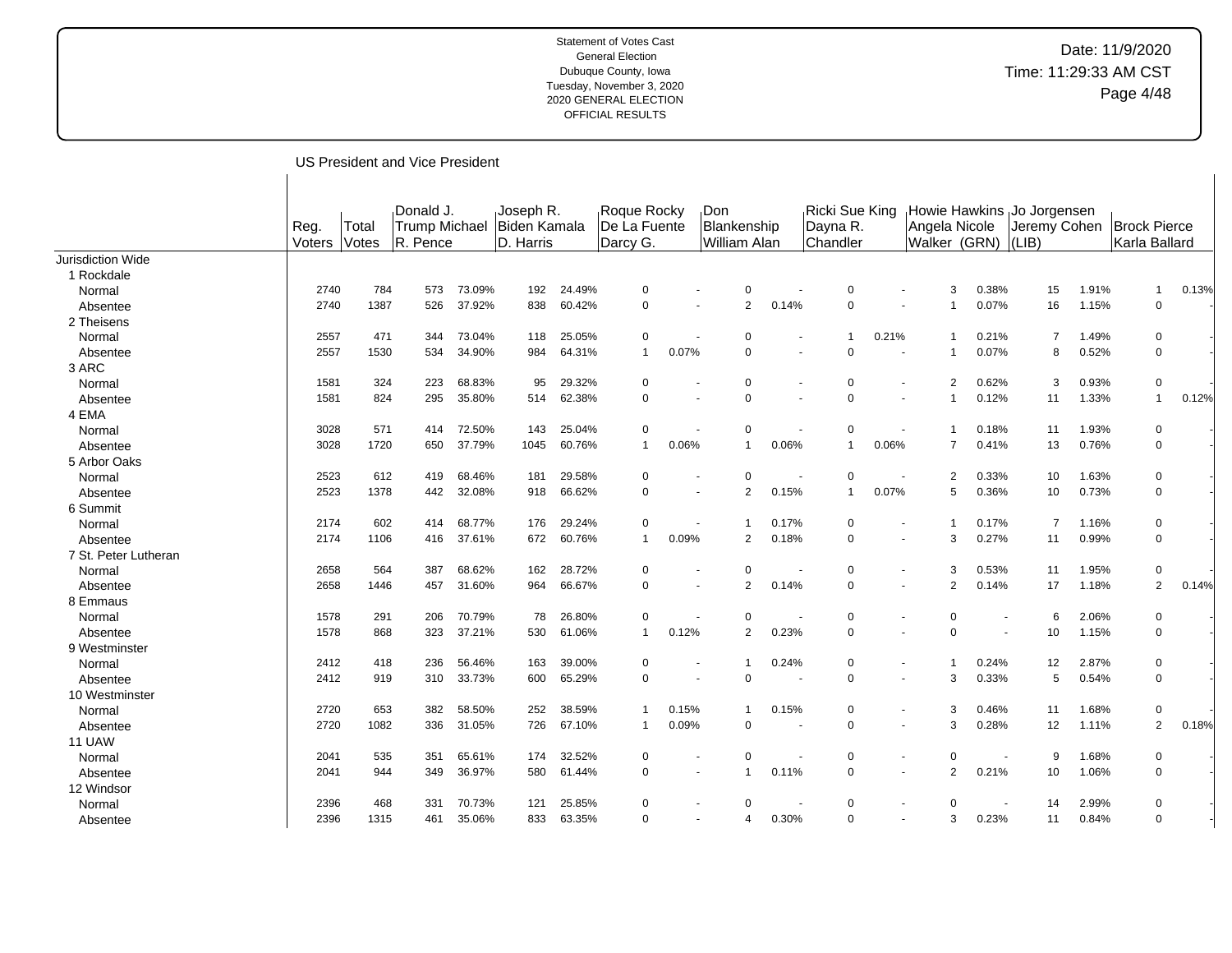## Date: 11/9/2020 Time: 11:29:33 AM CST Page 5/48

US President and Vice President

| Reg.<br><b>Trump Michael</b><br>Biden Kamala<br>Blankenship<br>De La Fuente<br>Dayna R.<br>Angela Nicole<br>Jeremy Cohen<br><b>Brock Pierce</b><br>Total<br>Votes<br>D. Harris<br>William Alan<br>Walker (GRN)<br>Karla Ballard<br>Voters<br>R. Pence<br>Darcy G.<br>Chandler<br>$ LIB\rangle$<br>13 Moose Lodge<br>477<br>69.39%<br>27.67%<br>0.21%<br>$\overline{a}$<br>0.42%<br>1.89%<br>$\mathbf 0$<br>1796<br>331<br>132<br>$\mathbf 0$<br>$\Omega$<br>9<br>Normal<br>$\overline{1}$<br>66.51%<br>$\mathbf 0$<br>0.46%<br>$\mathbf{1}$<br>1796<br>654<br>210<br>32.11%<br>435<br>0.15%<br>0.15%<br>0.15%<br>3<br>$\overline{1}$<br>Absentee<br>14 Sacred Heart<br>388<br>56.19%<br>38.40%<br>$\mathbf 0$<br>0.26%<br>0.52%<br>1.80%<br>1690<br>218<br>149<br>3<br>0.77%<br>2<br>7<br>$\mathbf{1}$<br>Normal<br>502<br>27.29%<br>69.72%<br>0.40%<br>3<br>0.60%<br>1.00%<br>$\mathbf 0$<br>1690<br>137<br>350<br>$\mathbf{1}$<br>0.20%<br>2<br>$\mathbf 0$<br>5<br>Absentee<br>$\sim$<br>15 Holy Trinity<br>2026<br>600<br>380<br>63.33%<br>33.50%<br>$\mathbf 0$<br>0.17%<br>0.17%<br>13<br>2.17%<br>201<br>$\Omega$<br>0<br>-1<br>Normal<br>$\sim$<br>30.21%<br>68.38%<br>$\mathbf 0$<br>0.23%<br>0.12%<br>0.12%<br>0.82%<br>$\mathbf 0$<br>2026<br>854<br>258<br>584<br>$\overline{2}$<br>$\mathbf{1}$<br>7<br>Absentee<br>$\sim$<br>16 Election Annex<br>196<br>50.00%<br>45.41%<br>$\mathbf 0$<br>1.02%<br>6<br>3.06%<br>1488<br>98<br>89<br>$\Omega$<br>2<br>$\Omega$<br>$\Omega$<br>Normal<br>$\overline{\phantom{a}}$<br>25.46%<br>71.84%<br>$\mathbf 0$<br>$\overline{2}$<br>0.34%<br>5<br>0.84%<br>9<br>1.52%<br>$\mathbf 0$<br>1488<br>593<br>151<br>426<br>$\Omega$<br>Absentee<br>17 St. Johns<br>1527<br>291<br>135<br>46.39%<br>47.42%<br>0.34%<br>0.34%<br>2.06%<br>$\overline{7}$<br>2.41%<br>138<br>$\mathbf{1}$<br>$\Omega$<br>6<br>$\mathbf 0$<br>Normal<br>$\mathbf 1$<br>473<br>26.22%<br>70.40%<br>$\mathbf 0$<br>$\overline{2}$<br>0.42%<br>2.75%<br>$\Omega$<br>1527<br>124<br>333<br>$\Omega$<br>$\Omega$<br>13<br>Absentee<br>18 Federal Building<br>1968<br>325<br>142<br>43.69%<br>169<br>52.00%<br>0.31%<br>0.92%<br>$\overline{7}$<br>2.15%<br>$\mathbf 0$<br>$\mathbf{1}$<br>0<br>$\Omega$<br>3<br>Normal<br>$\overline{\phantom{a}}$<br>784<br>22.96%<br>592<br>75.51%<br>2<br>0.26%<br>$\overline{2}$<br>0.26%<br>8<br>1.02%<br>$\mathbf 0$<br>1968<br>180<br>$\Omega$<br>$\Omega$<br>Absentee<br>$\overline{\phantom{a}}$<br>19 YMCA<br>2030<br>418<br>258<br>61.72%<br>149<br>35.65%<br>$\mathbf 0$<br>$\Omega$<br>0.48%<br>$\overline{7}$<br>1.67%<br>$\mathbf 0$<br>$\mathbf 0$<br>2<br>Normal<br>0.39%<br>$\mathbf 0$<br>2030<br>259<br>25.02%<br>768<br>74.20%<br>$\mathbf 0$<br>0.10%<br>$\Omega$<br>0.10%<br>1035<br>$\overline{1}$<br>4<br>Absentee<br>$\sim$<br>$\blacksquare$<br>20 Fogarty Hall<br>$\mathbf 0$<br>2229<br>493<br>325<br>65.92%<br>159<br>32.25%<br>0<br>0.20%<br>$\Omega$<br>0<br>8<br>1.62%<br>Normal<br>-1<br>$\sim$<br>$\ddot{\phantom{1}}$<br>3<br>0.39%<br>2229<br>1270<br>387<br>30.47%<br>872<br>68.66%<br>$\mathbf{1}$<br>0.08%<br>$\mathbf 0$<br>0.24%<br>5<br>$\mathbf{1}$<br>0<br>Absentee<br>31 Asbury City Hall<br>67.96%<br>30.19%<br>1.24%<br>2554<br>646<br>439<br>195<br>0<br>0.15%<br>0.31%<br>8<br>$\mathbf 0$<br>Normal<br>-1<br>$\Omega$<br>2<br>$\overline{\phantom{a}}$<br>2<br>0.57%<br>$\mathbf 0$<br>2554<br>1404<br>485<br>34.54%<br>906<br>64.53%<br>$\mathbf{1}$<br>0.07%<br>$\mathbf 0$<br>0.14%<br>8<br>0<br>Absentee<br>32 Meadows<br>77.93%<br>18.70%<br>3080<br>861<br>671<br>0.12%<br>0.12%<br>$\Omega$<br>2<br>0.23%<br>21<br>2.44%<br>$\mathbf 0$<br>Normal<br>161<br>-1<br>-1<br>45.20%<br>53.45%<br>$\mathbf 0$<br>3080<br>1697<br>767<br>907<br>2<br>0.12%<br>3<br>0.18%<br>0.06%<br>5<br>0.29%<br>10<br>0.59%<br>$\mathbf{1}$<br>Absentee<br>33 Cascade<br>76.79%<br>22.10%<br>0.37%<br>3<br>0.37%<br>$\mathbf 0$<br>1921<br>810<br>622<br>179<br>0<br>0.12%<br>$\Omega$<br>3<br>Normal<br>-1<br>$\overline{\phantom{a}}$<br>$\blacksquare$<br>39.47%<br>2<br>0.26%<br>0.53%<br>$\mathbf 0$<br>1921<br>760<br>300<br>450<br>59.21%<br>3<br>0.39%<br>$\Omega$<br>0.13%<br>4<br>Absentee<br>$\overline{\phantom{a}}$<br>34 Peosta<br>76.72%<br>21.75%<br>0.17%<br>0.08%<br>0.17%<br>12<br>1.02%<br>3212<br>1177<br>903<br>256<br>$\overline{2}$<br>$\overline{1}$<br>$\Omega$<br>2<br>$\overline{0}$<br>Normal<br>0.67%<br>$\mathbf 0$<br>46.92%<br>51.94%<br>0.07%<br>10<br>3212<br>1494<br>701<br>776<br>0.07%<br>0<br>$\Omega$<br>$\mathbf{1}$<br>Absentee<br>$\overline{\phantom{a}}$<br>35 Luxemburg<br>1772<br>88.57%<br>10.68%<br>5<br>0.75%<br>665<br>589<br>71<br>$\Omega$<br>$\Omega$<br>0<br>Normal<br>$\Omega$<br>0<br>$\overline{2}$<br>$\Omega$<br>845<br>58.58%<br>40.36%<br>$\mathbf 0$<br>0.12%<br>0.24%<br>6<br>0.71%<br>1772<br>495<br>341<br>$\Omega$<br>-1 |          |  | Donald J. | Joseph R. | Roque Rocky | Don |  | Ricki Sue King | Howie Hawkins Jo Jorgensen |  |  |  |
|-----------------------------------------------------------------------------------------------------------------------------------------------------------------------------------------------------------------------------------------------------------------------------------------------------------------------------------------------------------------------------------------------------------------------------------------------------------------------------------------------------------------------------------------------------------------------------------------------------------------------------------------------------------------------------------------------------------------------------------------------------------------------------------------------------------------------------------------------------------------------------------------------------------------------------------------------------------------------------------------------------------------------------------------------------------------------------------------------------------------------------------------------------------------------------------------------------------------------------------------------------------------------------------------------------------------------------------------------------------------------------------------------------------------------------------------------------------------------------------------------------------------------------------------------------------------------------------------------------------------------------------------------------------------------------------------------------------------------------------------------------------------------------------------------------------------------------------------------------------------------------------------------------------------------------------------------------------------------------------------------------------------------------------------------------------------------------------------------------------------------------------------------------------------------------------------------------------------------------------------------------------------------------------------------------------------------------------------------------------------------------------------------------------------------------------------------------------------------------------------------------------------------------------------------------------------------------------------------------------------------------------------------------------------------------------------------------------------------------------------------------------------------------------------------------------------------------------------------------------------------------------------------------------------------------------------------------------------------------------------------------------------------------------------------------------------------------------------------------------------------------------------------------------------------------------------------------------------------------------------------------------------------------------------------------------------------------------------------------------------------------------------------------------------------------------------------------------------------------------------------------------------------------------------------------------------------------------------------------------------------------------------------------------------------------------------------------------------------------------------------------------------------------------------------------------------------------------------------------------------------------------------------------------------------------------------------------------------------------------------------------------------------------------------------------------------------------------------------------------------------------------------------------------------------------------------------------------------------------------------------------------------------------------------------------------------------------------------------------------------------------------------------------------------------------------------------------------------------------------------------------------------------------------------------------------------------------------------------------------------------------------------------------------------------------------------------------------------------------------------------------------------------------------------------------------------------------------------------------------------------------------------|----------|--|-----------|-----------|-------------|-----|--|----------------|----------------------------|--|--|--|
| 0.15%<br>0.26%<br>0.08%                                                                                                                                                                                                                                                                                                                                                                                                                                                                                                                                                                                                                                                                                                                                                                                                                                                                                                                                                                                                                                                                                                                                                                                                                                                                                                                                                                                                                                                                                                                                                                                                                                                                                                                                                                                                                                                                                                                                                                                                                                                                                                                                                                                                                                                                                                                                                                                                                                                                                                                                                                                                                                                                                                                                                                                                                                                                                                                                                                                                                                                                                                                                                                                                                                                                                                                                                                                                                                                                                                                                                                                                                                                                                                                                                                                                                                                                                                                                                                                                                                                                                                                                                                                                                                                                                                                                                                                                                                                                                                                                                                                                                                                                                                                                                                                                                                                                 |          |  |           |           |             |     |  |                |                            |  |  |  |
|                                                                                                                                                                                                                                                                                                                                                                                                                                                                                                                                                                                                                                                                                                                                                                                                                                                                                                                                                                                                                                                                                                                                                                                                                                                                                                                                                                                                                                                                                                                                                                                                                                                                                                                                                                                                                                                                                                                                                                                                                                                                                                                                                                                                                                                                                                                                                                                                                                                                                                                                                                                                                                                                                                                                                                                                                                                                                                                                                                                                                                                                                                                                                                                                                                                                                                                                                                                                                                                                                                                                                                                                                                                                                                                                                                                                                                                                                                                                                                                                                                                                                                                                                                                                                                                                                                                                                                                                                                                                                                                                                                                                                                                                                                                                                                                                                                                                                         |          |  |           |           |             |     |  |                |                            |  |  |  |
|                                                                                                                                                                                                                                                                                                                                                                                                                                                                                                                                                                                                                                                                                                                                                                                                                                                                                                                                                                                                                                                                                                                                                                                                                                                                                                                                                                                                                                                                                                                                                                                                                                                                                                                                                                                                                                                                                                                                                                                                                                                                                                                                                                                                                                                                                                                                                                                                                                                                                                                                                                                                                                                                                                                                                                                                                                                                                                                                                                                                                                                                                                                                                                                                                                                                                                                                                                                                                                                                                                                                                                                                                                                                                                                                                                                                                                                                                                                                                                                                                                                                                                                                                                                                                                                                                                                                                                                                                                                                                                                                                                                                                                                                                                                                                                                                                                                                                         |          |  |           |           |             |     |  |                |                            |  |  |  |
|                                                                                                                                                                                                                                                                                                                                                                                                                                                                                                                                                                                                                                                                                                                                                                                                                                                                                                                                                                                                                                                                                                                                                                                                                                                                                                                                                                                                                                                                                                                                                                                                                                                                                                                                                                                                                                                                                                                                                                                                                                                                                                                                                                                                                                                                                                                                                                                                                                                                                                                                                                                                                                                                                                                                                                                                                                                                                                                                                                                                                                                                                                                                                                                                                                                                                                                                                                                                                                                                                                                                                                                                                                                                                                                                                                                                                                                                                                                                                                                                                                                                                                                                                                                                                                                                                                                                                                                                                                                                                                                                                                                                                                                                                                                                                                                                                                                                                         |          |  |           |           |             |     |  |                |                            |  |  |  |
|                                                                                                                                                                                                                                                                                                                                                                                                                                                                                                                                                                                                                                                                                                                                                                                                                                                                                                                                                                                                                                                                                                                                                                                                                                                                                                                                                                                                                                                                                                                                                                                                                                                                                                                                                                                                                                                                                                                                                                                                                                                                                                                                                                                                                                                                                                                                                                                                                                                                                                                                                                                                                                                                                                                                                                                                                                                                                                                                                                                                                                                                                                                                                                                                                                                                                                                                                                                                                                                                                                                                                                                                                                                                                                                                                                                                                                                                                                                                                                                                                                                                                                                                                                                                                                                                                                                                                                                                                                                                                                                                                                                                                                                                                                                                                                                                                                                                                         |          |  |           |           |             |     |  |                |                            |  |  |  |
|                                                                                                                                                                                                                                                                                                                                                                                                                                                                                                                                                                                                                                                                                                                                                                                                                                                                                                                                                                                                                                                                                                                                                                                                                                                                                                                                                                                                                                                                                                                                                                                                                                                                                                                                                                                                                                                                                                                                                                                                                                                                                                                                                                                                                                                                                                                                                                                                                                                                                                                                                                                                                                                                                                                                                                                                                                                                                                                                                                                                                                                                                                                                                                                                                                                                                                                                                                                                                                                                                                                                                                                                                                                                                                                                                                                                                                                                                                                                                                                                                                                                                                                                                                                                                                                                                                                                                                                                                                                                                                                                                                                                                                                                                                                                                                                                                                                                                         |          |  |           |           |             |     |  |                |                            |  |  |  |
|                                                                                                                                                                                                                                                                                                                                                                                                                                                                                                                                                                                                                                                                                                                                                                                                                                                                                                                                                                                                                                                                                                                                                                                                                                                                                                                                                                                                                                                                                                                                                                                                                                                                                                                                                                                                                                                                                                                                                                                                                                                                                                                                                                                                                                                                                                                                                                                                                                                                                                                                                                                                                                                                                                                                                                                                                                                                                                                                                                                                                                                                                                                                                                                                                                                                                                                                                                                                                                                                                                                                                                                                                                                                                                                                                                                                                                                                                                                                                                                                                                                                                                                                                                                                                                                                                                                                                                                                                                                                                                                                                                                                                                                                                                                                                                                                                                                                                         |          |  |           |           |             |     |  |                |                            |  |  |  |
|                                                                                                                                                                                                                                                                                                                                                                                                                                                                                                                                                                                                                                                                                                                                                                                                                                                                                                                                                                                                                                                                                                                                                                                                                                                                                                                                                                                                                                                                                                                                                                                                                                                                                                                                                                                                                                                                                                                                                                                                                                                                                                                                                                                                                                                                                                                                                                                                                                                                                                                                                                                                                                                                                                                                                                                                                                                                                                                                                                                                                                                                                                                                                                                                                                                                                                                                                                                                                                                                                                                                                                                                                                                                                                                                                                                                                                                                                                                                                                                                                                                                                                                                                                                                                                                                                                                                                                                                                                                                                                                                                                                                                                                                                                                                                                                                                                                                                         |          |  |           |           |             |     |  |                |                            |  |  |  |
|                                                                                                                                                                                                                                                                                                                                                                                                                                                                                                                                                                                                                                                                                                                                                                                                                                                                                                                                                                                                                                                                                                                                                                                                                                                                                                                                                                                                                                                                                                                                                                                                                                                                                                                                                                                                                                                                                                                                                                                                                                                                                                                                                                                                                                                                                                                                                                                                                                                                                                                                                                                                                                                                                                                                                                                                                                                                                                                                                                                                                                                                                                                                                                                                                                                                                                                                                                                                                                                                                                                                                                                                                                                                                                                                                                                                                                                                                                                                                                                                                                                                                                                                                                                                                                                                                                                                                                                                                                                                                                                                                                                                                                                                                                                                                                                                                                                                                         |          |  |           |           |             |     |  |                |                            |  |  |  |
|                                                                                                                                                                                                                                                                                                                                                                                                                                                                                                                                                                                                                                                                                                                                                                                                                                                                                                                                                                                                                                                                                                                                                                                                                                                                                                                                                                                                                                                                                                                                                                                                                                                                                                                                                                                                                                                                                                                                                                                                                                                                                                                                                                                                                                                                                                                                                                                                                                                                                                                                                                                                                                                                                                                                                                                                                                                                                                                                                                                                                                                                                                                                                                                                                                                                                                                                                                                                                                                                                                                                                                                                                                                                                                                                                                                                                                                                                                                                                                                                                                                                                                                                                                                                                                                                                                                                                                                                                                                                                                                                                                                                                                                                                                                                                                                                                                                                                         |          |  |           |           |             |     |  |                |                            |  |  |  |
|                                                                                                                                                                                                                                                                                                                                                                                                                                                                                                                                                                                                                                                                                                                                                                                                                                                                                                                                                                                                                                                                                                                                                                                                                                                                                                                                                                                                                                                                                                                                                                                                                                                                                                                                                                                                                                                                                                                                                                                                                                                                                                                                                                                                                                                                                                                                                                                                                                                                                                                                                                                                                                                                                                                                                                                                                                                                                                                                                                                                                                                                                                                                                                                                                                                                                                                                                                                                                                                                                                                                                                                                                                                                                                                                                                                                                                                                                                                                                                                                                                                                                                                                                                                                                                                                                                                                                                                                                                                                                                                                                                                                                                                                                                                                                                                                                                                                                         |          |  |           |           |             |     |  |                |                            |  |  |  |
|                                                                                                                                                                                                                                                                                                                                                                                                                                                                                                                                                                                                                                                                                                                                                                                                                                                                                                                                                                                                                                                                                                                                                                                                                                                                                                                                                                                                                                                                                                                                                                                                                                                                                                                                                                                                                                                                                                                                                                                                                                                                                                                                                                                                                                                                                                                                                                                                                                                                                                                                                                                                                                                                                                                                                                                                                                                                                                                                                                                                                                                                                                                                                                                                                                                                                                                                                                                                                                                                                                                                                                                                                                                                                                                                                                                                                                                                                                                                                                                                                                                                                                                                                                                                                                                                                                                                                                                                                                                                                                                                                                                                                                                                                                                                                                                                                                                                                         |          |  |           |           |             |     |  |                |                            |  |  |  |
|                                                                                                                                                                                                                                                                                                                                                                                                                                                                                                                                                                                                                                                                                                                                                                                                                                                                                                                                                                                                                                                                                                                                                                                                                                                                                                                                                                                                                                                                                                                                                                                                                                                                                                                                                                                                                                                                                                                                                                                                                                                                                                                                                                                                                                                                                                                                                                                                                                                                                                                                                                                                                                                                                                                                                                                                                                                                                                                                                                                                                                                                                                                                                                                                                                                                                                                                                                                                                                                                                                                                                                                                                                                                                                                                                                                                                                                                                                                                                                                                                                                                                                                                                                                                                                                                                                                                                                                                                                                                                                                                                                                                                                                                                                                                                                                                                                                                                         |          |  |           |           |             |     |  |                |                            |  |  |  |
|                                                                                                                                                                                                                                                                                                                                                                                                                                                                                                                                                                                                                                                                                                                                                                                                                                                                                                                                                                                                                                                                                                                                                                                                                                                                                                                                                                                                                                                                                                                                                                                                                                                                                                                                                                                                                                                                                                                                                                                                                                                                                                                                                                                                                                                                                                                                                                                                                                                                                                                                                                                                                                                                                                                                                                                                                                                                                                                                                                                                                                                                                                                                                                                                                                                                                                                                                                                                                                                                                                                                                                                                                                                                                                                                                                                                                                                                                                                                                                                                                                                                                                                                                                                                                                                                                                                                                                                                                                                                                                                                                                                                                                                                                                                                                                                                                                                                                         |          |  |           |           |             |     |  |                |                            |  |  |  |
|                                                                                                                                                                                                                                                                                                                                                                                                                                                                                                                                                                                                                                                                                                                                                                                                                                                                                                                                                                                                                                                                                                                                                                                                                                                                                                                                                                                                                                                                                                                                                                                                                                                                                                                                                                                                                                                                                                                                                                                                                                                                                                                                                                                                                                                                                                                                                                                                                                                                                                                                                                                                                                                                                                                                                                                                                                                                                                                                                                                                                                                                                                                                                                                                                                                                                                                                                                                                                                                                                                                                                                                                                                                                                                                                                                                                                                                                                                                                                                                                                                                                                                                                                                                                                                                                                                                                                                                                                                                                                                                                                                                                                                                                                                                                                                                                                                                                                         |          |  |           |           |             |     |  |                |                            |  |  |  |
|                                                                                                                                                                                                                                                                                                                                                                                                                                                                                                                                                                                                                                                                                                                                                                                                                                                                                                                                                                                                                                                                                                                                                                                                                                                                                                                                                                                                                                                                                                                                                                                                                                                                                                                                                                                                                                                                                                                                                                                                                                                                                                                                                                                                                                                                                                                                                                                                                                                                                                                                                                                                                                                                                                                                                                                                                                                                                                                                                                                                                                                                                                                                                                                                                                                                                                                                                                                                                                                                                                                                                                                                                                                                                                                                                                                                                                                                                                                                                                                                                                                                                                                                                                                                                                                                                                                                                                                                                                                                                                                                                                                                                                                                                                                                                                                                                                                                                         |          |  |           |           |             |     |  |                |                            |  |  |  |
|                                                                                                                                                                                                                                                                                                                                                                                                                                                                                                                                                                                                                                                                                                                                                                                                                                                                                                                                                                                                                                                                                                                                                                                                                                                                                                                                                                                                                                                                                                                                                                                                                                                                                                                                                                                                                                                                                                                                                                                                                                                                                                                                                                                                                                                                                                                                                                                                                                                                                                                                                                                                                                                                                                                                                                                                                                                                                                                                                                                                                                                                                                                                                                                                                                                                                                                                                                                                                                                                                                                                                                                                                                                                                                                                                                                                                                                                                                                                                                                                                                                                                                                                                                                                                                                                                                                                                                                                                                                                                                                                                                                                                                                                                                                                                                                                                                                                                         |          |  |           |           |             |     |  |                |                            |  |  |  |
|                                                                                                                                                                                                                                                                                                                                                                                                                                                                                                                                                                                                                                                                                                                                                                                                                                                                                                                                                                                                                                                                                                                                                                                                                                                                                                                                                                                                                                                                                                                                                                                                                                                                                                                                                                                                                                                                                                                                                                                                                                                                                                                                                                                                                                                                                                                                                                                                                                                                                                                                                                                                                                                                                                                                                                                                                                                                                                                                                                                                                                                                                                                                                                                                                                                                                                                                                                                                                                                                                                                                                                                                                                                                                                                                                                                                                                                                                                                                                                                                                                                                                                                                                                                                                                                                                                                                                                                                                                                                                                                                                                                                                                                                                                                                                                                                                                                                                         |          |  |           |           |             |     |  |                |                            |  |  |  |
|                                                                                                                                                                                                                                                                                                                                                                                                                                                                                                                                                                                                                                                                                                                                                                                                                                                                                                                                                                                                                                                                                                                                                                                                                                                                                                                                                                                                                                                                                                                                                                                                                                                                                                                                                                                                                                                                                                                                                                                                                                                                                                                                                                                                                                                                                                                                                                                                                                                                                                                                                                                                                                                                                                                                                                                                                                                                                                                                                                                                                                                                                                                                                                                                                                                                                                                                                                                                                                                                                                                                                                                                                                                                                                                                                                                                                                                                                                                                                                                                                                                                                                                                                                                                                                                                                                                                                                                                                                                                                                                                                                                                                                                                                                                                                                                                                                                                                         |          |  |           |           |             |     |  |                |                            |  |  |  |
|                                                                                                                                                                                                                                                                                                                                                                                                                                                                                                                                                                                                                                                                                                                                                                                                                                                                                                                                                                                                                                                                                                                                                                                                                                                                                                                                                                                                                                                                                                                                                                                                                                                                                                                                                                                                                                                                                                                                                                                                                                                                                                                                                                                                                                                                                                                                                                                                                                                                                                                                                                                                                                                                                                                                                                                                                                                                                                                                                                                                                                                                                                                                                                                                                                                                                                                                                                                                                                                                                                                                                                                                                                                                                                                                                                                                                                                                                                                                                                                                                                                                                                                                                                                                                                                                                                                                                                                                                                                                                                                                                                                                                                                                                                                                                                                                                                                                                         |          |  |           |           |             |     |  |                |                            |  |  |  |
|                                                                                                                                                                                                                                                                                                                                                                                                                                                                                                                                                                                                                                                                                                                                                                                                                                                                                                                                                                                                                                                                                                                                                                                                                                                                                                                                                                                                                                                                                                                                                                                                                                                                                                                                                                                                                                                                                                                                                                                                                                                                                                                                                                                                                                                                                                                                                                                                                                                                                                                                                                                                                                                                                                                                                                                                                                                                                                                                                                                                                                                                                                                                                                                                                                                                                                                                                                                                                                                                                                                                                                                                                                                                                                                                                                                                                                                                                                                                                                                                                                                                                                                                                                                                                                                                                                                                                                                                                                                                                                                                                                                                                                                                                                                                                                                                                                                                                         |          |  |           |           |             |     |  |                |                            |  |  |  |
|                                                                                                                                                                                                                                                                                                                                                                                                                                                                                                                                                                                                                                                                                                                                                                                                                                                                                                                                                                                                                                                                                                                                                                                                                                                                                                                                                                                                                                                                                                                                                                                                                                                                                                                                                                                                                                                                                                                                                                                                                                                                                                                                                                                                                                                                                                                                                                                                                                                                                                                                                                                                                                                                                                                                                                                                                                                                                                                                                                                                                                                                                                                                                                                                                                                                                                                                                                                                                                                                                                                                                                                                                                                                                                                                                                                                                                                                                                                                                                                                                                                                                                                                                                                                                                                                                                                                                                                                                                                                                                                                                                                                                                                                                                                                                                                                                                                                                         |          |  |           |           |             |     |  |                |                            |  |  |  |
|                                                                                                                                                                                                                                                                                                                                                                                                                                                                                                                                                                                                                                                                                                                                                                                                                                                                                                                                                                                                                                                                                                                                                                                                                                                                                                                                                                                                                                                                                                                                                                                                                                                                                                                                                                                                                                                                                                                                                                                                                                                                                                                                                                                                                                                                                                                                                                                                                                                                                                                                                                                                                                                                                                                                                                                                                                                                                                                                                                                                                                                                                                                                                                                                                                                                                                                                                                                                                                                                                                                                                                                                                                                                                                                                                                                                                                                                                                                                                                                                                                                                                                                                                                                                                                                                                                                                                                                                                                                                                                                                                                                                                                                                                                                                                                                                                                                                                         |          |  |           |           |             |     |  |                |                            |  |  |  |
|                                                                                                                                                                                                                                                                                                                                                                                                                                                                                                                                                                                                                                                                                                                                                                                                                                                                                                                                                                                                                                                                                                                                                                                                                                                                                                                                                                                                                                                                                                                                                                                                                                                                                                                                                                                                                                                                                                                                                                                                                                                                                                                                                                                                                                                                                                                                                                                                                                                                                                                                                                                                                                                                                                                                                                                                                                                                                                                                                                                                                                                                                                                                                                                                                                                                                                                                                                                                                                                                                                                                                                                                                                                                                                                                                                                                                                                                                                                                                                                                                                                                                                                                                                                                                                                                                                                                                                                                                                                                                                                                                                                                                                                                                                                                                                                                                                                                                         |          |  |           |           |             |     |  |                |                            |  |  |  |
|                                                                                                                                                                                                                                                                                                                                                                                                                                                                                                                                                                                                                                                                                                                                                                                                                                                                                                                                                                                                                                                                                                                                                                                                                                                                                                                                                                                                                                                                                                                                                                                                                                                                                                                                                                                                                                                                                                                                                                                                                                                                                                                                                                                                                                                                                                                                                                                                                                                                                                                                                                                                                                                                                                                                                                                                                                                                                                                                                                                                                                                                                                                                                                                                                                                                                                                                                                                                                                                                                                                                                                                                                                                                                                                                                                                                                                                                                                                                                                                                                                                                                                                                                                                                                                                                                                                                                                                                                                                                                                                                                                                                                                                                                                                                                                                                                                                                                         |          |  |           |           |             |     |  |                |                            |  |  |  |
|                                                                                                                                                                                                                                                                                                                                                                                                                                                                                                                                                                                                                                                                                                                                                                                                                                                                                                                                                                                                                                                                                                                                                                                                                                                                                                                                                                                                                                                                                                                                                                                                                                                                                                                                                                                                                                                                                                                                                                                                                                                                                                                                                                                                                                                                                                                                                                                                                                                                                                                                                                                                                                                                                                                                                                                                                                                                                                                                                                                                                                                                                                                                                                                                                                                                                                                                                                                                                                                                                                                                                                                                                                                                                                                                                                                                                                                                                                                                                                                                                                                                                                                                                                                                                                                                                                                                                                                                                                                                                                                                                                                                                                                                                                                                                                                                                                                                                         |          |  |           |           |             |     |  |                |                            |  |  |  |
|                                                                                                                                                                                                                                                                                                                                                                                                                                                                                                                                                                                                                                                                                                                                                                                                                                                                                                                                                                                                                                                                                                                                                                                                                                                                                                                                                                                                                                                                                                                                                                                                                                                                                                                                                                                                                                                                                                                                                                                                                                                                                                                                                                                                                                                                                                                                                                                                                                                                                                                                                                                                                                                                                                                                                                                                                                                                                                                                                                                                                                                                                                                                                                                                                                                                                                                                                                                                                                                                                                                                                                                                                                                                                                                                                                                                                                                                                                                                                                                                                                                                                                                                                                                                                                                                                                                                                                                                                                                                                                                                                                                                                                                                                                                                                                                                                                                                                         |          |  |           |           |             |     |  |                |                            |  |  |  |
|                                                                                                                                                                                                                                                                                                                                                                                                                                                                                                                                                                                                                                                                                                                                                                                                                                                                                                                                                                                                                                                                                                                                                                                                                                                                                                                                                                                                                                                                                                                                                                                                                                                                                                                                                                                                                                                                                                                                                                                                                                                                                                                                                                                                                                                                                                                                                                                                                                                                                                                                                                                                                                                                                                                                                                                                                                                                                                                                                                                                                                                                                                                                                                                                                                                                                                                                                                                                                                                                                                                                                                                                                                                                                                                                                                                                                                                                                                                                                                                                                                                                                                                                                                                                                                                                                                                                                                                                                                                                                                                                                                                                                                                                                                                                                                                                                                                                                         |          |  |           |           |             |     |  |                |                            |  |  |  |
|                                                                                                                                                                                                                                                                                                                                                                                                                                                                                                                                                                                                                                                                                                                                                                                                                                                                                                                                                                                                                                                                                                                                                                                                                                                                                                                                                                                                                                                                                                                                                                                                                                                                                                                                                                                                                                                                                                                                                                                                                                                                                                                                                                                                                                                                                                                                                                                                                                                                                                                                                                                                                                                                                                                                                                                                                                                                                                                                                                                                                                                                                                                                                                                                                                                                                                                                                                                                                                                                                                                                                                                                                                                                                                                                                                                                                                                                                                                                                                                                                                                                                                                                                                                                                                                                                                                                                                                                                                                                                                                                                                                                                                                                                                                                                                                                                                                                                         |          |  |           |           |             |     |  |                |                            |  |  |  |
|                                                                                                                                                                                                                                                                                                                                                                                                                                                                                                                                                                                                                                                                                                                                                                                                                                                                                                                                                                                                                                                                                                                                                                                                                                                                                                                                                                                                                                                                                                                                                                                                                                                                                                                                                                                                                                                                                                                                                                                                                                                                                                                                                                                                                                                                                                                                                                                                                                                                                                                                                                                                                                                                                                                                                                                                                                                                                                                                                                                                                                                                                                                                                                                                                                                                                                                                                                                                                                                                                                                                                                                                                                                                                                                                                                                                                                                                                                                                                                                                                                                                                                                                                                                                                                                                                                                                                                                                                                                                                                                                                                                                                                                                                                                                                                                                                                                                                         |          |  |           |           |             |     |  |                |                            |  |  |  |
|                                                                                                                                                                                                                                                                                                                                                                                                                                                                                                                                                                                                                                                                                                                                                                                                                                                                                                                                                                                                                                                                                                                                                                                                                                                                                                                                                                                                                                                                                                                                                                                                                                                                                                                                                                                                                                                                                                                                                                                                                                                                                                                                                                                                                                                                                                                                                                                                                                                                                                                                                                                                                                                                                                                                                                                                                                                                                                                                                                                                                                                                                                                                                                                                                                                                                                                                                                                                                                                                                                                                                                                                                                                                                                                                                                                                                                                                                                                                                                                                                                                                                                                                                                                                                                                                                                                                                                                                                                                                                                                                                                                                                                                                                                                                                                                                                                                                                         |          |  |           |           |             |     |  |                |                            |  |  |  |
|                                                                                                                                                                                                                                                                                                                                                                                                                                                                                                                                                                                                                                                                                                                                                                                                                                                                                                                                                                                                                                                                                                                                                                                                                                                                                                                                                                                                                                                                                                                                                                                                                                                                                                                                                                                                                                                                                                                                                                                                                                                                                                                                                                                                                                                                                                                                                                                                                                                                                                                                                                                                                                                                                                                                                                                                                                                                                                                                                                                                                                                                                                                                                                                                                                                                                                                                                                                                                                                                                                                                                                                                                                                                                                                                                                                                                                                                                                                                                                                                                                                                                                                                                                                                                                                                                                                                                                                                                                                                                                                                                                                                                                                                                                                                                                                                                                                                                         |          |  |           |           |             |     |  |                |                            |  |  |  |
|                                                                                                                                                                                                                                                                                                                                                                                                                                                                                                                                                                                                                                                                                                                                                                                                                                                                                                                                                                                                                                                                                                                                                                                                                                                                                                                                                                                                                                                                                                                                                                                                                                                                                                                                                                                                                                                                                                                                                                                                                                                                                                                                                                                                                                                                                                                                                                                                                                                                                                                                                                                                                                                                                                                                                                                                                                                                                                                                                                                                                                                                                                                                                                                                                                                                                                                                                                                                                                                                                                                                                                                                                                                                                                                                                                                                                                                                                                                                                                                                                                                                                                                                                                                                                                                                                                                                                                                                                                                                                                                                                                                                                                                                                                                                                                                                                                                                                         |          |  |           |           |             |     |  |                |                            |  |  |  |
|                                                                                                                                                                                                                                                                                                                                                                                                                                                                                                                                                                                                                                                                                                                                                                                                                                                                                                                                                                                                                                                                                                                                                                                                                                                                                                                                                                                                                                                                                                                                                                                                                                                                                                                                                                                                                                                                                                                                                                                                                                                                                                                                                                                                                                                                                                                                                                                                                                                                                                                                                                                                                                                                                                                                                                                                                                                                                                                                                                                                                                                                                                                                                                                                                                                                                                                                                                                                                                                                                                                                                                                                                                                                                                                                                                                                                                                                                                                                                                                                                                                                                                                                                                                                                                                                                                                                                                                                                                                                                                                                                                                                                                                                                                                                                                                                                                                                                         |          |  |           |           |             |     |  |                |                            |  |  |  |
|                                                                                                                                                                                                                                                                                                                                                                                                                                                                                                                                                                                                                                                                                                                                                                                                                                                                                                                                                                                                                                                                                                                                                                                                                                                                                                                                                                                                                                                                                                                                                                                                                                                                                                                                                                                                                                                                                                                                                                                                                                                                                                                                                                                                                                                                                                                                                                                                                                                                                                                                                                                                                                                                                                                                                                                                                                                                                                                                                                                                                                                                                                                                                                                                                                                                                                                                                                                                                                                                                                                                                                                                                                                                                                                                                                                                                                                                                                                                                                                                                                                                                                                                                                                                                                                                                                                                                                                                                                                                                                                                                                                                                                                                                                                                                                                                                                                                                         |          |  |           |           |             |     |  |                |                            |  |  |  |
|                                                                                                                                                                                                                                                                                                                                                                                                                                                                                                                                                                                                                                                                                                                                                                                                                                                                                                                                                                                                                                                                                                                                                                                                                                                                                                                                                                                                                                                                                                                                                                                                                                                                                                                                                                                                                                                                                                                                                                                                                                                                                                                                                                                                                                                                                                                                                                                                                                                                                                                                                                                                                                                                                                                                                                                                                                                                                                                                                                                                                                                                                                                                                                                                                                                                                                                                                                                                                                                                                                                                                                                                                                                                                                                                                                                                                                                                                                                                                                                                                                                                                                                                                                                                                                                                                                                                                                                                                                                                                                                                                                                                                                                                                                                                                                                                                                                                                         |          |  |           |           |             |     |  |                |                            |  |  |  |
|                                                                                                                                                                                                                                                                                                                                                                                                                                                                                                                                                                                                                                                                                                                                                                                                                                                                                                                                                                                                                                                                                                                                                                                                                                                                                                                                                                                                                                                                                                                                                                                                                                                                                                                                                                                                                                                                                                                                                                                                                                                                                                                                                                                                                                                                                                                                                                                                                                                                                                                                                                                                                                                                                                                                                                                                                                                                                                                                                                                                                                                                                                                                                                                                                                                                                                                                                                                                                                                                                                                                                                                                                                                                                                                                                                                                                                                                                                                                                                                                                                                                                                                                                                                                                                                                                                                                                                                                                                                                                                                                                                                                                                                                                                                                                                                                                                                                                         |          |  |           |           |             |     |  |                |                            |  |  |  |
|                                                                                                                                                                                                                                                                                                                                                                                                                                                                                                                                                                                                                                                                                                                                                                                                                                                                                                                                                                                                                                                                                                                                                                                                                                                                                                                                                                                                                                                                                                                                                                                                                                                                                                                                                                                                                                                                                                                                                                                                                                                                                                                                                                                                                                                                                                                                                                                                                                                                                                                                                                                                                                                                                                                                                                                                                                                                                                                                                                                                                                                                                                                                                                                                                                                                                                                                                                                                                                                                                                                                                                                                                                                                                                                                                                                                                                                                                                                                                                                                                                                                                                                                                                                                                                                                                                                                                                                                                                                                                                                                                                                                                                                                                                                                                                                                                                                                                         |          |  |           |           |             |     |  |                |                            |  |  |  |
|                                                                                                                                                                                                                                                                                                                                                                                                                                                                                                                                                                                                                                                                                                                                                                                                                                                                                                                                                                                                                                                                                                                                                                                                                                                                                                                                                                                                                                                                                                                                                                                                                                                                                                                                                                                                                                                                                                                                                                                                                                                                                                                                                                                                                                                                                                                                                                                                                                                                                                                                                                                                                                                                                                                                                                                                                                                                                                                                                                                                                                                                                                                                                                                                                                                                                                                                                                                                                                                                                                                                                                                                                                                                                                                                                                                                                                                                                                                                                                                                                                                                                                                                                                                                                                                                                                                                                                                                                                                                                                                                                                                                                                                                                                                                                                                                                                                                                         |          |  |           |           |             |     |  |                |                            |  |  |  |
|                                                                                                                                                                                                                                                                                                                                                                                                                                                                                                                                                                                                                                                                                                                                                                                                                                                                                                                                                                                                                                                                                                                                                                                                                                                                                                                                                                                                                                                                                                                                                                                                                                                                                                                                                                                                                                                                                                                                                                                                                                                                                                                                                                                                                                                                                                                                                                                                                                                                                                                                                                                                                                                                                                                                                                                                                                                                                                                                                                                                                                                                                                                                                                                                                                                                                                                                                                                                                                                                                                                                                                                                                                                                                                                                                                                                                                                                                                                                                                                                                                                                                                                                                                                                                                                                                                                                                                                                                                                                                                                                                                                                                                                                                                                                                                                                                                                                                         |          |  |           |           |             |     |  |                |                            |  |  |  |
|                                                                                                                                                                                                                                                                                                                                                                                                                                                                                                                                                                                                                                                                                                                                                                                                                                                                                                                                                                                                                                                                                                                                                                                                                                                                                                                                                                                                                                                                                                                                                                                                                                                                                                                                                                                                                                                                                                                                                                                                                                                                                                                                                                                                                                                                                                                                                                                                                                                                                                                                                                                                                                                                                                                                                                                                                                                                                                                                                                                                                                                                                                                                                                                                                                                                                                                                                                                                                                                                                                                                                                                                                                                                                                                                                                                                                                                                                                                                                                                                                                                                                                                                                                                                                                                                                                                                                                                                                                                                                                                                                                                                                                                                                                                                                                                                                                                                                         | Absentee |  |           |           |             |     |  |                |                            |  |  |  |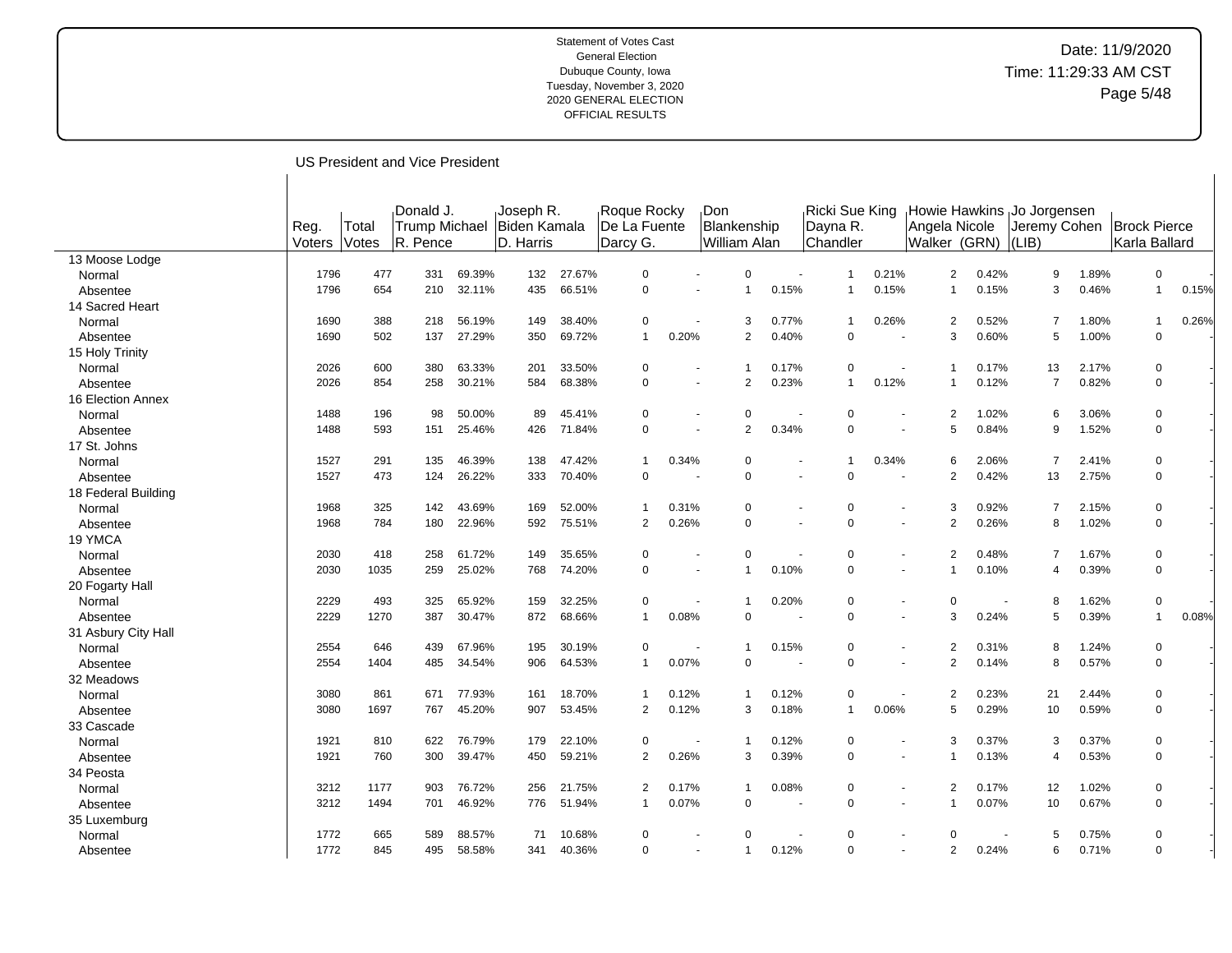## Date: 11/9/2020 Time: 11:29:33 AM CST Page 6/48

US President and Vice President

|                      | Reg.<br>Voters | Total<br>Votes | Donald J.<br><b>Trump Michael</b><br>R. Pence |        | Joseph R.<br>Biden Kamala<br>D. Harris |        | Roque Rocky<br>De La Fuente<br>Darcy G. |       | Don<br>Blankenship<br>William Alan |                |       | Ricki Sue King<br>Dayna R.<br>Chandler |       | <b>Howie Hawkins</b><br>Angela Nicole<br>Walker (GRN) |       | Jo Jorgensen<br>Jeremy Cohen<br>$ LIB\rangle$ |       | <b>Brock Pierce</b><br>Karla Ballard |       |
|----------------------|----------------|----------------|-----------------------------------------------|--------|----------------------------------------|--------|-----------------------------------------|-------|------------------------------------|----------------|-------|----------------------------------------|-------|-------------------------------------------------------|-------|-----------------------------------------------|-------|--------------------------------------|-------|
| 36 Hope Church       |                |                |                                               |        |                                        |        |                                         |       |                                    |                |       |                                        |       |                                                       |       |                                               |       |                                      |       |
| Normal               | 2158           | 747            | 574                                           | 76.84% | 160                                    | 21.42% | $\mathbf 1$                             | 0.13% |                                    | $\mathbf 0$    |       | $\Omega$                               |       | $\Omega$                                              |       | 8                                             | 1.07% | $\mathbf{1}$                         | 0.13% |
| Absentee             | 2158           | 1058           | 483                                           | 45.65% | 558                                    | 52.74% | 0                                       |       |                                    | $\mathbf 1$    | 0.09% | $\mathbf 0$                            |       | $\overline{2}$                                        | 0.19% | 11                                            | 1.04% | $\mathbf{1}$                         | 0.09% |
| 37 DYV Social Center |                |                |                                               |        |                                        |        |                                         |       |                                    |                |       |                                        |       |                                                       |       |                                               |       |                                      |       |
| Normal               | 862            | 300            | 244                                           | 81.33% | 50                                     | 16.67% | 0                                       |       |                                    | $\Omega$       |       | $\mathbf 0$                            |       | $\Omega$                                              |       | 6                                             | 2.00% | 0                                    |       |
| Absentee             | 862            | 401            | 201                                           | 50.12% | 194                                    | 48.38% | 0                                       |       |                                    |                | 0.25% | $\mathbf{1}$                           | 0.25% |                                                       | 0.25% | $\mathbf 0$                                   |       | $\mathbf 0$                          |       |
| 38 DYV Social Center |                |                |                                               |        |                                        |        |                                         |       |                                    |                |       |                                        |       |                                                       |       |                                               |       |                                      |       |
| Normal               | 904            | 357            | 287                                           | 80.39% | 64                                     | 17.93% |                                         | 0.28% |                                    | $\mathbf 0$    |       | $\Omega$                               |       | $\Omega$                                              |       | 5                                             | 1.40% | 0                                    |       |
| Absentee             | 904            | 385            | 193                                           | 50.13% | 188                                    | 48.83% | $\Omega$                                |       |                                    | $\Omega$       |       | $\Omega$                               |       | $\overline{2}$                                        | 0.52% | $\overline{2}$                                | 0.52% | $\mathbf 0$                          |       |
| 39 Beckman/Theisens  |                |                |                                               |        |                                        |        |                                         |       |                                    |                |       |                                        |       |                                                       |       |                                               |       |                                      |       |
| Normal               | 1964           | 683            | 571                                           | 83.60% | 98                                     | 14.35% | 0                                       |       |                                    |                | 0.15% | $\mathbf 0$                            |       | $\Omega$                                              |       | 12                                            | 1.76% | 0                                    |       |
| Absentee             | 1964           | 932            | 551                                           | 59.12% | 371                                    | 39.81% | $\mathbf 1$                             | 0.11% |                                    | -1             | 0.11% | $\mathbf{1}$                           | 0.11% |                                                       | 0.11% | 5                                             | 0.54% | $\mathbf 0$                          |       |
| 40 Farley            |                |                |                                               |        |                                        |        |                                         |       |                                    |                |       |                                        |       |                                                       |       |                                               |       |                                      |       |
| Normal               | 1111           | 564            | 441                                           | 78.19% | 119                                    | 21.10% | $\Omega$                                |       |                                    | 0              |       | $\Omega$                               |       | $\Omega$                                              |       | 4                                             | 0.71% | 0                                    |       |
| Absentee             | 1111           | 347            | 128                                           | 36.89% | 217                                    | 62.54% | $\mathbf 1$                             | 0.29% |                                    | $\mathbf 0$    |       | $\Omega$                               |       |                                                       | 0.29% | 0                                             |       | 0                                    |       |
| 41 Epworth           |                |                |                                               |        |                                        |        |                                         |       |                                    |                |       |                                        |       |                                                       |       |                                               |       |                                      |       |
| Normal               | 2120           | 882            | 686                                           | 77.78% | 187                                    | 21.20% |                                         | 0.11% |                                    | 0              |       | $\Omega$                               |       | $\overline{2}$                                        | 0.23% | 3                                             | 0.34% | 1                                    | 0.11% |
| Absentee             | 2120           | 799            | 337                                           | 42.18% | 452                                    | 56.57% |                                         | 0.13% |                                    | $\mathbf{1}$   | 0.13% | $\Omega$                               |       |                                                       | 0.13% | 5                                             | 0.63% | $\mathbf{1}$                         | 0.13% |
| 42 Sherrill          |                |                |                                               |        |                                        |        |                                         |       |                                    |                |       |                                        |       |                                                       |       |                                               |       |                                      |       |
| Normal               | 2259           | 811            | 687                                           | 84.71% | 118                                    | 14.55% | 0                                       |       |                                    | $\mathbf 1$    | 0.12% | 0                                      |       | $\Omega$                                              |       | 4                                             | 0.49% | 0                                    |       |
| Absentee             | 2259           | 1069           | 518                                           | 48.46% | 532                                    | 49.77% | $\overline{2}$                          | 0.19% |                                    | $\overline{2}$ | 0.19% | $\mathbf{1}$                           | 0.09% | $\overline{2}$                                        | 0.19% | $\overline{7}$                                | 0.65% | $\mathbf{1}$                         | 0.09% |
| 43 Key West          |                |                |                                               |        |                                        |        |                                         |       |                                    |                |       |                                        |       |                                                       |       |                                               |       |                                      |       |
| Normal               | 2743           | 848            | 681                                           | 80.31% | 156                                    | 18.40% |                                         | 0.12% |                                    | 2              | 0.24% | $\Omega$                               |       | $\mathcal{P}$                                         | 0.24% | 4                                             | 0.47% | 0                                    |       |
| Absentee             | 2743           | 1283           | 595                                           | 46.38% | 672                                    | 52.38% | $\mathbf 0$                             |       |                                    | $\Omega$       |       | $\mathbf{1}$                           | 0.08% |                                                       | 0.31% | 10                                            | 0.78% | $\mathbf 0$                          |       |
| 44 Bernard           |                |                |                                               |        |                                        |        |                                         |       |                                    |                |       |                                        |       |                                                       |       |                                               |       |                                      |       |
| Normal               | 469            | 223            | 194                                           | 87.00% | 28                                     | 12.56% | 0                                       |       |                                    | 0              |       | 0                                      |       | $\Omega$                                              |       |                                               | 0.45% | 0                                    |       |
| Absentee             | 469            | 156            | 73                                            | 46.79% | 79                                     | 50.64% | 0                                       |       |                                    | $\overline{2}$ | 1.28% | $\Omega$                               |       |                                                       | 0.64% | $\mathbf 1$                                   | 0.64% | $\mathbf 0$                          |       |
| 45 Swiss Valley      |                |                |                                               |        |                                        |        |                                         |       |                                    |                |       |                                        |       |                                                       |       |                                               |       |                                      |       |
| Normal               | 1838           | 503            | 405                                           | 80.52% | 87                                     | 17.30% | $\Omega$                                |       |                                    | $\overline{2}$ | 0.40% | $\Omega$                               |       |                                                       | 0.20% | $\overline{7}$                                | 1.39% | 0                                    |       |
| Absentee             | 1838           | 910            | 421                                           | 46.26% | 480                                    | 52.75% | 0                                       |       |                                    |                | 0.11% | 0                                      |       |                                                       | 0.11% | 6                                             | 0.66% | 0                                    |       |
| Total                |                |                |                                               |        |                                        |        |                                         |       |                                    |                |       |                                        |       |                                                       |       |                                               |       |                                      |       |
| Normal               | 72129          | 19558          | 14161                                         | 72.41% | 4970                                   | 25.41% | 10                                      | 0.05% |                                    | 18             | 0.09% | $\overline{4}$                         | 0.02% | 49                                                    | 0.25% | 283                                           | 1.45% | 4                                    | 0.02% |
| Absentee             | 72129          | 34224          | 13053                                         | 38.14% | 20687                                  | 60.45% | 20                                      | 0.06% |                                    | 40             | 0.12% | 9                                      | 0.03% | 76                                                    | 0.22% | 273                                           | 0.80% | 10                                   | 0.03% |
| Total                | 72129          | 53782          | 27214                                         | 50.60% | 25657                                  | 47.71% | 30                                      | 0.06% |                                    | 58             | 0.11% | 13                                     | 0.02% | 125                                                   | 0.23% | 556                                           | 1.03% | 14                                   | 0.03% |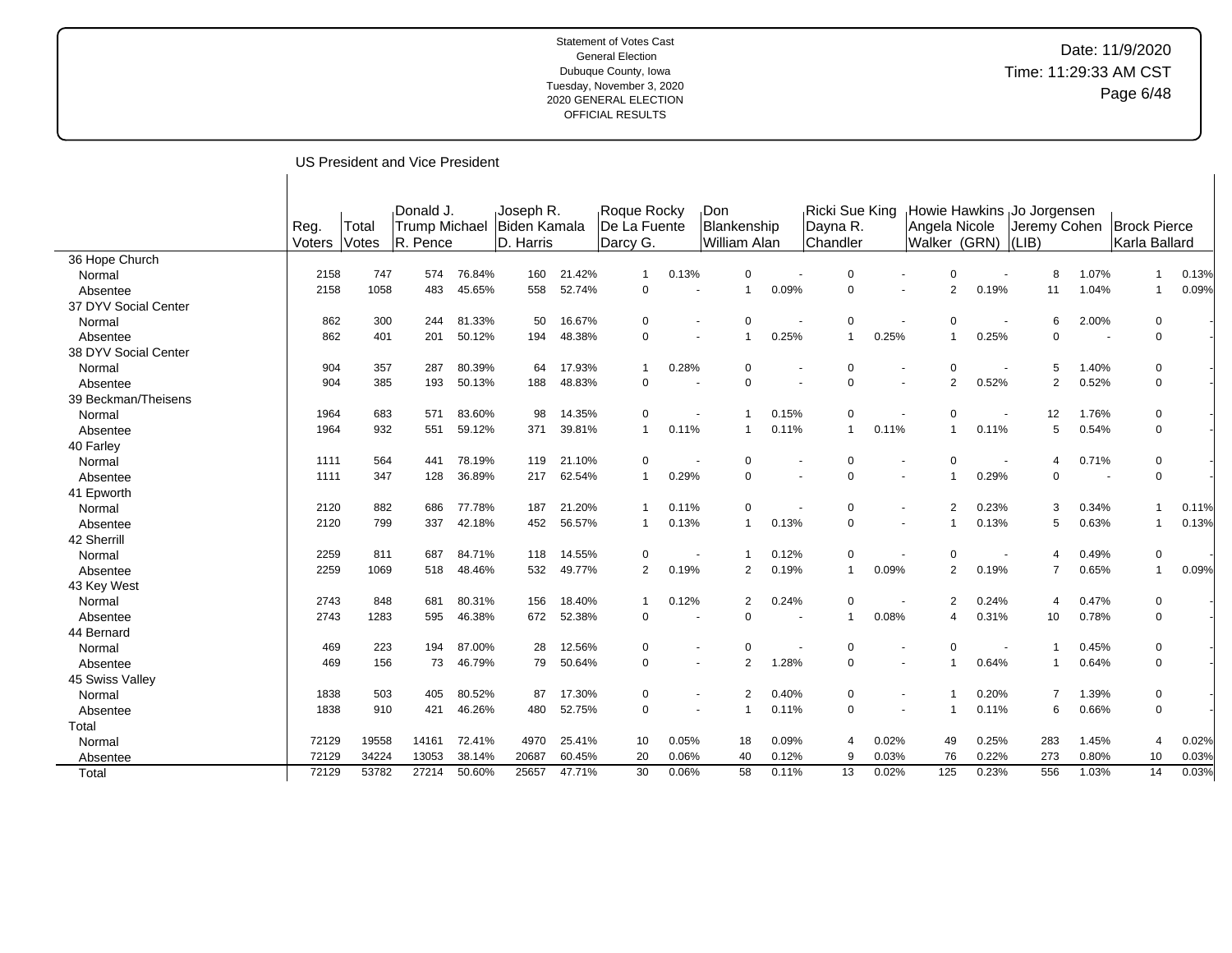## Date: 11/9/2020 Time: 11:29:33 AM CST Page 7/48

| Kanye West<br>Theresa<br>Michelle Tidball Reg.<br>Joni Ernst<br>Greenfield<br><b>Rick Stewart</b><br>Reg.<br>Total<br>Total<br>Suzanne<br>Voters<br>Votes<br>(REP)<br>(DEM)<br>(LIB)<br>Voters<br>Votes<br>Herzog<br><b>Jurisdiction Wide</b><br>1 Rockdale<br>0.77%<br>2740<br>784<br>0<br>2740<br>780<br>554<br>71.03%<br>201<br>25.77%<br>19<br>2.44%<br>6<br>Normal<br>2740<br>1387<br>0.29%<br>2740<br>1373<br>556<br>40.50%<br>782<br>56.96%<br>25<br>1.82%<br>10<br>0.73%<br>Absentee<br>4<br>2 Theisens<br>471<br>471<br>$\overline{7}$<br>1.49%<br>3<br>2557<br>0<br>2557<br>338<br>71.76%<br>123<br>26.11%<br>0.64%<br>Normal<br>$\overline{2}$<br>8<br>0.53%<br>2557<br>1530<br>0.13%<br>2557<br>1513<br>571<br>37.74%<br>919<br>60.74%<br>15<br>0.99%<br>Absentee<br>3 ARC<br>$\overline{2}$<br>0.62%<br>1581<br>324<br>0.31%<br>1581<br>321<br>65.73%<br>95<br>29.60%<br>13<br>4.05%<br>Normal<br>$\mathbf{1}$<br>211<br>824<br>$\overline{2}$<br>0.24%<br>815<br>34.36%<br>62.21%<br>1.96%<br>12<br>1.47%<br>1581<br>1581<br>280<br>507<br>16<br>Absentee<br>4 EMA<br>571<br>$\overline{2}$<br>3028<br>$\overline{2}$<br>0.35%<br>3028<br>0.35%<br>566<br>410<br>72.44%<br>139<br>24.56%<br>15<br>2.65%<br>Normal<br>3028<br>1720<br>2<br>0.12%<br>3028<br>1689<br>38.07%<br>59.44%<br>1.95%<br>9<br>0.53%<br>643<br>1004<br>33<br>Absentee<br>5 Arbor Oaks |  | <b>US President and Vice</b><br>President |  |  |  | U.S. Senator |  |  |  |  |
|---------------------------------------------------------------------------------------------------------------------------------------------------------------------------------------------------------------------------------------------------------------------------------------------------------------------------------------------------------------------------------------------------------------------------------------------------------------------------------------------------------------------------------------------------------------------------------------------------------------------------------------------------------------------------------------------------------------------------------------------------------------------------------------------------------------------------------------------------------------------------------------------------------------------------------------------------------------------------------------------------------------------------------------------------------------------------------------------------------------------------------------------------------------------------------------------------------------------------------------------------------------------------------------------------------------------------------------------------------------------------|--|-------------------------------------------|--|--|--|--------------|--|--|--|--|
|                                                                                                                                                                                                                                                                                                                                                                                                                                                                                                                                                                                                                                                                                                                                                                                                                                                                                                                                                                                                                                                                                                                                                                                                                                                                                                                                                                           |  |                                           |  |  |  |              |  |  |  |  |
|                                                                                                                                                                                                                                                                                                                                                                                                                                                                                                                                                                                                                                                                                                                                                                                                                                                                                                                                                                                                                                                                                                                                                                                                                                                                                                                                                                           |  |                                           |  |  |  |              |  |  |  |  |
|                                                                                                                                                                                                                                                                                                                                                                                                                                                                                                                                                                                                                                                                                                                                                                                                                                                                                                                                                                                                                                                                                                                                                                                                                                                                                                                                                                           |  |                                           |  |  |  |              |  |  |  |  |
|                                                                                                                                                                                                                                                                                                                                                                                                                                                                                                                                                                                                                                                                                                                                                                                                                                                                                                                                                                                                                                                                                                                                                                                                                                                                                                                                                                           |  |                                           |  |  |  |              |  |  |  |  |
|                                                                                                                                                                                                                                                                                                                                                                                                                                                                                                                                                                                                                                                                                                                                                                                                                                                                                                                                                                                                                                                                                                                                                                                                                                                                                                                                                                           |  |                                           |  |  |  |              |  |  |  |  |
|                                                                                                                                                                                                                                                                                                                                                                                                                                                                                                                                                                                                                                                                                                                                                                                                                                                                                                                                                                                                                                                                                                                                                                                                                                                                                                                                                                           |  |                                           |  |  |  |              |  |  |  |  |
|                                                                                                                                                                                                                                                                                                                                                                                                                                                                                                                                                                                                                                                                                                                                                                                                                                                                                                                                                                                                                                                                                                                                                                                                                                                                                                                                                                           |  |                                           |  |  |  |              |  |  |  |  |
|                                                                                                                                                                                                                                                                                                                                                                                                                                                                                                                                                                                                                                                                                                                                                                                                                                                                                                                                                                                                                                                                                                                                                                                                                                                                                                                                                                           |  |                                           |  |  |  |              |  |  |  |  |
|                                                                                                                                                                                                                                                                                                                                                                                                                                                                                                                                                                                                                                                                                                                                                                                                                                                                                                                                                                                                                                                                                                                                                                                                                                                                                                                                                                           |  |                                           |  |  |  |              |  |  |  |  |
|                                                                                                                                                                                                                                                                                                                                                                                                                                                                                                                                                                                                                                                                                                                                                                                                                                                                                                                                                                                                                                                                                                                                                                                                                                                                                                                                                                           |  |                                           |  |  |  |              |  |  |  |  |
|                                                                                                                                                                                                                                                                                                                                                                                                                                                                                                                                                                                                                                                                                                                                                                                                                                                                                                                                                                                                                                                                                                                                                                                                                                                                                                                                                                           |  |                                           |  |  |  |              |  |  |  |  |
|                                                                                                                                                                                                                                                                                                                                                                                                                                                                                                                                                                                                                                                                                                                                                                                                                                                                                                                                                                                                                                                                                                                                                                                                                                                                                                                                                                           |  |                                           |  |  |  |              |  |  |  |  |
|                                                                                                                                                                                                                                                                                                                                                                                                                                                                                                                                                                                                                                                                                                                                                                                                                                                                                                                                                                                                                                                                                                                                                                                                                                                                                                                                                                           |  |                                           |  |  |  |              |  |  |  |  |
|                                                                                                                                                                                                                                                                                                                                                                                                                                                                                                                                                                                                                                                                                                                                                                                                                                                                                                                                                                                                                                                                                                                                                                                                                                                                                                                                                                           |  |                                           |  |  |  |              |  |  |  |  |
|                                                                                                                                                                                                                                                                                                                                                                                                                                                                                                                                                                                                                                                                                                                                                                                                                                                                                                                                                                                                                                                                                                                                                                                                                                                                                                                                                                           |  |                                           |  |  |  |              |  |  |  |  |
|                                                                                                                                                                                                                                                                                                                                                                                                                                                                                                                                                                                                                                                                                                                                                                                                                                                                                                                                                                                                                                                                                                                                                                                                                                                                                                                                                                           |  |                                           |  |  |  |              |  |  |  |  |
|                                                                                                                                                                                                                                                                                                                                                                                                                                                                                                                                                                                                                                                                                                                                                                                                                                                                                                                                                                                                                                                                                                                                                                                                                                                                                                                                                                           |  |                                           |  |  |  |              |  |  |  |  |
| 2523<br>612<br>0<br>2523<br>596<br>397<br>66.61%<br>185<br>31.04%<br>14<br>2.35%<br>0<br>Normal                                                                                                                                                                                                                                                                                                                                                                                                                                                                                                                                                                                                                                                                                                                                                                                                                                                                                                                                                                                                                                                                                                                                                                                                                                                                           |  |                                           |  |  |  |              |  |  |  |  |
| 2523<br>1378<br>$\mathbf 0$<br>2523<br>33.53%<br>64.47%<br>1.18%<br>11<br>0.81%<br>Absentee<br>1351<br>453<br>871<br>16                                                                                                                                                                                                                                                                                                                                                                                                                                                                                                                                                                                                                                                                                                                                                                                                                                                                                                                                                                                                                                                                                                                                                                                                                                                   |  |                                           |  |  |  |              |  |  |  |  |
| 6 Summit                                                                                                                                                                                                                                                                                                                                                                                                                                                                                                                                                                                                                                                                                                                                                                                                                                                                                                                                                                                                                                                                                                                                                                                                                                                                                                                                                                  |  |                                           |  |  |  |              |  |  |  |  |
| 602<br>3<br>0.50%<br>2174<br>588<br>389<br>3.23%<br>$\overline{7}$<br>2174<br>66.16%<br>173<br>29.42%<br>19<br>1.19%<br>Normal                                                                                                                                                                                                                                                                                                                                                                                                                                                                                                                                                                                                                                                                                                                                                                                                                                                                                                                                                                                                                                                                                                                                                                                                                                            |  |                                           |  |  |  |              |  |  |  |  |
| 60.22%<br>8<br>2174<br>1106<br>$\mathbf{1}$<br>0.09%<br>2174<br>1096<br>409<br>37.32%<br>660<br>19<br>1.73%<br>0.73%<br>Absentee                                                                                                                                                                                                                                                                                                                                                                                                                                                                                                                                                                                                                                                                                                                                                                                                                                                                                                                                                                                                                                                                                                                                                                                                                                          |  |                                           |  |  |  |              |  |  |  |  |
| 7 St. Peter Lutheran                                                                                                                                                                                                                                                                                                                                                                                                                                                                                                                                                                                                                                                                                                                                                                                                                                                                                                                                                                                                                                                                                                                                                                                                                                                                                                                                                      |  |                                           |  |  |  |              |  |  |  |  |
| $\sqrt{2}$<br>2658<br>564<br>0.18%<br>2658<br>548<br>359<br>65.51%<br>170<br>31.02%<br>17<br>3.10%<br>0.36%<br>$\mathbf{1}$<br>Normal                                                                                                                                                                                                                                                                                                                                                                                                                                                                                                                                                                                                                                                                                                                                                                                                                                                                                                                                                                                                                                                                                                                                                                                                                                     |  |                                           |  |  |  |              |  |  |  |  |
| 2658<br>1446<br>$\overline{2}$<br>0.14%<br>2658<br>1423<br>65.50%<br>1.97%<br>19<br>1.34%<br>444<br>31.20%<br>932<br>28<br>Absentee                                                                                                                                                                                                                                                                                                                                                                                                                                                                                                                                                                                                                                                                                                                                                                                                                                                                                                                                                                                                                                                                                                                                                                                                                                       |  |                                           |  |  |  |              |  |  |  |  |
| 8 Emmaus                                                                                                                                                                                                                                                                                                                                                                                                                                                                                                                                                                                                                                                                                                                                                                                                                                                                                                                                                                                                                                                                                                                                                                                                                                                                                                                                                                  |  |                                           |  |  |  |              |  |  |  |  |
| 1578<br>291<br>0.34%<br>1578<br>290<br>64.48%<br>31.03%<br>11<br>3.79%<br>$\overline{2}$<br>0.69%<br>Normal<br>$\mathbf{1}$<br>187<br>90                                                                                                                                                                                                                                                                                                                                                                                                                                                                                                                                                                                                                                                                                                                                                                                                                                                                                                                                                                                                                                                                                                                                                                                                                                  |  |                                           |  |  |  |              |  |  |  |  |
| 5<br>1578<br>$\overline{2}$<br>0.23%<br>0.58%<br>Absentee<br>868<br>1578<br>860<br>319<br>37.09%<br>524<br>60.93%<br>12<br>1.40%                                                                                                                                                                                                                                                                                                                                                                                                                                                                                                                                                                                                                                                                                                                                                                                                                                                                                                                                                                                                                                                                                                                                                                                                                                          |  |                                           |  |  |  |              |  |  |  |  |
| 9 Westminster                                                                                                                                                                                                                                                                                                                                                                                                                                                                                                                                                                                                                                                                                                                                                                                                                                                                                                                                                                                                                                                                                                                                                                                                                                                                                                                                                             |  |                                           |  |  |  |              |  |  |  |  |
| 2412<br>$\overline{2}$<br>2412<br>418<br>5<br>1.20%<br>406<br>231<br>56.90%<br>158<br>38.92%<br>15<br>3.69%<br>0.49%<br>Normal                                                                                                                                                                                                                                                                                                                                                                                                                                                                                                                                                                                                                                                                                                                                                                                                                                                                                                                                                                                                                                                                                                                                                                                                                                            |  |                                           |  |  |  |              |  |  |  |  |
| 2412<br>2412<br>32.71%<br>587<br>64.22%<br>2.08%<br>9<br>0.98%<br>Absentee<br>919<br>$\mathbf{1}$<br>0.11%<br>914<br>299<br>19                                                                                                                                                                                                                                                                                                                                                                                                                                                                                                                                                                                                                                                                                                                                                                                                                                                                                                                                                                                                                                                                                                                                                                                                                                            |  |                                           |  |  |  |              |  |  |  |  |
| 10 Westminster                                                                                                                                                                                                                                                                                                                                                                                                                                                                                                                                                                                                                                                                                                                                                                                                                                                                                                                                                                                                                                                                                                                                                                                                                                                                                                                                                            |  |                                           |  |  |  |              |  |  |  |  |
| 2720<br>653<br>3<br>2720<br>627<br>54.07%<br>253<br>40.35%<br>28<br>4.47%<br>$\overline{7}$<br>0.46%<br>339<br>1.12%<br>Normal                                                                                                                                                                                                                                                                                                                                                                                                                                                                                                                                                                                                                                                                                                                                                                                                                                                                                                                                                                                                                                                                                                                                                                                                                                            |  |                                           |  |  |  |              |  |  |  |  |
| 2720<br>0.56%<br>2720<br>1082<br>2<br>0.18%<br>1076<br>31.23%<br>65.43%<br>30<br>2.79%<br>6<br>Absentee<br>336<br>704                                                                                                                                                                                                                                                                                                                                                                                                                                                                                                                                                                                                                                                                                                                                                                                                                                                                                                                                                                                                                                                                                                                                                                                                                                                     |  |                                           |  |  |  |              |  |  |  |  |
| 11 UAW                                                                                                                                                                                                                                                                                                                                                                                                                                                                                                                                                                                                                                                                                                                                                                                                                                                                                                                                                                                                                                                                                                                                                                                                                                                                                                                                                                    |  |                                           |  |  |  |              |  |  |  |  |
| 535<br>2041<br>526<br>33.84%<br>25<br>4.75%<br>1.33%<br>2041<br>$\mathbf{1}$<br>0.19%<br>316<br>60.08%<br>178<br>7<br>Normal                                                                                                                                                                                                                                                                                                                                                                                                                                                                                                                                                                                                                                                                                                                                                                                                                                                                                                                                                                                                                                                                                                                                                                                                                                              |  |                                           |  |  |  |              |  |  |  |  |
| $\overline{2}$<br>6<br>2041<br>944<br>0.21%<br>2041<br>936<br>327<br>34.94%<br>581<br>62.07%<br>22<br>2.35%<br>0.64%<br>Absentee                                                                                                                                                                                                                                                                                                                                                                                                                                                                                                                                                                                                                                                                                                                                                                                                                                                                                                                                                                                                                                                                                                                                                                                                                                          |  |                                           |  |  |  |              |  |  |  |  |
| 12 Windsor                                                                                                                                                                                                                                                                                                                                                                                                                                                                                                                                                                                                                                                                                                                                                                                                                                                                                                                                                                                                                                                                                                                                                                                                                                                                                                                                                                |  |                                           |  |  |  |              |  |  |  |  |
| 2396<br>468<br>$\overline{2}$<br>0.43%<br>2396<br>463<br>28.29%<br>20<br>4.32%<br>6<br>1.30%<br>Normal<br>306<br>66.09%<br>131                                                                                                                                                                                                                                                                                                                                                                                                                                                                                                                                                                                                                                                                                                                                                                                                                                                                                                                                                                                                                                                                                                                                                                                                                                            |  |                                           |  |  |  |              |  |  |  |  |
| 3<br>0.23%<br>1.17%<br>2396<br>1315<br>2396<br>1284<br>427<br>33.26%<br>806<br>62.77%<br>36<br>2.80%<br>15<br>Absentee                                                                                                                                                                                                                                                                                                                                                                                                                                                                                                                                                                                                                                                                                                                                                                                                                                                                                                                                                                                                                                                                                                                                                                                                                                                    |  |                                           |  |  |  |              |  |  |  |  |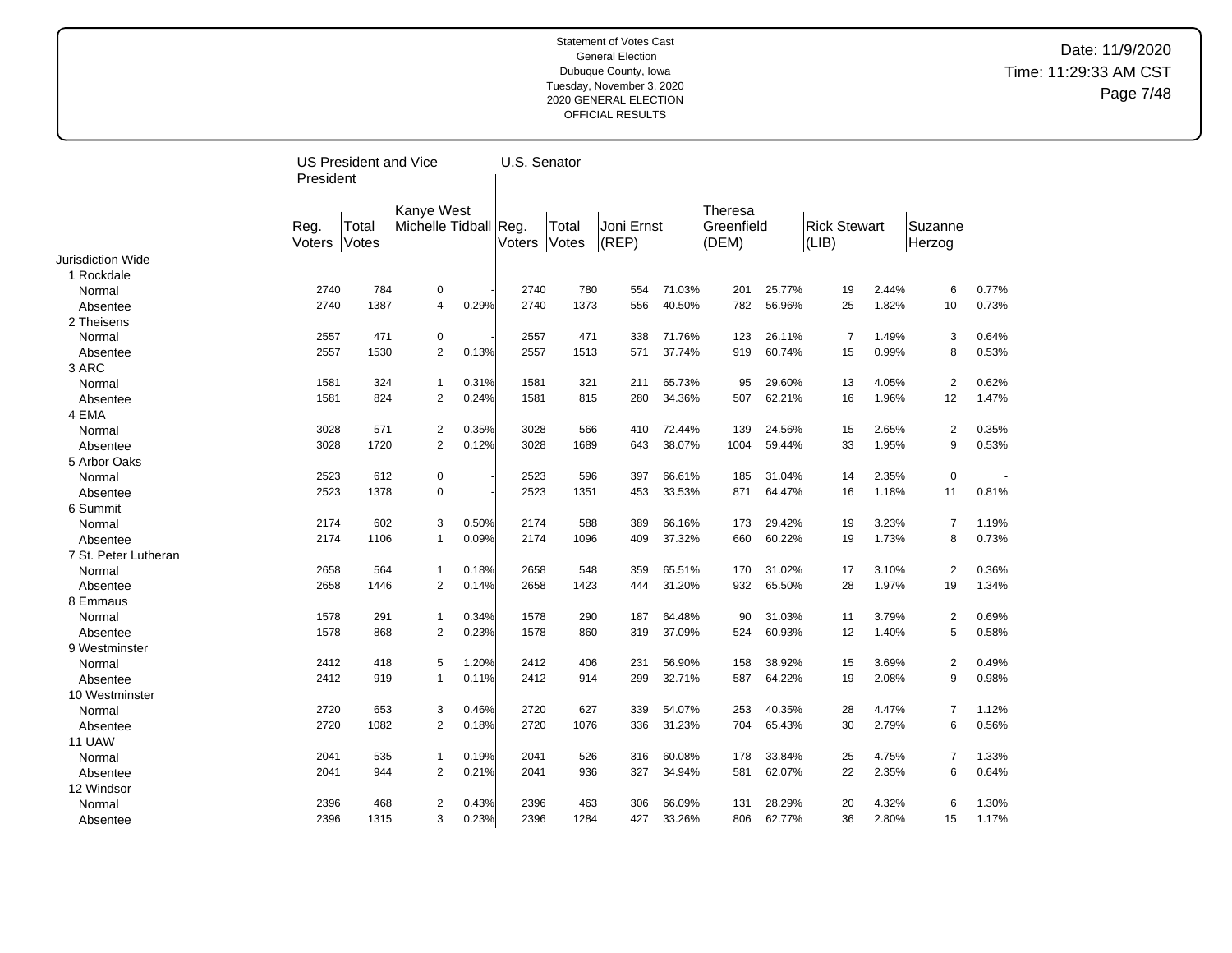## Date: 11/9/2020 Time: 11:29:33 AM CST Page 8/48

|                     |        | <b>US President and Vice</b> |                         |       |               | U.S. Senator |            |        |            |        |                     |       |                |       |
|---------------------|--------|------------------------------|-------------------------|-------|---------------|--------------|------------|--------|------------|--------|---------------------|-------|----------------|-------|
|                     |        | President                    |                         |       |               |              |            |        |            |        |                     |       |                |       |
|                     |        |                              |                         |       |               |              |            |        |            |        |                     |       |                |       |
|                     |        |                              | <sub>I</sub> Kanye West |       |               |              |            |        | Theresa    |        |                     |       |                |       |
|                     | Reg.   | Total                        | Michelle Tidball Reg.   |       |               | Total        | Joni Ernst |        | Greenfield |        | <b>Rick Stewart</b> |       | Suzanne        |       |
|                     | Voters | <b>Votes</b>                 |                         |       | <b>Voters</b> | <b>Votes</b> | (REP)      |        | (DEM)      |        | (LIB)               |       | Herzog         |       |
| 13 Moose Lodge      |        |                              |                         |       |               |              |            |        |            |        |                     |       |                |       |
| Normal              | 1796   | 477                          | $\overline{2}$          | 0.42% | 1796          | 460          | 279        | 60.65% | 162        | 35.22% | 13                  | 2.83% | 6              | 1.30% |
| Absentee            | 1796   | 654                          | 2                       | 0.31% | 1796          | 643          | 194        | 30.17% | 426        | 66.25% | 17                  | 2.64% | 6              | 0.93% |
| 14 Sacred Heart     |        |                              |                         |       |               |              |            |        |            |        |                     |       |                |       |
| Normal              | 1690   | 388                          | $\overline{7}$          | 1.80% | 1690          | 370          | 188        | 50.81% | 161        | 43.51% | 14                  | 3.78% | $\overline{7}$ | 1.89% |
| Absentee            | 1690   | 502                          | 4                       | 0.80% | 1690          | 498          | 121        | 24.30% | 359        | 72.09% | 11                  | 2.21% | $\overline{7}$ | 1.41% |
| 15 Holy Trinity     |        |                              |                         |       |               |              |            |        |            |        |                     |       |                |       |
| Normal              | 2026   | 600                          | 4                       | 0.67% | 2026          | 587          | 321        | 54.68% | 234        | 39.86% | 28                  | 4.77% | $\overline{4}$ | 0.68% |
| Absentee            | 2026   | 854                          | $\mathbf{1}$            | 0.12% | 2026          | 838          | 230        | 27.45% | 574        | 68.50% | 20                  | 2.39% | 14             | 1.67% |
| 16 Election Annex   |        |                              |                         |       |               |              |            |        |            |        |                     |       |                |       |
| Normal              | 1488   | 196                          | 1                       | 0.51% | 1488          | 196          | 85         | 43.37% | 99         | 50.51% | 10                  | 5.10% | $\overline{2}$ | 1.02% |
| Absentee            | 1488   | 593                          | $\mathbf 0$             |       | 1488          | 585          | 142        | 24.27% | 415        | 70.94% | 20                  | 3.42% | 8              | 1.37% |
| 17 St. Johns        |        |                              |                         |       |               |              |            |        |            |        |                     |       |                |       |
| Normal              | 1527   | 291                          | 3                       | 1.03% | 1527          | 287          | 129        | 44.95% | 141        | 49.13% | 14                  | 4.88% | 3              | 1.05% |
| Absentee            | 1527   | 473                          | $\mathbf{1}$            | 0.21% | 1527          | 464          | 117        | 25.22% | 327        | 70.47% | 15                  | 3.23% | 5              | 1.08% |
| 18 Federal Building |        |                              |                         |       |               |              |            |        |            |        |                     |       |                |       |
| Normal              | 1968   | 325                          | 3                       | 0.92% | 1968          | 321          | 135        | 42.06% | 163        | 50.78% | 16                  | 4.98% | $\overline{7}$ | 2.18% |
| Absentee            | 1968   | 784                          | $\mathbf 0$             |       | 1968          | 776          | 172        | 22.16% | 579        | 74.61% | 19                  | 2.45% | 6              | 0.77% |
| 19 YMCA             |        |                              |                         |       |               |              |            |        |            |        |                     |       |                |       |
| Normal              | 2030   | 418                          | 2                       | 0.48% | 2030          | 410          | 252        | 61.46% | 138        | 33.66% | 16                  | 3.90% | $\overline{4}$ | 0.98% |
| Absentee            | 2030   | 1035                         | $\overline{2}$          | 0.19% | 2030          | 1033         | 269        | 26.04% | 738        | 71.44% | 18                  | 1.74% | 8              | 0.77% |
| 20 Fogarty Hall     |        |                              |                         |       |               |              |            |        |            |        |                     |       |                |       |
| Normal              | 2229   | 493                          | 0                       |       | 2229          | 481          | 309        | 64.24% | 156        | 32.43% | 16                  | 3.33% | $\mathbf 0$    |       |
| Absentee            | 2229   | 1270                         | $\mathbf{1}$            | 0.08% | 2229          | 1268         | 400        | 31.55% | 831        | 65.54% | 21                  | 1.66% | 16             | 1.26% |
| 31 Asbury City Hall |        |                              |                         |       |               |              |            |        |            |        |                     |       |                |       |
| Normal              | 2554   | 646                          | $\mathbf{1}$            | 0.15% | 2554          | 641          | 426        | 66.46% | 202        | 31.51% | 8                   | 1.25% | 5              | 0.78% |
| Absentee            | 2554   | 1404                         | $\overline{2}$          | 0.14% | 2554          | 1380         | 498        | 36.09% | 850        | 61.59% | 29                  | 2.10% | 3              | 0.22% |
| 32 Meadows          |        |                              |                         |       |               |              |            |        |            |        |                     |       |                |       |
| Normal              | 3080   | 861                          | 4                       | 0.46% | 3080          | 859          | 656        | 76.37% | 182        | 21.19% | 16                  | 1.86% | 5              | 0.58% |
| Absentee            | 3080   | 1697                         | $\mathbf{2}$            | 0.12% | 3080          | 1682         | 757        | 45.01% | 895        | 53.21% | 24                  | 1.43% | 6              | 0.36% |
| 33 Cascade          |        |                              |                         |       |               |              |            |        |            |        |                     |       |                |       |
| Normal              | 1921   | 810                          | 2                       | 0.25% | 1921          | 804          | 594        | 73.88% | 189        | 23.51% | 19                  | 2.36% | $\overline{2}$ | 0.25% |
| Absentee            | 1921   | 760                          | 0                       |       | 1921          | 751          | 291        | 38.75% | 438        | 58.32% | 12                  | 1.60% | 10             | 1.33% |
| 34 Peosta           |        |                              |                         |       |               |              |            |        |            |        |                     |       |                |       |
| Normal              | 3212   | 1177                         | 1                       | 0.08% | 3212          | 1161         | 860        | 74.07% | 265        | 22.83% | 27                  | 2.33% | 9              | 0.78% |
| Absentee            | 3212   | 1494                         | 5                       | 0.33% | 3212          | 1468         | 687        | 46.80% | 754        | 51.36% | 20                  | 1.36% | $\overline{7}$ | 0.48% |
| 35 Luxemburg        |        |                              |                         |       |               |              |            |        |            |        |                     |       |                |       |
| Normal              | 1772   | 665                          | 0                       |       | 1772          | 660          | 563        | 85.30% | 88         | 13.33% | 8                   | 1.21% | -1             | 0.15% |
| Absentee            | 1772   | 845                          | 0                       |       | 1772          | 831          | 474        | 57.04% | 335        | 40.31% | 15                  | 1.81% | $\overline{7}$ | 0.84% |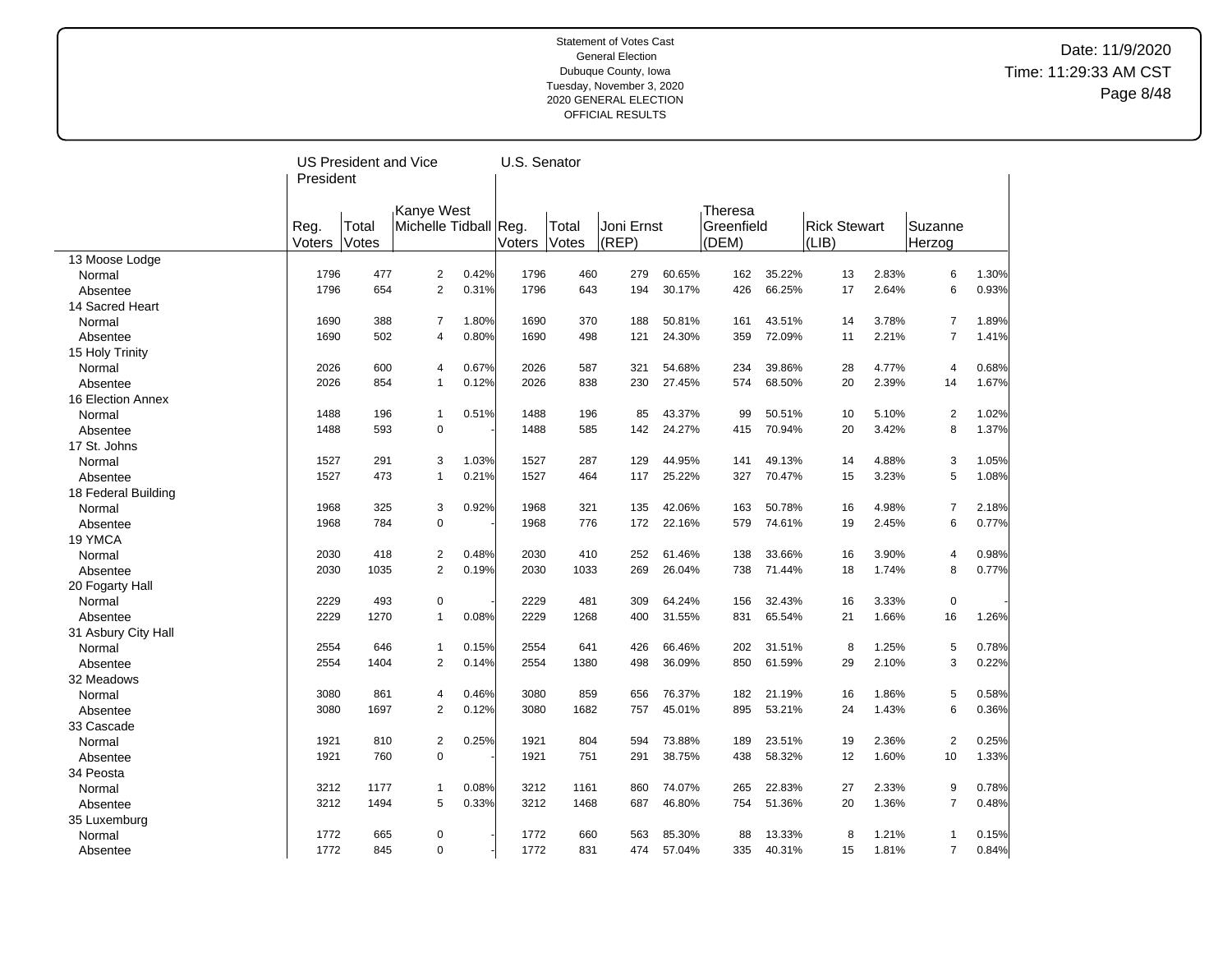## Date: 11/9/2020 Time: 11:29:33 AM CST Page 9/48

|                      |           | US President and Vice |                       |       |               | U.S. Senator |            |        |            |        |                     |       |                |       |
|----------------------|-----------|-----------------------|-----------------------|-------|---------------|--------------|------------|--------|------------|--------|---------------------|-------|----------------|-------|
|                      | President |                       |                       |       |               |              |            |        |            |        |                     |       |                |       |
|                      |           |                       |                       |       |               |              |            |        |            |        |                     |       |                |       |
|                      |           |                       | Kanye West            |       |               |              |            |        | Theresa    |        |                     |       |                |       |
|                      | Reg.      | Total                 | Michelle Tidball Reg. |       |               | Total        | Joni Ernst |        | Greenfield |        | <b>Rick Stewart</b> |       | Suzanne        |       |
|                      | Voters    | Votes                 |                       |       | <b>Voters</b> | Votes        | (REP)      |        | (DEM)      |        | $ LIB\rangle$       |       | Herzog         |       |
| 36 Hope Church       |           |                       |                       |       |               |              |            |        |            |        |                     |       |                |       |
| Normal               | 2158      | 747                   | 3                     | 0.40% | 2158          | 721          | 539        | 74.76% | 164        | 22.75% | 14                  | 1.94% | 4              | 0.55% |
| Absentee             | 2158      | 1058                  | $\overline{2}$        | 0.19% | 2158          | 1057         | 479        | 45.32% | 552        | 52.22% | 12                  | 1.14% | 14             | 1.32% |
| 37 DYV Social Center |           |                       |                       |       |               |              |            |        |            |        |                     |       |                |       |
| Normal               | 862       | 300                   | $\pmb{0}$             |       | 862           | 299          | 232        | 77.59% | 60         | 20.07% | 5                   | 1.67% | $\overline{2}$ | 0.67% |
| Absentee             | 862       | 401                   | 3                     | 0.75% | 862           | 394          | 196        | 49.75% | 187        | 47.46% | 9                   | 2.28% | $\overline{2}$ | 0.51% |
| 38 DYV Social Center |           |                       |                       |       |               |              |            |        |            |        |                     |       |                |       |
| Normal               | 904       | 357                   | $\pmb{0}$             |       | 904           | 354          | 271        | 76.55% | 71         | 20.06% | 10                  | 2.82% | $\overline{2}$ | 0.56% |
| Absentee             | 904       | 385                   | $\mathbf 0$           |       | 904           | 378          | 191        | 50.53% | 176        | 46.56% | $\overline{7}$      | 1.85% | 4              | 1.06% |
| 39 Beckman/Theisens  |           |                       |                       |       |               |              |            |        |            |        |                     |       |                |       |
| Normal               | 1964      | 683                   | $\overline{1}$        | 0.15% | 1964          | 676          | 546        | 80.77% | 117        | 17.31% | 9                   | 1.33% | 4              | 0.59% |
| Absentee             | 1964      | 932                   | $\mathbf{1}$          | 0.11% | 1964          | 927          | 549        | 59.22% | 355        | 38.30% | 14                  | 1.51% | 9              | 0.97% |
| 40 Farley            |           |                       |                       |       |               |              |            |        |            |        |                     |       |                |       |
| Normal               | 1111      | 564                   | $\pmb{0}$             |       | 1111          | 552          | 390        | 70.65% | 145        | 26.27% | 14                  | 2.54% | 3              | 0.54% |
| Absentee             | 1111      | 347                   | $\mathbf 0$           |       | 1111          | 339          | 110        | 32.45% | 223        | 65.78% | $\overline{4}$      | 1.18% | $\overline{2}$ | 0.59% |
| 41 Epworth           |           |                       |                       |       |               |              |            |        |            |        |                     |       |                |       |
| Normal               | 2120      | 882                   | $\overline{2}$        | 0.23% | 2120          | 872          | 634        | 72.71% | 209        | 23.97% | 21                  | 2.41% | 8              | 0.92% |
| Absentee             | 2120      | 799                   | $\mathbf{1}$          | 0.13% | 2120          | 788          | 320        | 40.61% | 447        | 56.73% | 13                  | 1.65% | 8              | 1.02% |
| 42 Sherrill          |           |                       |                       |       |               |              |            |        |            |        |                     |       |                |       |
| Normal               | 2259      | 811                   | $\mathbf{1}$          | 0.12% | 2259          | 792          | 608        | 76.77% | 157        | 19.82% | 20                  | 2.53% | $\overline{7}$ | 0.88% |
| Absentee             | 2259      | 1069                  | 4                     | 0.37% | 2259          | 1064         | 501        | 47.09% | 542        | 50.94% | 13                  | 1.22% | 8              | 0.75% |
| 43 Key West          |           |                       |                       |       |               |              |            |        |            |        |                     |       |                |       |
| Normal               | 2743      | 848                   | $\overline{2}$        | 0.24% | 2743          | 825          | 611        | 74.06% | 191        | 23.15% | 20                  | 2.42% | 3              | 0.36% |
| Absentee             | 2743      | 1283                  | $\mathbf{1}$          | 0.08% | 2743          | 1271         | 564        | 44.37% | 680        | 53.50% | 16                  | 1.26% | 11             | 0.87% |
| 44 Bernard           |           |                       |                       |       |               |              |            |        |            |        |                     |       |                |       |
| Normal               | 469       | 223                   | $\pmb{0}$             |       | 469           | 218          | 174        | 79.82% | 38         | 17.43% | 5                   | 2.29% | 1              | 0.46% |
| Absentee             | 469       | 156                   | $\mathbf 0$           |       | 469           | 155          | 66         | 42.58% | 83         | 53.55% | 3                   | 1.94% | 3              | 1.94% |
| 45 Swiss Valley      |           |                       |                       |       |               |              |            |        |            |        |                     |       |                |       |
| Normal               | 1838      | 503                   | $\mathbf{1}$          | 0.20% | 1838          | 495          | 391        | 78.99% | 96         | 19.39% | 5                   | 1.01% | 3              | 0.61% |
| Absentee             | 1838      | 910                   | $\mathbf{1}$          | 0.11% | 1838          | 900          | 412        | 45.78% | 466        | 51.78% | 14                  | 1.56% | 8              | 0.89% |
| Total                |           |                       |                       |       |               |              |            |        |            |        |                     |       |                |       |
| Normal               | 72129     | 19558                 | 59                    | 0.30% | 72129         | 19223        | 13230      | 68.82% | 5324       | 27.70% | 531                 | 2.76% | 138            | 0.72% |
| Absentee             | 72129     | 34224                 | 56                    | 0.16% | 72129         | 33820        | 12804      | 37.86% | 20109      | 59.46% | 617                 | 1.82% | 290            | 0.86% |
| Total                | 72129     | 53782                 | 115                   | 0.21% | 72129         | 53043        | 26034      | 49.08% | 25433      | 47.95% | 1148                | 2.16% | 428            | 0.81% |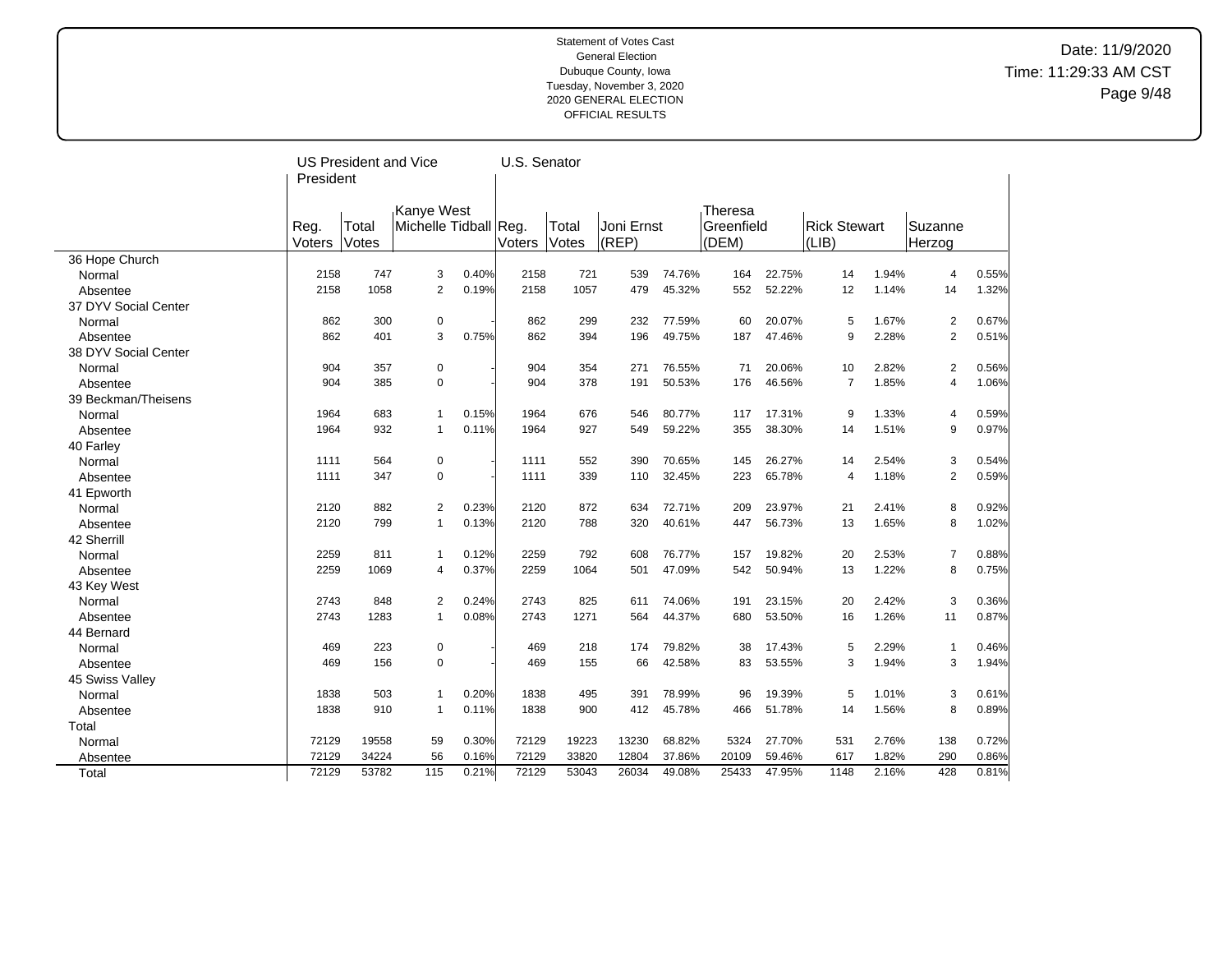|                      |                |                | US Representative, Dist. 1 |        |                             |        |                | State Senator, Dist. 50 |                |        |                     |        |
|----------------------|----------------|----------------|----------------------------|--------|-----------------------------|--------|----------------|-------------------------|----------------|--------|---------------------|--------|
|                      |                |                |                            |        |                             |        |                |                         |                |        |                     |        |
|                      | Reg.<br>Voters | Total<br>Votes | Ashley Hinson<br>(REP)     |        | Abby<br>Finkenauer<br>(DEM) |        | Reg.<br>Voters | Total<br>Votes          | Jennifer Smith |        | Pam Jochum<br>(DEM) |        |
| Jurisdiction Wide    |                |                |                            |        |                             |        |                |                         | (REP)          |        |                     |        |
| 1 Rockdale           |                |                |                            |        |                             |        |                |                         |                |        |                     |        |
| Normal               | 2740           | 772            | 556                        | 72.02% | 216                         | 27.98% | 2740           | 759                     | 532            | 70.09% | 227                 | 29.91% |
| Absentee             | 2740           | 1366           | 560                        | 41.00% | 806                         | 59.00% | 2740           | 1344                    | 502            | 37.35% | 842                 | 62.65% |
| 2 Theisens           |                |                |                            |        |                             |        |                |                         |                |        |                     |        |
| Normal               | 2557           | 472            | 345                        | 73.09% | 127                         | 26.91% | 2557           | 456                     | 315            | 69.08% | 141                 | 30.92% |
| Absentee             | 2557           | 1509           | 559                        | 37.04% | 950                         | 62.96% | 2557           | 1497                    | 508            | 33.93% | 989                 | 66.07% |
| 3 ARC                |                |                |                            |        |                             |        |                |                         |                |        |                     |        |
| Normal               | 1581           | 320            | 203                        | 63.44% | 117                         | 36.56% | 1581           | 315                     | 201            | 63.81% | 114                 | 36.19% |
| Absentee             | 1581           | 816            | 292                        | 35.78% | 524                         | 64.22% | 1581           | 807                     | 256            | 31.72% | 551                 | 68.28% |
| 4 EMA                |                |                |                            |        |                             |        |                |                         |                |        |                     |        |
| Normal               | 3028           | 562            | 402                        | 71.53% | 160                         | 28.47% | 3028           | 548                     | 387            | 70.62% | 161                 | 29.38% |
| Absentee             | 3028           | 1685           | 626                        | 37.15% | 1059                        | 62.85% | 3028           | 1639                    | 601            | 36.67% | 1038                | 63.33% |
| 5 Arbor Oaks         |                |                |                            |        |                             |        |                |                         |                |        |                     |        |
| Normal               | 2523           | 595            | 406                        | 68.24% | 189                         | 31.76% | 2523           | 579                     | 372            | 64.25% | 207                 | 35.75% |
| Absentee             | 2523           | 1357           | 429                        | 31.61% | 928                         | 68.39% | 2523           | 1330                    | 411            | 30.90% | 919                 | 69.10% |
| 6 Summit             |                |                |                            |        |                             |        |                |                         |                |        |                     |        |
| Normal               | 2174           | 588            | 388                        | 65.99% | 200                         | 34.01% | 2174           | 569                     | 358            | 62.92% | 211                 | 37.08% |
| Absentee             | 2174           | 1094           | 412                        | 37.66% | 682                         | 62.34% | 2174           | 1078                    | 398            | 36.92% | 680                 | 63.08% |
| 7 St. Peter Lutheran |                |                |                            |        |                             |        |                |                         |                |        |                     |        |
| Normal               | 2658           | 551            | 365                        | 66.24% | 186                         | 33.76% | 2658           | 531                     | 339            | 63.84% | 192                 | 36.16% |
| Absentee             | 2658           | 1422           | 454                        | 31.93% | 968                         | 68.07% | 2658           | 1409                    | 410            | 29.10% | 999                 | 70.90% |
| 8 Emmaus             |                |                |                            |        |                             |        |                |                         |                |        |                     |        |
| Normal               | 1578           | 287            | 187                        | 65.16% | 100                         | 34.84% | 1578           | 272                     | 165            | 60.66% | 107                 | 39.34% |
| Absentee             | 1578           | 858            | 304                        | 35.43% | 554                         | 64.57% | 1578           | 838                     | 270            | 32.22% | 568                 | 67.78% |
| 9 Westminster        |                |                |                            |        |                             |        |                |                         |                |        |                     |        |
| Normal               | 2412           | 393            | 218                        | 55.47% | 175                         | 44.53% | 2412           | 374                     | 212            | 56.68% | 162                 | 43.32% |
| Absentee             | 2412           | 901            | 309                        | 34.30% | 592                         | 65.70% | 2412           | 883                     | 294            | 33.30% | 589                 | 66.70% |
| 10 Westminster       |                |                |                            |        |                             |        |                |                         |                |        |                     |        |
| Normal               | 2720           | 604            | 346                        | 57.28% | 258                         | 42.72% | 2720           | 582                     | 348            | 59.79% | 234                 | 40.21% |
| Absentee             | 2720           | 1070           | 339                        | 31.68% | 731                         | 68.32% | 2720           | 1059                    | 323            | 30.50% | 736                 | 69.50% |
| 11 UAW               |                |                |                            |        |                             |        |                |                         |                |        |                     |        |
| Normal               | 2041           | 517            | 331                        | 64.02% | 186                         | 35.98% | 2041           | 510                     | 304            | 59.61% | 206                 | 40.39% |
| Absentee             | 2041           | 930            | 336                        | 36.13% | 594                         | 63.87% | 2041           | 909                     | 292            | 32.12% | 617                 | 67.88% |
| 12 Windsor           |                |                |                            |        |                             |        |                |                         |                |        |                     |        |
| Normal               | 2396           | 458            | 302                        | 65.94% | 156                         | 34.06% | 2396           | 444                     | 283            | 63.74% | 161                 | 36.26% |
| Absentee             | 2396           | 1270           | 424                        | 33.39% | 846                         | 66.61% | 2396           | 1267                    | 378            | 29.83% | 889                 | 70.17% |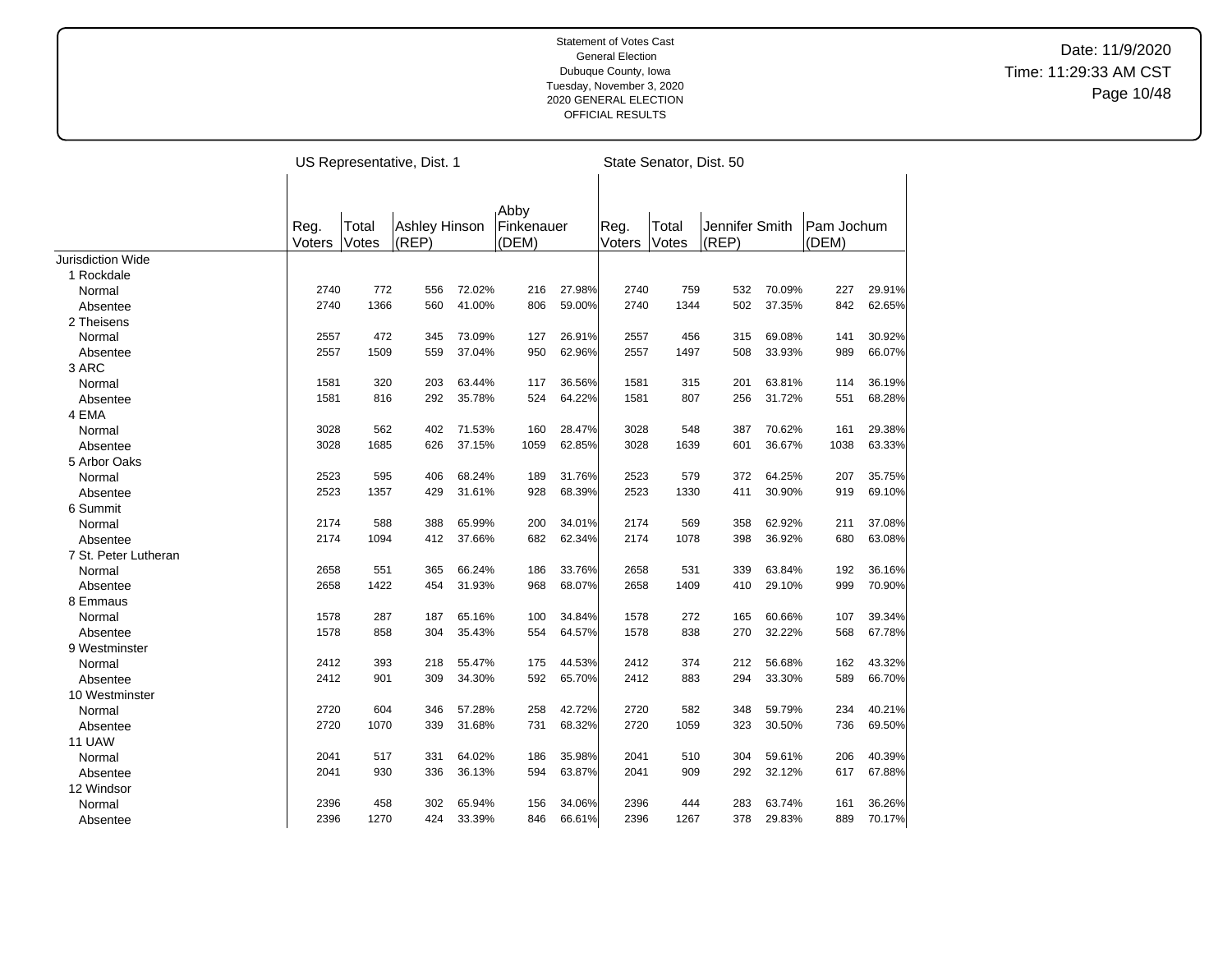|                     |        |       | US Representative, Dist. 1 |        |            |        |                | State Senator, Dist. 50 |                |                |                |         |
|---------------------|--------|-------|----------------------------|--------|------------|--------|----------------|-------------------------|----------------|----------------|----------------|---------|
|                     |        |       |                            |        |            |        |                |                         |                |                |                |         |
|                     |        |       |                            |        | Abby       |        |                |                         |                |                |                |         |
|                     | Reg.   | Total | Ashley Hinson              |        | Finkenauer |        | Reg.           | Total                   | Jennifer Smith |                | Pam Jochum     |         |
|                     | Voters | Votes | (REP)                      |        | (DEM)      |        | Voters         | Votes                   | (REP)          |                | (DEM)          |         |
| 13 Moose Lodge      |        |       |                            |        |            |        |                |                         |                |                |                |         |
| Normal              | 1796   | 450   | 276                        | 61.33% | 174        | 38.67% | 1796           | 452                     | 267            | 59.07%         | 185            | 40.93%  |
| Absentee            | 1796   | 637   | 197                        | 30.93% | 440        | 69.07% | 1796           | 631                     | 173            | 27.42%         | 458            | 72.58%  |
| 14 Sacred Heart     |        |       |                            |        |            |        |                |                         |                |                |                |         |
| Normal              | 1690   | 364   | 195                        | 53.57% | 169        | 46.43% | 1690           | 360                     | 184            | 51.11%         | 176            | 48.89%  |
| Absentee            | 1690   | 497   | 131                        | 26.36% | 366        | 73.64% | 1690           | 488                     | 107            | 21.93%         | 381            | 78.07%  |
| 15 Holy Trinity     |        |       |                            |        |            |        |                |                         |                |                |                |         |
| Normal              | 2026   | 585   | 329                        | 56.24% | 256        | 43.76% | 2026           | 579                     | 320            | 55.27%         | 259            | 44.73%  |
| Absentee            | 2026   | 837   | 241                        | 28.79% | 596        | 71.21% | 2026           | 822                     | 212            | 25.79%         | 610            | 74.21%  |
| 16 Election Annex   |        |       |                            |        |            |        |                |                         |                |                |                |         |
| Normal              | 1488   | 194   | 85                         | 43.81% | 109        | 56.19% | 1488           | 191                     | 88             | 46.07%         | 103            | 53.93%  |
| Absentee            | 1488   | 582   | 171                        | 29.38% | 411        | 70.62% | 1488           | 573                     | 166            | 28.97%         | 407            | 71.03%  |
| 17 St. Johns        |        |       |                            |        |            |        |                |                         |                |                |                |         |
| Normal              | 1527   | 281   | 144                        | 51.25% | 137        | 48.75% | 1527           | 279                     | 147            | 52.69%         | 132            | 47.31%  |
| Absentee            | 1527   | 461   | 125                        | 27.11% | 336        | 72.89% | 1527           | 451                     | 116            | 25.72%         | 335            | 74.28%  |
| 18 Federal Building |        |       |                            |        |            |        |                |                         |                |                |                |         |
| Normal              | 1968   | 315   | 142                        | 45.08% | 173        | 54.92% | 1968           | 310                     | 150            | 48.39%         | 160            | 51.61%  |
| Absentee            | 1968   | 770   | 191                        | 24.81% | 579        | 75.19% | 1968           | 762                     | 182            | 23.88%         | 580            | 76.12%  |
| 19 YMCA             |        |       |                            |        |            |        |                |                         |                |                |                |         |
| Normal              | 2030   | 404   | 259                        | 64.11% | 145        | 35.89% | 2030           | 394                     | 244            | 61.93%         | 150            | 38.07%  |
| Absentee            | 2030   | 1024  | 263                        | 25.68% | 761        | 74.32% | 2030           | 1009                    | 245            | 24.28%         | 764            | 75.72%  |
| 20 Fogarty Hall     |        |       |                            |        |            |        |                |                         |                |                |                |         |
| Normal              | 2229   | 478   | 301                        | 62.97% | 177        | 37.03% | 2229           | 466                     | 291            | 62.45%         | 175            | 37.55%  |
| Absentee            | 2229   | 1262  | 402                        | 31.85% | 860        | 68.15% | 2229           | 1238                    | 372            | 30.05%         | 866            | 69.95%  |
| 31 Asbury City Hall |        |       |                            |        |            |        |                |                         |                |                |                |         |
| Normal              | 2554   | 636   | 411                        | 64.62% | 225        | 35.38% | $\overline{2}$ | 0                       | $\mathbf 0$    |                | $\mathbf 0$    |         |
| Absentee            | 2554   | 1377  | 502                        | 36.46% | 875        | 63.54% | $\overline{2}$ | $\mathbf{1}$            | $\Omega$       | L,             | $\mathbf{1}$   | 100.00% |
| 32 Meadows          |        |       |                            |        |            |        |                |                         |                |                |                |         |
| Normal              | 3080   | 849   | 661                        | 77.86% | 188        | 22.14% |                |                         |                |                |                |         |
| Absentee            | 3080   | 1679  | 746                        | 44.43% | 933        | 55.57% |                |                         |                |                |                |         |
| 33 Cascade          |        |       |                            |        |            |        |                |                         |                |                |                |         |
| Normal              | 1921   | 800   | 609                        | 76.12% | 191        | 23.88% |                |                         |                |                |                |         |
| Absentee            | 1921   | 752   | 306                        | 40.69% | 446        | 59.31% |                |                         |                |                |                |         |
| 34 Peosta           |        |       |                            |        |            |        |                |                         |                |                |                |         |
| Normal              | 3212   | 1161  | 858                        | 73.90% | 303        | 26.10% |                |                         |                |                |                |         |
| Absentee            | 3212   | 1464  | 706                        | 48.22% | 758        | 51.78% |                |                         |                |                |                |         |
| 35 Luxemburg        |        |       |                            |        |            |        |                |                         |                |                |                |         |
| Normal              | 1772   | 657   | 565                        | 86.00% | 92         | 14.00% |                |                         |                |                |                |         |
|                     | 1772   | 832   | 486                        | 58.41% | 346        | 41.59% |                |                         | L.             | $\overline{a}$ | $\overline{a}$ |         |
| Absentee            |        |       |                            |        |            |        |                |                         |                |                |                |         |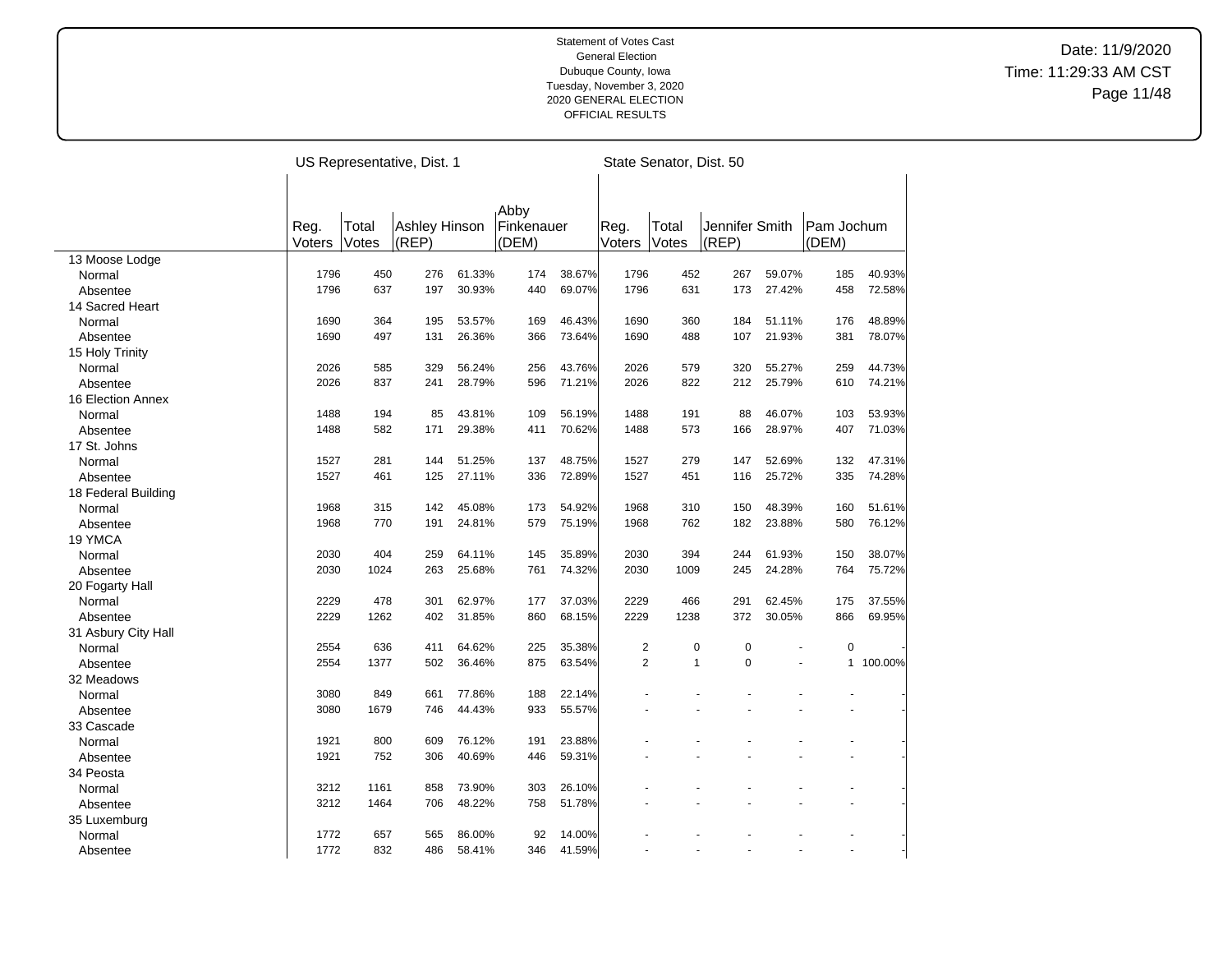|                      |        |       | US Representative, Dist. 1 |        |                   |        |        | State Senator, Dist. 50 |                |        |            |        |
|----------------------|--------|-------|----------------------------|--------|-------------------|--------|--------|-------------------------|----------------|--------|------------|--------|
|                      |        |       |                            |        |                   |        |        |                         |                |        |            |        |
|                      |        |       |                            |        | <sub>I</sub> Abby |        |        |                         |                |        |            |        |
|                      | Reg.   | Total | Ashley Hinson              |        | Finkenauer        |        | Reg.   | Total                   | Jennifer Smith |        | Pam Jochum |        |
|                      | Voters | Votes | (REP)                      |        | (DEM)             |        | Voters | Votes                   | (REP)          |        | (DEM)      |        |
| 36 Hope Church       |        |       |                            |        |                   |        |        |                         |                |        |            |        |
| Normal               | 2158   | 717   | 550                        | 76.71% | 167               | 23.29% | 2158   | 695                     | 497            | 71.51% | 198        | 28.49% |
| Absentee             | 2158   | 1055  | 492                        | 46.64% | 563               | 53.36% | 2158   | 1021                    | 457            | 44.76% | 564        | 55.24% |
| 37 DYV Social Center |        |       |                            |        |                   |        |        |                         |                |        |            |        |
| Normal               | 862    | 298   | 241                        | 80.87% | 57                | 19.13% |        |                         |                |        |            |        |
| Absentee             | 862    | 396   | 208                        | 52.53% | 188               | 47.47% |        |                         |                |        |            |        |
| 38 DYV Social Center |        |       |                            |        |                   |        |        |                         |                |        |            |        |
| Normal               | 904    | 352   | 278                        | 78.98% | 74                | 21.02% |        |                         |                |        |            |        |
| Absentee             | 904    | 379   | 204                        | 53.83% | 175               | 46.17% |        |                         |                |        |            |        |
| 39 Beckman/Theisens  |        |       |                            |        |                   |        |        |                         |                |        |            |        |
| Normal               | 1964   | 677   | 551                        | 81.39% | 126               | 18.61% |        |                         |                |        |            |        |
| Absentee             | 1964   | 927   | 555                        | 59.87% | 372               | 40.13% |        |                         |                |        |            |        |
| 40 Farley            |        |       |                            |        |                   |        |        |                         |                |        |            |        |
| Normal               | 1111   | 550   | 403                        | 73.27% | 147               | 26.73% |        |                         |                |        |            |        |
| Absentee             | 1111   | 340   | 122                        | 35.88% | 218               | 64.12% |        |                         |                |        |            |        |
| 41 Epworth           |        |       |                            |        |                   |        |        |                         |                |        |            |        |
| Normal               | 2120   | 866   | 637                        | 73.56% | 229               | 26.44% |        |                         |                |        |            |        |
| Absentee             | 2120   | 790   | 322                        | 40.76% | 468               | 59.24% |        |                         |                |        |            |        |
| 42 Sherrill          |        |       |                            |        |                   |        |        |                         |                |        |            |        |
| Normal               | 2259   | 794   | 612                        | 77.08% | 182               | 22.92% |        |                         |                |        |            |        |
| Absentee             | 2259   | 1066  | 474                        | 44.47% | 592               | 55.53% |        |                         |                |        |            |        |
| 43 Key West          |        |       |                            |        |                   |        |        |                         |                |        |            |        |
| Normal               | 2743   | 818   | 603                        | 73.72% | 215               | 26.28% |        |                         |                |        |            |        |
| Absentee             | 2743   | 1269  | 557                        | 43.89% | 712               | 56.11% |        |                         |                |        |            |        |
| 44 Bernard           |        |       |                            |        |                   |        |        |                         |                |        |            |        |
| Normal               | 469    | 216   | 171                        | 79.17% | 45                | 20.83% |        |                         |                |        |            |        |
| Absentee             | 469    | 156   | 70                         | 44.87% | 86                | 55.13% |        |                         |                |        |            |        |
| 45 Swiss Valley      |        |       |                            |        |                   |        |        |                         |                |        |            |        |
| Normal               | 1838   | 496   | 397                        | 80.04% | 99                | 19.96% |        |                         |                |        |            |        |
| Absentee             | 1838   | 897   | 421                        | 46.93% | 476               | 53.07% |        |                         |                |        |            |        |
| Total                |        |       |                            |        |                   |        |        |                         |                |        |            |        |
| Normal               | 72129  | 19077 | 13327                      | 69.86% | 5750              | 30.14% | 45322  | 9665                    | 6004           | 62.12% | 3661       | 37.88% |
| Absentee             | 72129  | 33727 | 12936                      | 38.36% | 20791             | 61.64% | 45322  | 21056                   | 6673           | 31.69% | 14383      | 68.31% |
| Total                | 72129  | 52804 | 26263                      | 49.74% | 26541             | 50.26% | 45322  | 30721                   | 12677          | 41.26% | 18044      | 58.74% |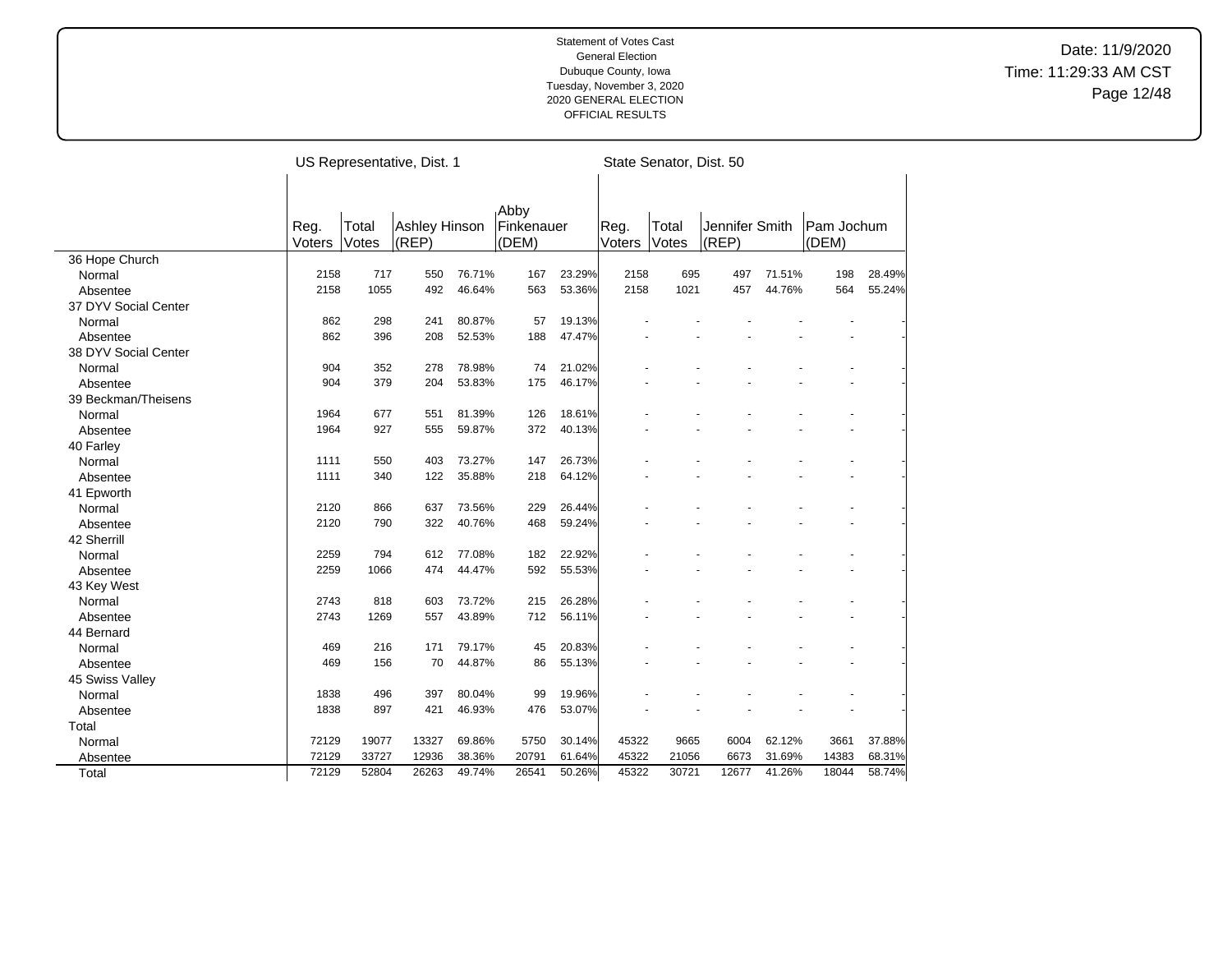|                      |                |                | State Representative, Dist. 57 |                             |                |                | State Representative, Dist. 58 |                      |  |
|----------------------|----------------|----------------|--------------------------------|-----------------------------|----------------|----------------|--------------------------------|----------------------|--|
|                      | Reg.<br>Voters | Total<br>Votes | Shannon<br>Lundgren<br>(REP)   | Ryan Patrick<br>Quinn (DEM) | Reg.<br>Voters | Total<br>Votes | Steven P.<br>Bradley (REP)     | Andy McKean<br>(DEM) |  |
| Jurisdiction Wide    |                |                |                                |                             |                |                |                                |                      |  |
| 1 Rockdale           |                |                |                                |                             |                |                |                                |                      |  |
| Normal               |                |                |                                |                             |                |                |                                |                      |  |
| Absentee             |                |                |                                |                             |                |                |                                |                      |  |
| 2 Theisens           |                |                |                                |                             |                |                |                                |                      |  |
| Normal               |                |                |                                |                             |                |                |                                |                      |  |
| Absentee             |                |                |                                |                             |                |                |                                |                      |  |
| 3 ARC                |                |                |                                |                             |                |                |                                |                      |  |
| Normal               |                |                |                                |                             |                |                |                                |                      |  |
| Absentee             |                |                |                                |                             |                |                |                                |                      |  |
| 4 EMA                |                |                |                                |                             |                |                |                                |                      |  |
| Normal               |                |                |                                |                             |                |                |                                |                      |  |
| Absentee             |                |                |                                |                             |                |                |                                |                      |  |
| 5 Arbor Oaks         |                |                |                                |                             |                |                |                                |                      |  |
| Normal               |                |                |                                |                             |                |                |                                |                      |  |
| Absentee             |                |                |                                |                             |                |                |                                |                      |  |
| 6 Summit             |                |                |                                |                             |                |                |                                |                      |  |
| Normal               |                |                |                                |                             |                |                |                                |                      |  |
| Absentee             |                |                |                                |                             |                |                |                                |                      |  |
| 7 St. Peter Lutheran |                |                |                                |                             |                |                |                                |                      |  |
| Normal               |                |                |                                |                             |                |                |                                |                      |  |
| Absentee             |                |                |                                |                             |                |                |                                |                      |  |
| 8 Emmaus             |                |                |                                |                             |                |                |                                |                      |  |
| Normal               |                |                |                                |                             |                |                |                                |                      |  |
| Absentee             |                |                |                                |                             |                |                |                                |                      |  |
| 9 Westminster        |                |                |                                |                             |                |                |                                |                      |  |
| Normal               |                |                |                                |                             |                |                |                                |                      |  |
| Absentee             |                |                |                                |                             |                |                |                                |                      |  |
| 10 Westminster       |                |                |                                |                             |                |                |                                |                      |  |
| Normal               |                |                |                                |                             |                |                |                                |                      |  |
| Absentee             |                |                |                                |                             |                |                |                                |                      |  |
| 11 UAW               |                |                |                                |                             |                |                |                                |                      |  |
| Normal               |                |                |                                |                             |                |                |                                |                      |  |
| Absentee             |                |                |                                |                             |                |                |                                |                      |  |
| 12 Windsor           |                |                |                                |                             |                |                |                                |                      |  |
| Normal               |                |                |                                |                             |                |                |                                |                      |  |
| Absentee             |                |                |                                |                             |                |                |                                |                      |  |
|                      |                |                |                                |                             |                |                |                                |                      |  |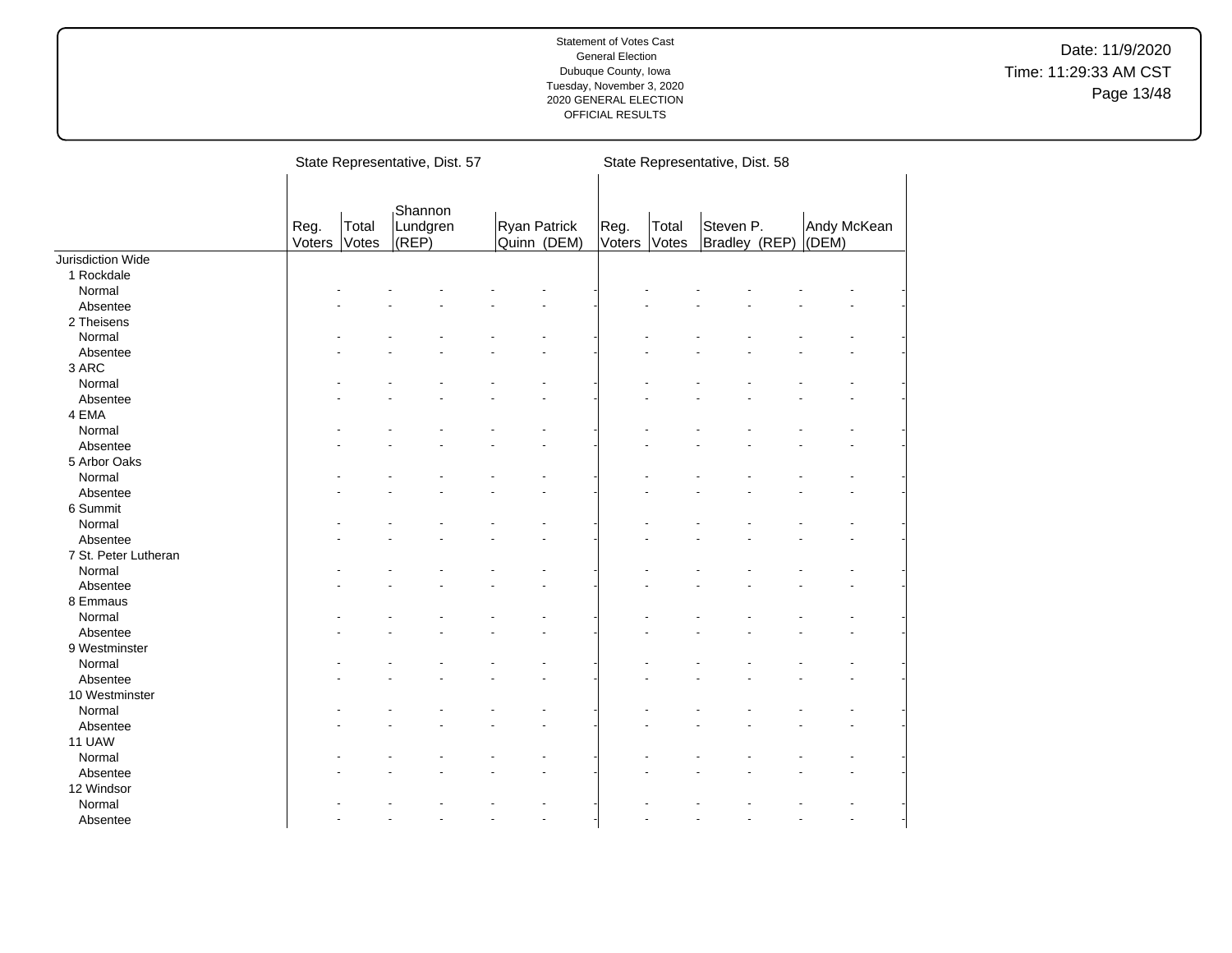|                     |                |                | State Representative, Dist. 57 |        |                                    |        |                |                | State Representative, Dist. 58 |        |                      |        |
|---------------------|----------------|----------------|--------------------------------|--------|------------------------------------|--------|----------------|----------------|--------------------------------|--------|----------------------|--------|
|                     | Reg.<br>Voters | Total<br>Votes | Shannon<br>Lundgren<br>(REP)   |        | <b>Ryan Patrick</b><br>Quinn (DEM) |        | Reg.<br>Voters | Total<br>Votes | Steven P.<br>Bradley (REP)     |        | Andy McKean<br>(DEM) |        |
| 13 Moose Lodge      |                |                |                                |        |                                    |        |                |                |                                |        |                      |        |
| Normal              |                |                |                                |        |                                    |        |                |                |                                |        |                      |        |
| Absentee            |                |                |                                |        |                                    |        |                |                |                                |        |                      |        |
| 14 Sacred Heart     |                |                |                                |        |                                    |        |                |                |                                |        |                      |        |
| Normal              |                |                |                                |        |                                    |        |                |                |                                |        |                      |        |
| Absentee            |                |                |                                |        |                                    |        |                |                |                                |        |                      |        |
| 15 Holy Trinity     |                |                |                                |        |                                    |        |                |                |                                |        |                      |        |
| Normal              |                |                |                                |        |                                    |        |                |                |                                |        |                      |        |
| Absentee            |                |                |                                |        |                                    |        |                |                |                                |        |                      |        |
| 16 Election Annex   |                |                |                                |        |                                    |        |                |                |                                |        |                      |        |
| Normal              |                |                |                                |        |                                    |        |                |                |                                |        |                      |        |
| Absentee            |                |                |                                |        |                                    |        |                |                |                                |        |                      |        |
| 17 St. Johns        |                |                |                                |        |                                    |        |                |                |                                |        |                      |        |
| Normal              |                |                |                                |        |                                    |        |                |                |                                |        |                      |        |
| Absentee            |                |                |                                |        |                                    |        |                |                |                                |        |                      |        |
| 18 Federal Building |                |                |                                |        |                                    |        |                |                |                                |        |                      |        |
| Normal              |                |                |                                |        |                                    |        |                |                |                                |        |                      |        |
| Absentee            |                |                |                                |        |                                    |        |                |                |                                |        |                      |        |
| 19 YMCA             |                |                |                                |        |                                    |        |                |                |                                |        |                      |        |
| Normal              |                |                |                                |        |                                    |        |                |                |                                |        |                      |        |
| Absentee            |                |                |                                |        |                                    |        |                |                |                                |        |                      |        |
| 20 Fogarty Hall     |                |                |                                |        |                                    |        |                |                |                                |        |                      |        |
| Normal              |                |                |                                |        |                                    |        |                |                |                                |        |                      |        |
| Absentee            |                |                |                                |        |                                    |        |                |                |                                |        |                      |        |
| 31 Asbury City Hall |                |                |                                |        |                                    |        |                |                |                                |        |                      |        |
| Normal              | 2552           | 606            | 438                            | 72.28% | 168                                | 27.72% |                |                |                                |        |                      |        |
| Absentee            | 2552           | 1322           | 590                            | 44.63% | 732                                | 55.37% |                |                |                                |        |                      |        |
| 32 Meadows          |                |                |                                |        |                                    |        |                |                |                                |        |                      |        |
| Normal              | 3080           | 821            | 691                            | 84.17% | 130                                | 15.83% |                |                |                                |        |                      |        |
| Absentee            | 3080           | 1630           | 885                            | 54.29% | 745                                | 45.71% |                |                |                                |        |                      |        |
| 33 Cascade          |                |                |                                |        |                                    |        |                |                |                                |        |                      |        |
| Normal              |                |                |                                |        |                                    |        | 1921           | 804            | 635                            | 78.98% | 169                  | 21.02% |
|                     |                |                |                                |        |                                    |        | 1921           | 758            | 393                            | 51.85% | 365                  | 48.15% |
| Absentee            |                |                |                                |        |                                    |        |                |                |                                |        |                      |        |
| 34 Peosta           | 3212           | 1147           |                                |        | 194                                |        |                |                |                                |        |                      |        |
| Normal              |                |                | 953                            | 83.09% |                                    | 16.91% |                |                |                                |        |                      |        |
| Absentee            | 3212           | 1453           | 851                            | 58.57% | 602                                | 41.43% |                |                |                                |        |                      |        |
| 35 Luxemburg        |                |                |                                |        |                                    |        |                |                |                                |        |                      |        |
| Normal              | 1772           | 629            | 554                            | 88.08% | 75                                 | 11.92% |                |                |                                |        |                      |        |
| Absentee            | 1772           | 804            | 549                            | 68.28% | 255                                | 31.72% |                |                |                                |        | ÷.                   |        |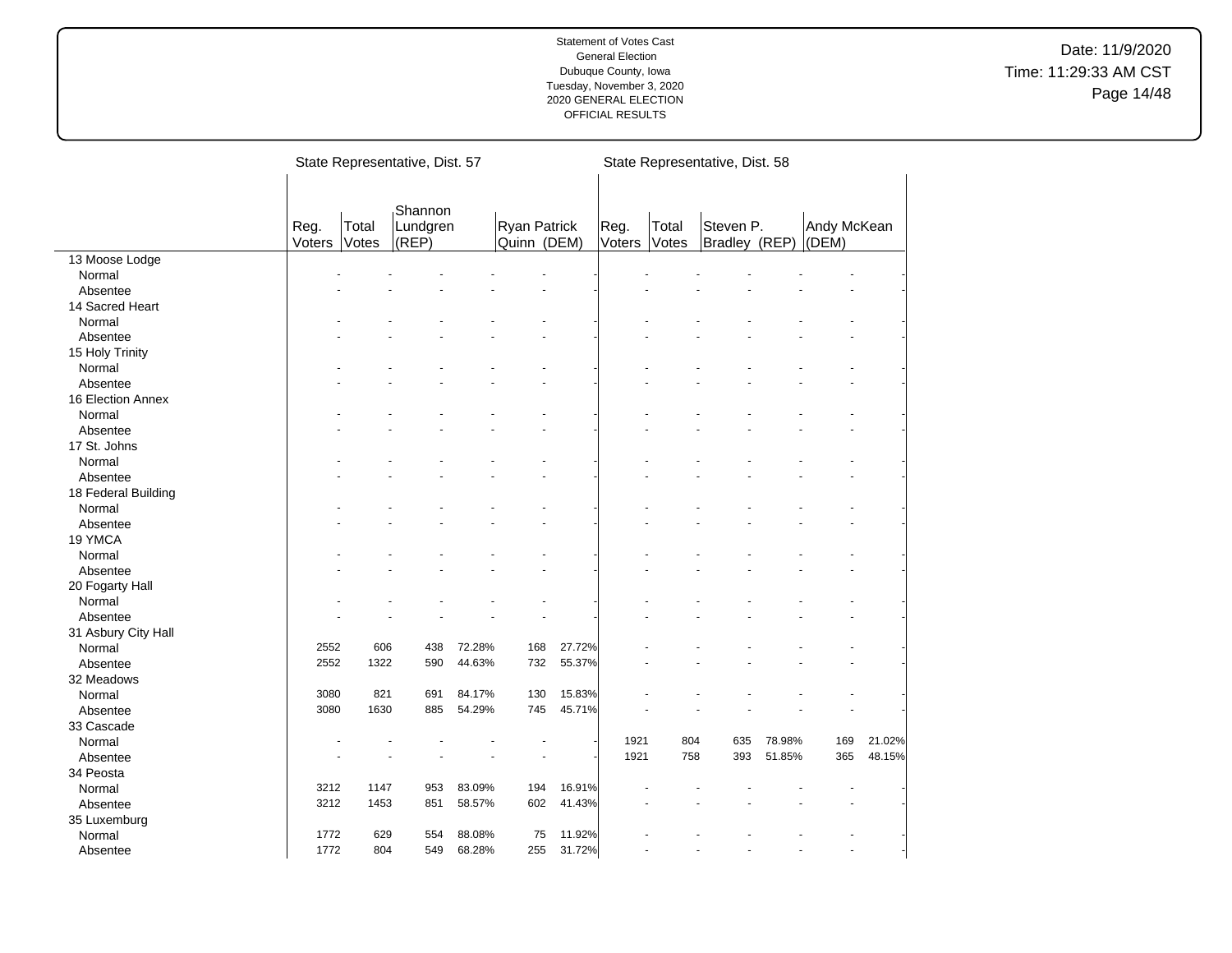|                      |        |       | State Representative, Dist. 57 |        |                     |        |        |       | State Representative, Dist. 58 |        |             |        |
|----------------------|--------|-------|--------------------------------|--------|---------------------|--------|--------|-------|--------------------------------|--------|-------------|--------|
|                      | Reg.   | Total | Shannon<br>Lundgren            |        | <b>Ryan Patrick</b> |        | Reg.   | Total | Steven P.                      |        | Andy McKean |        |
|                      | Voters | Votes | (REP)                          |        | Quinn (DEM)         |        | Voters | Votes | Bradley (REP)                  |        | (DEM)       |        |
| 36 Hope Church       |        |       |                                |        |                     |        |        |       |                                |        |             |        |
| Normal               |        |       |                                |        |                     |        |        |       |                                |        |             |        |
| Absentee             |        |       |                                |        |                     |        |        |       |                                |        |             |        |
| 37 DYV Social Center |        |       |                                |        |                     |        |        |       |                                |        |             |        |
| Normal               | 862    | 292   | 238                            | 81.51% | 54                  | 18.49% |        |       |                                |        |             |        |
| Absentee             | 862    | 372   | 210                            | 56.45% | 162                 | 43.55% |        |       |                                |        |             |        |
| 38 DYV Social Center |        |       |                                |        |                     |        |        |       |                                |        |             |        |
| Normal               | 904    | 347   | 274                            | 78.96% | 73                  | 21.04% |        |       |                                |        |             |        |
| Absentee             | 904    | 364   | 213                            | 58.52% | 151                 | 41.48% |        |       |                                |        |             |        |
| 39 Beckman/Theisens  |        |       |                                |        |                     |        |        |       |                                |        |             |        |
| Normal               | 1964   | 653   | 557                            | 85.30% | 96                  | 14.70% |        |       |                                |        |             |        |
| Absentee             | 1964   | 888   | 591                            | 66.55% | 297                 | 33.45% |        |       |                                |        |             |        |
| 40 Farley            |        |       |                                |        |                     |        |        |       |                                |        |             |        |
| Normal               | 1111   | 541   | 442                            | 81.70% | 99                  | 18.30% |        |       |                                |        |             |        |
| Absentee             | 1111   | 337   | 153                            | 45.40% | 184                 | 54.60% |        |       |                                |        |             |        |
| 41 Epworth           |        |       |                                |        |                     |        |        |       |                                |        |             |        |
| Normal               | 2120   | 847   | 665                            | 78.51% | 182                 | 21.49% |        |       |                                |        |             |        |
| Absentee             | 2120   | 768   | 393                            | 51.17% | 375                 | 48.83% |        |       |                                |        |             |        |
| 42 Sherrill          |        |       |                                |        |                     |        |        |       |                                |        |             |        |
| Normal               | 2259   | 740   | 634                            | 85.68% | 106                 | 14.32% |        |       |                                |        |             |        |
| Absentee             | 2259   | 1016  | 596                            | 58.66% | 420                 | 41.34% |        |       |                                |        |             |        |
| 43 Key West          |        |       |                                |        |                     |        |        |       |                                |        |             |        |
| Normal               | 2703   | 760   | 609                            | 80.13% | 151                 | 19.87% | 40     | 17    | 14                             | 82.35% | 3           | 17.65% |
| Absentee             | 2703   | 1180  | 634                            | 53.73% | 546                 | 46.27% | 40     | 15    | $\overline{7}$                 | 46.67% | 8           | 53.33% |
| 44 Bernard           |        |       |                                |        |                     |        |        |       |                                |        |             |        |
| Normal               | 469    | 211   | 183                            | 86.73% | 28                  | 13.27% |        |       |                                |        |             |        |
| Absentee             | 469    | 148   | 78                             | 52.70% | 70                  | 47.30% |        |       |                                |        |             |        |
| 45 Swiss Valley      |        |       |                                |        |                     |        |        |       |                                |        |             |        |
| Normal               | 1838   | 477   | 410                            | 85.95% | 67                  | 14.05% |        |       |                                |        |             |        |
| Absentee             | 1838   | 855   | 487                            | 56.96% | 368                 | 43.04% |        |       |                                |        |             |        |
| Total                |        |       |                                |        |                     |        |        |       |                                |        |             |        |
| Normal               | 24846  | 8071  | 6648                           | 82.37% | 1423                | 17.63% | 1961   | 821   | 649                            | 79.05% | 172         | 20.95% |
| Absentee             | 24846  | 11137 | 6230                           | 55.94% | 4907                | 44.06% | 1961   | 773   | 400                            | 51.75% | 373         | 48.25% |
| Total                | 24846  | 19208 | 12878                          | 67.04% | 6330                | 32.96% | 1961   | 1594  | 1049                           | 65.81% | 545         | 34.19% |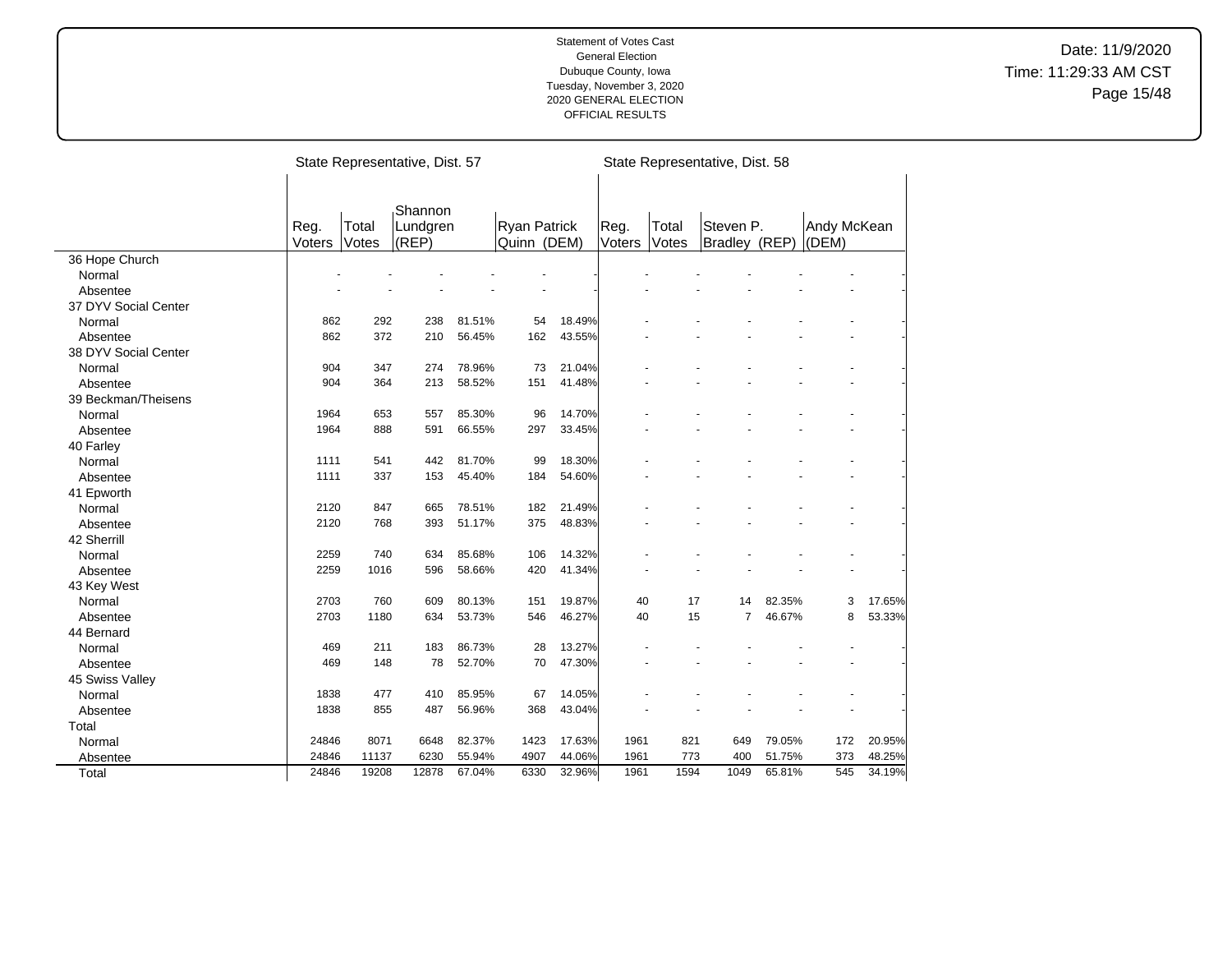|                      |                |                | State Representative, Dist. 99         |        |       |        |                |                | State Representative, Dist. 100 County Board of Supervisors |              |                |                |                            |        |                         |        |
|----------------------|----------------|----------------|----------------------------------------|--------|-------|--------|----------------|----------------|-------------------------------------------------------------|--------------|----------------|----------------|----------------------------|--------|-------------------------|--------|
|                      | Reg.<br>Voters | Total<br>Votes | Pauline Chilton Lindsay James<br>(REP) |        | (DEM) |        | Reg.<br>Voters | Total<br>Votes | Charles<br>Isenhart<br>(DEM)                                |              | Reg.<br>Voters | Total<br>Votes | Harley V.<br>Pothoff (REP) |        | David J. Baker<br>(DEM) |        |
| Jurisdiction Wide    |                |                |                                        |        |       |        |                |                |                                                             |              |                |                |                            |        |                         |        |
| 1 Rockdale           |                |                |                                        |        |       |        |                |                |                                                             |              |                |                |                            |        |                         |        |
| Normal               | 2740           | 739            | 527                                    | 71.31% | 212   | 28.69% |                |                |                                                             |              | 2740           | 740            | 515                        | 69.59% | 225                     | 30.41% |
| Absentee             | 2740           | 1326           | 521                                    | 39.29% | 805   | 60.71% |                |                |                                                             |              | 2740           | 1323           | 621                        | 46.94% | 702                     | 53.06% |
| 2 Theisens           |                |                |                                        |        |       |        |                |                |                                                             |              |                |                |                            |        |                         |        |
| Normal               | 2557           | 455            | 342                                    | 75.16% | 113   | 24.84% |                |                |                                                             |              | 2557           | 448            | 324                        | 72.32% | 124                     | 27.68% |
| Absentee             | 2557           | 1474           | 557                                    | 37.79% | 917   | 62.21% |                |                |                                                             |              | 2557           | 1441           | 614                        | 42.61% | 827                     | 57.39% |
| 3 ARC                |                |                |                                        |        |       |        |                |                |                                                             |              |                |                |                            |        |                         |        |
| Normal               | 1581           | 313            | 217                                    | 69.33% | 96    | 30.67% |                |                |                                                             |              | 1581           | 314            | 206                        | 65.61% | 108                     | 34.39% |
| Absentee             | 1581           | 775            | 274                                    | 35.35% | 501   | 64.65% |                |                |                                                             |              | 1581           | 785            | 326                        | 41.53% | 459                     | 58.47% |
| 4 EMA                |                |                |                                        |        |       |        |                |                |                                                             |              |                |                |                            |        |                         |        |
| Normal               | 3028           | 540            | 397                                    | 73.52% | 143   | 26.48% |                |                |                                                             |              | 3028           | 541            | 389                        | 71.90% | 152                     | 28.10% |
| Absentee             | 3028           | 1600           | 618                                    | 38.62% | 982   | 61.38% |                |                |                                                             |              | 3028           | 1597           | 733                        | 45.90% | 864                     | 54.10% |
| 5 Arbor Oaks         |                |                |                                        |        |       |        |                |                |                                                             |              |                |                |                            |        |                         |        |
| Normal               | 2500           | 562            | 387                                    | 68.86% | 175   | 31.14% | 23             |                | 3                                                           | 3 100.00%    | 2523           | 572            | 377                        | 65.91% | 195                     | 34.09% |
| Absentee             | 2500           | 1275           | 420                                    | 32.94% | 855   | 67.06% | 23             |                | 8                                                           | 8 100.00%    | 2523           | 1305           | 573                        | 43.91% | 732                     | 56.09% |
| 6 Summit             |                |                |                                        |        |       |        |                |                |                                                             |              |                |                |                            |        |                         |        |
| Normal               |                |                |                                        |        |       |        | 2174           | 353            |                                                             | 353 100.00%  | 2174           | 558            | 356                        | 63.80% | 202                     | 36.20% |
| Absentee             |                |                |                                        |        |       |        | 2174           | 810            |                                                             | 810 100.00%  | 2174           | 1043           | 468                        | 44.87% | 575                     | 55.13% |
| 7 St. Peter Lutheran |                |                |                                        |        |       |        |                |                |                                                             |              |                |                |                            |        |                         |        |
| Normal               | 2658           | 519            | 348                                    | 67.05% | 171   | 32.95% |                |                |                                                             |              | 2658           | 539            | 355                        | 65.86% | 184                     | 34.14% |
| Absentee             | 2658           | 1356           | 451                                    | 33.26% | 905   | 66.74% |                |                |                                                             |              | 2658           | 1361           | 556                        | 40.85% | 805                     | 59.15% |
| 8 Emmaus             |                |                |                                        |        |       |        |                |                |                                                             |              |                |                |                            |        |                         |        |
| Normal               |                |                |                                        |        |       |        | 1578           | 164            |                                                             | 164 100.00%  | 1578           | 270            | 187                        | 69.26% | 83                      | 30.74% |
| Absentee             |                |                |                                        |        |       |        | 1578           | 638            |                                                             | 638 100.00%  | 1578           | 811            | 346                        | 42.66% | 465                     | 57.34% |
| 9 Westminster        |                |                |                                        |        |       |        |                |                |                                                             |              |                |                |                            |        |                         |        |
| Normal               |                |                |                                        |        |       |        | 2412           | 247            |                                                             | 247 100.00%  | 2412           | 366            | 209                        | 57.10% | 157                     | 42.90% |
| Absentee             |                |                |                                        |        |       |        | 2412           | 689            |                                                             | 689 100.00%  | 2412           | 847            | 329                        | 38.84% | 518                     | 61.16% |
| 10 Westminster       |                |                |                                        |        |       |        |                |                |                                                             |              |                |                |                            |        |                         |        |
| Normal               | 2720           | 577            | 333                                    | 57.71% | 244   | 42.29% |                |                |                                                             |              | 2720           | 564            | 332                        | 58.87% | 232                     | 41.13% |
| Absentee             | 2720           | 1041           | 317                                    | 30.45% | 724   | 69.55% |                |                |                                                             |              | 2720           | 1036           | 406                        | 39.19% | 630                     | 60.81% |
| 11 UAW               |                |                |                                        |        |       |        |                |                |                                                             |              |                |                |                            |        |                         |        |
| Normal               |                |                |                                        |        |       |        | 2041           | 324            |                                                             | 324 100.00%  | 2041           | 508            | 306                        | 60.24% | 202                     | 39.76% |
| Absentee             |                |                |                                        |        |       |        | 2041           | 705            |                                                             | 705 100.00%  | 2041           | 898            | 356                        | 39.64% | 542                     | 60.36% |
| 12 Windsor           |                |                |                                        |        |       |        |                |                |                                                             |              |                |                |                            |        |                         |        |
| Normal               |                |                |                                        |        |       |        | 2396           | 278            | 278                                                         | 100.00%      | 2396           | 444            | 283                        | 63.74% | 161                     | 36.26% |
| Absentee             |                |                |                                        |        |       |        | 2396           | 1007           |                                                             | 1007 100.00% | 2396           | 1221           | 483                        | 39.56% | 738                     | 60.44% |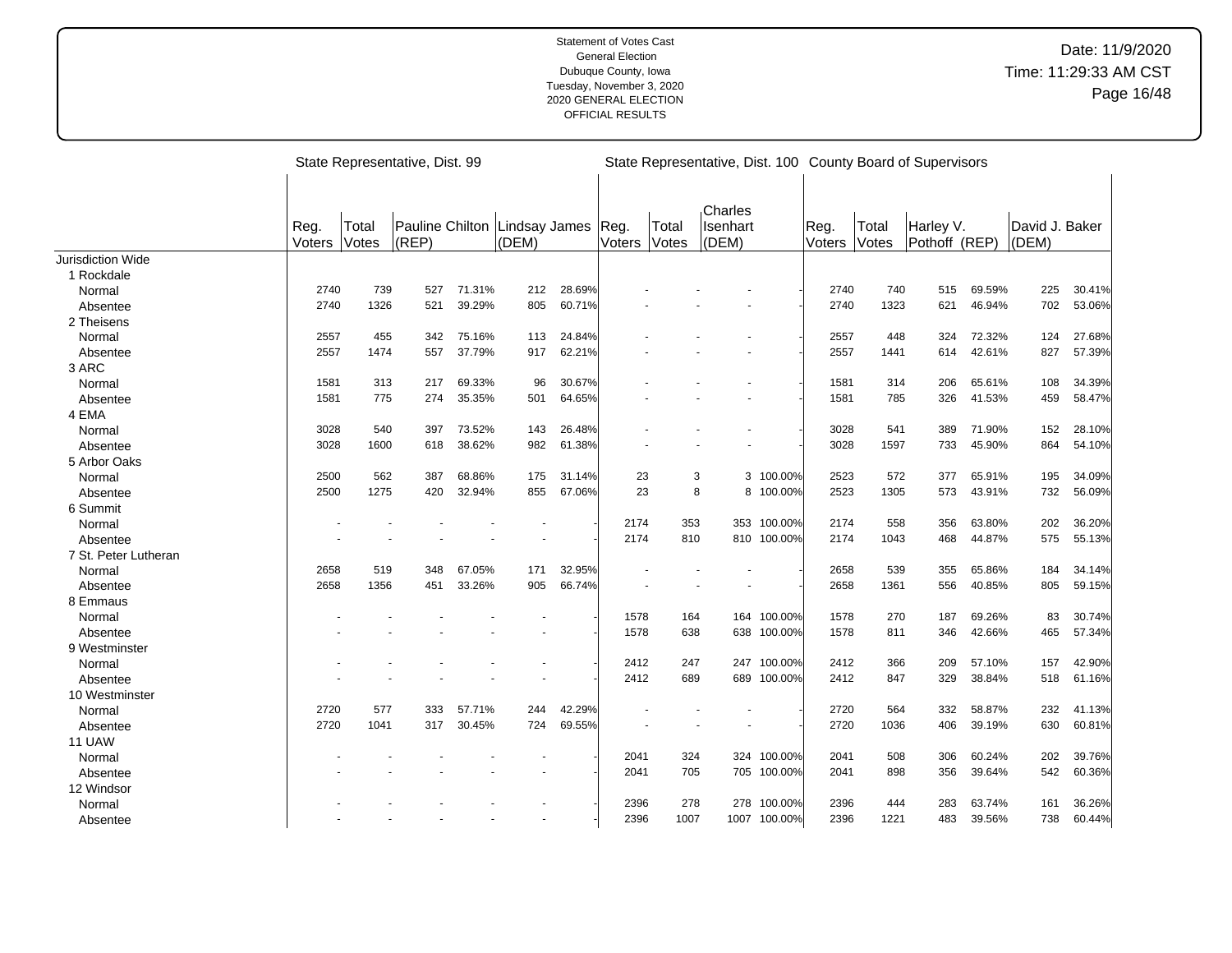|                     |                |                     | State Representative, Dist. 99 |        |                        |           |                |                       |                              |             |                |                | State Representative, Dist. 100 County Board of Supervisors |        |                         |        |
|---------------------|----------------|---------------------|--------------------------------|--------|------------------------|-----------|----------------|-----------------------|------------------------------|-------------|----------------|----------------|-------------------------------------------------------------|--------|-------------------------|--------|
|                     | Reg.<br>Voters | Total<br>Votes      | Pauline Chilton<br>$ $ (REP)   |        | Lindsay James<br>(DEM) |           | Reg.<br>Voters | Total<br><b>Votes</b> | Charles<br>Isenhart<br>(DEM) |             | Reg.<br>Voters | Total<br>Votes | Harley V.<br>Pothoff (REP)                                  |        | David J. Baker<br>(DEM) |        |
| 13 Moose Lodge      |                |                     |                                |        |                        |           |                |                       |                              |             |                |                |                                                             |        |                         |        |
| Normal              |                |                     |                                |        |                        |           | 1796           | 273                   |                              | 273 100.00% | 1796           | 441            | 271                                                         | 61.45% | 170                     | 38.55% |
| Absentee            |                |                     |                                |        |                        |           | 1796           | 514                   | 514                          | 100.00%     | 1796           | 626            | 226                                                         | 36.10% | 400                     | 63.90% |
| 14 Sacred Heart     |                |                     |                                |        |                        |           |                |                       |                              |             |                |                |                                                             |        |                         |        |
| Normal              |                |                     |                                |        |                        |           | 1690           | 240                   | 240                          | 100.00%     | 1690           | 349            | 183                                                         | 52.44% | 166                     | 47.56% |
| Absentee            |                |                     |                                |        |                        |           | 1690           | 417                   |                              | 417 100.00% | 1690           | 479            | 138                                                         | 28.81% | 341                     | 71.19% |
| 15 Holy Trinity     |                |                     |                                |        |                        |           |                |                       |                              |             |                |                |                                                             |        |                         |        |
| Normal              |                |                     |                                |        |                        |           | 2026           | 396                   | 396                          | 100.00%     | 2026           | 577            | 326                                                         | 56.50% | 251                     | 43.50% |
| Absentee            |                |                     |                                |        |                        |           | 2026           | 679                   |                              | 679 100.00% | 2026           | 809            | 261                                                         | 32.26% | 548                     | 67.74% |
| 16 Election Annex   |                |                     |                                |        |                        |           |                |                       |                              |             |                |                |                                                             |        |                         |        |
| Normal              |                |                     |                                |        |                        |           | 1488           | 149                   |                              | 149 100.00% | 1488           | 183            | 86                                                          | 46.99% | 97                      | 53.01% |
| Absentee            |                |                     |                                |        |                        |           | 1488           | 450                   | 450                          | 100.00%     | 1488           | 553            | 177                                                         | 32.01% | 376                     | 67.99% |
| 17 St. Johns        |                |                     |                                |        |                        |           |                |                       |                              |             |                |                |                                                             |        |                         |        |
| Normal              |                |                     |                                |        |                        |           | 1527           | 198                   | 198                          | 100.00%     | 1527           | 270            | 129                                                         | 47.78% | 141                     | 52.22% |
| Absentee            |                |                     |                                |        |                        |           | 1527           | 366                   |                              | 366 100.00% | 1527           | 446            | 140                                                         | 31.39% | 306                     | 68.61% |
| 18 Federal Building |                |                     |                                |        |                        |           |                |                       |                              |             |                |                |                                                             |        |                         |        |
| Normal              | 1968           | 310                 | 145                            | 46.77% | 165                    | 53.23%    |                |                       |                              |             | 1968           | 305            | 142                                                         | 46.56% | 163                     | 53.44% |
| Absentee            | 1968           | 752                 | 182                            | 24.20% | 570                    | 75.80%    |                |                       |                              |             | 1968           | 736            | 218                                                         | 29.62% | 518                     | 70.38% |
| 19 YMCA             |                |                     |                                |        |                        |           |                |                       |                              |             |                |                |                                                             |        |                         |        |
| Normal              | 2030           | 394                 | 248                            | 62.94% | 146                    | 37.06%    |                |                       |                              |             | 2030           | 390            | 242                                                         | 62.05% | 148                     | 37.95% |
| Absentee            | 2030           | 1006                | 266                            | 26.44% | 740                    | 73.56%    |                |                       |                              |             | 2030           | 995            | 296                                                         | 29.75% | 699                     | 70.25% |
| 20 Fogarty Hall     |                |                     |                                |        |                        |           |                |                       |                              |             |                |                |                                                             |        |                         |        |
| Normal              | 2229           | 456                 | 298                            | 65.35% | 158                    | 34.65%    |                |                       |                              |             | 2229           | 458            | 295                                                         | 64.41% | 163                     | 35.59% |
| Absentee            | 2229           | 1210                | 384                            | 31.74% | 826                    | 68.26%    |                |                       |                              |             | 2229           | 1187           | 492                                                         | 41.45% | 695                     | 58.55% |
| 31 Asbury City Hall |                |                     |                                |        |                        |           |                |                       |                              |             |                |                |                                                             |        |                         |        |
| Normal              |                | 2                   | $\pmb{0}$<br>0                 |        | $\mathbf 0$            |           |                |                       |                              |             | 2554           | 609            | 390                                                         | 64.04% | 219                     | 35.96% |
| Absentee            |                | $\overline{2}$<br>1 | $\mathbf 0$                    | ä,     |                        | 1 100.00% |                |                       |                              |             | 2554           | 1314           | 602                                                         | 45.81% | 712                     | 54.19% |
| 32 Meadows          |                |                     |                                |        |                        |           |                |                       |                              |             |                |                |                                                             |        |                         |        |
| Normal              |                |                     |                                |        |                        |           |                |                       |                              |             | 3080           | 822            | 596                                                         | 72.51% | 226                     | 27.49% |
| Absentee            |                |                     |                                |        |                        |           |                |                       |                              |             | 3080           | 1606           | 848                                                         | 52.80% | 758                     | 47.20% |
| 33 Cascade          |                |                     |                                |        |                        |           |                |                       |                              |             |                |                |                                                             |        |                         |        |
| Normal              |                |                     |                                |        |                        |           |                |                       |                              |             | 1921           | 752            | 545                                                         | 72.47% | 207                     | 27.53% |
| Absentee            |                |                     |                                |        |                        |           |                |                       |                              |             | 1921           | 703            | 331                                                         | 47.08% | 372                     | 52.92% |
| 34 Peosta           |                |                     |                                |        |                        |           |                |                       |                              |             |                |                |                                                             |        |                         |        |
| Normal              |                |                     |                                |        |                        |           |                |                       |                              |             | 3212           | 1108           | 799                                                         | 72.11% | 309                     | 27.89% |
| Absentee            |                |                     |                                |        |                        |           |                |                       |                              |             | 3212           | 1414           | 774                                                         | 54.74% | 640                     | 45.26% |
| 35 Luxemburg        |                |                     |                                |        |                        |           |                |                       |                              |             |                |                |                                                             |        |                         |        |
| Normal              |                |                     |                                |        |                        |           |                |                       |                              |             | 1772           | 648            | 508                                                         | 78.40% | 140                     | 21.60% |
| Absentee            |                |                     |                                |        |                        |           |                |                       |                              |             | 1772           | 817            | 552                                                         | 67.56% | 265                     | 32.44% |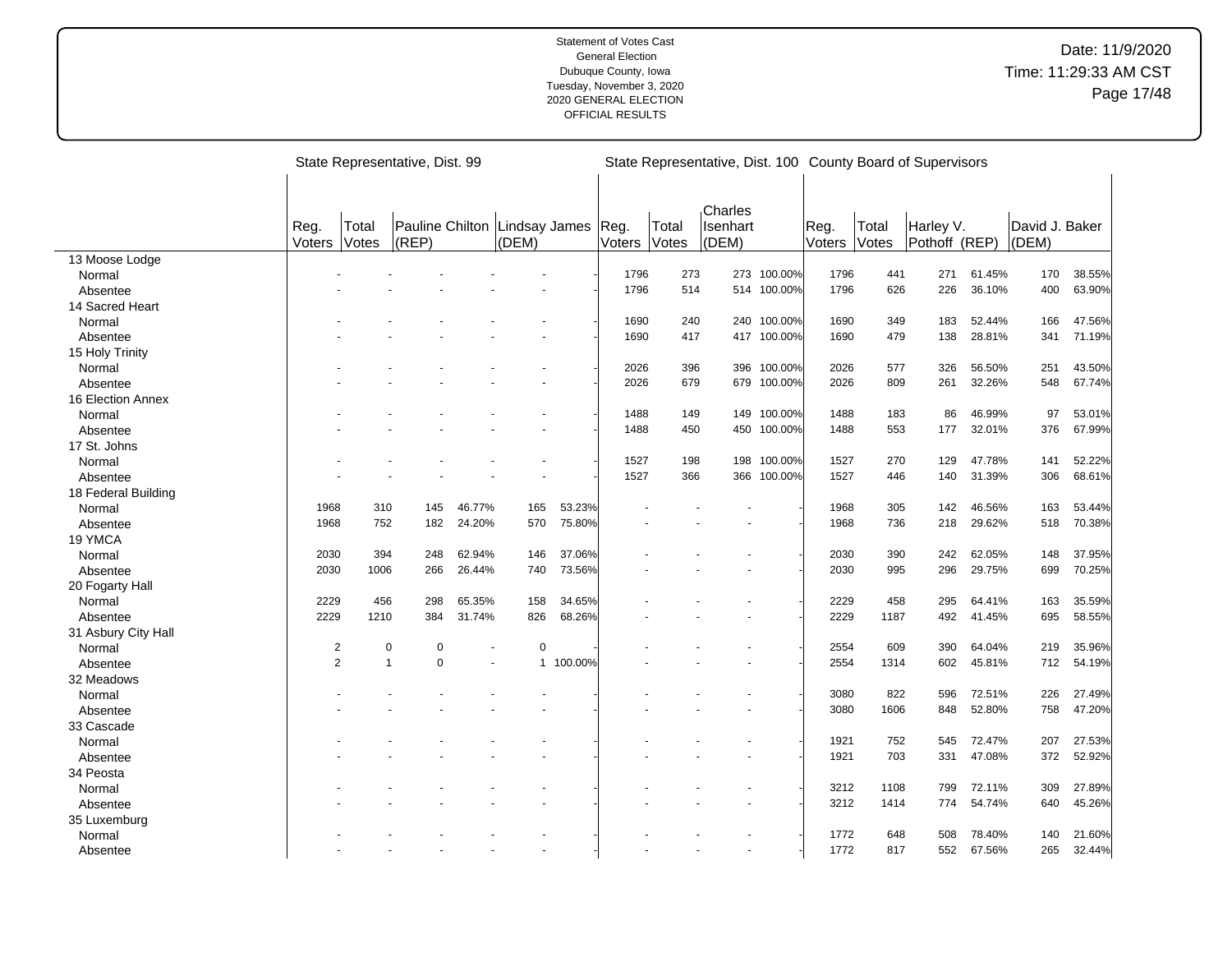|                      |                |                | State Representative, Dist. 99 |        |                                          |        |                      |       | State Representative, Dist. 100 County Board of Supervisors |             |                |                |                            |        |                         |        |
|----------------------|----------------|----------------|--------------------------------|--------|------------------------------------------|--------|----------------------|-------|-------------------------------------------------------------|-------------|----------------|----------------|----------------------------|--------|-------------------------|--------|
|                      | Reg.<br>Voters | Total<br>Votes | (REP)                          |        | Pauline Chilton   Lindsay James<br>(DEM) |        | Reg.<br>Voters Votes | Total | Charles<br>Isenhart<br>(DEM)                                |             | Reg.<br>Voters | Total<br>Votes | Harley V.<br>Pothoff (REP) |        | David J. Baker<br>(DEM) |        |
| 36 Hope Church       |                |                |                                |        |                                          |        |                      |       |                                                             |             |                |                |                            |        |                         |        |
| Normal               |                |                |                                |        |                                          |        | 2158                 | 351   | 351                                                         | 100.00%     | 2158           | 690            | 516                        | 74.78% | 174                     | 25.22% |
| Absentee             |                |                |                                |        |                                          |        | 2158                 | 694   |                                                             | 694 100.00% | 2158           | 1006           | 578                        | 57.46% | 428                     | 42.54% |
| 37 DYV Social Center |                |                |                                |        |                                          |        |                      |       |                                                             |             |                |                |                            |        |                         |        |
| Normal               |                |                |                                |        |                                          |        |                      |       |                                                             |             | 862            | 276            | 209                        | 75.72% | 67                      | 24.28% |
| Absentee             |                |                |                                |        |                                          |        |                      |       |                                                             |             | 862            | 368            | 200                        | 54.35% | 168                     | 45.65% |
| 38 DYV Social Center |                |                |                                |        |                                          |        |                      |       |                                                             |             |                |                |                            |        |                         |        |
| Normal               |                |                |                                |        |                                          |        |                      |       |                                                             |             | 904            | 336            | 248                        | 73.81% | 88                      | 26.19% |
| Absentee             |                |                |                                |        |                                          |        |                      |       |                                                             |             | 904            | 347            | 182                        | 52.45% | 165                     | 47.55% |
| 39 Beckman/Theisens  |                |                |                                |        |                                          |        |                      |       |                                                             |             |                |                |                            |        |                         |        |
| Normal               |                |                |                                |        |                                          |        |                      |       |                                                             |             | 1964           | 648            | 516                        | 79.63% | 132                     | 20.37% |
| Absentee             |                |                |                                |        |                                          |        |                      |       |                                                             |             | 1964           | 867            | 550                        | 63.44% | 317                     | 36.56% |
| 40 Farley            |                |                |                                |        |                                          |        |                      |       |                                                             |             |                |                |                            |        |                         |        |
| Normal               |                |                |                                |        |                                          |        |                      |       |                                                             |             | 1111           | 539            | 398                        | 73.84% | 141                     | 26.16% |
| Absentee             |                |                |                                |        |                                          |        |                      |       |                                                             |             | 1111           | 338            | 186                        | 55.03% | 152                     | 44.97% |
| 41 Epworth           |                |                |                                |        |                                          |        |                      |       |                                                             |             |                |                |                            |        |                         |        |
| Normal               |                |                |                                |        |                                          |        |                      |       |                                                             |             | 2120           | 854            | 640                        | 74.94% | 214                     | 25.06% |
| Absentee             |                |                |                                |        |                                          |        |                      |       |                                                             |             | 2120           | 765            | 432                        | 56.47% | 333                     | 43.53% |
| 42 Sherrill          |                |                |                                |        |                                          |        |                      |       |                                                             |             |                |                |                            |        |                         |        |
| Normal               |                |                |                                |        |                                          |        |                      |       |                                                             |             | 2259           | 778            | 572                        | 73.52% | 206                     | 26.48% |
| Absentee             |                |                |                                |        |                                          |        |                      |       |                                                             |             | 2259           | 1042           | 636                        | 61.04% | 406                     | 38.96% |
| 43 Key West          |                |                |                                |        |                                          |        |                      |       |                                                             |             |                |                |                            |        |                         |        |
| Normal               |                |                |                                |        |                                          |        |                      |       |                                                             |             | 2743           | 795            | 517                        | 65.03% | 278                     | 34.97% |
| Absentee             |                |                |                                |        |                                          |        |                      |       |                                                             |             | 2743           | 1207           | 611                        | 50.62% | 596                     | 49.38% |
| 44 Bernard           |                |                |                                |        |                                          |        |                      |       |                                                             |             |                |                |                            |        |                         |        |
| Normal               |                |                |                                |        |                                          |        |                      |       |                                                             |             | 469            | 207            | 157                        | 75.85% | 50                      | 24.15% |
| Absentee             |                |                |                                |        |                                          |        |                      |       |                                                             |             | 469            | 144            | 71                         | 49.31% | 73                      | 50.69% |
| 45 Swiss Valley      |                |                |                                |        |                                          |        |                      |       |                                                             |             |                |                |                            |        |                         |        |
| Normal               |                |                |                                |        |                                          |        |                      |       |                                                             |             | 1838           | 477            | 339                        | 71.07% | 138                     | 28.93% |
| Absentee             |                |                |                                |        |                                          |        |                      |       |                                                             |             | 1838           | 839            | 451                        | 53.75% | 388                     | 46.25% |
| Total                |                |                |                                |        |                                          |        |                      |       |                                                             |             |                |                |                            |        |                         |        |
| Normal               | 24013          | 4865           | 3242                           | 66.64% | 1623                                     | 33.36% | 21309                | 2976  | 2976                                                        | 100.00%     | 72129          | 18376          | 12463                      | 67.82% | 5913                    | 32.18% |
| Absentee             | 24013          | 11816          | 3990                           | 33.77% | 7826                                     | 66.23% | 21309                | 6977  | 6977                                                        | 100.00%     | 72129          | 32276          | 14763                      | 45.74% | 17513                   | 54.26% |
| Total                | 24013          | 16681          | 7232                           | 43.35% | 9449                                     | 56.65% | 21309                | 9953  | 9953                                                        | 100.00%     | 72129          | 50652          | 27226                      | 53.75% | 23426                   | 46.25% |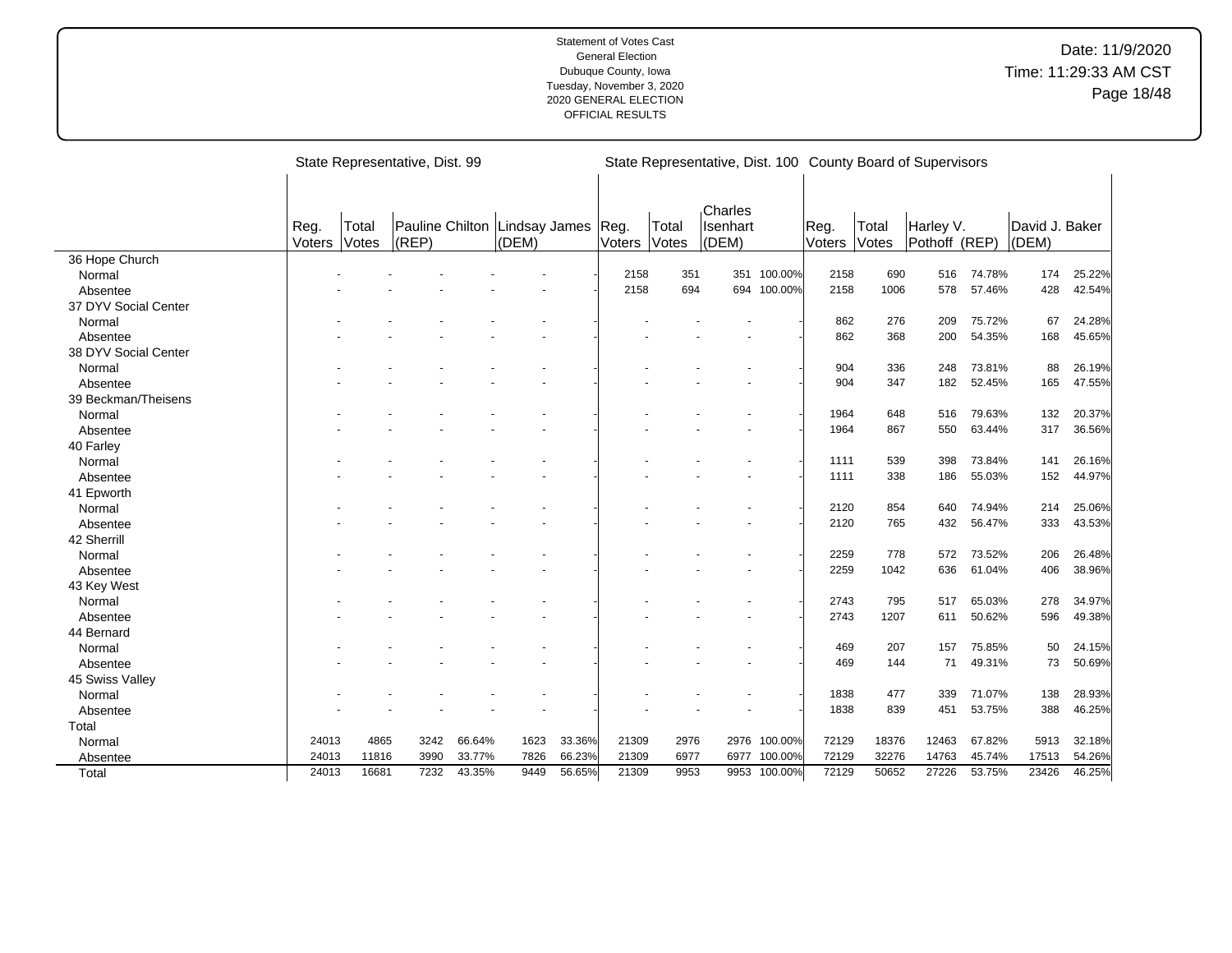|                      |                | <b>County Auditor</b>                     |     |              | <b>County Sheriff</b> |                |                               |              | <b>Taylor TWP Trustee</b> |                |                     |                | Washington TWP Trustee |                    |  |
|----------------------|----------------|-------------------------------------------|-----|--------------|-----------------------|----------------|-------------------------------|--------------|---------------------------|----------------|---------------------|----------------|------------------------|--------------------|--|
|                      | Reg.<br>Voters | Kevin Dragotto<br>Total<br>Votes<br>(DEM) |     |              | Reg.<br>Voters        | Total<br>Votes | Joseph L.<br>Kennedy<br>(DEM) |              | Reg.<br>Voters            | Total<br>Votes | Jeffrey S.<br>Bohle | Reg.<br>Voters | Total<br>Votes         | Donald<br>Schuster |  |
| Jurisdiction Wide    |                |                                           |     |              |                       |                |                               |              |                           |                |                     |                |                        |                    |  |
| 1 Rockdale           |                |                                           |     |              |                       |                |                               |              |                           |                |                     |                |                        |                    |  |
| Normal               | 2740           | 489                                       |     | 489 100.00%  | 2740                  | 527            | 527                           | 100.00%      |                           |                |                     |                |                        |                    |  |
| Absentee             | 2740           | 1002                                      |     | 1002 100.00% | 2740                  | 1078           |                               | 1078 100.00% |                           |                |                     |                |                        |                    |  |
| 2 Theisens           |                |                                           |     |              |                       |                |                               |              |                           |                |                     |                |                        |                    |  |
| Normal               | 2557           | 287                                       | 287 | 100.00%      | 2557                  | 305            | 305                           | 100.00%      |                           |                |                     |                |                        |                    |  |
| Absentee             | 2557           | 1175                                      |     | 1175 100.00% | 2557                  | 1259           | 1259                          | 100.00%      |                           |                |                     |                |                        |                    |  |
| 3 ARC                |                |                                           |     |              |                       |                |                               |              |                           |                |                     |                |                        |                    |  |
| Normal               | 1581           | 220                                       |     | 220 100.00%  | 1581                  | 235            | 235                           | 100.00%      |                           |                |                     |                |                        |                    |  |
| Absentee             | 1581           | 622                                       |     | 622 100.00%  | 1581                  | 675            |                               | 675 100.00%  |                           |                |                     |                |                        |                    |  |
| 4 EMA                |                |                                           |     |              |                       |                |                               |              |                           |                |                     |                |                        |                    |  |
| Normal               | 3028           | 342                                       |     | 342 100.00%  | 3028                  | 372            |                               | 372 100.00%  |                           |                |                     |                |                        |                    |  |
| Absentee             | 3028           | 1240                                      |     | 1240 100.00% | 3028                  | 1351           |                               | 1351 100.00% |                           |                |                     |                |                        |                    |  |
| 5 Arbor Oaks         |                |                                           |     |              |                       |                |                               |              |                           |                |                     |                |                        |                    |  |
| Normal               | 2523           | 372                                       |     | 372 100.00%  | 2523                  | 404            |                               | 404 100.00%  |                           |                |                     |                |                        |                    |  |
| Absentee             | 2523           | 1032                                      |     | 1032 100.00% | 2523                  | 1144           |                               | 1144 100.00% |                           |                |                     |                |                        |                    |  |
| 6 Summit             |                |                                           |     |              |                       |                |                               |              |                           |                |                     |                |                        |                    |  |
| Normal               | 2174           | 348                                       |     | 348 100.00%  | 2174                  | 395            |                               | 395 100.00%  |                           |                |                     |                |                        |                    |  |
| Absentee             | 2174           | 779                                       |     | 779 100.00%  | 2174                  | 855            |                               | 855 100.00%  |                           |                |                     |                |                        |                    |  |
| 7 St. Peter Lutheran |                |                                           |     |              |                       |                |                               |              |                           |                |                     |                |                        |                    |  |
| Normal               | 2658           | 346                                       |     | 346 100.00%  | 2658                  | 378            |                               | 378 100.00%  |                           |                |                     |                |                        |                    |  |
| Absentee             | 2658           | 1101                                      |     | 1101 100.00% | 2658                  | 1200           |                               | 1200 100.00% |                           |                |                     |                |                        |                    |  |
| 8 Emmaus             |                |                                           |     |              |                       |                |                               |              |                           |                |                     |                |                        |                    |  |
| Normal               | 1578           | 166                                       | 166 | 100.00%      | 1578                  | 191            |                               | 191 100.00%  |                           |                |                     |                |                        |                    |  |
| Absentee             | 1578           | 618                                       |     | 618 100.00%  | 1578                  | 682            |                               | 682 100.00%  |                           |                |                     |                |                        |                    |  |
| 9 Westminster        |                |                                           |     |              |                       |                |                               |              |                           |                |                     |                |                        |                    |  |
| Normal               | 2412           | 261                                       | 261 | 100.00%      | 2412                  | 275            | 275                           | 100.00%      |                           |                |                     |                |                        |                    |  |
| Absentee             | 2412           | 665                                       |     | 665 100.00%  | 2412                  | 727            |                               | 727 100.00%  |                           |                |                     |                |                        |                    |  |
| 10 Westminster       |                |                                           |     |              |                       |                |                               |              |                           |                |                     |                |                        |                    |  |
| Normal               | 2720           | 397                                       | 397 | 100.00%      | 2720                  | 428            | 428                           | 100.00%      |                           |                |                     |                |                        |                    |  |
| Absentee             | 2720           | 827                                       |     | 827 100.00%  | 2720                  | 881            |                               | 881 100.00%  |                           |                |                     |                |                        |                    |  |
| 11 UAW               |                |                                           |     |              |                       |                |                               |              |                           |                |                     |                |                        |                    |  |
| Normal               | 2041           | 325                                       |     | 325 100.00%  | 2041                  | 350            | 350                           | 100.00%      |                           |                |                     |                |                        |                    |  |
| Absentee             | 2041           | 684                                       |     | 684 100.00%  | 2041                  | 745            |                               | 745 100.00%  |                           |                |                     |                |                        |                    |  |
| 12 Windsor           |                |                                           |     |              |                       |                |                               |              |                           |                |                     |                |                        |                    |  |
| Normal               | 2396           | 283                                       |     | 283 100.00%  | 2396                  | 320            | 320                           | 100.00%      |                           |                |                     |                |                        |                    |  |
| Absentee             | 2396           | 944                                       |     | 944 100.00%  | 2396                  | 1056           |                               | 1056 100.00% |                           |                |                     |                |                        |                    |  |
|                      |                |                                           |     |              |                       |                |                               |              |                           |                |                     |                |                        |                    |  |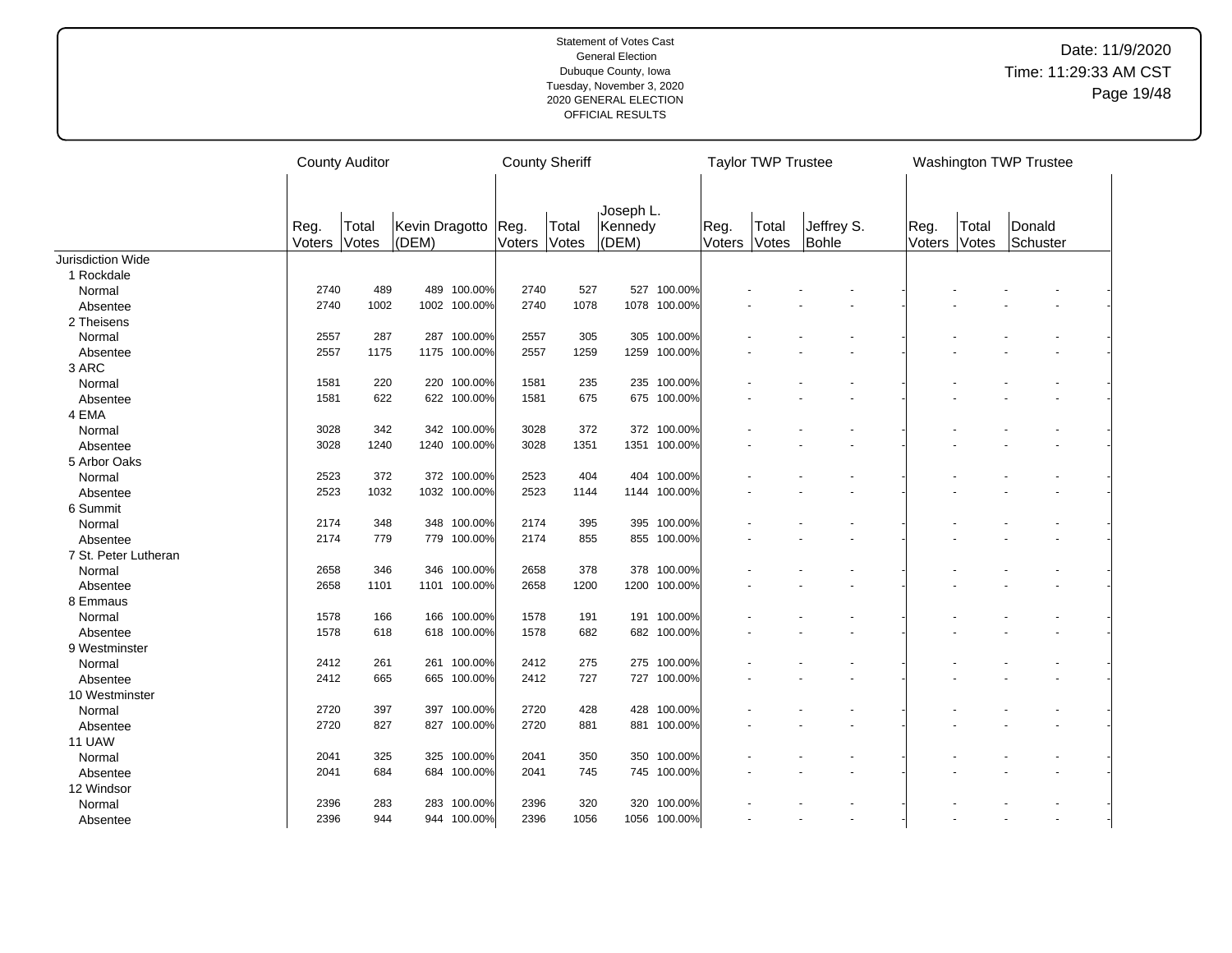|                     |        | <b>County Auditor</b> |                |              | <b>County Sheriff</b> |       |                      |              | <b>Taylor TWP Trustee</b> |       |            |        | Washington TWP Trustee |          |  |
|---------------------|--------|-----------------------|----------------|--------------|-----------------------|-------|----------------------|--------------|---------------------------|-------|------------|--------|------------------------|----------|--|
|                     |        |                       |                |              |                       |       |                      |              |                           |       |            |        |                        |          |  |
|                     | Reg.   | Total                 | Kevin Dragotto |              | Reg.                  | Total | Joseph L.<br>Kennedy |              | Reg.                      | Total | Jeffrey S. | Reg.   | Total                  | Donald   |  |
|                     | Voters | Votes                 | (DEM)          |              | Voters                | Votes | (DEM)                |              | Voters                    | Votes | Bohle      | Voters | Votes                  | Schuster |  |
| 13 Moose Lodge      |        |                       |                |              |                       |       |                      |              |                           |       |            |        |                        |          |  |
| Normal              | 1796   | 270                   |                | 270 100.00%  | 1796                  | 303   |                      | 303 100.00%  |                           |       |            |        |                        |          |  |
| Absentee            | 1796   | 487                   |                | 487 100.00%  | 1796                  | 526   | 526                  | 100.00%      |                           |       |            |        |                        |          |  |
| 14 Sacred Heart     |        |                       |                |              |                       |       |                      |              |                           |       |            |        |                        |          |  |
| Normal              | 1690   | 237                   |                | 237 100.00%  | 1690                  | 264   | 264                  | 100.00%      |                           |       |            |        |                        |          |  |
| Absentee            | 1690   | 408                   | 408            | 100.00%      | 1690                  | 431   | 431                  | 100.00%      |                           |       |            |        |                        |          |  |
| 15 Holy Trinity     |        |                       |                |              |                       |       |                      |              |                           |       |            |        |                        |          |  |
| Normal              | 2026   | 404                   |                | 404 100.00%  | 2026                  | 441   | 441                  | 100.00%      |                           |       |            |        |                        |          |  |
| Absentee            | 2026   | 666                   |                | 666 100.00%  | 2026                  | 699   | 699                  | 100.00%      |                           |       |            |        |                        |          |  |
| 16 Election Annex   |        |                       |                |              |                       |       |                      |              |                           |       |            |        |                        |          |  |
| Normal              | 1488   | 141                   |                | 141 100.00%  | 1488                  | 147   | 147                  | 100.00%      |                           |       |            |        |                        |          |  |
| Absentee            | 1488   | 437                   |                | 437 100.00%  | 1488                  | 460   | 460                  | 100.00%      |                           |       |            |        |                        |          |  |
| 17 St. Johns        |        |                       |                |              |                       |       |                      |              |                           |       |            |        |                        |          |  |
| Normal              | 1527   | 197                   | 197            | 100.00%      | 1527                  | 207   | 207                  | 100.00%      |                           |       |            |        |                        |          |  |
| Absentee            | 1527   | 361                   |                | 361 100.00%  | 1527                  | 376   | 376                  | 100.00%      |                           |       |            |        |                        |          |  |
| 18 Federal Building |        |                       |                |              |                       |       |                      |              |                           |       |            |        |                        |          |  |
| Normal              | 1968   | 229                   | 229            | 100.00%      | 1968                  | 243   | 243                  | 100.00%      |                           |       |            |        |                        |          |  |
| Absentee            | 1968   | 633                   |                | 633 100.00%  | 1968                  | 644   |                      | 644 100.00%  |                           |       |            |        |                        |          |  |
| 19 YMCA             |        |                       |                |              |                       |       |                      |              |                           |       |            |        |                        |          |  |
| Normal              | 2030   | 280                   | 280            | 100.00%      | 2030                  | 295   | 295                  | 100.00%      |                           |       |            |        |                        |          |  |
| Absentee            | 2030   | 817                   |                | 817 100.00%  | 2030                  | 847   |                      | 847 100.00%  |                           |       |            |        |                        |          |  |
| 20 Fogarty Hall     |        |                       |                |              |                       |       |                      |              |                           |       |            |        |                        |          |  |
| Normal              | 2229   | 311                   |                | 311 100.00%  | 2229                  | 340   | 340                  | 100.00%      |                           |       |            |        |                        |          |  |
| Absentee            | 2229   | 968                   |                | 968 100.00%  | 2229                  | 1031  |                      | 1031 100.00% |                           |       |            |        |                        |          |  |
| 31 Asbury City Hall |        |                       |                |              |                       |       |                      |              |                           |       |            |        |                        |          |  |
| Normal              | 2554   | 419                   |                | 419 100.00%  | 2554                  | 478   | 478                  | 100.00%      |                           |       |            |        |                        |          |  |
| Absentee            | 2554   | 1035                  |                | 1035 100.00% | 2554                  | 1120  |                      | 1120 100.00% |                           |       |            |        |                        |          |  |
| 32 Meadows          |        |                       |                |              |                       |       |                      |              |                           |       |            |        |                        |          |  |
| Normal              | 3080   | 513                   |                | 513 100.00%  | 3080                  | 567   | 567                  | 100.00%      |                           |       |            |        |                        |          |  |
| Absentee            | 3080   | 1197                  |                | 1197 100.00% | 3080                  | 1327  |                      | 1327 100.00% |                           |       |            |        |                        |          |  |
| 33 Cascade          |        |                       |                |              |                       |       |                      |              |                           |       |            |        |                        |          |  |
| Normal              | 1921   | 536                   |                | 536 100.00%  | 1921                  | 620   | 620                  | 100.00%      |                           |       |            |        |                        |          |  |
| Absentee            | 1921   | 567                   |                | 567 100.00%  | 1921                  | 633   | 633                  | 100.00%      |                           |       |            |        |                        |          |  |
| 34 Peosta           |        |                       |                |              |                       |       |                      |              |                           |       |            |        |                        |          |  |
| Normal              | 3212   | 746                   |                | 746 100.00%  | 3212                  | 899   | 899                  | 100.00%      |                           |       |            |        |                        |          |  |
| Absentee            | 3212   | 1053                  |                | 1053 100.00% | 3212                  | 1216  |                      | 1216 100.00% |                           |       |            |        |                        |          |  |
| 35 Luxemburg        |        |                       |                |              |                       |       |                      |              |                           |       |            |        |                        |          |  |
| Normal              | 1772   | 435                   | 435            | 100.00%      | 1772                  | 500   | 500                  | 100.00%      |                           |       |            |        |                        |          |  |
| Absentee            | 1772   | 581                   |                | 581 100.00%  | 1772                  | 674   |                      | 674 100.00%  |                           |       |            |        |                        | ÷.       |  |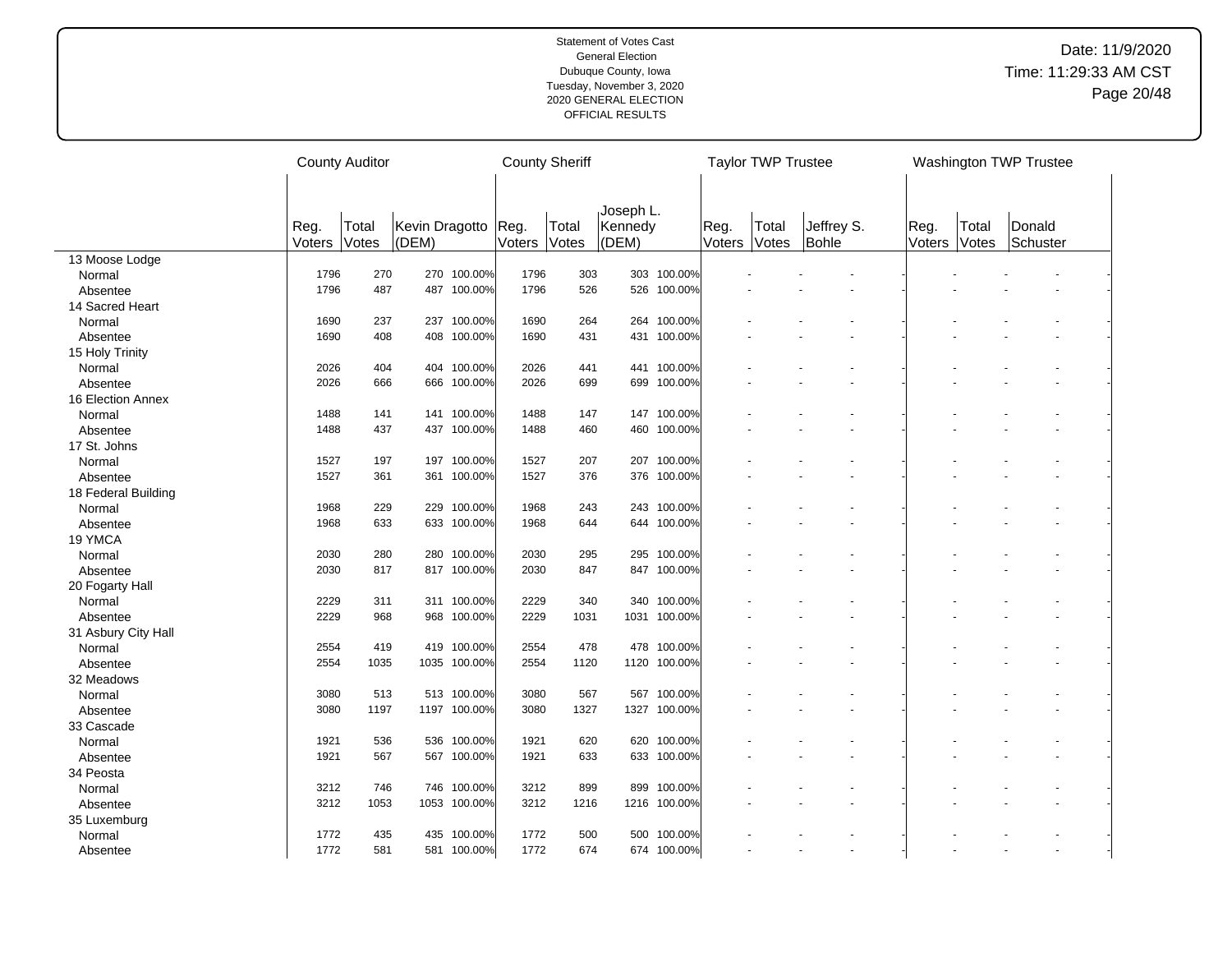|                      |        | <b>County Auditor</b> |                |               | <b>County Sheriff</b> |       |           |               |        | <b>Taylor TWP Trustee</b> |            |             |        |       | <b>Washington TWP Trustee</b> |             |
|----------------------|--------|-----------------------|----------------|---------------|-----------------------|-------|-----------|---------------|--------|---------------------------|------------|-------------|--------|-------|-------------------------------|-------------|
|                      |        |                       |                |               |                       |       |           |               |        |                           |            |             |        |       |                               |             |
|                      |        |                       |                |               |                       |       | Joseph L. |               |        |                           |            |             |        |       |                               |             |
|                      | Reg.   | Total                 | Kevin Dragotto |               | Reg.                  | Total | Kennedy   |               | Reg.   | Total                     | Jeffrey S. |             | Reg.   | Total | Donald                        |             |
|                      | Voters | Votes                 | (DEM)          |               | Voters                | Votes | (DEM)     |               | Voters | Votes                     | Bohle      |             | Voters | Votes | Schuster                      |             |
| 36 Hope Church       |        |                       |                |               |                       |       |           |               |        |                           |            |             |        |       |                               |             |
| Normal               | 2158   | 347                   |                | 347 100.00%   | 2158                  | 447   |           | 447 100.00%   |        |                           |            |             |        |       |                               |             |
| Absentee             | 2158   | 697                   |                | 697 100.00%   | 2158                  | 776   |           | 776 100.00%   |        |                           |            |             |        |       |                               |             |
| 37 DYV Social Center |        |                       |                |               |                       |       |           |               |        |                           |            |             |        |       |                               |             |
| Normal               | 862    | 190                   |                | 190 100.00%   | 862                   | 216   |           | 216 100.00%   |        |                           |            |             |        |       |                               |             |
| Absentee             | 862    | 279                   |                | 279 100.00%   | 862                   | 334   |           | 334 100.00%   |        |                           |            |             |        |       |                               |             |
| 38 DYV Social Center |        |                       |                |               |                       |       |           |               |        |                           |            |             |        |       |                               |             |
| Normal               | 904    | 237                   | 237            | 100.00%       | 904                   | 263   |           | 263 100.00%   |        |                           |            |             |        |       |                               |             |
| Absentee             | 904    | 280                   | 280            | 100.00%       | 904                   | 313   |           | 313 100.00%   |        |                           |            |             |        |       |                               |             |
| 39 Beckman/Theisens  |        |                       |                |               |                       |       |           |               |        |                           |            |             |        |       |                               |             |
| Normal               | 1964   | 408                   |                | 408 100.00%   | 1964                  | 476   |           | 476 100.00%   |        |                           |            |             |        |       |                               |             |
| Absentee             | 1964   | 638                   |                | 638 100.00%   | 1964                  | 753   |           | 753 100.00%   |        |                           |            |             |        |       |                               |             |
| 40 Farley            |        |                       |                |               |                       |       |           |               |        |                           |            |             |        |       |                               |             |
| Normal               | 1111   | 394                   |                | 394 100.00%   | 1111                  | 471   |           | 471 100.00%   |        |                           |            |             |        |       |                               |             |
| Absentee             | 1111   | 269                   |                | 269 100.00%   | 1111                  | 309   |           | 309 100.00%   |        |                           |            |             |        |       |                               |             |
| 41 Epworth           |        |                       |                |               |                       |       |           |               |        |                           |            |             |        |       |                               |             |
| Normal               | 2120   | 590                   | 590            | 100.00%       | 2120                  | 687   | 687       | 100.00%       | 375    | 141                       | 141        | 100.00%     |        |       |                               |             |
| Absentee             | 2120   | 602                   |                | 602 100.00%   | 2120                  | 689   |           | 689 100.00%   | 375    | 85                        |            | 85 100.00%  |        |       |                               |             |
| 42 Sherrill          |        |                       |                |               |                       |       |           |               |        |                           |            |             |        |       |                               |             |
| Normal               | 2259   | 446                   | 446            | 100.00%       | 2259                  | 524   | 524       | 100.00%       |        |                           |            |             |        |       |                               |             |
| Absentee             | 2259   | 710                   |                | 710 100.00%   | 2259                  | 810   |           | 810 100.00%   |        |                           |            |             |        |       |                               |             |
| 43 Key West          |        |                       |                |               |                       |       |           |               |        |                           |            |             |        |       |                               |             |
| Normal               | 2743   | 501                   |                | 501 100.00%   | 2743                  | 586   | 586       | 100.00%       |        |                           |            |             | 272    | 68    | 68                            | 100.00%     |
| Absentee             | 2743   | 904                   |                | 904 100.00%   | 2743                  | 1007  |           | 1007 100.00%  |        |                           |            |             | 272    | 115   |                               | 115 100.00% |
| 44 Bernard           |        |                       |                |               |                       |       |           |               |        |                           |            |             |        |       |                               |             |
| Normal               | 469    | 127                   |                | 127 100.00%   | 469                   | 166   |           | 166 100.00%   |        |                           |            |             |        |       |                               |             |
| Absentee             | 469    | 114                   |                | 114 100.00%   | 469                   | 131   |           | 131 100.00%   |        |                           |            |             |        |       |                               |             |
| 45 Swiss Valley      |        |                       |                |               |                       |       |           |               |        |                           |            |             |        |       |                               |             |
| Normal               | 1838   | 283                   |                | 283 100.00%   | 1838                  | 355   | 355       | 100.00%       |        |                           |            |             |        |       |                               |             |
| Absentee             | 1838   | 608                   |                | 608 100.00%   | 1838                  | 694   |           | 694 100.00%   |        |                           |            |             |        |       |                               |             |
| Total                |        |                       |                |               |                       |       |           |               |        |                           |            |             |        |       |                               |             |
| Normal               | 72129  | 12077                 |                | 12077 100.00% | 72129                 | 13675 |           | 13675 100.00% | 375    | 141                       |            | 141 100.00% | 272    | 68    |                               | 68 100.00%  |
| Absentee             | 72129  | 25000                 | 25000          | 100.00%       | 72129                 | 27453 |           | 27453 100.00% | 375    | 85                        | 85         | 100.00%     | 272    | 115   |                               | 115 100.00% |
| Total                | 72129  | 37077                 |                | 37077 100.00% | 72129                 | 41128 |           | 41128 100.00% | 375    | 226                       |            | 226 100.00% | 272    | 183   |                               | 183 100.00% |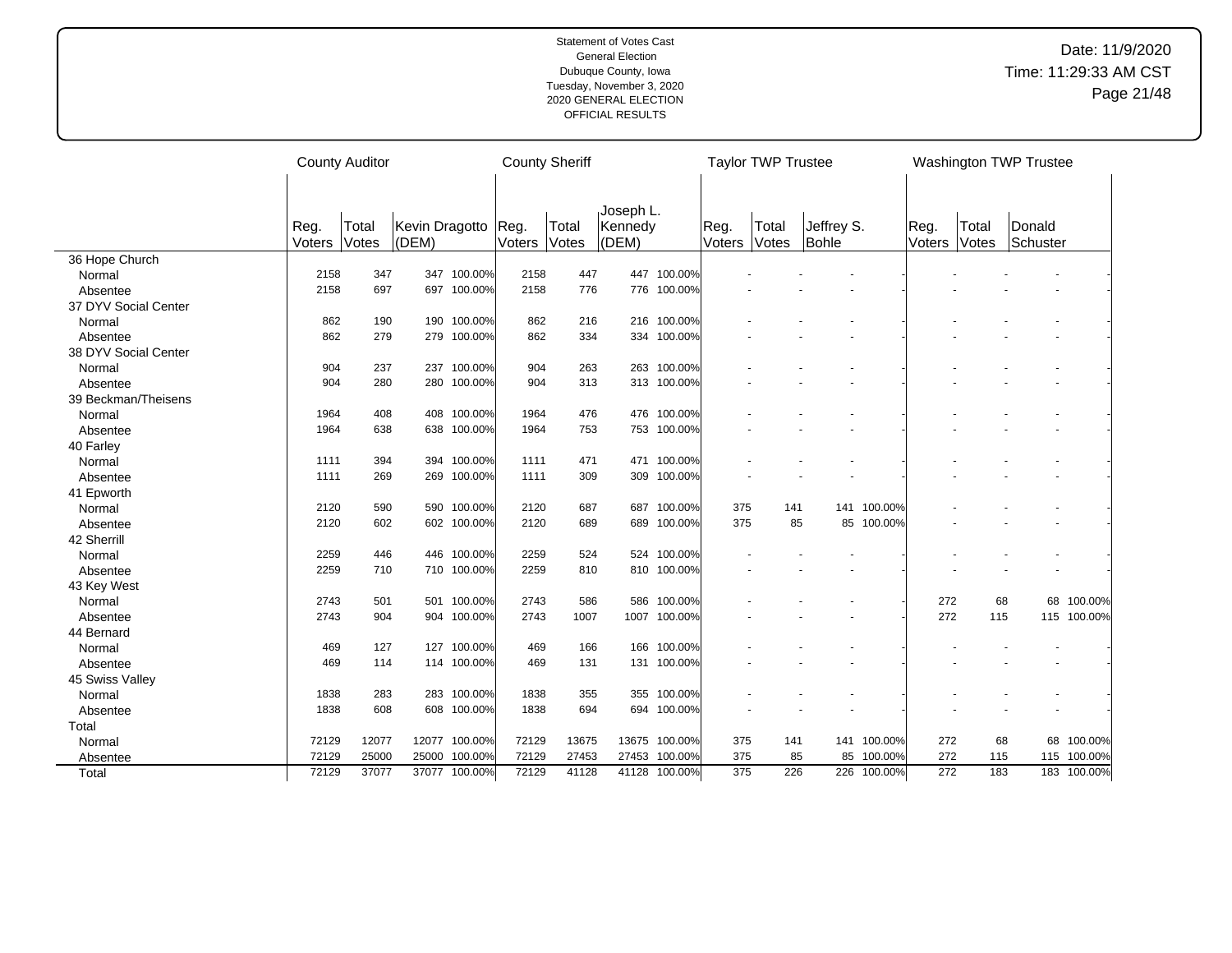|                          |                |                | Sunnycrest Manor Hosp. Trustees |        |                             |        |                |        |                |                |                       |        | Soil and Water Conservation Dist. Commissioner |        |                        |       |
|--------------------------|----------------|----------------|---------------------------------|--------|-----------------------------|--------|----------------|--------|----------------|----------------|-----------------------|--------|------------------------------------------------|--------|------------------------|-------|
|                          | Reg.<br>Voters | Total<br>Votes |                                 |        | Jean A. Becker Sheila Frank |        | Sally A. Frick |        | Reg.<br>Voters | Total<br>Votes | Jeffrey C.<br>Schmitt |        | Melvin<br>Wilgenbusch                          |        | Ronald<br>Lindblom (W) |       |
| <b>Jurisdiction Wide</b> |                |                |                                 |        |                             |        |                |        |                |                |                       |        |                                                |        |                        |       |
| 1 Rockdale               |                |                |                                 |        |                             |        |                |        |                |                |                       |        |                                                |        |                        |       |
| Normal                   | 2740           | 1093           | 405                             | 37.05% | 344                         | 31.47% | 344            | 31.47% | 2740           | 755            | 406                   | 53.77% | 349                                            | 46.23% | $\pmb{0}$              |       |
| Absentee                 | 2740           | 2127           | 721                             | 33.90% | 687                         | 32.30% | 719            | 33.80% | 2740           | 1421           | 717                   | 50.46% | 699                                            | 49.19% | 5                      | 0.35% |
| 2 Theisens               |                |                |                                 |        |                             |        |                |        |                |                |                       |        |                                                |        |                        |       |
| Normal                   | 2557           | 611            | 218                             | 35.68% | 196                         | 32.08% | 197            | 32.24% | 2557           | 426            | 220                   | 51.64% | 206                                            | 48.36% | $\pmb{0}$              |       |
| Absentee                 | 2557           | 2475           | 828                             | 33.45% | 807                         | 32.61% | 840            | 33.94% | 2557           | 1618           | 791                   | 48.89% | 825                                            | 50.99% | $\overline{2}$         | 0.12% |
| 3 ARC                    |                |                |                                 |        |                             |        |                |        |                |                |                       |        |                                                |        |                        |       |
| Normal                   | 1581           | 416            | 156                             | 37.50% | 129                         | 31.01% | 131            | 31.49% | 1581           | 279            | 151                   | 54.12% | 128                                            | 45.88% | $\mathbf 0$            |       |
| Absentee                 | 1581           | 1291           | 444                             | 34.39% | 416                         | 32.22% | 431            | 33.38% | 1581           | 827            | 408                   | 49.33% | 419                                            | 50.67% | $\mathbf 0$            |       |
| 4 EMA                    |                |                |                                 |        |                             |        |                |        |                |                |                       |        |                                                |        |                        |       |
| Normal                   | 3028           | 717            | 250                             | 34.87% | 235                         | 32.78% | 232            | 32.36% | 3028           | 499            | 262                   | 52.51% | 237                                            | 47.49% | $\mathbf 0$            |       |
| Absentee                 | 3028           | 2596           | 882                             | 33.98% | 846                         | 32.59% | 868            | 33.44% | 3028           | 1718           | 869                   | 50.58% | 849                                            | 49.42% | $\mathbf 0$            |       |
| 5 Arbor Oaks             |                |                |                                 |        |                             |        |                |        |                |                |                       |        |                                                |        |                        |       |
| Normal                   | 2523           | 746            | 257                             | 34.45% | 239                         | 32.04% | 250            | 33.51% | 2523           | 517            | 265                   | 51.26% | 252                                            | 48.74% | $\pmb{0}$              |       |
| Absentee                 | 2523           | 2148           | 729                             | 33.94% | 703                         | 32.73% | 716            | 33.33% | 2523           | 1446           | 718                   | 49.65% | 726                                            | 50.21% | $\overline{2}$         | 0.14% |
| 6 Summit                 |                |                |                                 |        |                             |        |                |        |                |                |                       |        |                                                |        |                        |       |
| Normal                   | 2174           | 764            | 270                             | 35.34% | 247                         | 32.33% | 247            | 32.33% | 2174           | 524            | 271                   | 51.72% | 253                                            | 48.28% | $\mathbf 0$            |       |
| Absentee                 | 2174           | 1685           | 587                             | 34.84% | 537                         | 31.87% | 561            | 33.29% | 2174           | 1107           | 545                   | 49.23% | 561                                            | 50.68% | $\mathbf{1}$           | 0.09% |
| 7 St. Peter Lutheran     |                |                |                                 |        |                             |        |                |        |                |                |                       |        |                                                |        |                        |       |
| Normal                   | 2658           | 697            | 253                             | 36.30% | 214                         | 30.70% | 230            | 33.00% | 2658           | 474            | 250                   | 52.74% | 224                                            | 47.26% | $\pmb{0}$              |       |
| Absentee                 | 2658           | 2272           | 771                             | 33.93% | 734                         | 32.31% | 767            | 33.76% | 2658           | 1511           | 746                   | 49.37% | 765                                            | 50.63% | $\mathbf 0$            |       |
| 8 Emmaus                 |                |                |                                 |        |                             |        |                |        |                |                |                       |        |                                                |        |                        |       |
| Normal                   | 1578           | 367            | 136                             | 37.06% | 117                         | 31.88% | 114            | 31.06% | 1578           | 256            | 138                   | 53.91% | 117                                            | 45.70% | $\mathbf{1}$           | 0.39% |
| Absentee                 | 1578           | 1319           | 461                             | 34.95% | 429                         | 32.52% | 429            | 32.52% | 1578           | 845            | 426                   | 50.41% | 416                                            | 49.23% | 3                      | 0.36% |
| 9 Westminster            |                |                |                                 |        |                             |        |                |        |                |                |                       |        |                                                |        |                        |       |
| Normal                   | 2412           | 532            | 183                             | 34.40% | 183                         | 34.40% | 166            | 31.20% | 2412           | 361            | 195                   | 54.02% | 166                                            | 45.98% | $\mathbf 0$            |       |
| Absentee                 | 2412           | 1368           | 467                             | 34.14% | 455                         | 33.26% | 446            | 32.60% | 2412           | 925            | 481                   | 52.00% | 440                                            | 47.57% | $\overline{4}$         | 0.43% |
| 10 Westminster           |                |                |                                 |        |                             |        |                |        |                |                |                       |        |                                                |        |                        |       |
| Normal                   | 2720           | 728            | 247                             | 33.93% | 249                         | 34.20% | 232            | 31.87% | 2720           | 530            | 281                   | 53.02% | 249                                            | 46.98% | $\pmb{0}$              |       |
| Absentee                 | 2720           | 1640           | 563                             | 34.33% | 536                         | 32.68% | 541            | 32.99% | 2720           | 1094           | 556                   | 50.82% | 538                                            | 49.18% | $\mathbf 0$            |       |
| 11 UAW                   |                |                |                                 |        |                             |        |                |        |                |                |                       |        |                                                |        |                        |       |
| Normal                   | 2041           | 641            | 227                             | 35.41% | 206                         | 32.14% | 208            | 32.45% | 2041           | 453            | 243                   | 53.64% | 210                                            | 46.36% | $\mathbf 0$            |       |
| Absentee                 | 2041           | 1486           | 509                             | 34.25% | 476                         | 32.03% | 501            | 33.71% | 2041           | 967            | 482                   | 49.84% | 484                                            | 50.05% | $\mathbf{1}$           | 0.10% |
| 12 Windsor               |                |                |                                 |        |                             |        |                |        |                |                |                       |        |                                                |        |                        |       |
| Normal                   | 2396           | 595            | 220                             | 36.97% | 189                         | 31.76% | 186            | 31.26% | 2396           | 421            | 234                   | 55.58% | 187                                            | 44.42% | $\mathbf 0$            |       |
| Absentee                 | 2396           | 1928           | 655                             | 33.97% | 612                         | 31.74% | 661            | 34.28% | 2396           | 1298           | 635                   | 48.92% | 663                                            | 51.08% | 0                      |       |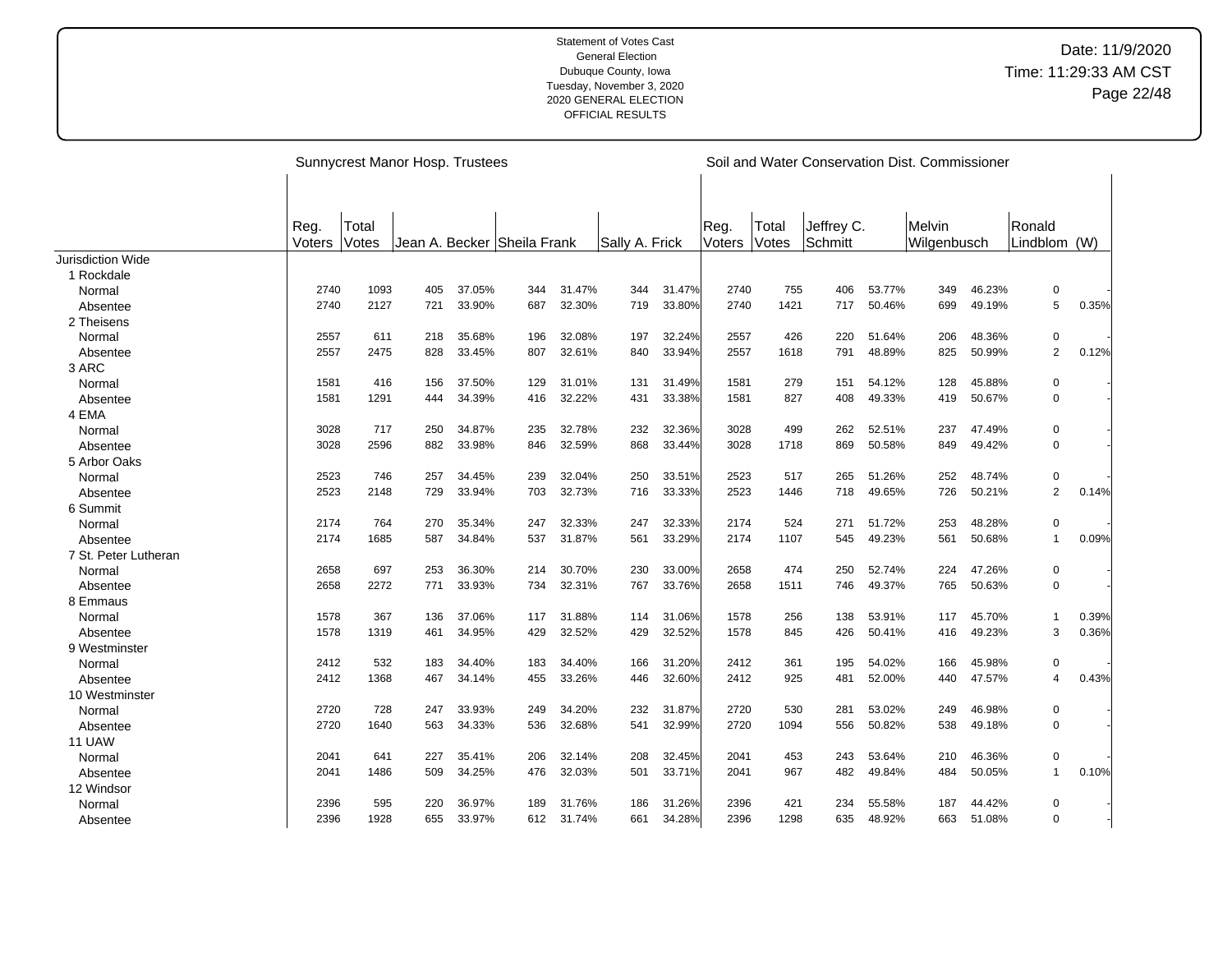|                     |        | Sunnycrest Manor Hosp. Trustees |     |        |                             |        |                |        |        |       |            |        | Soil and Water Conservation Dist. Commissioner |        |                     |       |
|---------------------|--------|---------------------------------|-----|--------|-----------------------------|--------|----------------|--------|--------|-------|------------|--------|------------------------------------------------|--------|---------------------|-------|
|                     |        |                                 |     |        |                             |        |                |        |        |       |            |        |                                                |        |                     |       |
|                     |        |                                 |     |        |                             |        |                |        |        |       |            |        |                                                |        |                     |       |
|                     | Reg.   | Total                           |     |        |                             |        |                |        | Reg.   | Total | Jeffrey C. |        | Melvin                                         |        | Ronald              |       |
|                     | Voters | Votes                           |     |        | Jean A. Becker Sheila Frank |        | Sally A. Frick |        | Voters | Votes | Schmitt    |        | Wilgenbusch                                    |        | Lindblom (W)        |       |
| 13 Moose Lodge      |        |                                 |     |        |                             |        |                |        |        |       |            |        |                                                |        |                     |       |
| Normal              | 1796   | 556                             | 208 | 37.41% | 171                         | 30.76% | 177            | 31.83% | 1796   | 380   | 211        | 55.53% | 169                                            | 44.47% | $\pmb{0}$           |       |
| Absentee            | 1796   | 1025                            | 343 | 33.46% | 327                         | 31.90% | 355            | 34.63% | 1796   | 664   | 343        | 51.66% | 318                                            | 47.89% | 3                   | 0.45% |
| 14 Sacred Heart     |        |                                 |     |        |                             |        |                |        |        |       |            |        |                                                |        |                     |       |
| Normal              | 1690   | 446                             | 149 | 33.41% | 152                         | 34.08% | 145            | 32.51% | 1690   | 326   | 180        | 55.21% | 146                                            | 44.79% | $\mathbf 0$         |       |
| Absentee            | 1690   | 786                             | 268 | 34.10% | 264                         | 33.59% | 254            | 32.32% | 1690   | 547   | 281        | 51.37% | 266                                            | 48.63% | $\mathbf 0$         |       |
| 15 Holy Trinity     |        |                                 |     |        |                             |        |                |        |        |       |            |        |                                                |        |                     |       |
| Normal              | 2026   | 818                             | 283 | 34.60% | 254                         | 31.05% | 281            | 34.35% | 2026   | 584   | 309        | 52.91% | 275                                            | 47.09% | $\mathbf 0$         |       |
| Absentee            | 2026   | 1402                            | 478 | 34.09% | 458                         | 32.67% | 466            | 33.24% | 2026   | 898   | 450        | 50.11% | 448                                            | 49.89% | $\mathbf 0$         |       |
| 16 Election Annex   |        |                                 |     |        |                             |        |                |        |        |       |            |        |                                                |        |                     |       |
| Normal              | 1488   | 218                             | 74  | 33.94% | 75                          | 34.40% | 69             | 31.65% | 1488   | 155   | 78         | 50.32% | 77                                             | 49.68% | $\mathbf 0$         |       |
| Absentee            | 1488   | 835                             | 293 | 35.09% | 275                         | 32.93% | 267            | 31.98% | 1488   | 571   | 293        | 51.31% | 275                                            | 48.16% | 3                   | 0.53% |
| 17 St. Johns        |        |                                 |     |        |                             |        |                |        |        |       |            |        |                                                |        |                     |       |
| Normal              | 1527   | 373                             | 126 | 33.78% | 133                         | 35.66% | 114            | 30.56% | 1527   | 252   | 135        | 53.57% | 117                                            | 46.43% | $\pmb{0}$           |       |
| Absentee            | 1527   | 656                             | 228 | 34.76% | 210                         | 32.01% | 218            | 33.23% | 1527   | 460   | 227        | 49.35% | 229                                            | 49.78% | $\overline{4}$      | 0.87% |
| 18 Federal Building |        |                                 |     |        |                             |        |                |        |        |       |            |        |                                                |        |                     |       |
| Normal              | 1968   | 425                             | 138 | 32.47% | 151                         | 35.53% | 136            | 32.00% | 1968   | 303   | 161        | 53.14% | 142                                            | 46.86% | $\mathbf 0$         |       |
| Absentee            | 1968   | 1191                            | 406 | 34.09% | 392                         | 32.91% | 393            | 33.00% | 1968   | 779   | 386        | 49.55% | 392                                            | 50.32% | $\mathbf{1}$        | 0.13% |
| 19 YMCA             |        |                                 |     |        |                             |        |                |        |        |       |            |        |                                                |        |                     |       |
| Normal              | 2030   | 526                             | 195 | 37.07% | 159                         | 30.23% | 172            | 32.70% | 2030   | 375   | 193        | 51.47% | 180                                            | 48.00% | $\overline{c}$      | 0.53% |
| Absentee            | 2030   | 1696                            | 577 | 34.02% | 562                         | 33.14% | 557            | 32.84% | 2030   | 1111  | 564        | 50.77% | 547                                            | 49.23% | $\Omega$            |       |
| 20 Fogarty Hall     |        |                                 |     |        |                             |        |                |        |        |       |            |        |                                                |        |                     |       |
| Normal              | 2229   | 584                             | 210 | 35.96% | 188                         | 32.19% | 186            | 31.85% | 2229   | 405   | 200        | 49.38% | 204                                            | 50.37% | 1                   | 0.25% |
| Absentee            | 2229   | 2035                            | 701 | 34.45% | 658                         | 32.33% | 676            | 33.22% | 2229   | 1344  | 665        | 49.48% | 676                                            | 50.30% | 3                   | 0.22% |
|                     |        |                                 |     |        |                             |        |                |        |        |       |            |        |                                                |        |                     |       |
| 31 Asbury City Hall | 2554   | 914                             | 319 | 34.90% | 301                         | 32.93% | 294            | 32.17% | 2554   | 637   | 335        | 52.59% | 302                                            | 47.41% | $\mathbf 0$         |       |
| Normal              | 2554   | 2366                            | 796 | 33.64% | 767                         | 32.42% | 803            | 33.94% | 2554   | 1524  | 752        | 49.34% | 770                                            | 50.52% | $\overline{2}$      | 0.13% |
| Absentee            |        |                                 |     |        |                             |        |                |        |        |       |            |        |                                                |        |                     |       |
| 32 Meadows          |        |                                 |     |        |                             |        |                |        |        |       |            |        |                                                |        |                     |       |
| Normal              | 3080   | 1130                            | 408 | 36.11% | 353                         | 31.24% | 369            | 32.65% | 3080   | 787   | 431        | 54.76% | 356                                            | 45.24% | 0<br>$\overline{1}$ |       |
| Absentee            | 3080   | 2649                            | 916 | 34.58% | 858                         | 32.39% | 875            | 33.03% | 3080   | 1757  | 879        | 50.03% | 877                                            | 49.91% |                     | 0.06% |
| 33 Cascade          |        |                                 |     |        |                             |        |                |        |        |       |            |        |                                                |        |                     |       |
| Normal              | 1921   | 1192                            | 431 | 36.16% | 392                         | 32.89% | 369            | 30.96% | 1921   | 834   | 450        | 53.96% | 384                                            | 46.04% | 0                   |       |
| Absentee            | 1921   | 1315                            | 457 | 34.75% | 434                         | 33.00% | 424            | 32.24% | 1921   | 931   | 474        | 50.91% | 457                                            | 49.09% | $\mathbf 0$         |       |
| 34 Peosta           |        |                                 |     |        |                             |        |                |        |        |       |            |        |                                                |        |                     |       |
| Normal              | 3212   | 1673                            | 585 | 34.97% | 538                         | 32.16% | 550            | 32.88% | 3212   | 1180  | 623        | 52.80% | 557                                            | 47.20% | $\mathbf 0$         |       |
| Absentee            | 3212   | 2407                            | 818 | 33.98% | 792                         | 32.90% | 797            | 33.11% | 3212   | 1681  | 837        | 49.79% | 844                                            | 50.21% | $\mathbf 0$         |       |
| 35 Luxemburg        |        |                                 |     |        |                             |        |                |        |        |       |            |        |                                                |        |                     |       |
| Normal              | 1772   | 986                             | 370 | 37.53% | 315                         | 31.95% | 301            | 30.53% | 1772   | 779   | 420        | 53.92% | 359                                            | 46.08% | $\Omega$            |       |
| Absentee            | 1772   | 1393                            | 481 | 34.53% | 457                         | 32.81% | 455            | 32.66% | 1772   | 1157  | 600        | 51.86% | 556                                            | 48.06% | $\mathbf{1}$        | 0.09% |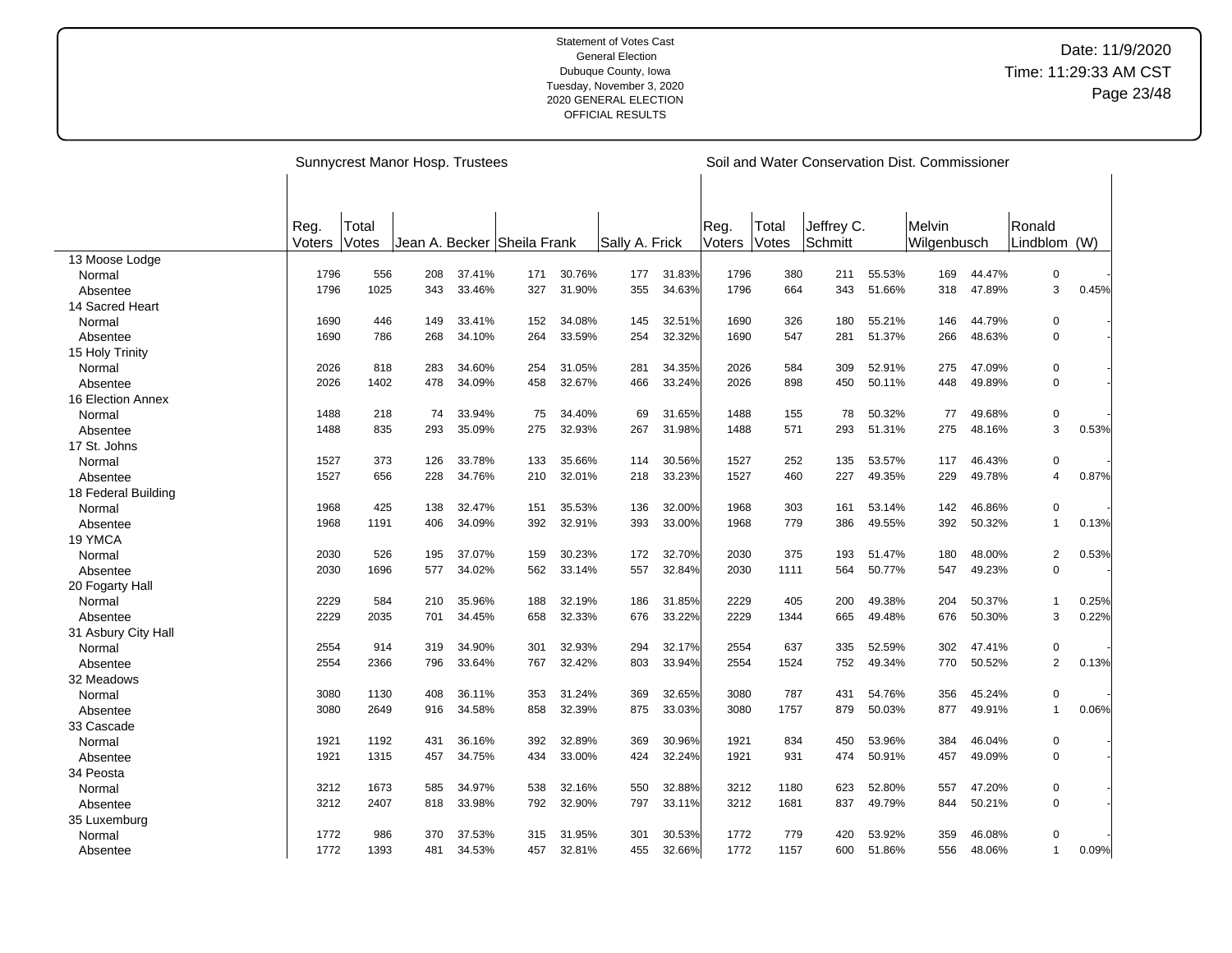|                      |        |       | Sunnycrest Manor Hosp. Trustees |        |                             |        |                |        |        |       |            |        | Soil and Water Conservation Dist. Commissioner |        |                |       |
|----------------------|--------|-------|---------------------------------|--------|-----------------------------|--------|----------------|--------|--------|-------|------------|--------|------------------------------------------------|--------|----------------|-------|
|                      | Reg.   | Total |                                 |        |                             |        |                |        | Reg.   | Total | Jeffrey C. |        | Melvin                                         |        | Ronald         |       |
|                      | Voters | Votes |                                 |        | Jean A. Becker Sheila Frank |        | Sally A. Frick |        | Voters | Votes | Schmitt    |        | Wilgenbusch                                    |        | Lindblom (W)   |       |
| 36 Hope Church       |        |       |                                 |        |                             |        |                |        |        |       |            |        |                                                |        |                |       |
| Normal               | 2158   | 783   | 276                             | 35.25% | 243                         | 31.03% | 264            | 33.72% | 2158   | 565   | 301        | 53.27% | 264                                            | 46.73% | $\mathbf 0$    |       |
| Absentee             | 2158   | 1552  | 535                             | 34.47% | 508                         | 32.73% | 509            | 32.80% | 2158   | 1057  | 529        | 50.05% | 527                                            | 49.86% | $\mathbf{1}$   | 0.09% |
| 37 DYV Social Center |        |       |                                 |        |                             |        |                |        |        |       |            |        |                                                |        |                |       |
| Normal               | 862    | 451   | 165                             | 36.59% | 146                         | 32.37% | 140            | 31.04% | 862    | 308   | 164        | 53.25% | 144                                            | 46.75% | 0              |       |
| Absentee             | 862    | 626   | 220                             | 35.14% | 205                         | 32.75% | 201            | 32.11% | 862    | 448   | 228        | 50.89% | 220                                            | 49.11% | 0              |       |
| 38 DYV Social Center |        |       |                                 |        |                             |        |                |        |        |       |            |        |                                                |        |                |       |
| Normal               | 904    | 531   | 190                             | 35.78% | 171                         | 32.20% | 170            | 32.02% | 904    | 398   | 202        | 50.75% | 195                                            | 48.99% | $\mathbf{1}$   | 0.25% |
| Absentee             | 904    | 665   | 233                             | 35.04% | 218                         | 32.78% | 214            | 32.18% | 904    | 488   | 244        | 50.00% | 244                                            | 50.00% | $\mathbf 0$    |       |
| 39 Beckman/Theisens  |        |       |                                 |        |                             |        |                |        |        |       |            |        |                                                |        |                |       |
| Normal               | 1964   | 947   | 359                             | 37.91% | 300                         | 31.68% | 288            | 30.41% | 1964   | 694   | 359        | 51.73% | 335                                            | 48.27% | 0              |       |
| Absentee             | 1964   | 1550  | 549                             | 35.42% | 497                         | 32.06% | 504            | 32.52% | 1964   | 1143  | 580        | 50.74% | 563                                            | 49.26% | $\mathbf 0$    |       |
| 40 Farley            |        |       |                                 |        |                             |        |                |        |        |       |            |        |                                                |        |                |       |
| Normal               | 1111   | 827   | 304                             | 36.76% | 261                         | 31.56% | 262            | 31.68% | 1111   | 594   | 315        | 53.03% | 279                                            | 46.97% | 0              |       |
| Absentee             | 1111   | 598   | 205                             | 34.28% | 194                         | 32.44% | 199            | 33.28% | 1111   | 437   | 215        | 49.20% | 222                                            | 50.80% | $\mathbf 0$    |       |
| 41 Epworth           |        |       |                                 |        |                             |        |                |        |        |       |            |        |                                                |        |                |       |
| Normal               | 2120   | 1282  | 462                             | 36.04% | 409                         | 31.90% | 411            | 32.06% | 2120   | 978   | 513        | 52.45% | 465                                            | 47.55% | 0              |       |
| Absentee             | 2120   | 1432  | 500                             | 34.92% | 467                         | 32.61% | 465            | 32.47% | 2120   | 1025  | 513        | 50.05% | 512                                            | 49.95% | $\Omega$       |       |
| 42 Sherrill          |        |       |                                 |        |                             |        |                |        |        |       |            |        |                                                |        |                |       |
| Normal               | 2259   | 941   | 366                             | 38.89% | 286                         | 30.39% | 289            | 30.71% | 2259   | 839   | 469        | 55.90% | 369                                            | 43.98% | $\mathbf{1}$   | 0.12% |
| Absentee             | 2259   | 1557  | 523                             | 33.59% | 505                         | 32.43% | 529            | 33.98% | 2259   | 1288  | 657        | 51.01% | 630                                            | 48.91% | $\mathbf{1}$   | 0.08% |
| 43 Key West          |        |       |                                 |        |                             |        |                |        |        |       |            |        |                                                |        |                |       |
| Normal               | 2743   | 992   | 368                             | 37.10% | 315                         | 31.75% | 309            | 31.15% | 2743   | 737   | 397        | 53.87% | 340                                            | 46.13% | 0              |       |
| Absentee             | 2743   | 1987  | 688                             | 34.63% | 652                         | 32.81% | 647            | 32.56% | 2743   | 1333  | 676        | 50.71% | 657                                            | 49.29% | $\mathbf 0$    |       |
| 44 Bernard           |        |       |                                 |        |                             |        |                |        |        |       |            |        |                                                |        |                |       |
| Normal               | 469    | 271   | 104                             | 38.38% | 86                          | 31.73% | 81             | 29.89% | 469    | 206   | 109        | 52.91% | 97                                             | 47.09% | 0              |       |
| Absentee             | 469    | 259   | 88                              | 33.98% | 83                          | 32.05% | 88             | 33.98% | 469    | 196   | 96         | 48.98% | 100                                            | 51.02% | $\mathbf 0$    |       |
| 45 Swiss Valley      |        |       |                                 |        |                             |        |                |        |        |       |            |        |                                                |        |                |       |
| Normal               | 1838   | 669   | 248                             | 37.07% | 212                         | 31.69% | 209            | 31.24% | 1838   | 482   | 249        | 51.66% | 233                                            | 48.34% | 0              |       |
| Absentee             | 1838   | 1326  | 449                             | 33.86% | 439                         | 33.11% | 438            | 33.03% | 1838   | 924   | 455        | 49.24% | 467                                            | 50.54% | $\overline{c}$ | 0.22% |
| Total                |        |       |                                 |        |                             |        |                |        |        |       |            |        |                                                |        |                |       |
| Normal               | 72129  | 25442 | 9160                            | 36.00% | 8159                        | 32.07% | 8123           | 31.93% | 72129  | 18293 | 9720       | 53.14% | 8567                                           | 46.83% | 6              | 0.03% |
| Absentee             | 72129  | 53643 | 18369                           | 34.24% | 17460                       | 32.55% | 17814          | 33.21% | 72129  | 36540 | 18318      | 50.13% | 18182                                          | 49.76% | 40             | 0.11% |
| Total                | 72129  | 79085 | 27529                           | 34.81% | 25619                       | 32.39% | 25937          | 32.80% | 72129  | 54833 | 28038      | 51.13% | 26749                                          | 48.78% | 46             | 0.08% |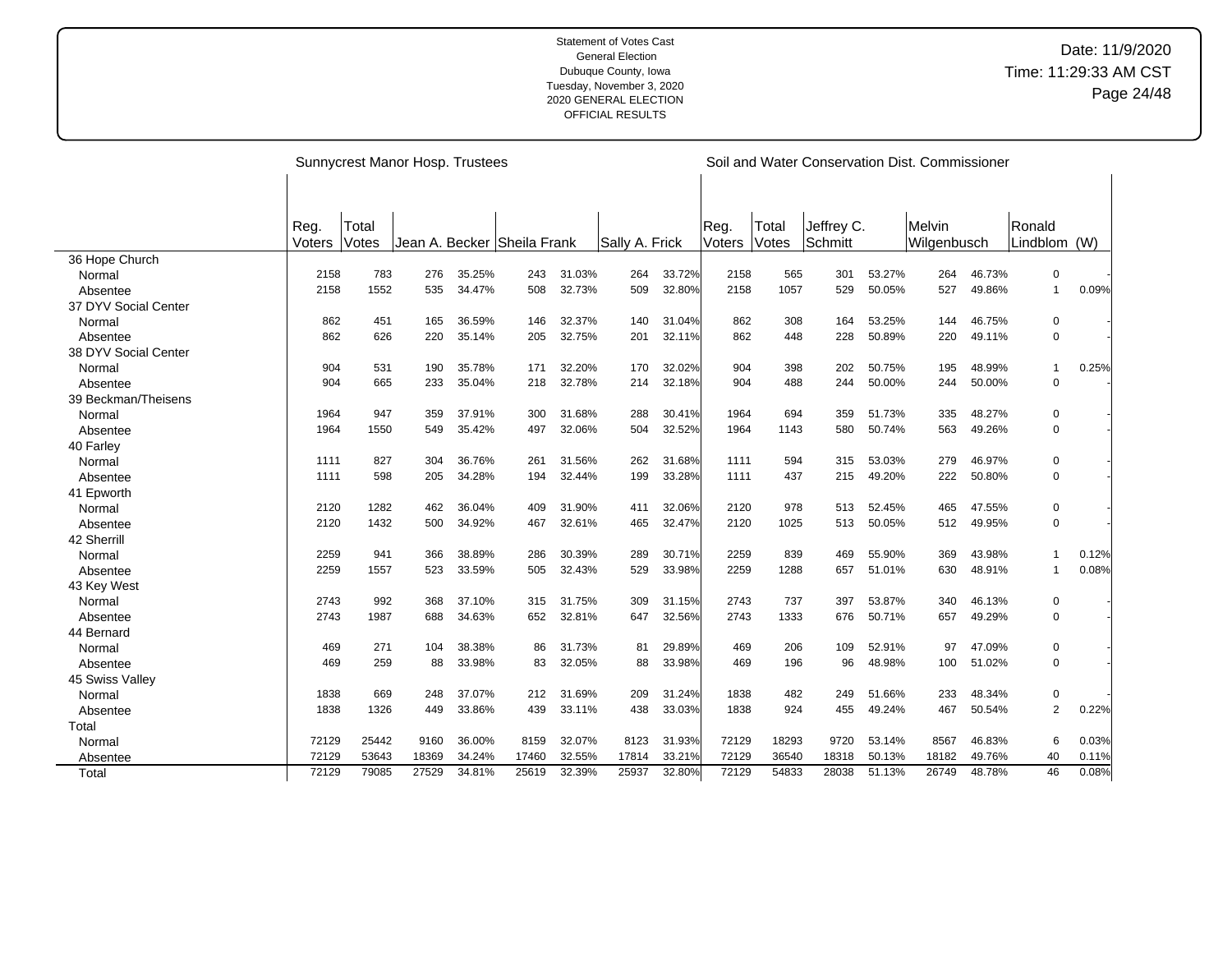|                          |        |       | County Agricultural Extension Council |        |                             |        |                    |        |                |        |             |        |                |        |
|--------------------------|--------|-------|---------------------------------------|--------|-----------------------------|--------|--------------------|--------|----------------|--------|-------------|--------|----------------|--------|
|                          | Reg.   | Total |                                       |        |                             |        | Cindy<br>Kohlmann- |        | William        |        | Christopher |        |                |        |
|                          | Voters | Votes |                                       |        | Lou Ann Krapfl   Matt Simon |        | Prestley           |        | <b>Watters</b> |        | Puetz       |        | Jennifer Vaske |        |
| <b>Jurisdiction Wide</b> |        |       |                                       |        |                             |        |                    |        |                |        |             |        |                |        |
| 1 Rockdale               |        |       |                                       |        |                             |        |                    |        |                |        |             |        |                |        |
| Normal                   | 2740   | 1273  | 279                                   | 21.92% | 242                         | 19.01% | 156                | 12.25% | 201            | 15.79% | 151         | 11.86% | 244            | 19.17% |
| Absentee                 | 2740   | 2364  | 520                                   | 22.00% | 391                         | 16.54% | 374                | 15.82% | 325            | 13.75% | 292         | 12.35% | 462            | 19.54% |
| 2 Theisens               |        |       |                                       |        |                             |        |                    |        |                |        |             |        |                |        |
| Normal                   | 2557   | 719   | 148                                   | 20.58% | 132                         | 18.36% | 98                 | 13.63% | 109            | 15.16% | 88          | 12.24% | 144            | 20.03% |
| Absentee                 | 2557   | 2801  | 602                                   | 21.49% | 492                         | 17.57% | 460                | 16.42% | 426            | 15.21% | 292         | 10.42% | 529            | 18.89% |
| 3 ARC                    |        |       |                                       |        |                             |        |                    |        |                |        |             |        |                |        |
| Normal                   | 1581   | 542   | 106                                   | 19.56% | 105                         | 19.37% | 78                 | 14.39% | 82             | 15.13% | 63          | 11.62% | 108            | 19.93% |
| Absentee                 | 1581   | 1535  | 315                                   | 20.52% | 256                         | 16.68% | 266                | 17.33% | 223            | 14.53% | 165         | 10.75% | 310            | 20.20% |
| 4 EMA                    |        |       |                                       |        |                             |        |                    |        |                |        |             |        |                |        |
| Normal                   | 3028   | 898   | 193                                   | 21.49% | 169                         | 18.82% | 104                | 11.58% | 126            | 14.03% | 128         | 14.25% | 178            | 19.82% |
| Absentee                 | 3028   | 3019  | 640                                   | 21.20% | 515                         | 17.06% | 465                | 15.40% | 412            | 13.65% | 372         | 12.32% | 615            | 20.37% |
| 5 Arbor Oaks             |        |       |                                       |        |                             |        |                    |        |                |        |             |        |                |        |
| Normal                   | 2523   | 899   | 186                                   | 20.69% | 172                         | 19.13% | 109                | 12.12% | 123            | 13.68% | 124         | 13.79% | 185            | 20.58% |
| Absentee                 | 2523   | 2583  | 531                                   | 20.56% | 460                         | 17.81% | 418                | 16.18% | 385            | 14.91% | 296         | 11.46% | 493            | 19.09% |
| 6 Summit                 |        |       |                                       |        |                             |        |                    |        |                |        |             |        |                |        |
| Normal                   | 2174   | 910   | 197                                   | 21.65% | 173                         | 19.01% | 120                | 13.19% | 133            | 14.62% | 117         | 12.86% | 170            | 18.68% |
| Absentee                 | 2174   | 1901  | 392                                   | 20.62% | 318                         | 16.73% | 293                | 15.41% | 248            | 13.05% | 261         | 13.73% | 389            | 20.46% |
| 7 St. Peter Lutheran     |        |       |                                       |        |                             |        |                    |        |                |        |             |        |                |        |
| Normal                   | 2658   | 801   | 174                                   | 21.72% | 154                         | 19.23% | 106                | 13.23% | 112            | 13.98% | 95          | 11.86% | 160            | 19.98% |
| Absentee                 | 2658   | 2558  | 554                                   | 21.66% | 436                         | 17.04% | 379                | 14.82% | 379            | 14.82% | 297         | 11.61% | 513            | 20.05% |
| 8 Emmaus                 |        |       |                                       |        |                             |        |                    |        |                |        |             |        |                |        |
| Normal                   | 1578   | 440   | 98                                    | 22.27% | 88                          | 20.00% | 55                 | 12.50% | 61             | 13.86% | 57          | 12.95% | 81             | 18.41% |
| Absentee                 | 1578   | 1564  | 339                                   | 21.68% | 291                         | 18.61% | 248                | 15.86% | 217            | 13.87% | 156         | 9.97%  | 313            | 20.01% |
| 9 Westminster            |        |       |                                       |        |                             |        |                    |        |                |        |             |        |                |        |
| Normal                   | 2412   | 637   | 137                                   | 21.51% | 115                         | 18.05% | 95                 | 14.91% | 91             | 14.29% | 75          | 11.77% | 124            | 19.47% |
| Absentee                 | 2412   | 1561  | 325                                   | 20.82% | 277                         | 17.75% | 267                | 17.10% | 209            | 13.39% | 170         | 10.89% | 313            | 20.05% |
| 10 Westminster           |        |       |                                       |        |                             |        |                    |        |                |        |             |        |                |        |
| Normal                   | 2720   | 902   | 188                                   | 20.84% | 158                         | 17.52% | 136                | 15.08% | 131            | 14.52% | 103         | 11.42% | 186            | 20.62% |
| Absentee                 | 2720   | 1947  | 422                                   | 21.67% | 336                         | 17.26% | 339                | 17.41% | 252            | 12.94% | 207         | 10.63% | 391            | 20.08% |
| <b>11 UAW</b>            |        |       |                                       |        |                             |        |                    |        |                |        |             |        |                |        |
| Normal                   | 2041   | 810   | 164                                   | 20.25% | 153                         | 18.89% | 100                | 12.35% | 114            | 14.07% | 116         | 14.32% | 163            | 20.12% |
| Absentee                 | 2041   | 1698  | 362                                   | 21.32% | 293                         | 17.26% | 265                | 15.61% | 237            | 13.96% | 201         | 11.84% | 340            | 20.02% |
| 12 Windsor               |        |       |                                       |        |                             |        |                    |        |                |        |             |        |                |        |
| Normal                   | 2396   | 748   | 161                                   | 21.52% | 147                         | 19.65% | 98                 | 13.10% | 105            | 14.04% | 86          | 11.50% | 151            | 20.19% |
| Absentee                 | 2396   | 2311  | 495                                   | 21.42% | 400                         | 17.31% | 373                | 16.14% | 351            | 15.19% | 245         | 10.60% | 447            | 19.34% |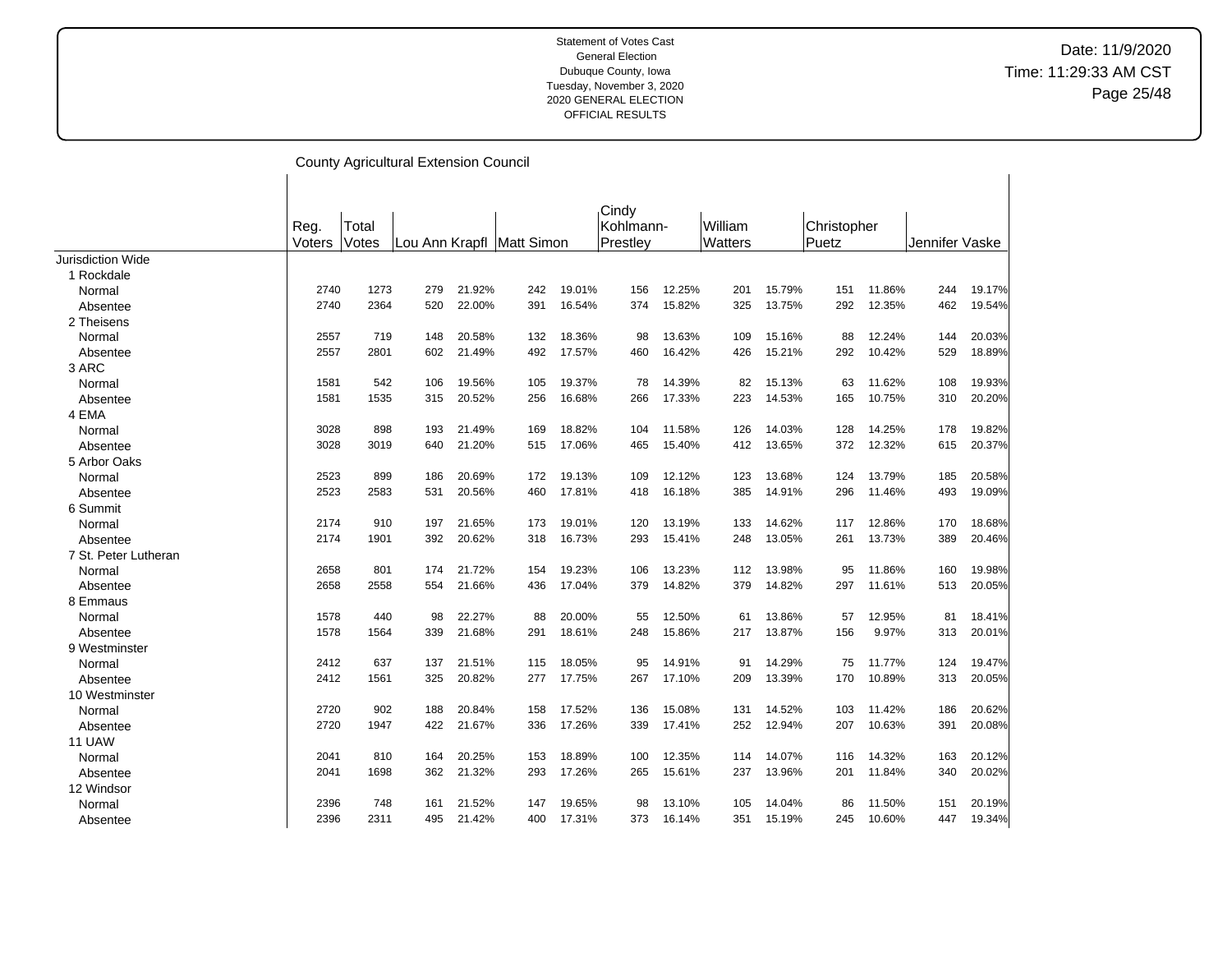|                     |        |       | <b>County Agricultural Extension Council</b> |        |                             |        |           |        |         |        |             |        |                |        |
|---------------------|--------|-------|----------------------------------------------|--------|-----------------------------|--------|-----------|--------|---------|--------|-------------|--------|----------------|--------|
|                     |        |       |                                              |        |                             |        |           |        |         |        |             |        |                |        |
|                     |        |       |                                              |        |                             |        | Cindy     |        |         |        |             |        |                |        |
|                     | Reg.   | Total |                                              |        |                             |        | Kohlmann- |        | William |        | Christopher |        |                |        |
|                     | Voters | Votes |                                              |        | Lou Ann Krapfl   Matt Simon |        | Prestley  |        | Watters |        | Puetz       |        | Jennifer Vaske |        |
| 13 Moose Lodge      |        |       |                                              |        |                             |        |           |        |         |        |             |        |                |        |
| Normal              | 1796   | 644   | 137                                          | 21.27% | 128                         | 19.88% | 82        | 12.73% | 100     | 15.53% | 76          | 11.80% | 121            | 18.79% |
| Absentee            | 1796   | 1234  | 271                                          | 21.96% | 224                         | 18.15% | 196       | 15.88% | 167     | 13.53% | 140         | 11.35% | 236            | 19.12% |
| 14 Sacred Heart     |        |       |                                              |        |                             |        |           |        |         |        |             |        |                |        |
| Normal              | 1690   | 520   | 119                                          | 22.88% | 97                          | 18.65% | 77        | 14.81% | 67      | 12.88% | 52          | 10.00% | 108            | 20.77% |
| Absentee            | 1690   | 1003  | 214                                          | 21.34% | 170                         | 16.95% | 173       | 17.25% | 128     | 12.76% | 115         | 11.47% | 203            | 20.24% |
| 15 Holy Trinity     |        |       |                                              |        |                             |        |           |        |         |        |             |        |                |        |
| Normal              | 2026   | 1014  | 205                                          | 20.22% | 197                         | 19.43% | 151       | 14.89% | 155     | 15.29% | 102         | 10.06% | 204            | 20.12% |
| Absentee            | 2026   | 1600  | 339                                          | 21.19% | 279                         | 17.44% | 249       | 15.56% | 240     | 15.00% | 179         | 11.19% | 314            | 19.62% |
| 16 Election Annex   |        |       |                                              |        |                             |        |           |        |         |        |             |        |                |        |
| Normal              | 1488   | 240   | 58                                           | 24.17% | 46                          | 19.17% | 42        | 17.50% | 24      | 10.00% | 22          | 9.17%  | 48             | 20.00% |
| Absentee            | 1488   | 1048  | 205                                          | 19.56% | 182                         | 17.37% | 187       | 17.84% | 131     | 12.50% | 122         | 11.64% | 221            | 21.09% |
| 17 St. Johns        |        |       |                                              |        |                             |        |           |        |         |        |             |        |                |        |
| Normal              | 1527   | 410   | 78                                           | 19.02% | 76                          | 18.54% | 70        | 17.07% | 61      | 14.88% | 43          | 10.49% | 82             | 20.00% |
| Absentee            | 1527   | 824   | 173                                          | 21.00% | 155                         | 18.81% | 130       | 15.78% | 109     | 13.23% | 97          | 11.77% | 160            | 19.42% |
| 18 Federal Building |        |       |                                              |        |                             |        |           |        |         |        |             |        |                |        |
| Normal              | 1968   | 522   | 107                                          | 20.50% | 86                          | 16.48% | 92        | 17.62% | 70      | 13.41% | 69          | 13.22% | 98             | 18.77% |
| Absentee            | 1968   | 1372  | 284                                          | 20.70% | 221                         | 16.11% | 252       | 18.37% | 165     | 12.03% | 165         | 12.03% | 285            | 20.77% |
| 19 YMCA             |        |       |                                              |        |                             |        |           |        |         |        |             |        |                |        |
| Normal              | 2030   | 652   | 146                                          | 22.39% | 116                         | 17.79% | 107       | 16.41% | 80      | 12.27% | 88          | 13.50% | 115            | 17.64% |
| Absentee            | 2030   | 1930  | 413                                          | 21.40% | 314                         | 16.27% | 326       | 16.89% | 261     | 13.52% | 228         | 11.81% | 388            | 20.10% |
| 20 Fogarty Hall     |        |       |                                              |        |                             |        |           |        |         |        |             |        |                |        |
| Normal              | 2229   | 724   | 158                                          | 21.82% | 129                         | 17.82% | 96        | 13.26% | 104     | 14.36% | 103         | 14.23% | 134            | 18.51% |
| Absentee            | 2229   | 2293  | 510                                          | 22.24% | 398                         | 17.36% | 394       | 17.18% | 311     | 13.56% | 246         | 10.73% | 434            | 18.93% |
| 31 Asbury City Hall |        |       |                                              |        |                             |        |           |        |         |        |             |        |                |        |
| Normal              | 2554   | 1085  | 238                                          | 21.94% | 205                         | 18.89% | 157       | 14.47% | 168     | 15.48% | 117         | 10.78% | 200            | 18.43% |
| Absentee            | 2554   | 2658  | 548                                          | 20.62% | 464                         | 17.46% | 382       | 14.37% | 400     | 15.05% | 319         | 12.00% | 545            | 20.50% |
| 32 Meadows          |        |       |                                              |        |                             |        |           |        |         |        |             |        |                |        |
| Normal              | 3080   | 1300  | 275                                          | 21.15% | 246                         | 18.92% | 147       | 11.31% | 197     | 15.15% | 182         | 14.00% | 253            | 19.46% |
| Absentee            | 3080   | 2987  | 629                                          | 21.06% | 500                         | 16.74% | 438       | 14.66% | 435     | 14.56% | 361         | 12.09% | 624            | 20.89% |
| 33 Cascade          |        |       |                                              |        |                             |        |           |        |         |        |             |        |                |        |
| Normal              | 1921   | 1561  | 337                                          | 21.59% | 429                         | 27.48% | 117       | 7.50%  | 183     | 11.72% | 199         | 12.75% | 296            | 18.96% |
| Absentee            | 1921   | 1741  | 398                                          | 22.86% | 407                         | 23.38% | 167       | 9.59%  | 202     | 11.60% | 235         | 13.50% | 332            | 19.07% |
| 34 Peosta           |        |       |                                              |        |                             |        |           |        |         |        |             |        |                |        |
| Normal              | 3212   | 2093  | 448                                          | 21.40% | 449                         | 21.45% | 182       | 8.70%  | 298     | 14.24% | 270         | 12.90% | 446            | 21.31% |
| Absentee            | 3212   | 2987  | 624                                          | 20.89% | 540                         | 18.08% | 365       | 12.22% | 462     | 15.47% | 381         | 12.76% | 615            | 20.59% |
| 35 Luxemburg        |        |       |                                              |        |                             |        |           |        |         |        |             |        |                |        |
| Normal              | 1772   | 1356  | 322                                          | 23.75% | 289                         | 21.31% | 101       | 7.45%  | 163     | 12.02% | 178         | 13.13% | 303            | 22.35% |
| Absentee            | 1772   | 1831  | 424                                          | 23.16% | 344                         | 18.79% | 174       | 9.50%  | 234     | 12.78% | 264         | 14.42% | 391            | 21.35% |

 $\overline{\phantom{a}}$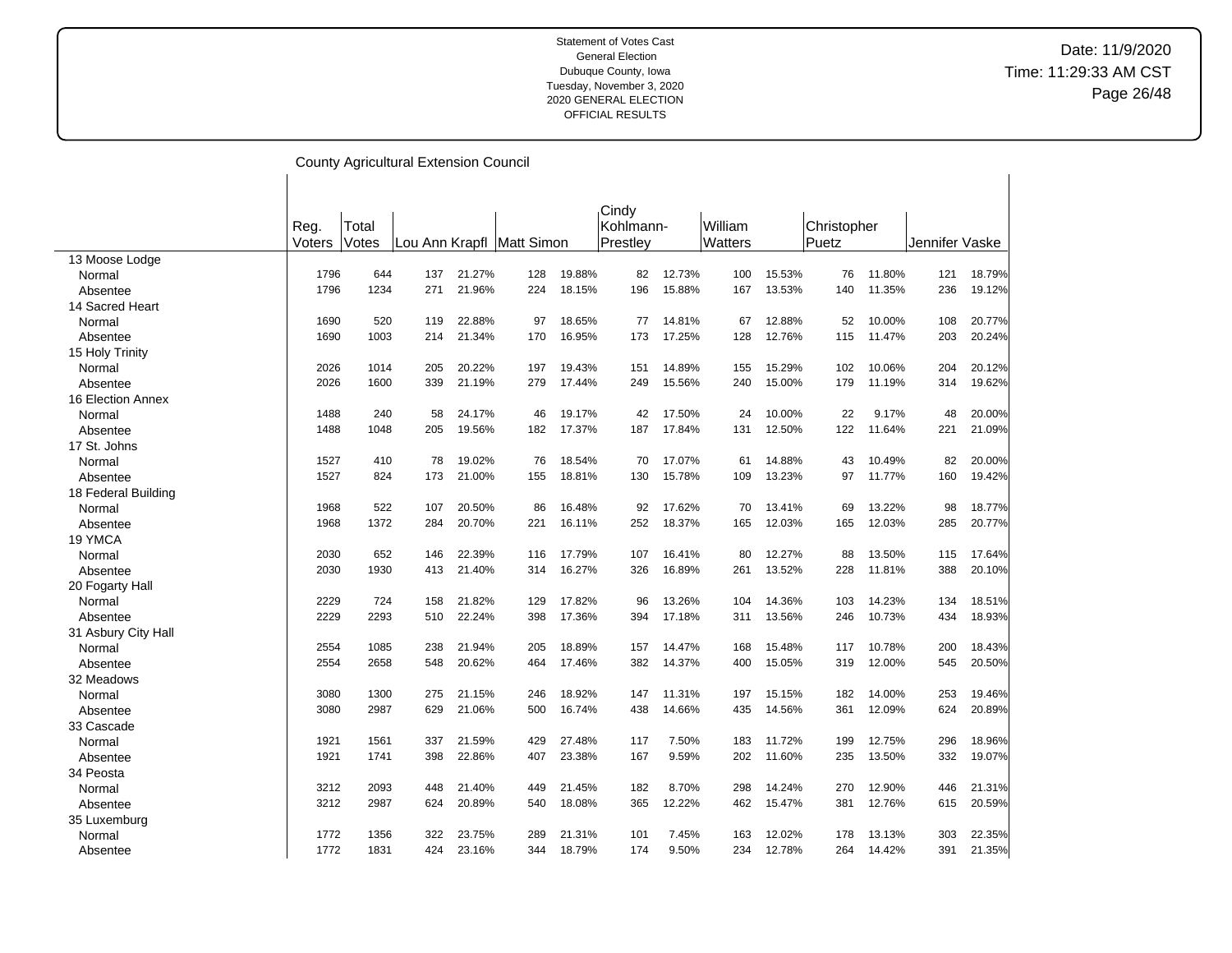|                      |        |       | <b>County Agricultural Extension Council</b> |        |                             |        |           |        |                |        |             |        |                |        |
|----------------------|--------|-------|----------------------------------------------|--------|-----------------------------|--------|-----------|--------|----------------|--------|-------------|--------|----------------|--------|
|                      |        |       |                                              |        |                             |        |           |        |                |        |             |        |                |        |
|                      |        |       |                                              |        |                             |        | Cindy     |        |                |        |             |        |                |        |
|                      | Reg.   | Total |                                              |        |                             |        | Kohlmann- |        | William        |        | Christopher |        |                |        |
|                      | Voters | Votes |                                              |        | Lou Ann Krapfl   Matt Simon |        | Prestley  |        | <b>Watters</b> |        | Puetz       |        | Jennifer Vaske |        |
| 36 Hope Church       |        |       |                                              |        |                             |        |           |        |                |        |             |        |                |        |
| Normal               | 2158   | 886   | 190                                          | 21.44% | 184                         | 20.77% | 99        | 11.17% | 119            | 13.43% | 111         | 12.53% | 183            | 20.65% |
| Absentee             | 2158   | 1779  | 376                                          | 21.14% | 324                         | 18.21% | 253       | 14.22% | 287            | 16.13% | 201         | 11.30% | 338            | 19.00% |
| 37 DYV Social Center |        |       |                                              |        |                             |        |           |        |                |        |             |        |                |        |
| Normal               | 862    | 546   | 125                                          | 22.89% | 113                         | 20.70% | 51        | 9.34%  | 78             | 14.29% | 75          | 13.74% | 104            | 19.05% |
| Absentee             | 862    | 802   | 200                                          | 24.94% | 135                         | 16.83% | 102       | 12.72% | 100            | 12.47% | 91          | 11.35% | 174            | 21.70% |
| 38 DYV Social Center |        |       |                                              |        |                             |        |           |        |                |        |             |        |                |        |
| Normal               | 904    | 696   | 173                                          | 24.86% | 138                         | 19.83% | 60        | 8.62%  | 89             | 12.79% | 80          | 11.49% | 156            | 22.41% |
| Absentee             | 904    | 844   | 194                                          | 22.99% | 156                         | 18.48% | 95        | 11.26% | 111            | 13.15% | 109         | 12.91% | 179            | 21.21% |
| 39 Beckman/Theisens  |        |       |                                              |        |                             |        |           |        |                |        |             |        |                |        |
| Normal               | 1964   | 1280  | 310                                          | 24.22% | 266                         | 20.78% | 113       | 8.83%  | 147            | 11.48% | 154         | 12.03% | 290            | 22.66% |
| Absentee             | 1964   | 1969  | 455                                          | 23.11% | 393                         | 19.96% | 191       | 9.70%  | 267            | 13.56% | 253         | 12.85% | 410            | 20.82% |
| 40 Farley            |        |       |                                              |        |                             |        |           |        |                |        |             |        |                |        |
| Normal               | 1111   | 1108  | 233                                          | 21.03% | 273                         | 24.64% | 81        | 7.31%  | 135            | 12.18% | 127         | 11.46% | 259            | 23.38% |
| Absentee             | 1111   | 798   | 179                                          | 22.43% | 191                         | 23.93% | 67        | 8.40%  | 108            | 13.53% | 93          | 11.65% | 160            | 20.05% |
| 41 Epworth           |        |       |                                              |        |                             |        |           |        |                |        |             |        |                |        |
| Normal               | 2120   | 1838  | 385                                          | 20.95% | 428                         | 23.29% | 146       | 7.94%  | 279            | 15.18% | 200         | 10.88% | 400            | 21.76% |
| Absentee             | 2120   | 1877  | 405                                          | 21.58% | 419                         | 22.32% | 191       | 10.18% | 267            | 14.22% | 211         | 11.24% | 384            | 20.46% |
| 42 Sherrill          |        |       |                                              |        |                             |        |           |        |                |        |             |        |                |        |
| Normal               | 2259   | 1206  | 254                                          | 21.06% | 251                         | 20.81% | 131       | 10.86% | 186            | 15.42% | 147         | 12.19% | 237            | 19.65% |
| Absentee             | 2259   | 1857  | 401                                          | 21.59% | 342                         | 18.42% | 238       | 12.82% | 301            | 16.21% | 217         | 11.69% | 358            | 19.28% |
| 43 Key West          |        |       |                                              |        |                             |        |           |        |                |        |             |        |                |        |
| Normal               | 2743   | 1306  | 266                                          | 20.37% | 278                         | 21.29% | 130       | 9.95%  | 215            | 16.46% | 174         | 13.32% | 243            | 18.61% |
| Absentee             | 2743   | 2383  | 471                                          | 19.77% | 395                         | 16.58% | 315       | 13.22% | 357            | 14.98% | 336         | 14.10% | 509            | 21.36% |
| 44 Bernard           |        |       |                                              |        |                             |        |           |        |                |        |             |        |                |        |
| Normal               | 469    | 393   | 89                                           | 22.65% | 86                          | 21.88% | 24        | 6.11%  | 62             | 15.78% | 56          | 14.25% | 76             | 19.34% |
| Absentee             | 469    | 357   | 76                                           | 21.29% | 74                          | 20.73% | 27        | 7.56%  | 56             | 15.69% | 61          | 17.09% | 63             | 17.65% |
| 45 Swiss Valley      |        |       |                                              |        |                             |        |           |        |                |        |             |        |                |        |
| Normal               | 1838   | 869   | 164                                          | 18.87% | 166                         | 19.10% | 106       | 12.20% | 143            | 16.46% | 109         | 12.54% | 181            | 20.83% |
| Absentee             | 1838   | 1682  | 337                                          | 20.04% | 300                         | 17.84% | 214       | 12.72% | 284            | 16.88% | 223         | 13.26% | 324            | 19.26% |
| Total                |        |       |                                              |        |                             |        |           |        |                |        |             |        |                |        |
| Normal               | 72129  | 31828 | 6848                                         | 21.52% | 6484                        | 20.37% | 3617      | 11.36% | 4511           | 14.17% | 3937        | 12.37% | 6431           | 20.21% |
| Absentee             | 72129  | 63698 | 13623                                        | 21.39% | 11392                       | 17.88% | 9273      | 14.56% | 9047           | 14.20% | 7601        | 11.93% | 12762          | 20.04% |
| Total                | 72129  | 95526 | 20471                                        | 21.43% | 17876                       | 18.71% | 12890     | 13.49% | 13558          | 14.19% | 11538       | 12.08% | 19193          | 20.09% |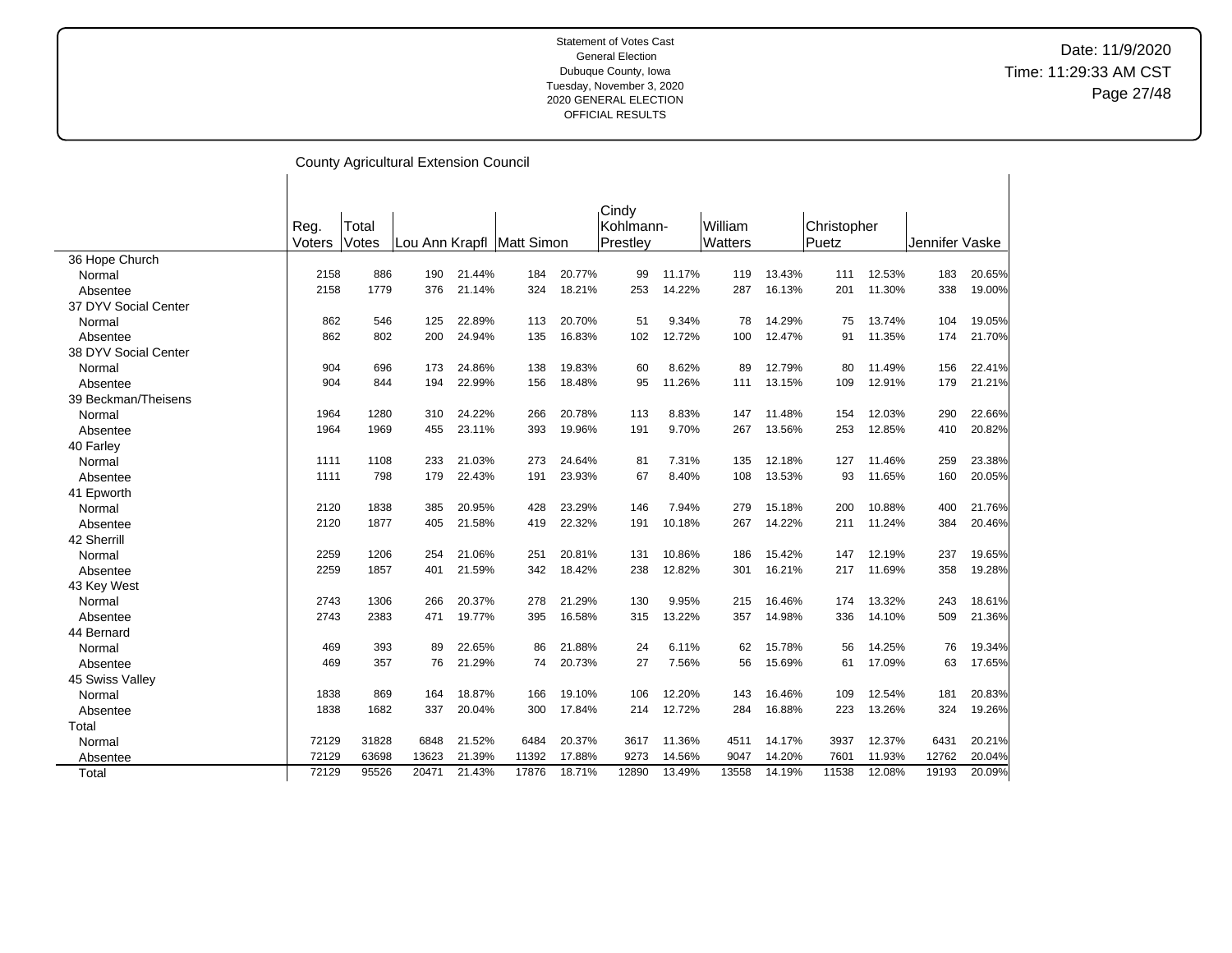|                          | McDonald       |                | Retain Supreme Court Justice Christopher |        |           |        | Waterman       |                | Retain Supreme Court Justice Thomas |        |           |        |
|--------------------------|----------------|----------------|------------------------------------------|--------|-----------|--------|----------------|----------------|-------------------------------------|--------|-----------|--------|
|                          | Reg.<br>Voters | Total<br>Votes | <b>YES</b>                               |        | <b>NO</b> |        | Reg.<br>Voters | Total<br>Votes | <b>YES</b>                          |        | <b>NO</b> |        |
| <b>Jurisdiction Wide</b> |                |                |                                          |        |           |        |                |                |                                     |        |           |        |
| 1 Rockdale               |                |                |                                          |        |           |        |                |                |                                     |        |           |        |
| Normal                   | 2740           | 535            | 445                                      | 83.18% | 90        | 16.82% | 2740           | 525            | 422                                 | 80.38% | 103       | 19.62% |
| Absentee                 | 2740           | 891            | 675                                      | 75.76% | 216       | 24.24% | 2740           | 884            | 643                                 | 72.74% | 241       | 27.26% |
| 2 Theisens               |                |                |                                          |        |           |        |                |                |                                     |        |           |        |
| Normal                   | 2557           | 292            | 242                                      | 82.88% | 50        | 17.12% | 2557           | 287            | 236                                 | 82.23% | 51        | 17.77% |
| Absentee                 | 2557           | 1025           | 783                                      | 76.39% | 242       | 23.61% | 2557           | 1021           | 772                                 | 75.61% | 249       | 24.39% |
| 3 ARC                    |                |                |                                          |        |           |        |                |                |                                     |        |           |        |
| Normal                   | 1581           | 201            | 156                                      | 77.61% | 45        | 22.39% | 1581           | 202            | 155                                 | 76.73% | 47        | 23.27% |
| Absentee                 | 1581           | 535            | 374                                      | 69.91% | 161       | 30.09% | 1581           | 538            | 373                                 | 69.33% | 165       | 30.67% |
| 4 EMA                    |                |                |                                          |        |           |        |                |                |                                     |        |           |        |
| Normal                   | 3028           | 344            | 278                                      | 80.81% | 66        | 19.19% | 3028           | 340            | 272                                 | 80.00% | 68        | 20.00% |
| Absentee                 | 3028           | 1112           | 851                                      | 76.53% | 261       | 23.47% | 3028           | 1092           | 786                                 | 71.98% | 306       | 28.02% |
| 5 Arbor Oaks             |                |                |                                          |        |           |        |                |                |                                     |        |           |        |
| Normal                   | 2523           | 371            | 290                                      | 78.17% | 81        | 21.83% | 2523           | 371            | 287                                 | 77.36% | 84        | 22.64% |
| Absentee                 | 2523           | 919            | 693                                      | 75.41% | 226       | 24.59% | 2523           | 916            | 651                                 | 71.07% | 265       | 28.93% |
| 6 Summit                 |                |                |                                          |        |           |        |                |                |                                     |        |           |        |
| Normal                   | 2174           | 367            | 288                                      | 78.47% | 79        | 21.53% | 2174           | 360            | 271                                 | 75.28% | 89        | 24.72% |
| Absentee                 | 2174           | 703            | 514                                      | 73.12% | 189       | 26.88% | 2174           | 696            | 501                                 | 71.98% | 195       | 28.02% |
| 7 St. Peter Lutheran     |                |                |                                          |        |           |        |                |                |                                     |        |           |        |
| Normal                   | 2658           | 348            | 270                                      | 77.59% | 78        | 22.41% | 2658           | 343            | 264                                 | 76.97% | 79        | 23.03% |
| Absentee                 | 2658           | 925            | 708                                      | 76.54% | 217       | 23.46% | 2658           | 922            | 684                                 | 74.19% | 238       | 25.81% |
| 8 Emmaus                 |                |                |                                          |        |           |        |                |                |                                     |        |           |        |
| Normal                   | 1578           | 176            | 145                                      | 82.39% | 31        | 17.61% | 1578           | 176            | 138                                 | 78.41% | 38        | 21.59% |
| Absentee                 | 1578           | 547            | 415                                      | 75.87% | 132       | 24.13% | 1578           | 539            | 399                                 | 74.03% | 140       | 25.97% |
| 9 Westminster            |                |                |                                          |        |           |        |                |                |                                     |        |           |        |
| Normal                   | 2412           | 257            | 197                                      | 76.65% | 60        | 23.35% | 2412           | 258            | 195                                 | 75.58% | 63        | 24.42% |
| Absentee                 | 2412           | 610            | 456                                      | 74.75% | 154       | 25.25% | 2412           | 604            | 441                                 | 73.01% | 163       | 26.99% |
| 10 Westminster           |                |                |                                          |        |           |        |                |                |                                     |        |           |        |
| Normal                   | 2720           | 388            | 286                                      | 73.71% | 102       | 26.29% | 2720           | 382            | 275                                 | 71.99% | 107       | 28.01% |
| Absentee                 | 2720           | 714            | 520                                      | 72.83% | 194       | 27.17% | 2720           | 702            | 483                                 | 68.80% | 219       | 31.20% |
| 11 UAW                   |                |                |                                          |        |           |        |                |                |                                     |        |           |        |
| Normal                   | 2041           | 334            | 248                                      | 74.25% | 86        | 25.75% | 2041           | 331            | 236                                 | 71.30% | 95        | 28.70% |
| Absentee                 | 2041           | 614            | 466                                      | 75.90% | 148       | 24.10% | 2041           | 607            | 424                                 | 69.85% | 183       | 30.15% |
| 12 Windsor               |                |                |                                          |        |           |        |                |                |                                     |        |           |        |
| Normal                   | 2396           | 303            | 244                                      | 80.53% | 59        | 19.47% | 2396           | 299            | 231                                 | 77.26% | 68        | 22.74% |
| Absentee                 | 2396           | 824            | 654                                      | 79.37% | 170       | 20.63% | 2396           | 802            | 566                                 | 70.57% | 236       | 29.43% |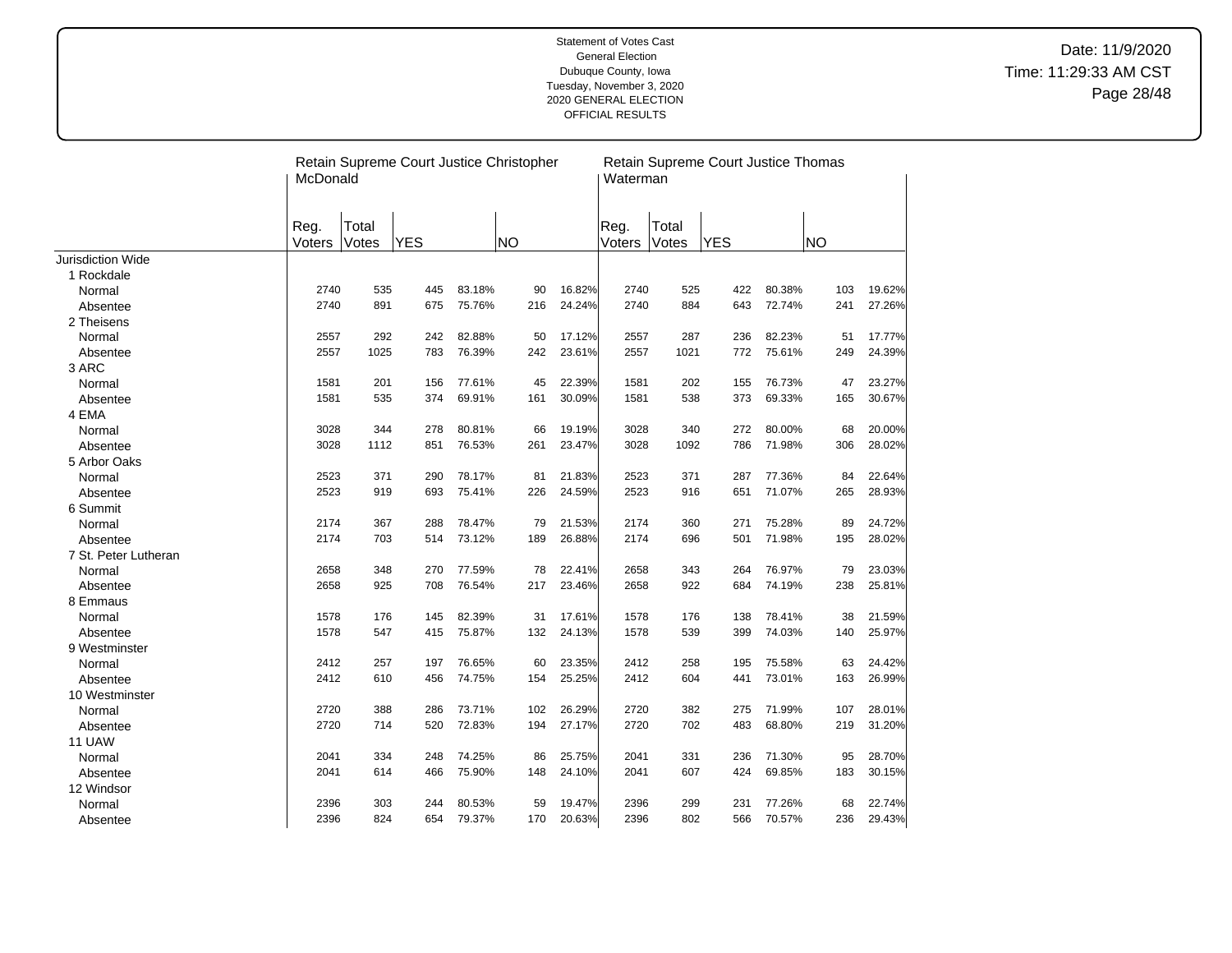|                     | McDonald       |                | Retain Supreme Court Justice Christopher |        |           |        | Waterman       |                | Retain Supreme Court Justice Thomas |        |           |        |
|---------------------|----------------|----------------|------------------------------------------|--------|-----------|--------|----------------|----------------|-------------------------------------|--------|-----------|--------|
|                     | Reg.<br>Voters | Total<br>Votes | <b>YES</b>                               |        | <b>NO</b> |        | Reg.<br>Voters | Total<br>Votes | <b>YES</b>                          |        | <b>NO</b> |        |
| 13 Moose Lodge      |                |                |                                          |        |           |        |                |                |                                     |        |           |        |
| Normal              | 1796           | 279            | 198                                      | 70.97% | 81        | 29.03% | 1796           | 279            | 187                                 | 67.03% | 92        | 32.97% |
| Absentee            | 1796           | 435            | 302                                      | 69.43% | 133       | 30.57% | 1796           | 437            | 300                                 | 68.65% | 137       | 31.35% |
| 14 Sacred Heart     |                |                |                                          |        |           |        |                |                |                                     |        |           |        |
| Normal              | 1690           | 242            | 167                                      | 69.01% | 75        | 30.99% | 1690           | 238            | 160                                 | 67.23% | 78        | 32.77% |
| Absentee            | 1690           | 369            | 265                                      | 71.82% | 104       | 28.18% | 1690           | 363            | 243                                 | 66.94% | 120       | 33.06% |
| 15 Holy Trinity     |                |                |                                          |        |           |        |                |                |                                     |        |           |        |
| Normal              | 2026           | 409            | 308                                      | 75.31% | 101       | 24.69% | 2026           | 406            | 303                                 | 74.63% | 103       | 25.37% |
| Absentee            | 2026           | 575            | 423                                      | 73.57% | 152       | 26.43% | 2026           | 558            | 388                                 | 69.53% | 170       | 30.47% |
| 16 Election Annex   |                |                |                                          |        |           |        |                |                |                                     |        |           |        |
| Normal              | 1488           | 118            | 77                                       | 65.25% | 41        | 34.75% | 1488           | 114            | 72                                  | 63.16% | 42        | 36.84% |
| Absentee            | 1488           | 397            | 286                                      | 72.04% | 111       | 27.96% | 1488           | 391            | 252                                 | 64.45% | 139       | 35.55% |
| 17 St. Johns        |                |                |                                          |        |           |        |                |                |                                     |        |           |        |
| Normal              | 1527           | 175            | 119                                      | 68.00% | 56        | 32.00% | 1527           | 175            | 121                                 | 69.14% | 54        | 30.86% |
| Absentee            | 1527           | 310            | 216                                      | 69.68% | 94        | 30.32% | 1527           | 304            | 193                                 | 63.49% | 111       | 36.51% |
| 18 Federal Building |                |                |                                          |        |           |        |                |                |                                     |        |           |        |
| Normal              | 1968           | 210            | 155                                      | 73.81% | 55        | 26.19% | 1968           | 212            | 149                                 | 70.28% | 63        | 29.72% |
| Absentee            | 1968           | 535            | 364                                      | 68.04% | 171       | 31.96% | 1968           | 531            | 345                                 | 64.97% | 186       | 35.03% |
| 19 YMCA             |                |                |                                          |        |           |        |                |                |                                     |        |           |        |
| Normal              | 2030           | 267            | 205                                      | 76.78% | 62        | 23.22% | 2030           | 261            | 187                                 | 71.65% | 74        | 28.35% |
| Absentee            | 2030           | 732            | 504                                      | 68.85% | 228       | 31.15% | 2030           | 723            | 488                                 | 67.50% | 235       | 32.50% |
| 20 Fogarty Hall     |                |                |                                          |        |           |        |                |                |                                     |        |           |        |
| Normal              | 2229           | 288            | 222                                      | 77.08% | 66        | 22.92% | 2229           | 285            | 223                                 | 78.25% | 62        | 21.75% |
| Absentee            | 2229           | 851            | 656                                      | 77.09% | 195       | 22.91% | 2229           | 848            | 613                                 | 72.29% | 235       | 27.71% |
| 31 Asbury City Hall |                |                |                                          |        |           |        |                |                |                                     |        |           |        |
| Normal              | 2554           | 412            | 344                                      | 83.50% | 68        | 16.50% | 2554           | 410            | 334                                 | 81.46% | 76        | 18.54% |
| Absentee            | 2554           | 909            | 685                                      | 75.36% | 224       | 24.64% | 2554           | 899            | 642                                 | 71.41% | 257       | 28.59% |
| 32 Meadows          |                |                |                                          |        |           |        |                |                |                                     |        |           |        |
| Normal              | 3080           | 518            | 442                                      | 85.33% | 76        | 14.67% | 3080           | 514            | 432                                 | 84.05% | 82        | 15.95% |
| Absentee            | 3080           | 1105           | 804                                      | 72.76% | 301       | 27.24% | 3080           | 1107           | 777                                 | 70.19% | 330       | 29.81% |
| 33 Cascade          |                |                |                                          |        |           |        |                |                |                                     |        |           |        |
| Normal              | 1921           | 526            | 403                                      | 76.62% | 123       | 23.38% | 1921           | 526            | 392                                 | 74.52% | 134       | 25.48% |
| Absentee            | 1921           | 512            | 398                                      | 77.73% | 114       | 22.27% | 1921           | 500            | 373                                 | 74.60% | 127       | 25.40% |
| 34 Peosta           |                |                |                                          |        |           |        |                |                |                                     |        |           |        |
| Normal              | 3212           | 749            | 635                                      | 84.78% | 114       | 15.22% | 3212           | 738            | 626                                 | 84.82% | 112       | 15.18% |
| Absentee            | 3212           | 995            | 756                                      | 75.98% | 239       | 24.02% | 3212           | 990            | 733                                 | 74.04% | 257       | 25.96% |
| 35 Luxemburg        |                |                |                                          |        |           |        |                |                |                                     |        |           |        |
| Normal              | 1772           | 439            | 349                                      | 79.50% | 90        | 20.50% | 1772           | 441            | 353                                 | 80.05% | 88        | 19.95% |
| Absentee            | 1772           | 541            | 396                                      | 73.20% | 145       | 26.80% | 1772           | 539            | 382                                 | 70.87% | 157       | 29.13% |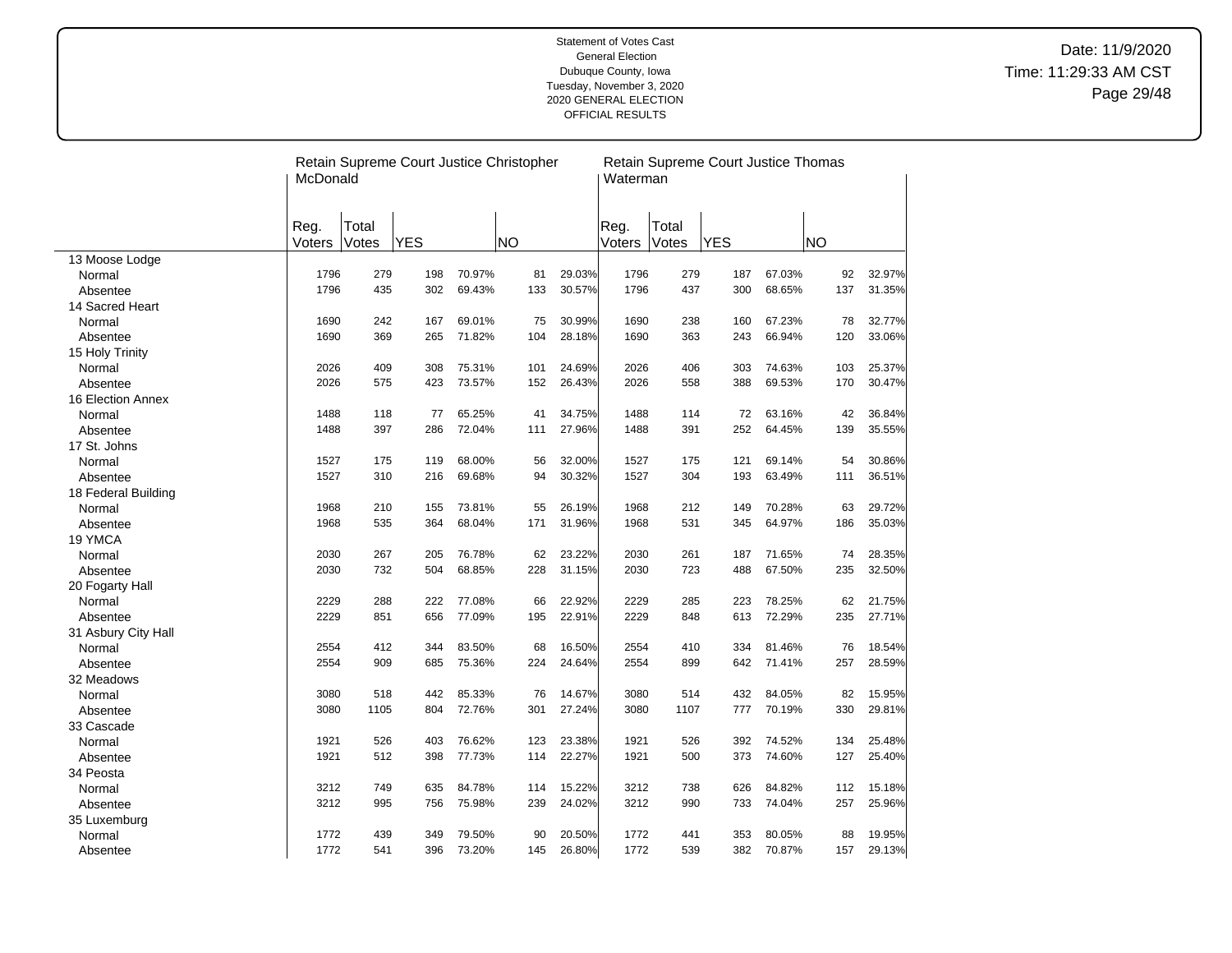|                      | McDonald       |                | Retain Supreme Court Justice Christopher |        |           |        | Waterman       |                | Retain Supreme Court Justice Thomas |        |           |        |
|----------------------|----------------|----------------|------------------------------------------|--------|-----------|--------|----------------|----------------|-------------------------------------|--------|-----------|--------|
|                      | Reg.<br>Voters | Total<br>Votes | <b>YES</b>                               |        | <b>NO</b> |        | Reg.<br>Voters | Total<br>Votes | <b>YES</b>                          |        | <b>NO</b> |        |
| 36 Hope Church       |                |                |                                          |        |           |        |                |                |                                     |        |           |        |
| Normal               | 2158           | 367            | 264                                      | 71.93% | 103       | 28.07% | 2158           | 362            | 260                                 | 71.82% | 102       | 28.18% |
| Absentee             | 2158           | 680            | 515                                      | 75.74% | 165       | 24.26% | 2158           | 683            | 498                                 | 72.91% | 185       | 27.09% |
| 37 DYV Social Center |                |                |                                          |        |           |        |                |                |                                     |        |           |        |
| Normal               | 862            | 206            | 168                                      | 81.55% | 38        | 18.45% | 862            | 207            | 168                                 | 81.16% | 39        | 18.84% |
| Absentee             | 862            | 260            | 192                                      | 73.85% | 68        | 26.15% | 862            | 260            | 179                                 | 68.85% | 81        | 31.15% |
| 38 DYV Social Center |                |                |                                          |        |           |        |                |                |                                     |        |           |        |
| Normal               | 904            | 247            | 195                                      | 78.95% | 52        | 21.05% | 904            | 239            | 181                                 | 75.73% | 58        | 24.27% |
| Absentee             | 904            | 245            | 193                                      | 78.78% | 52        | 21.22% | 904            | 248            | 195                                 | 78.63% | 53        | 21.37% |
| 39 Beckman/Theisens  |                |                |                                          |        |           |        |                |                |                                     |        |           |        |
| Normal               | 1964           | 439            | 357                                      | 81.32% | 82        | 18.68% | 1964           | 435            | 346                                 | 79.54% | 89        | 20.46% |
| Absentee             | 1964           | 618            | 496                                      | 80.26% | 122       | 19.74% | 1964           | 618            | 490                                 | 79.29% | 128       | 20.71% |
| 40 Farley            |                |                |                                          |        |           |        |                |                |                                     |        |           |        |
| Normal               | 1111           | 367            | 293                                      | 79.84% | 74        | 20.16% | 1111           | 365            | 295                                 | 80.82% | 70        | 19.18% |
| Absentee             | 1111           | 234            | 164                                      | 70.09% | 70        | 29.91% | 1111           | 231            | 160                                 | 69.26% | 71        | 30.74% |
| 41 Epworth           |                |                |                                          |        |           |        |                |                |                                     |        |           |        |
| Normal               | 2120           | 568            | 425                                      | 74.82% | 143       | 25.18% | 2120           | 558            | 415                                 | 74.37% | 143       | 25.63% |
| Absentee             | 2120           | 552            | 412                                      | 74.64% | 140       | 25.36% | 2120           | 545            | 398                                 | 73.03% | 147       | 26.97% |
| 42 Sherrill          |                |                |                                          |        |           |        |                |                |                                     |        |           |        |
| Normal               | 2259           | 461            | 372                                      | 80.69% | 89        | 19.31% | 2259           | 450            | 347                                 | 77.11% | 103       | 22.89% |
| Absentee             | 2259           | 650            | 490                                      | 75.38% | 160       | 24.62% | 2259           | 650            | 485                                 | 74.62% | 165       | 25.38% |
| 43 Key West          |                |                |                                          |        |           |        |                |                |                                     |        |           |        |
| Normal               | 2743           | 509            | 405                                      | 79.57% | 104       | 20.43% | 2743           | 488            | 378                                 | 77.46% | 110       | 22.54% |
| Absentee             | 2743           | 809            | 609                                      | 75.28% | 200       | 24.72% | 2743           | 805            | 581                                 | 72.17% | 224       | 27.83% |
| 44 Bernard           |                |                |                                          |        |           |        |                |                |                                     |        |           |        |
| Normal               | 469            | 135            | 104                                      | 77.04% | 31        | 22.96% | 469            | 131            | 97                                  | 74.05% | 34        | 25.95% |
| Absentee             | 469            | 101            | 77                                       | 76.24% | 24        | 23.76% | 469            | 104            | 75                                  | 72.12% | 29        | 27.88% |
| 45 Swiss Valley      |                |                |                                          |        |           |        |                |                |                                     |        |           |        |
| Normal               | 1838           | 320            | 247                                      | 77.19% | 73        | 22.81% | 1838           | 313            | 239                                 | 76.36% | 74        | 23.64% |
| Absentee             | 1838           | 577            | 441                                      | 76.43% | 136       | 23.57% | 1838           | 574            | 421                                 | 73.34% | 153       | 26.66% |
| Total                |                |                |                                          |        |           |        |                |                |                                     |        |           |        |
| Normal               | 72129          | 12167          | 9543                                     | 78.43% | 2624      | 21.57% | 72129          | 12021          | 9247                                | 76.92% | 2774      | 23.08% |
| Absentee             | 72129          | 22411          | 16753                                    | 74.75% | 5658      | 25.25% | 72129          | 22231          | 15934                               | 71.67% | 6297      | 28.33% |
| Total                | 72129          | 34578          | 26296                                    | 76.05% | 8282      | 23.95% | 72129          | 34252          | 25181                               | 73.52% | 9071      | 26.48% |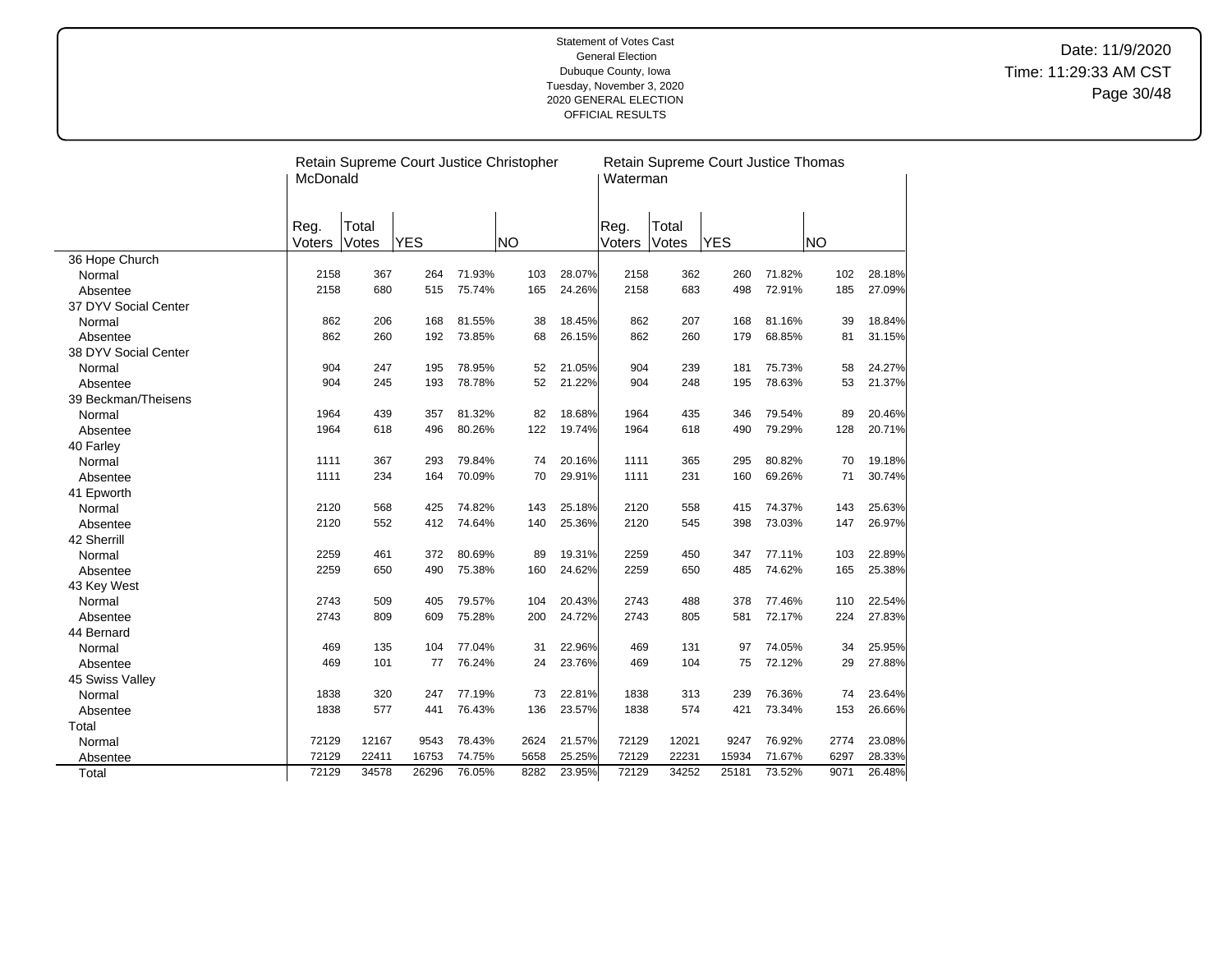|                          | Christensen    |                | Retain Supreme Court Justice Susan Kay |        |           |        | Mansfield      |                | Retain Supreme Court Justice Edward |        |           |        |
|--------------------------|----------------|----------------|----------------------------------------|--------|-----------|--------|----------------|----------------|-------------------------------------|--------|-----------|--------|
|                          | Reg.<br>Voters | Total<br>Votes | <b>YES</b>                             |        | <b>NO</b> |        | Reg.<br>Voters | Total<br>Votes | <b>YES</b>                          |        | <b>NO</b> |        |
| <b>Jurisdiction Wide</b> |                |                |                                        |        |           |        |                |                |                                     |        |           |        |
| 1 Rockdale               |                |                |                                        |        |           |        |                |                |                                     |        |           |        |
| Normal                   | 2740           | 534            | 439                                    | 82.21% | 95        | 17.79% | 2740           | 520            | 414                                 | 79.62% | 106       | 20.38% |
| Absentee                 | 2740           | 892            | 673                                    | 75.45% | 219       | 24.55% | 2740           | 879            | 644                                 | 73.27% | 235       | 26.73% |
| 2 Theisens               |                |                |                                        |        |           |        |                |                |                                     |        |           |        |
| Normal                   | 2557           | 293            | 244                                    | 83.28% | 49        | 16.72% | 2557           | 286            | 236                                 | 82.52% | 50        | 17.48% |
| Absentee                 | 2557           | 1034           | 801                                    | 77.47% | 233       | 22.53% | 2557           | 1022           | 761                                 | 74.46% | 261       | 25.54% |
| 3 ARC                    |                |                |                                        |        |           |        |                |                |                                     |        |           |        |
| Normal                   | 1581           | 200            | 155                                    | 77.50% | 45        | 22.50% | 1581           | 198            | 152                                 | 76.77% | 46        | 23.23% |
| Absentee                 | 1581           | 543            | 391                                    | 72.01% | 152       | 27.99% | 1581           | 529            | 355                                 | 67.11% | 174       | 32.89% |
| 4 EMA                    |                |                |                                        |        |           |        |                |                |                                     |        |           |        |
| Normal                   | 3028           | 342            | 286                                    | 83.63% | 56        | 16.37% | 3028           | 336            | 270                                 | 80.36% | 66        | 19.64% |
| Absentee                 | 3028           | 1109           | 841                                    | 75.83% | 268       | 24.17% | 3028           | 1092           | 784                                 | 71.79% | 308       | 28.21% |
| 5 Arbor Oaks             |                |                |                                        |        |           |        |                |                |                                     |        |           |        |
| Normal                   | 2523           | 369            | 286                                    | 77.51% | 83        | 22.49% | 2523           | 364            | 276                                 | 75.82% | 88        | 24.18% |
| Absentee                 | 2523           | 924            | 695                                    | 75.22% | 229       | 24.78% | 2523           | 897            | 638                                 | 71.13% | 259       | 28.87% |
| 6 Summit                 |                |                |                                        |        |           |        |                |                |                                     |        |           |        |
| Normal                   | 2174           | 366            | 271                                    | 74.04% | 95        | 25.96% | 2174           | 359            | 264                                 | 73.54% | 95        | 26.46% |
| Absentee                 | 2174           | 703            | 510                                    | 72.55% | 193       | 27.45% | 2174           | 691            | 481                                 | 69.61% | 210       | 30.39% |
| 7 St. Peter Lutheran     |                |                |                                        |        |           |        |                |                |                                     |        |           |        |
| Normal                   | 2658           | 345            | 278                                    | 80.58% | 67        | 19.42% | 2658           | 339            | 262                                 | 77.29% | 77        | 22.71% |
| Absentee                 | 2658           | 927            | 717                                    | 77.35% | 210       | 22.65% | 2658           | 909            | 663                                 | 72.94% | 246       | 27.06% |
| 8 Emmaus                 |                |                |                                        |        |           |        |                |                |                                     |        |           |        |
| Normal                   | 1578           | 180            | 142                                    | 78.89% | 38        | 21.11% | 1578           | 177            | 141                                 | 79.66% | 36        | 20.34% |
| Absentee                 | 1578           | 548            | 425                                    | 77.55% | 123       | 22.45% | 1578           | 539            | 395                                 | 73.28% | 144       | 26.72% |
| 9 Westminster            |                |                |                                        |        |           |        |                |                |                                     |        |           |        |
| Normal                   | 2412           | 260            | 195                                    | 75.00% | 65        | 25.00% | 2412           | 259            | 192                                 | 74.13% | 67        | 25.87% |
| Absentee                 | 2412           | 602            | 453                                    | 75.25% | 149       | 24.75% | 2412           | 590            | 419                                 | 71.02% | 171       | 28.98% |
| 10 Westminster           |                |                |                                        |        |           |        |                |                |                                     |        |           |        |
| Normal                   | 2720           | 389            | 294                                    | 75.58% | 95        | 24.42% | 2720           | 380            | 276                                 | 72.63% | 104       | 27.37% |
| Absentee                 | 2720           | 723            | 522                                    | 72.20% | 201       | 27.80% | 2720           | 697            | 465                                 | 66.71% | 232       | 33.29% |
| 11 UAW                   |                |                |                                        |        |           |        |                |                |                                     |        |           |        |
| Normal                   | 2041           | 332            | 243                                    | 73.19% | 89        | 26.81% | 2041           | 325            | 223                                 | 68.62% | 102       | 31.38% |
| Absentee                 | 2041           | 619            | 461                                    | 74.47% | 158       | 25.53% | 2041           | 604            | 425                                 | 70.36% | 179       | 29.64% |
| 12 Windsor               |                |                |                                        |        |           |        |                |                |                                     |        |           |        |
| Normal                   | 2396           | 304            | 244                                    | 80.26% | 60        | 19.74% | 2396           | 296            | 227                                 | 76.69% | 69        | 23.31% |
| Absentee                 | 2396           | 828            | 658                                    | 79.47% | 170       | 20.53% | 2396           | 788            | 559                                 | 70.94% | 229       | 29.06% |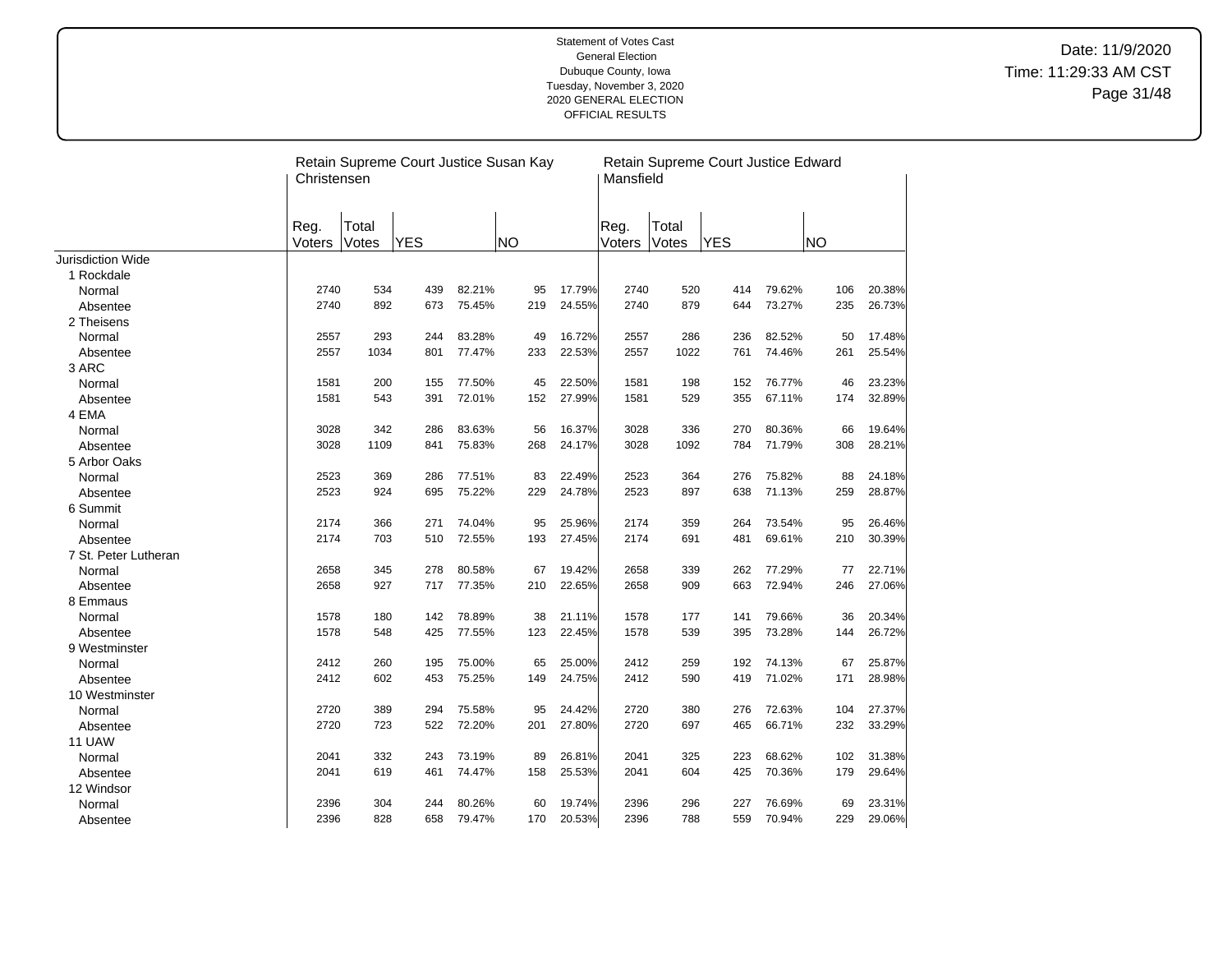|                     | Christensen    |                | Retain Supreme Court Justice Susan Kay |        |           |        | Mansfield      |                | Retain Supreme Court Justice Edward |        |           |        |
|---------------------|----------------|----------------|----------------------------------------|--------|-----------|--------|----------------|----------------|-------------------------------------|--------|-----------|--------|
|                     | Reg.<br>Voters | Total<br>Votes | <b>YES</b>                             |        | <b>NO</b> |        | Reg.<br>Voters | Total<br>Votes | <b>YES</b>                          |        | <b>NO</b> |        |
| 13 Moose Lodge      |                |                |                                        |        |           |        |                |                |                                     |        |           |        |
| Normal              | 1796           | 283            | 198                                    | 69.96% | 85        | 30.04% | 1796           | 266            | 182                                 | 68.42% | 84        | 31.58% |
| Absentee            | 1796           | 438            | 310                                    | 70.78% | 128       | 29.22% | 1796           | 431            | 282                                 | 65.43% | 149       | 34.57% |
| 14 Sacred Heart     |                |                |                                        |        |           |        |                |                |                                     |        |           |        |
| Normal              | 1690           | 244            | 178                                    | 72.95% | 66        | 27.05% | 1690           | 236            | 153                                 | 64.83% | 83        | 35.17% |
| Absentee            | 1690           | 364            | 264                                    | 72.53% | 100       | 27.47% | 1690           | 360            | 238                                 | 66.11% | 122       | 33.89% |
| 15 Holy Trinity     |                |                |                                        |        |           |        |                |                |                                     |        |           |        |
| Normal              | 2026           | 414            | 322                                    | 77.78% | 92        | 22.22% | 2026           | 403            | 303                                 | 75.19% | 100       | 24.81% |
| Absentee            | 2026           | 570            | 421                                    | 73.86% | 149       | 26.14% | 2026           | 549            | 373                                 | 67.94% | 176       | 32.06% |
| 16 Election Annex   |                |                |                                        |        |           |        |                |                |                                     |        |           |        |
| Normal              | 1488           | 117            | 95                                     | 81.20% | 22        | 18.80% | 1488           | 115            | 70                                  | 60.87% | 45        | 39.13% |
| Absentee            | 1488           | 398            | 280                                    | 70.35% | 118       | 29.65% | 1488           | 387            | 237                                 | 61.24% | 150       | 38.76% |
| 17 St. Johns        |                |                |                                        |        |           |        |                |                |                                     |        |           |        |
| Normal              | 1527           | 180            | 125                                    | 69.44% | 55        | 30.56% | 1527           | 174            | 120                                 | 68.97% | 54        | 31.03% |
| Absentee            | 1527           | 311            | 223                                    | 71.70% | 88        | 28.30% | 1527           | 303            | 200                                 | 66.01% | 103       | 33.99% |
| 18 Federal Building |                |                |                                        |        |           |        |                |                |                                     |        |           |        |
| Normal              | 1968           | 218            | 165                                    | 75.69% | 53        | 24.31% | 1968           | 205            | 138                                 | 67.32% | 67        | 32.68% |
| Absentee            | 1968           | 543            | 384                                    | 70.72% | 159       | 29.28% | 1968           | 523            | 335                                 | 64.05% | 188       | 35.95% |
| 19 YMCA             |                |                |                                        |        |           |        |                |                |                                     |        |           |        |
| Normal              | 2030           | 267            | 203                                    | 76.03% | 64        | 23.97% | 2030           | 259            | 185                                 | 71.43% | 74        | 28.57% |
| Absentee            | 2030           | 724            | 502                                    | 69.34% | 222       | 30.66% | 2030           | 706            | 464                                 | 65.72% | 242       | 34.28% |
| 20 Fogarty Hall     |                |                |                                        |        |           |        |                |                |                                     |        |           |        |
| Normal              | 2229           | 289            | 229                                    | 79.24% | 60        | 20.76% | 2229           | 280            | 216                                 | 77.14% | 64        | 22.86% |
| Absentee            | 2229           | 852            | 644                                    | 75.59% | 208       | 24.41% | 2229           | 836            | 611                                 | 73.09% | 225       | 26.91% |
| 31 Asbury City Hall |                |                |                                        |        |           |        |                |                |                                     |        |           |        |
| Normal              | 2554           | 414            | 330                                    | 79.71% | 84        | 20.29% | 2554           | 400            | 324                                 | 81.00% | 76        | 19.00% |
| Absentee            | 2554           | 910            | 686                                    | 75.38% | 224       | 24.62% | 2554           | 889            | 643                                 | 72.33% | 246       | 27.67% |
| 32 Meadows          |                |                |                                        |        |           |        |                |                |                                     |        |           |        |
| Normal              | 3080           | 519            | 441                                    | 84.97% | 78        | 15.03% | 3080           | 513            | 428                                 | 83.43% | 85        | 16.57% |
| Absentee            | 3080           | 1108           | 804                                    | 72.56% | 304       | 27.44% | 3080           | 1087           | 769                                 | 70.75% | 318       | 29.25% |
| 33 Cascade          |                |                |                                        |        |           |        |                |                |                                     |        |           |        |
| Normal              | 1921           | 529            | 394                                    | 74.48% | 135       | 25.52% | 1921           | 523            | 388                                 | 74.19% | 135       | 25.81% |
| Absentee            | 1921           | 509            | 398                                    | 78.19% | 111       | 21.81% | 1921           | 497            | 363                                 | 73.04% | 134       | 26.96% |
| 34 Peosta           |                |                |                                        |        |           |        |                |                |                                     |        |           |        |
| Normal              | 3212           | 740            | 628                                    | 84.86% | 112       | 15.14% | 3212           | 728            | 616                                 | 84.62% | 112       | 15.38% |
| Absentee            | 3212           | 992            | 739                                    | 74.50% | 253       | 25.50% | 3212           | 980            | 712                                 | 72.65% | 268       | 27.35% |
| 35 Luxemburg        |                |                |                                        |        |           |        |                |                |                                     |        |           |        |
| Normal              | 1772           | 439            | 341                                    | 77.68% | 98        | 22.32% | 1772           | 431            | 332                                 | 77.03% | 99        | 22.97% |
| Absentee            | 1772           | 541            | 397                                    | 73.38% | 144       | 26.62% | 1772           | 529            | 366                                 | 69.19% | 163       | 30.81% |

 $\overline{\phantom{a}}$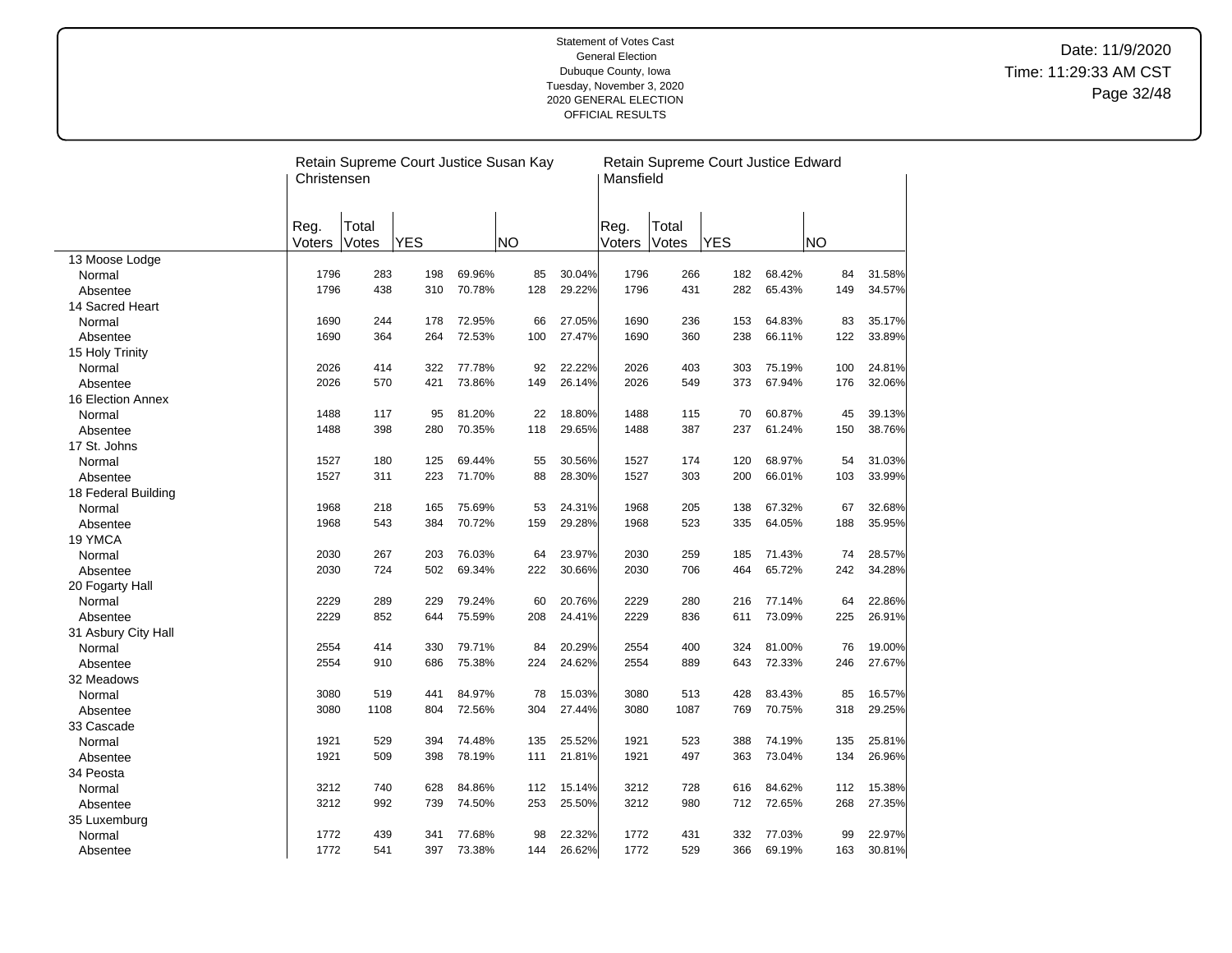|                      | Christensen    |                | Retain Supreme Court Justice Susan Kay |        |           |        | Mansfield      |                | Retain Supreme Court Justice Edward |        |           |        |
|----------------------|----------------|----------------|----------------------------------------|--------|-----------|--------|----------------|----------------|-------------------------------------|--------|-----------|--------|
|                      | Reg.<br>Voters | Total<br>Votes | <b>YES</b>                             |        | <b>NO</b> |        | Reg.<br>Voters | Total<br>Votes | <b>YES</b>                          |        | <b>NO</b> |        |
| 36 Hope Church       |                |                |                                        |        |           |        |                |                |                                     |        |           |        |
| Normal               | 2158           | 369            | 263                                    | 71.27% | 106       | 28.73% | 2158           | 354            | 247                                 | 69.77% | 107       | 30.23% |
| Absentee             | 2158           | 678            | 504                                    | 74.34% | 174       | 25.66% | 2158           | 674            | 482                                 | 71.51% | 192       | 28.49% |
| 37 DYV Social Center |                |                |                                        |        |           |        |                |                |                                     |        |           |        |
| Normal               | 862            | 204            | 163                                    | 79.90% | 41        | 20.10% | 862            | 202            | 153                                 | 75.74% | 49        | 24.26% |
| Absentee             | 862            | 263            | 194                                    | 73.76% | 69        | 26.24% | 862            | 259            | 187                                 | 72.20% | 72        | 27.80% |
| 38 DYV Social Center |                |                |                                        |        |           |        |                |                |                                     |        |           |        |
| Normal               | 904            | 244            | 190                                    | 77.87% | 54        | 22.13% | 904            | 241            | 182                                 | 75.52% | 59        | 24.48% |
| Absentee             | 904            | 249            | 201                                    | 80.72% | 48        | 19.28% | 904            | 248            | 192                                 | 77.42% | 56        | 22.58% |
| 39 Beckman/Theisens  |                |                |                                        |        |           |        |                |                |                                     |        |           |        |
| Normal               | 1964           | 438            | 347                                    | 79.22% | 91        | 20.78% | 1964           | 429            | 336                                 | 78.32% | 93        | 21.68% |
| Absentee             | 1964           | 617            | 493                                    | 79.90% | 124       | 20.10% | 1964           | 606            | 473                                 | 78.05% | 133       | 21.95% |
| 40 Farley            |                |                |                                        |        |           |        |                |                |                                     |        |           |        |
| Normal               | 1111           | 368            | 293                                    | 79.62% | 75        | 20.38% | 1111           | 362            | 296                                 | 81.77% | 66        | 18.23% |
| Absentee             | 1111           | 232            | 163                                    | 70.26% | 69        | 29.74% | 1111           | 230            | 151                                 | 65.65% | 79        | 34.35% |
| 41 Epworth           |                |                |                                        |        |           |        |                |                |                                     |        |           |        |
| Normal               | 2120           | 565            | 423                                    | 74.87% | 142       | 25.13% | 2120           | 548            | 401                                 | 73.18% | 147       | 26.82% |
| Absentee             | 2120           | 546            | 408                                    | 74.73% | 138       | 25.27% | 2120           | 539            | 389                                 | 72.17% | 150       | 27.83% |
| 42 Sherrill          |                |                |                                        |        |           |        |                |                |                                     |        |           |        |
| Normal               | 2259           | 448            | 356                                    | 79.46% | 92        | 20.54% | 2259           | 443            | 346                                 | 78.10% | 97        | 21.90% |
| Absentee             | 2259           | 652            | 478                                    | 73.31% | 174       | 26.69% | 2259           | 637            | 463                                 | 72.68% | 174       | 27.32% |
| 43 Key West          |                |                |                                        |        |           |        |                |                |                                     |        |           |        |
| Normal               | 2743           | 489            | 379                                    | 77.51% | 110       | 22.49% | 2743           | 486            | 379                                 | 77.98% | 107       | 22.02% |
| Absentee             | 2743           | 804            | 604                                    | 75.12% | 200       | 24.88% | 2743           | 793            | 567                                 | 71.50% | 226       | 28.50% |
| 44 Bernard           |                |                |                                        |        |           |        |                |                |                                     |        |           |        |
| Normal               | 469            | 130            | 94                                     | 72.31% | 36        | 27.69% | 469            | 130            | 99                                  | 76.15% | 31        | 23.85% |
| Absentee             | 469            | 105            | 75                                     | 71.43% | 30        | 28.57% | 469            | 101            | 71                                  | 70.30% | 30        | 29.70% |
| 45 Swiss Valley      |                |                |                                        |        |           |        |                |                |                                     |        |           |        |
| Normal               | 1838           | 317            | 242                                    | 76.34% | 75        | 23.66% | 1838           | 315            | 241                                 | 76.51% | 74        | 23.49% |
| Absentee             | 1838           | 577            | 447                                    | 77.47% | 130       | 22.53% | 1838           | 562            | 414                                 | 73.67% | 148       | 26.33% |
| Total                |                |                |                                        |        |           |        |                |                |                                     |        |           |        |
| Normal               | 72129          | 12139          | 9476                                   | 78.06% | 2663      | 21.94% | 72129          | 11882          | 9068                                | 76.32% | 2814      | 23.68% |
| Absentee             | 72129          | 22435          | 16766                                  | 74.73% | 5669      | 25.27% | 72129          | 21963          | 15571                               | 70.90% | 6392      | 29.10% |
| Total                | 72129          | 34574          | 26242                                  | 75.90% | 8332      | 24.10% | 72129          | 33845          | 24639                               | 72.80% | 9206      | 27.20% |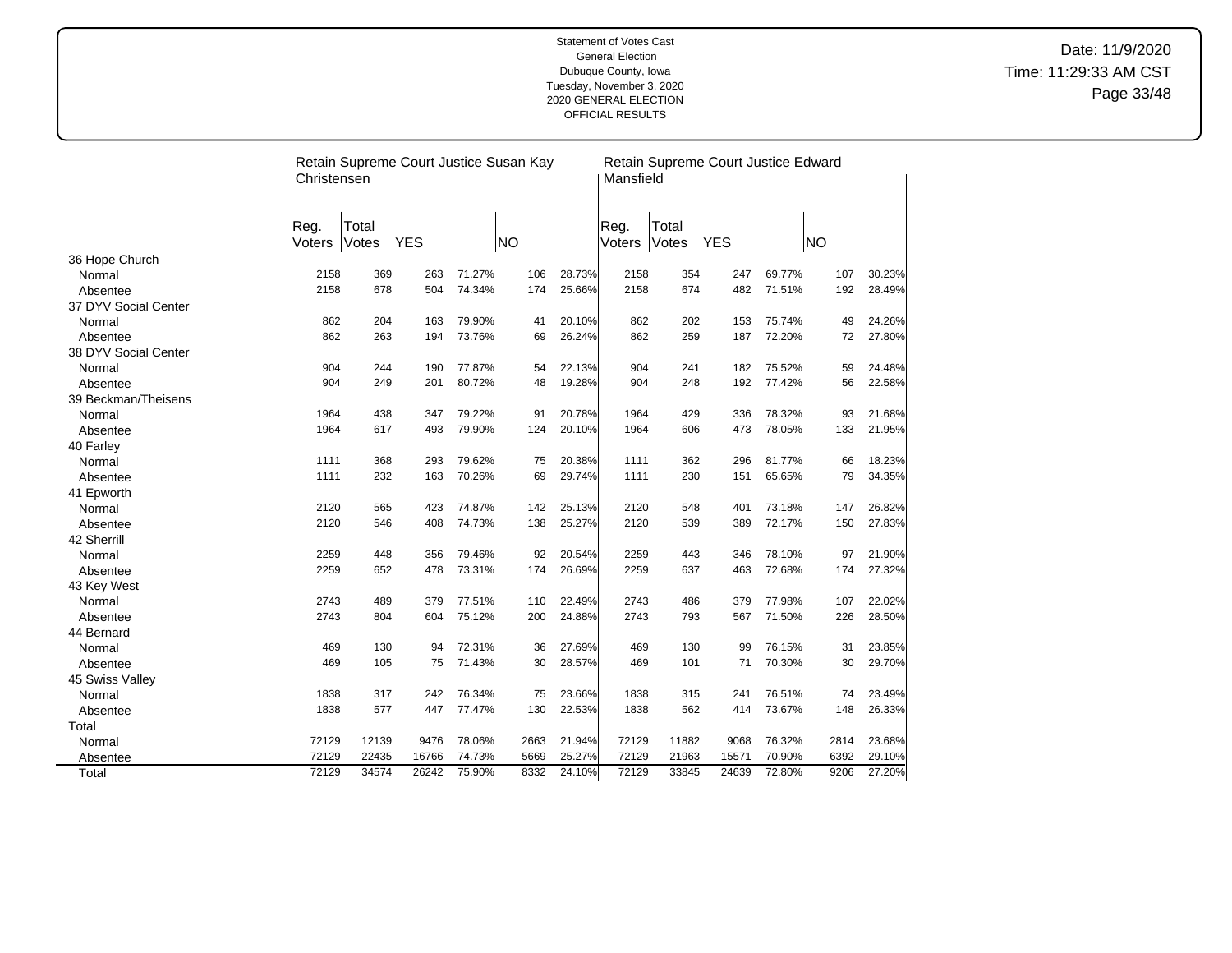|                      | Schumacher     |                | Retain Court of Appeals Judge Julie A. |        |           |        |                | Soorholtz Greer | Retain Court of Appeals Judge Sharon |        |           |        |
|----------------------|----------------|----------------|----------------------------------------|--------|-----------|--------|----------------|-----------------|--------------------------------------|--------|-----------|--------|
|                      | Reg.<br>Voters | Total<br>Votes | <b>YES</b>                             |        | <b>NO</b> |        | Reg.<br>Voters | Total<br>Votes  | <b>YES</b>                           |        | <b>NO</b> |        |
| Jurisdiction Wide    |                |                |                                        |        |           |        |                |                 |                                      |        |           |        |
| 1 Rockdale           |                |                |                                        |        |           |        |                |                 |                                      |        |           |        |
| Normal               | 2740           | 503            | 419                                    | 83.30% | 84        | 16.70% | 2740           | 488             | 383                                  | 78.48% | 105       | 21.52% |
| Absentee             | 2740           | 857            | 686                                    | 80.05% | 171       | 19.95% | 2740           | 839             | 655                                  | 78.07% | 184       | 21.93% |
| 2 Theisens           |                |                |                                        |        |           |        |                |                 |                                      |        |           |        |
| Normal               | 2557           | 284            | 236                                    | 83.10% | 48        | 16.90% | 2557           | 276             | 220                                  | 79.71% | 56        | 20.29% |
| Absentee             | 2557           | 988            | 820                                    | 83.00% | 168       | 17.00% | 2557           | 969             | 790                                  | 81.53% | 179       | 18.47% |
| 3 ARC                |                |                |                                        |        |           |        |                |                 |                                      |        |           |        |
| Normal               | 1581           | 197            | 157                                    | 79.70% | 40        | 20.30% | 1581           | 194             | 150                                  | 77.32% | 44        | 22.68% |
| Absentee             | 1581           | 522            | 401                                    | 76.82% | 121       | 23.18% | 1581           | 507             | 375                                  | 73.96% | 132       | 26.04% |
| 4 EMA                |                |                |                                        |        |           |        |                |                 |                                      |        |           |        |
| Normal               | 3028           | 340            | 285                                    | 83.82% | 55        | 16.18% | 3028           | 329             | 265                                  | 80.55% | 64        | 19.45% |
| Absentee             | 3028           | 1064           | 861                                    | 80.92% | 203       | 19.08% | 3028           | 1042            | 820                                  | 78.69% | 222       | 21.31% |
| 5 Arbor Oaks         |                |                |                                        |        |           |        |                |                 |                                      |        |           |        |
| Normal               | 2523           | 356            | 284                                    | 79.78% | 72        | 20.22% | 2523           | 349             | 268                                  | 76.79% | 81        | 23.21% |
| Absentee             | 2523           | 885            | 728                                    | 82.26% | 157       | 17.74% | 2523           | 859             | 674                                  | 78.46% | 185       | 21.54% |
| 6 Summit             |                |                |                                        |        |           |        |                |                 |                                      |        |           |        |
| Normal               | 2174           | 352            | 279                                    | 79.26% | 73        | 20.74% | 2174           | 341             | 252                                  | 73.90% | 89        | 26.10% |
| Absentee             | 2174           | 669            | 524                                    | 78.33% | 145       | 21.67% | 2174           | 660             | 500                                  | 75.76% | 160       | 24.24% |
| 7 St. Peter Lutheran |                |                |                                        |        |           |        |                |                 |                                      |        |           |        |
| Normal               | 2658           | 338            | 277                                    | 81.95% | 61        | 18.05% | 2658           | 332             | 263                                  | 79.22% | 69        | 20.78% |
| Absentee             | 2658           | 892            | 743                                    | 83.30% | 149       | 16.70% | 2658           | 872             | 700                                  | 80.28% | 172       | 19.72% |
| 8 Emmaus             |                |                |                                        |        |           |        |                |                 |                                      |        |           |        |
| Normal               | 1578           | 174            | 148                                    | 85.06% | 26        | 14.94% | 1578           | 169             | 138                                  | 81.66% | 31        | 18.34% |
| Absentee             | 1578           | 528            | 436                                    | 82.58% | 92        | 17.42% | 1578           | 516             | 414                                  | 80.23% | 102       | 19.77% |
| 9 Westminster        |                |                |                                        |        |           |        |                |                 |                                      |        |           |        |
| Normal               | 2412           | 252            | 203                                    | 80.56% | 49        | 19.44% | 2412           | 244             | 181                                  | 74.18% | 63        | 25.82% |
| Absentee             | 2412           | 590            | 482                                    | 81.69% | 108       | 18.31% | 2412           | 583             | 460                                  | 78.90% | 123       | 21.10% |
| 10 Westminster       |                |                |                                        |        |           |        |                |                 |                                      |        |           |        |
| Normal               | 2720           | 384            | 303                                    | 78.91% | 81        | 21.09% | 2720           | 371             | 273                                  | 73.58% | 98        | 26.42% |
| Absentee             | 2720           | 674            | 522                                    | 77.45% | 152       | 22.55% | 2720           | 663             | 487                                  | 73.45% | 176       | 26.55% |
| 11 UAW               |                |                |                                        |        |           |        |                |                 |                                      |        |           |        |
| Normal               | 2041           | 319            | 245                                    | 76.80% | 74        | 23.20% | 2041           | 311             | 223                                  | 71.70% | 88        | 28.30% |
| Absentee             | 2041           | 601            | 462                                    | 76.87% | 139       | 23.13% | 2041           | 579             | 431                                  | 74.44% | 148       | 25.56% |
| 12 Windsor           |                |                |                                        |        |           |        |                |                 |                                      |        |           |        |
| Normal               | 2396           | 295            | 238                                    | 80.68% | 57        | 19.32% | 2396           | 286             | 207                                  | 72.38% | 79        | 27.62% |
| Absentee             | 2396           | 798            | 648                                    | 81.20% | 150       | 18.80% | 2396           | 774             | 599                                  | 77.39% | 175       | 22.61% |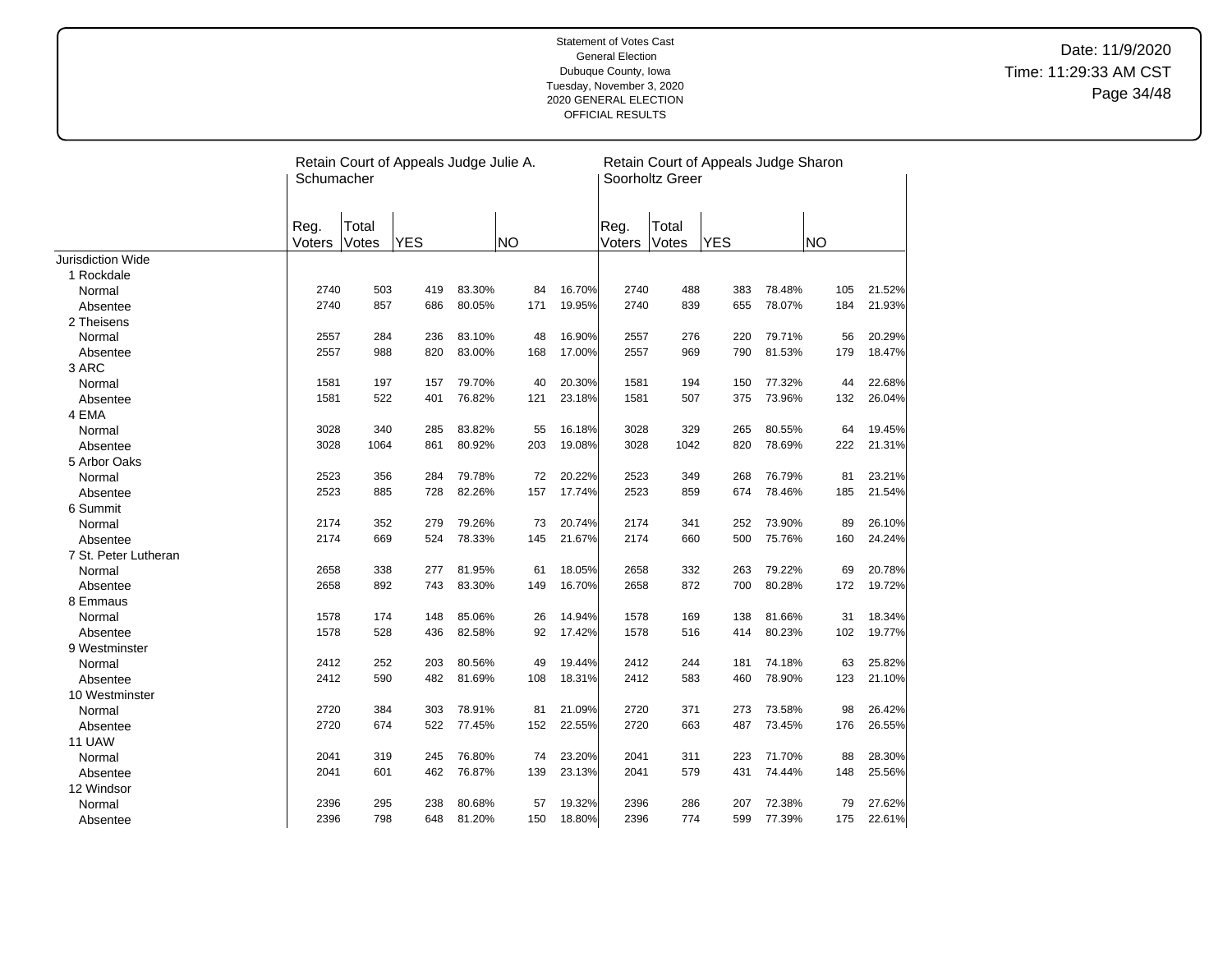|                     | Schumacher     |                | Retain Court of Appeals Judge Julie A. |        |           |        |                | Soorholtz Greer | Retain Court of Appeals Judge Sharon |        |           |        |
|---------------------|----------------|----------------|----------------------------------------|--------|-----------|--------|----------------|-----------------|--------------------------------------|--------|-----------|--------|
|                     | Reg.<br>Voters | Total<br>Votes | <b>YES</b>                             |        | <b>NO</b> |        | Reg.<br>Voters | Total<br>Votes  | <b>YES</b>                           |        | <b>NO</b> |        |
| 13 Moose Lodge      |                |                |                                        |        |           |        |                |                 |                                      |        |           |        |
| Normal              | 1796           | 278            | 210                                    | 75.54% | 68        | 24.46% | 1796           | 267             | 180                                  | 67.42% | 87        | 32.58% |
| Absentee            | 1796           | 419            | 316                                    | 75.42% | 103       | 24.58% | 1796           | 415             | 302                                  | 72.77% | 113       | 27.23% |
| 14 Sacred Heart     |                |                |                                        |        |           |        |                |                 |                                      |        |           |        |
| Normal              | 1690           | 240            | 173                                    | 72.08% | 67        | 27.92% | 1690           | 234             | 158                                  | 67.52% | 76        | 32.48% |
| Absentee            | 1690           | 362            | 289                                    | 79.83% | 73        | 20.17% | 1690           | 348             | 248                                  | 71.26% | 100       | 28.74% |
| 15 Holy Trinity     |                |                |                                        |        |           |        |                |                 |                                      |        |           |        |
| Normal              | 2026           | 409            | 327                                    | 79.95% | 82        | 20.05% | 2026           | 398             | 301                                  | 75.63% | 97        | 24.37% |
| Absentee            | 2026           | 557            | 438                                    | 78.64% | 119       | 21.36% | 2026           | 540             | 406                                  | 75.19% | 134       | 24.81% |
| 16 Election Annex   |                |                |                                        |        |           |        |                |                 |                                      |        |           |        |
| Normal              | 1488           | 117            | 97                                     | 82.91% | 20        | 17.09% | 1488           | 113             | 84                                   | 74.34% | 29        | 25.66% |
| Absentee            | 1488           | 392            | 302                                    | 77.04% | 90        | 22.96% | 1488           | 383             | 271                                  | 70.76% | 112       | 29.24% |
| 17 St. Johns        |                |                |                                        |        |           |        |                |                 |                                      |        |           |        |
| Normal              | 1527           | 172            | 133                                    | 77.33% | 39        | 22.67% | 1527           | 171             | 120                                  | 70.18% | 51        | 29.82% |
| Absentee            | 1527           | 300            | 240                                    | 80.00% | 60        | 20.00% | 1527           | 300             | 232                                  | 77.33% | 68        | 22.67% |
| 18 Federal Building |                |                |                                        |        |           |        |                |                 |                                      |        |           |        |
| Normal              | 1968           | 214            | 164                                    | 76.64% | 50        | 23.36% | 1968           | 205             | 154                                  | 75.12% | 51        | 24.88% |
| Absentee            | 1968           | 519            | 392                                    | 75.53% | 127       | 24.47% | 1968           | 507             | 378                                  | 74.56% | 129       | 25.44% |
| 19 YMCA             |                |                |                                        |        |           |        |                |                 |                                      |        |           |        |
| Normal              | 2030           | 255            | 204                                    | 80.00% | 51        | 20.00% | 2030           | 251             | 193                                  | 76.89% | 58        | 23.11% |
| Absentee            | 2030           | 695            | 525                                    | 75.54% | 170       | 24.46% | 2030           | 692             | 511                                  | 73.84% | 181       | 26.16% |
| 20 Fogarty Hall     |                |                |                                        |        |           |        |                |                 |                                      |        |           |        |
| Normal              | 2229           | 273            | 223                                    | 81.68% | 50        | 18.32% | 2229           | 271             | 216                                  | 79.70% | 55        | 20.30% |
| Absentee            | 2229           | 815            | 645                                    | 79.14% | 170       | 20.86% | 2229           | 804             | 630                                  | 78.36% | 174       | 21.64% |
| 31 Asbury City Hall |                |                |                                        |        |           |        |                |                 |                                      |        |           |        |
| Normal              | 2554           | 399            | 330                                    | 82.71% | 69        | 17.29% | 2554           | 393             | 317                                  | 80.66% | 76        | 19.34% |
| Absentee            | 2554           | 878            | 692                                    | 78.82% | 186       | 21.18% | 2554           | 859             | 664                                  | 77.30% | 195       | 22.70% |
| 32 Meadows          |                |                |                                        |        |           |        |                |                 |                                      |        |           |        |
| Normal              | 3080           | 485            | 421                                    | 86.80% | 64        | 13.20% | 3080           | 479             | 398                                  | 83.09% | 81        | 16.91% |
| Absentee            | 3080           | 1044           | 816                                    | 78.16% | 228       | 21.84% | 3080           | 1033            | 785                                  | 75.99% | 248       | 24.01% |
| 33 Cascade          |                |                |                                        |        |           |        |                |                 |                                      |        |           |        |
| Normal              | 1921           | 516            | 411                                    | 79.65% | 105       | 20.35% | 1921           | 506             | 376                                  | 74.31% | 130       | 25.69% |
| Absentee            | 1921           | 493            | 406                                    | 82.35% | 87        | 17.65% | 1921           | 482             | 378                                  | 78.42% | 104       | 21.58% |
| 34 Peosta           |                |                |                                        |        |           |        |                |                 |                                      |        |           |        |
| Normal              | 3212           | 729            | 640                                    | 87.79% | 89        | 12.21% | 3212           | 717             | 594                                  | 82.85% | 123       | 17.15% |
| Absentee            | 3212           | 953            | 771                                    | 80.90% | 182       | 19.10% | 3212           | 938             | 741                                  | 79.00% | 197       | 21.00% |
| 35 Luxemburg        |                |                |                                        |        |           |        |                |                 |                                      |        |           |        |
| Normal              | 1772           | 433            | 348                                    | 80.37% | 85        | 19.63% | 1772           | 421             | 327                                  | 77.67% | 94        | 22.33% |
| Absentee            | 1772           | 528            | 409                                    | 77.46% | 119       | 22.54% | 1772           | 516             | 377                                  | 73.06% | 139       | 26.94% |

 $\overline{a}$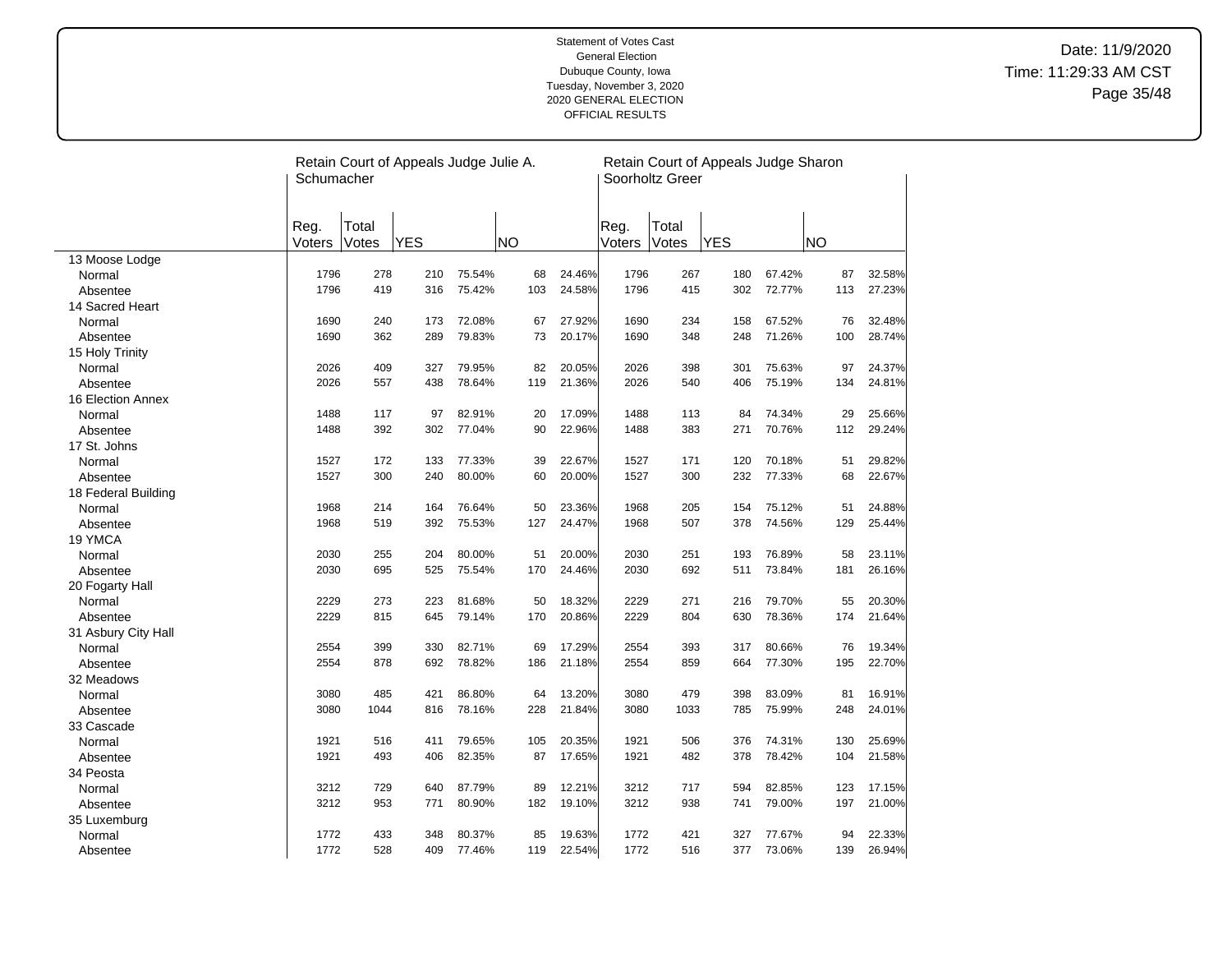|                      | Schumacher     |                | Retain Court of Appeals Judge Julie A. |        |           |        |                | Soorholtz Greer | Retain Court of Appeals Judge Sharon |        |      |        |
|----------------------|----------------|----------------|----------------------------------------|--------|-----------|--------|----------------|-----------------|--------------------------------------|--------|------|--------|
|                      | Reg.<br>Voters | Total<br>Votes | <b>YES</b>                             |        | <b>NO</b> |        | Reg.<br>Voters | Total<br>Votes  | <b>YES</b>                           |        | INO  |        |
| 36 Hope Church       |                |                |                                        |        |           |        |                |                 |                                      |        |      |        |
| Normal               | 2158           | 352            | 273                                    | 77.56% | 79        | 22.44% | 2158           | 338             | 235                                  | 69.53% | 103  | 30.47% |
| Absentee             | 2158           | 644            | 506                                    | 78.57% | 138       | 21.43% | 2158           | 635             | 490                                  | 77.17% | 145  | 22.83% |
| 37 DYV Social Center |                |                |                                        |        |           |        |                |                 |                                      |        |      |        |
| Normal               | 862            | 196            | 154                                    | 78.57% | 42        | 21.43% | 862            | 191             | 141                                  | 73.82% | 50   | 26.18% |
| Absentee             | 862            | 254            | 200                                    | 78.74% | 54        | 21.26% | 862            | 242             | 176                                  | 72.73% | 66   | 27.27% |
| 38 DYV Social Center |                |                |                                        |        |           |        |                |                 |                                      |        |      |        |
| Normal               | 904            | 244            | 203                                    | 83.20% | 41        | 16.80% | 904            | 239             | 192                                  | 80.33% | 47   | 19.67% |
| Absentee             | 904            | 242            | 201                                    | 83.06% | 41        | 16.94% | 904            | 240             | 189                                  | 78.75% | 51   | 21.25% |
| 39 Beckman/Theisens  |                |                |                                        |        |           |        |                |                 |                                      |        |      |        |
| Normal               | 1964           | 427            | 353                                    | 82.67% | 74        | 17.33% | 1964           | 421             | 344                                  | 81.71% | 77   | 18.29% |
| Absentee             | 1964           | 607            | 499                                    | 82.21% | 108       | 17.79% | 1964           | 593             | 472                                  | 79.60% | 121  | 20.40% |
| 40 Farley            |                |                |                                        |        |           |        |                |                 |                                      |        |      |        |
| Normal               | 1111           | 366            | 315                                    | 86.07% | 51        | 13.93% | 1111           | 352             | 285                                  | 80.97% | 67   | 19.03% |
| Absentee             | 1111           | 227            | 184                                    | 81.06% | 43        | 18.94% | 1111           | 223             | 166                                  | 74.44% | 57   | 25.56% |
| 41 Epworth           |                |                |                                        |        |           |        |                |                 |                                      |        |      |        |
| Normal               | 2120           | 553            | 441                                    | 79.75% | 112       | 20.25% | 2120           | 538             | 407                                  | 75.65% | 131  | 24.35% |
| Absentee             | 2120           | 532            | 421                                    | 79.14% | 111       | 20.86% | 2120           | 525             | 398                                  | 75.81% | 127  | 24.19% |
| 42 Sherrill          |                |                |                                        |        |           |        |                |                 |                                      |        |      |        |
| Normal               | 2259           | 449            | 370                                    | 82.41% | 79        | 17.59% | 2259           | 427             | 330                                  | 77.28% | 97   | 22.72% |
| Absentee             | 2259           | 617            | 472                                    | 76.50% | 145       | 23.50% | 2259           | 596             | 435                                  | 72.99% | 161  | 27.01% |
| 43 Key West          |                |                |                                        |        |           |        |                |                 |                                      |        |      |        |
| Normal               | 2743           | 487            | 389                                    | 79.88% | 98        | 20.12% | 2743           | 464             | 349                                  | 75.22% | 115  | 24.78% |
| Absentee             | 2743           | 776            | 607                                    | 78.22% | 169       | 21.78% | 2743           | 769             | 588                                  | 76.46% | 181  | 23.54% |
| 44 Bernard           |                |                |                                        |        |           |        |                |                 |                                      |        |      |        |
| Normal               | 469            | 127            | 97                                     | 76.38% | 30        | 23.62% | 469            | 123             | 84                                   | 68.29% | 39   | 31.71% |
| Absentee             | 469            | 101            | 80                                     | 79.21% | 21        | 20.79% | 469            | 99              | 74                                   | 74.75% | 25   | 25.25% |
| 45 Swiss Valley      |                |                |                                        |        |           |        |                |                 |                                      |        |      |        |
| Normal               | 1838           | 319            | 251                                    | 78.68% | 68        | 21.32% | 1838           | 308             | 225                                  | 73.05% | 83   | 26.95% |
| Absentee             | 1838           | 547            | 436                                    | 79.71% | 111       | 20.29% | 1838           | 534             | 414                                  | 77.53% | 120  | 22.47% |
| Total                |                |                |                                        |        |           |        |                |                 |                                      |        |      |        |
| Normal               | 72129          | 11834          | 9601                                   | 81.13% | 2233      | 18.87% | 72129          | 11517           | 8833                                 | 76.70% | 2684 | 23.30% |
| Absentee             | 72129          | 21570          | 17160                                  | 79.55% | 4410      | 20.45% | 72129          | 21136           | 16230                                | 76.79% | 4906 | 23.21% |
| Total                | 72129          | 33404          | 26761                                  | 80.11% | 6643      | 19.89% | 72129          | 32653           | 25063                                | 76.76% | 7590 | 23.24% |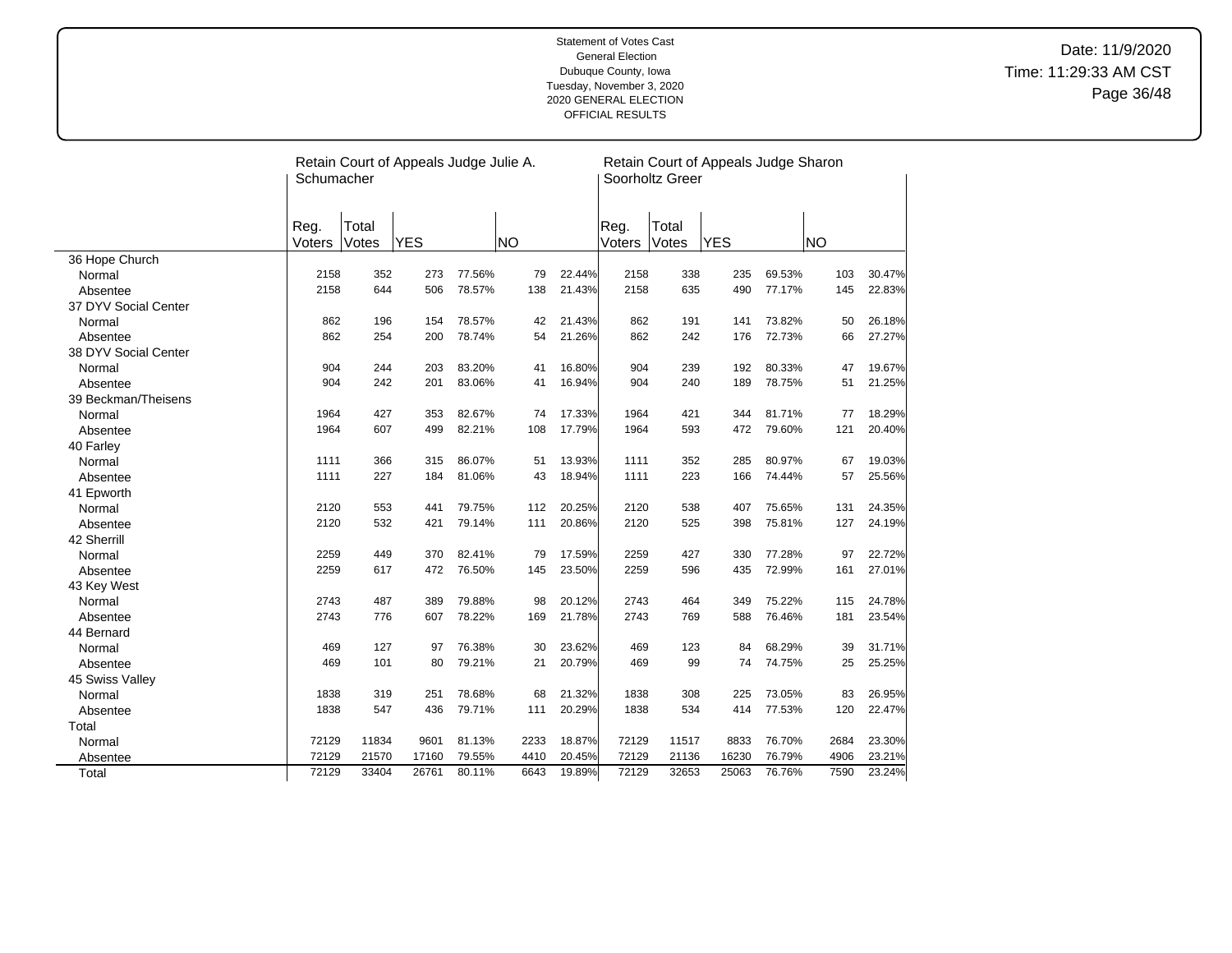|                          | <b>Bower</b>   |                | Retain Court of Appeals Judge Thomas N. |        |           |        |                |                | Retain Court of Appeals Judge David May |        |           |        |
|--------------------------|----------------|----------------|-----------------------------------------|--------|-----------|--------|----------------|----------------|-----------------------------------------|--------|-----------|--------|
|                          | Reg.<br>Voters | Total<br>Votes | YES                                     |        | <b>NO</b> |        | Reg.<br>Voters | Total<br>Votes | <b>YES</b>                              |        | <b>NO</b> |        |
| <b>Jurisdiction Wide</b> |                |                |                                         |        |           |        |                |                |                                         |        |           |        |
| 1 Rockdale               |                |                |                                         |        |           |        |                |                |                                         |        |           |        |
| Normal                   | 2740           | 498            | 410                                     | 82.33% | 88        | 17.67% | 2740           | 490            | 399                                     | 81.43% | 91        | 18.57% |
| Absentee                 | 2740           | 839            | 653                                     | 77.83% | 186       | 22.17% | 2740           | 855            | 673                                     | 78.71% | 182       | 21.29% |
| 2 Theisens               |                |                |                                         |        |           |        |                |                |                                         |        |           |        |
| Normal                   | 2557           | 275            | 219                                     | 79.64% | 56        | 20.36% | 2557           | 283            | 226                                     | 79.86% | 57        | 20.14% |
| Absentee                 | 2557           | 969            | 780                                     | 80.50% | 189       | 19.50% | 2557           | 987            | 794                                     | 80.45% | 193       | 19.55% |
| 3 ARC                    |                |                |                                         |        |           |        |                |                |                                         |        |           |        |
| Normal                   | 1581           | 194            | 153                                     | 78.87% | 41        | 21.13% | 1581           | 193            | 156                                     | 80.83% | 37        | 19.17% |
| Absentee                 | 1581           | 506            | 365                                     | 72.13% | 141       | 27.87% | 1581           | 516            | 390                                     | 75.58% | 126       | 24.42% |
| 4 EMA                    |                |                |                                         |        |           |        |                |                |                                         |        |           |        |
| Normal                   | 3028           | 325            | 260                                     | 80.00% | 65        | 20.00% | 3028           | 330            | 269                                     | 81.52% | 61        | 18.48% |
| Absentee                 | 3028           | 1047           | 822                                     | 78.51% | 225       | 21.49% | 3028           | 1046           | 817                                     | 78.11% | 229       | 21.89% |
| 5 Arbor Oaks             |                |                |                                         |        |           |        |                |                |                                         |        |           |        |
| Normal                   | 2523           | 352            | 268                                     | 76.14% | 84        | 23.86% | 2523           | 357            | 277                                     | 77.59% | 80        | 22.41% |
| Absentee                 | 2523           | 862            | 669                                     | 77.61% | 193       | 22.39% | 2523           | 876            | 678                                     | 77.40% | 198       | 22.60% |
| 6 Summit                 |                |                |                                         |        |           |        |                |                |                                         |        |           |        |
| Normal                   | 2174           | 339            | 249                                     | 73.45% | 90        | 26.55% | 2174           | 339            | 248                                     | 73.16% | 91        | 26.84% |
| Absentee                 | 2174           | 656            | 503                                     | 76.68% | 153       | 23.32% | 2174           | 663            | 512                                     | 77.22% | 151       | 22.78% |
| 7 St. Peter Lutheran     |                |                |                                         |        |           |        |                |                |                                         |        |           |        |
| Normal                   | 2658           | 332            | 260                                     | 78.31% | 72        | 21.69% | 2658           | 335            | 268                                     | 80.00% | 67        | 20.00% |
| Absentee                 | 2658           | 880            | 712                                     | 80.91% | 168       | 19.09% | 2658           | 881            | 719                                     | 81.61% | 162       | 18.39% |
| 8 Emmaus                 |                |                |                                         |        |           |        |                |                |                                         |        |           |        |
| Normal                   | 1578           | 172            | 140                                     | 81.40% | 32        | 18.60% | 1578           | 170            | 138                                     | 81.18% | 32        | 18.82% |
| Absentee                 | 1578           | 516            | 406                                     | 78.68% | 110       | 21.32% | 1578           | 527            | 415                                     | 78.75% | 112       | 21.25% |
| 9 Westminster            |                |                |                                         |        |           |        |                |                |                                         |        |           |        |
| Normal                   | 2412           | 246            | 184                                     | 74.80% | 62        | 25.20% | 2412           | 250            | 196                                     | 78.40% | 54        | 21.60% |
| Absentee                 | 2412           | 579            | 453                                     | 78.24% | 126       | 21.76% | 2412           | 580            | 452                                     | 77.93% | 128       | 22.07% |
| 10 Westminster           |                |                |                                         |        |           |        |                |                |                                         |        |           |        |
| Normal                   | 2720           | 373            | 271                                     | 72.65% | 102       | 27.35% | 2720           | 377            | 279                                     | 74.01% | 98        | 25.99% |
| Absentee                 | 2720           | 657            | 481                                     | 73.21% | 176       | 26.79% | 2720           | 677            | 510                                     | 75.33% | 167       | 24.67% |
| 11 UAW                   |                |                |                                         |        |           |        |                |                |                                         |        |           |        |
| Normal                   | 2041           | 321            | 225                                     | 70.09% | 96        | 29.91% | 2041           | 322            | 233                                     | 72.36% | 89        | 27.64% |
| Absentee                 | 2041           | 583            | 424                                     | 72.73% | 159       | 27.27% | 2041           | 605            | 448                                     | 74.05% | 157       | 25.95% |
| 12 Windsor               |                |                |                                         |        |           |        |                |                |                                         |        |           |        |
| Normal                   | 2396           | 285            | 221                                     | 77.54% | 64        | 22.46% | 2396           | 285            | 219                                     | 76.84% | 66        | 23.16% |
| Absentee                 | 2396           | 778            | 598                                     | 76.86% | 180       | 23.14% | 2396           | 794            | 621                                     | 78.21% | 173       | 21.79% |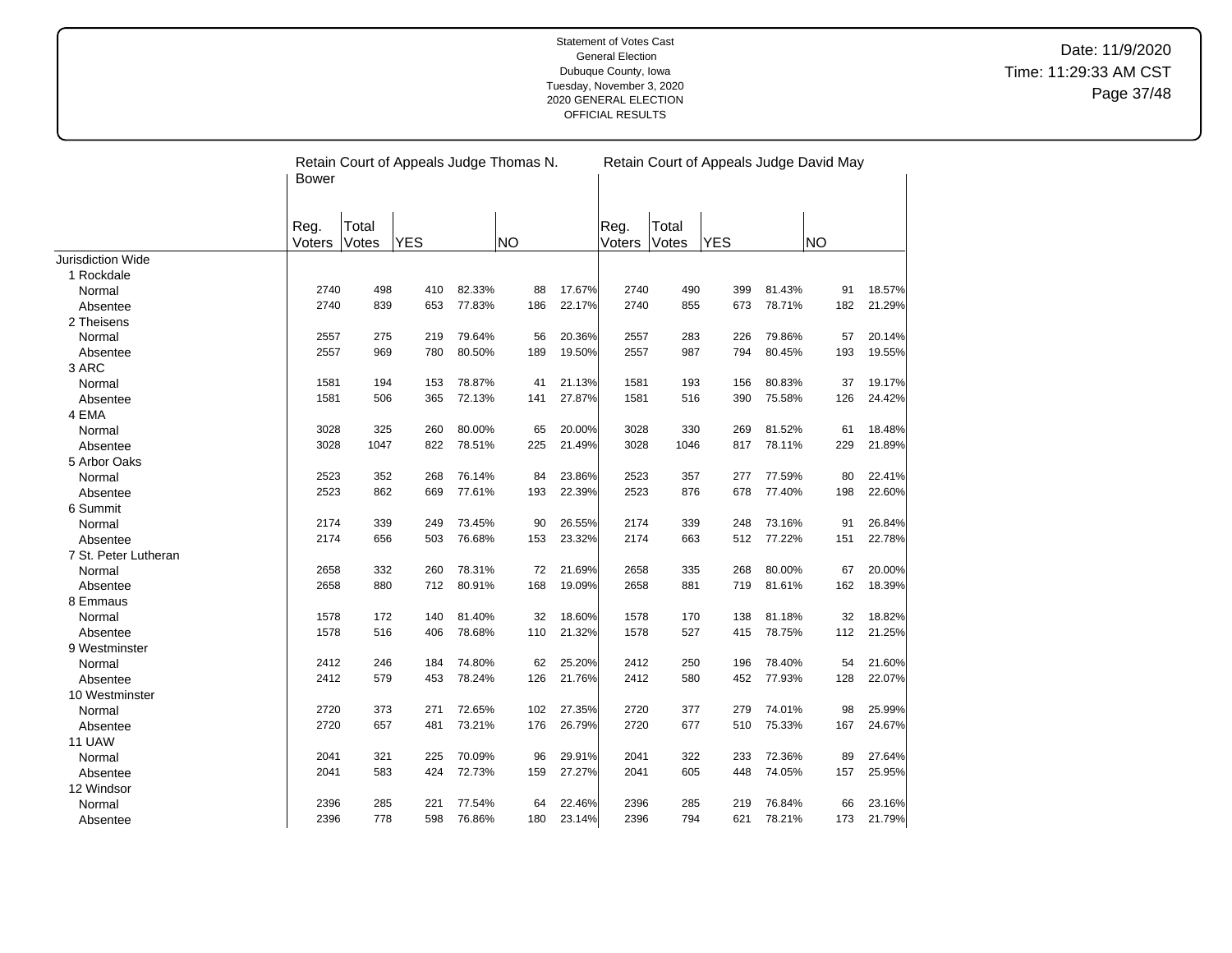|                     | Bower          |                | Retain Court of Appeals Judge Thomas N. |        | Retain Court of Appeals Judge David May |        |                |                |            |        |           |        |
|---------------------|----------------|----------------|-----------------------------------------|--------|-----------------------------------------|--------|----------------|----------------|------------|--------|-----------|--------|
|                     | Reg.<br>Voters | Total<br>Votes | <b>YES</b>                              |        | <b>NO</b>                               |        | Reg.<br>Voters | Total<br>Votes | <b>YES</b> |        | <b>NO</b> |        |
| 13 Moose Lodge      |                |                |                                         |        |                                         |        |                |                |            |        |           |        |
| Normal              | 1796           | 267            | 188                                     | 70.41% | 79                                      | 29.59% | 1796           | 268            | 201        | 75.00% | 67        | 25.00% |
| Absentee            | 1796           | 408            | 298                                     | 73.04% | 110                                     | 26.96% | 1796           | 417            | 303        | 72.66% | 114       | 27.34% |
| 14 Sacred Heart     |                |                |                                         |        |                                         |        |                |                |            |        |           |        |
| Normal              | 1690           | 236            | 155                                     | 65.68% | 81                                      | 34.32% | 1690           | 236            | 153        | 64.83% | 83        | 35.17% |
| Absentee            | 1690           | 344            | 226                                     | 65.70% | 118                                     | 34.30% | 1690           | 350            | 249        | 71.14% | 101       | 28.86% |
| 15 Holy Trinity     |                |                |                                         |        |                                         |        |                |                |            |        |           |        |
| Normal              | 2026           | 404            | 302                                     | 74.75% | 102                                     | 25.25% | 2026           | 397            | 305        | 76.83% | 92        | 23.17% |
| Absentee            | 2026           | 542            | 411                                     | 75.83% | 131                                     | 24.17% | 2026           | 548            | 421        | 76.82% | 127       | 23.18% |
| 16 Election Annex   |                |                |                                         |        |                                         |        |                |                |            |        |           |        |
| Normal              | 1488           | 115            | 76                                      | 66.09% | 39                                      | 33.91% | 1488           | 112            | 73         | 65.18% | 39        | 34.82% |
| Absentee            | 1488           | 381            | 267                                     | 70.08% | 114                                     | 29.92% | 1488           | 382            | 267        | 69.90% | 115       | 30.10% |
| 17 St. Johns        |                |                |                                         |        |                                         |        |                |                |            |        |           |        |
| Normal              | 1527           | 170            | 119                                     | 70.00% | 51                                      | 30.00% | 1527           | 166            | 124        | 74.70% | 42        | 25.30% |
| Absentee            | 1527           | 294            | 213                                     | 72.45% | 81                                      | 27.55% | 1527           | 302            | 222        | 73.51% | 80        | 26.49% |
| 18 Federal Building |                |                |                                         |        |                                         |        |                |                |            |        |           |        |
| Normal              | 1968           | 206            | 145                                     | 70.39% | 61                                      | 29.61% | 1968           | 207            | 143        | 69.08% | 64        | 30.92% |
| Absentee            | 1968           | 506            | 361                                     | 71.34% | 145                                     | 28.66% | 1968           | 513            | 385        | 75.05% | 128       | 24.95% |
| 19 YMCA             |                |                |                                         |        |                                         |        |                |                |            |        |           |        |
| Normal              | 2030           | 254            | 186                                     | 73.23% | 68                                      | 26.77% | 2030           | 254            | 189        | 74.41% | 65        | 25.59% |
| Absentee            | 2030           | 688            | 505                                     | 73.40% | 183                                     | 26.60% | 2030           | 697            | 513        | 73.60% | 184       | 26.40% |
| 20 Fogarty Hall     |                |                |                                         |        |                                         |        |                |                |            |        |           |        |
| Normal              | 2229           | 274            | 215                                     | 78.47% | 59                                      | 21.53% | 2229           | 272            | 218        | 80.15% | 54        | 19.85% |
| Absentee            | 2229           | 800            | 610                                     | 76.25% | 190                                     | 23.75% | 2229           | 825            | 640        | 77.58% | 185       | 22.42% |
| 31 Asbury City Hall |                |                |                                         |        |                                         |        |                |                |            |        |           |        |
| Normal              | 2554           | 395            | 318                                     | 80.51% | 77                                      | 19.49% | 2554           | 396            | 330        | 83.33% | 66        | 16.67% |
| Absentee            | 2554           | 859            | 666                                     | 77.53% | 193                                     | 22.47% | 2554           | 874            | 686        | 78.49% | 188       | 21.51% |
| 32 Meadows          |                |                |                                         |        |                                         |        |                |                |            |        |           |        |
| Normal              | 3080           | 480            | 393                                     | 81.88% | 87                                      | 18.12% | 3080           | 475            | 402        | 84.63% | 73        | 15.37% |
| Absentee            | 3080           | 1032           | 788                                     | 76.36% | 244                                     | 23.64% | 3080           | 1048           | 808        | 77.10% | 240       | 22.90% |
| 33 Cascade          |                |                |                                         |        |                                         |        |                |                |            |        |           |        |
| Normal              | 1921           | 504            | 387                                     | 76.79% | 117                                     | 23.21% | 1921           | 504            | 387        | 76.79% | 117       | 23.21% |
| Absentee            | 1921           | 489            | 391                                     | 79.96% | 98                                      | 20.04% | 1921           | 491            | 391        | 79.63% | 100       | 20.37% |
| 34 Peosta           |                |                |                                         |        |                                         |        |                |                |            |        |           |        |
| Normal              | 3212           | 721            | 600                                     | 83.22% | 121                                     | 16.78% | 3212           | 707            | 598        | 84.58% | 109       | 15.42% |
| Absentee            | 3212           | 940            | 757                                     | 80.53% | 183                                     | 19.47% | 3212           | 946            | 761        | 80.44% | 185       | 19.56% |
| 35 Luxemburg        |                |                |                                         |        |                                         |        |                |                |            |        |           |        |
| Normal              | 1772           | 426            | 339                                     | 79.58% | 87                                      | 20.42% | 1772           | 424            | 338        | 79.72% | 86        | 20.28% |
| Absentee            | 1772           | 512            | 377                                     | 73.63% | 135                                     | 26.37% | 1772           | 517            | 388        | 75.05% | 129       | 24.95% |

 $\overline{a}$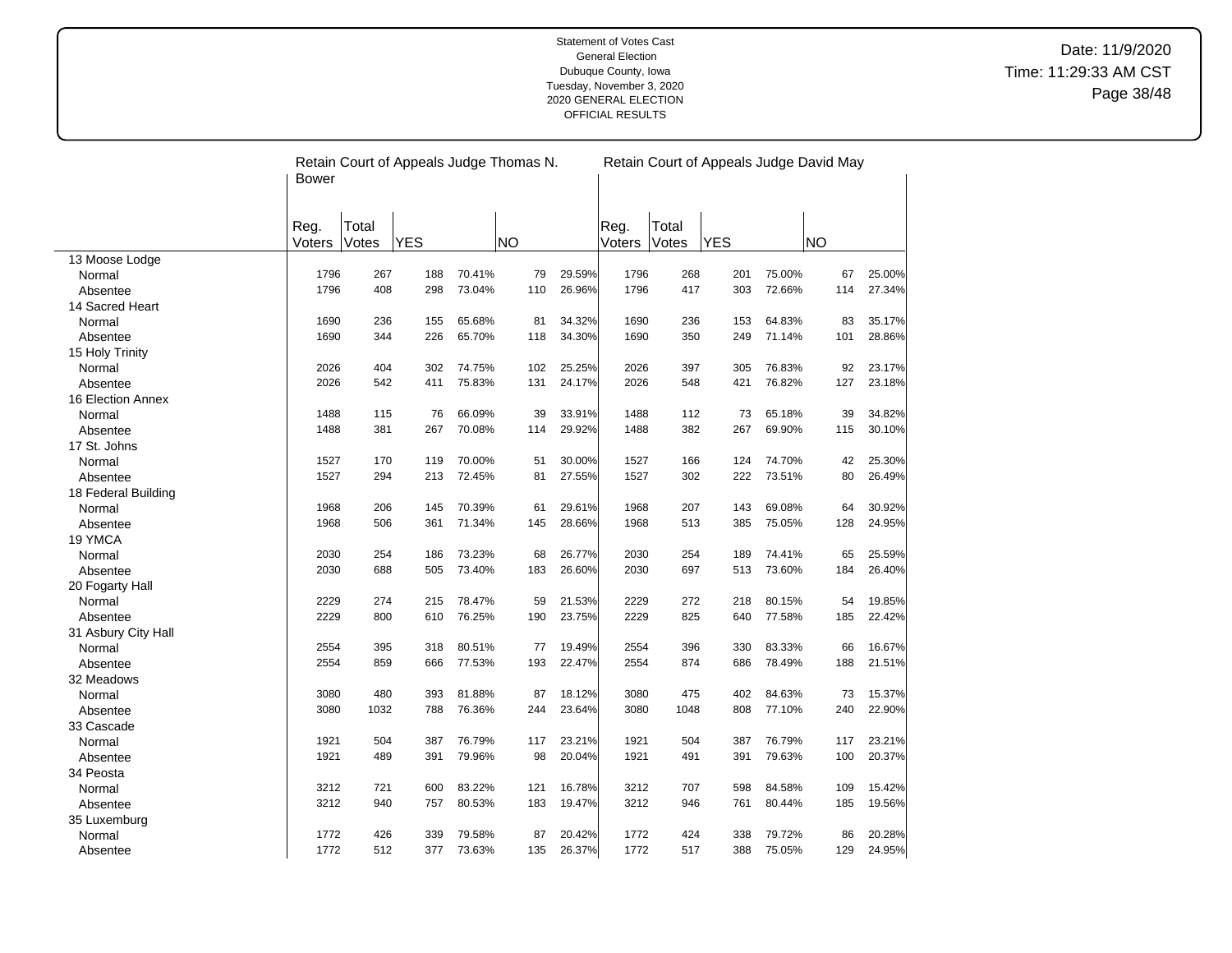|                      | <b>Bower</b>   |                | Retain Court of Appeals Judge Thomas N. |        |           |        | Retain Court of Appeals Judge David May |                |            |        |           |        |
|----------------------|----------------|----------------|-----------------------------------------|--------|-----------|--------|-----------------------------------------|----------------|------------|--------|-----------|--------|
|                      | Reg.<br>Voters | Total<br>Votes | <b>YES</b>                              |        | <b>NO</b> |        | Reg.<br>Voters                          | Total<br>Votes | <b>YES</b> |        | <b>NO</b> |        |
| 36 Hope Church       |                |                |                                         |        |           |        |                                         |                |            |        |           |        |
| Normal               | 2158           | 339            | 247                                     | 72.86% | 92        | 27.14% | 2158                                    | 350            | 255        | 72.86% | 95        | 27.14% |
| Absentee             | 2158           | 648            | 502                                     | 77.47% | 146       | 22.53% | 2158                                    | 641            | 494        | 77.07% | 147       | 22.93% |
| 37 DYV Social Center |                |                |                                         |        |           |        |                                         |                |            |        |           |        |
| Normal               | 862            | 191            | 146                                     | 76.44% | 45        | 23.56% | 862                                     | 188            | 144        | 76.60% | 44        | 23.40% |
| Absentee             | 862            | 241            | 183                                     | 75.93% | 58        | 24.07% | 862                                     | 243            | 183        | 75.31% | 60        | 24.69% |
| 38 DYV Social Center |                |                |                                         |        |           |        |                                         |                |            |        |           |        |
| Normal               | 904            | 242            | 187                                     | 77.27% | 55        | 22.73% | 904                                     | 238            | 183        | 76.89% | 55        | 23.11% |
| Absentee             | 904            | 239            | 191                                     | 79.92% | 48        | 20.08% | 904                                     | 240            | 190        | 79.17% | 50        | 20.83% |
| 39 Beckman/Theisens  |                |                |                                         |        |           |        |                                         |                |            |        |           |        |
| Normal               | 1964           | 424            | 344                                     | 81.13% | 80        | 18.87% | 1964                                    | 417            | 341        | 81.77% | 76        | 18.23% |
| Absentee             | 1964           | 596            | 489                                     | 82.05% | 107       | 17.95% | 1964                                    | 597            | 480        | 80.40% | 117       | 19.60% |
| 40 Farley            |                |                |                                         |        |           |        |                                         |                |            |        |           |        |
| Normal               | 1111           | 353            | 285                                     | 80.74% | 68        | 19.26% | 1111                                    | 358            | 291        | 81.28% | 67        | 18.72% |
| Absentee             | 1111           | 219            | 173                                     | 79.00% | 46        | 21.00% | 1111                                    | 220            | 171        | 77.73% | 49        | 22.27% |
| 41 Epworth           |                |                |                                         |        |           |        |                                         |                |            |        |           |        |
| Normal               | 2120           | 541            | 401                                     | 74.12% | 140       | 25.88% | 2120                                    | 544            | 413        | 75.92% | 131       | 24.08% |
| Absentee             | 2120           | 531            | 412                                     | 77.59% | 119       | 22.41% | 2120                                    | 527            | 413        | 78.37% | 114       | 21.63% |
| 42 Sherrill          |                |                |                                         |        |           |        |                                         |                |            |        |           |        |
| Normal               | 2259           | 431            | 335                                     | 77.73% | 96        | 22.27% | 2259                                    | 428            | 339        | 79.21% | 89        | 20.79% |
| Absentee             | 2259           | 598            | 456                                     | 76.25% | 142       | 23.75% | 2259                                    | 603            | 453        | 75.12% | 150       | 24.88% |
| 43 Key West          |                |                |                                         |        |           |        |                                         |                |            |        |           |        |
| Normal               | 2743           | 469            | 369                                     | 78.68% | 100       | 21.32% | 2743                                    | 471            | 371        | 78.77% | 100       | 21.23% |
| Absentee             | 2743           | 769            | 573                                     | 74.51% | 196       | 25.49% | 2743                                    | 765            | 591        | 77.25% | 174       | 22.75% |
| 44 Bernard           |                |                |                                         |        |           |        |                                         |                |            |        |           |        |
| Normal               | 469            | 123            | 90                                      | 73.17% | 33        | 26.83% | 469                                     | 121            | 91         | 75.21% | 30        | 24.79% |
| Absentee             | 469            | 99             | 79                                      | 79.80% | 20        | 20.20% | 469                                     | 100            | 82         | 82.00% | 18        | 18.00% |
| 45 Swiss Valley      |                |                |                                         |        |           |        |                                         |                |            |        |           |        |
| Normal               | 1838           | 310            | 228                                     | 73.55% | 82        | 26.45% | 1838                                    | 305            | 236        | 77.38% | 69        | 22.62% |
| Absentee             | 1838           | 532            | 417                                     | 78.38% | 115       | 21.62% | 1838                                    | 538            | 415        | 77.14% | 123       | 22.86% |
| Total                |                |                |                                         |        |           |        |                                         |                |            |        |           |        |
| Normal               | 72129          | 11587          | 8915                                    | 76.94% | 2672      | 23.06% | 72129                                   | 11569          | 9033       | 78.08% | 2536      | 21.92% |
| Absentee             | 72129          | 21139          | 16211                                   | 76.69% | 4928      | 23.31% | 72129                                   | 21391          | 16535      | 77.30% | 4856      | 22.70% |
| Total                | 72129          | 32726          | 25126                                   | 76.78% | 7600      | 23.22% | 72129                                   | 32960          | 25568      | 77.57% | 7392      | 22.43% |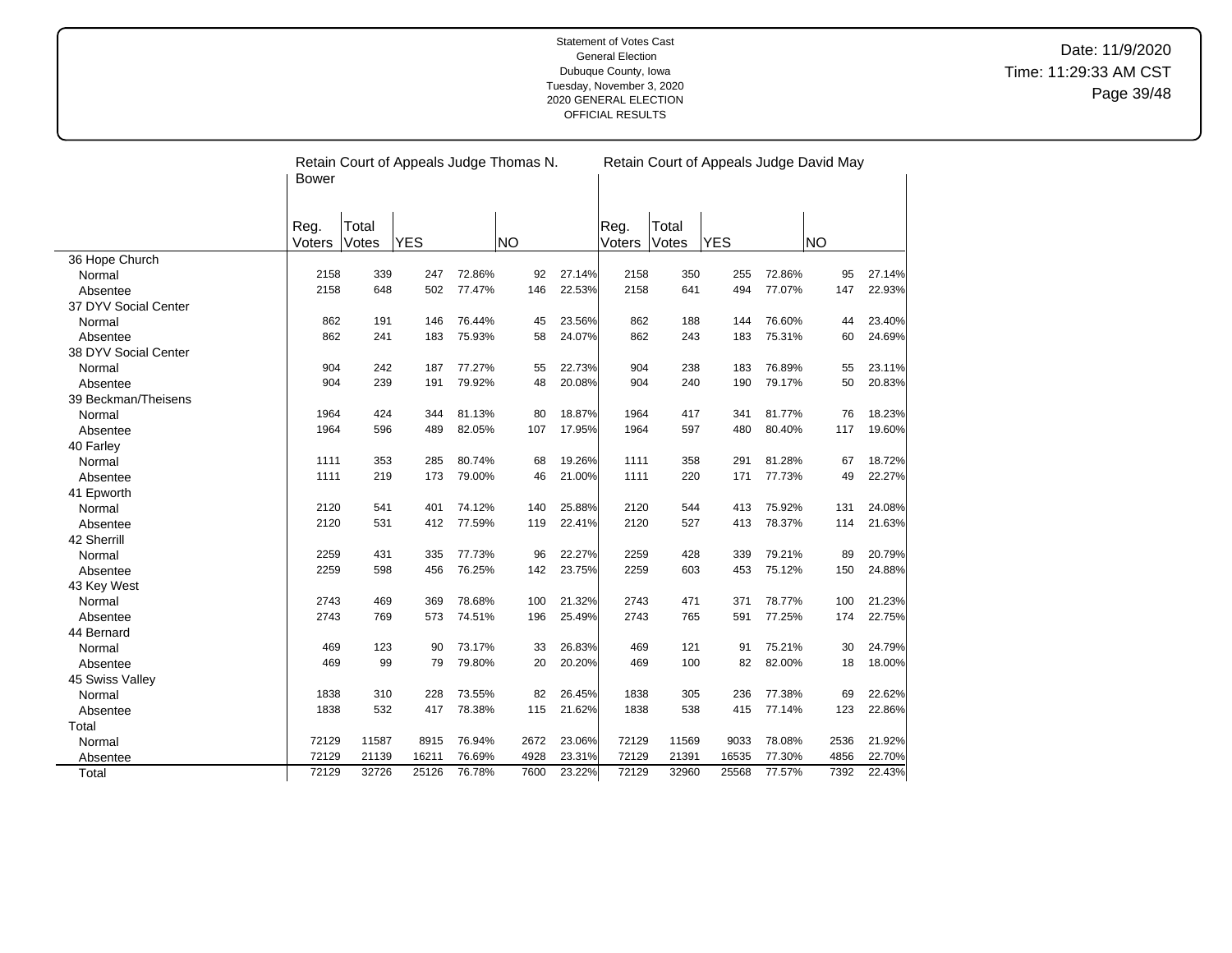|                      |                |                | Retain Dist. 1A Judge Alan Heavens |        |           |        | Retain Dist. 1A Associate Judge Stephanie C.<br>Rattenborg |                |            |        |     |        |  |
|----------------------|----------------|----------------|------------------------------------|--------|-----------|--------|------------------------------------------------------------|----------------|------------|--------|-----|--------|--|
|                      | Reg.<br>Voters | Total<br>Votes | <b>YES</b>                         |        | <b>NO</b> |        | Reg.<br>Voters                                             | Total<br>Votes | <b>YES</b> |        | NO  |        |  |
| Jurisdiction Wide    |                |                |                                    |        |           |        |                                                            |                |            |        |     |        |  |
| 1 Rockdale           |                |                |                                    |        |           |        |                                                            |                |            |        |     |        |  |
| Normal               | 2740           | 508            | 425                                | 83.66% | 83        | 16.34% | 2740                                                       | 509            | 417        | 81.93% | 92  | 18.07% |  |
| Absentee             | 2740           | 846            | 690                                | 81.56% | 156       | 18.44% | 2740                                                       | 848            | 686        | 80.90% | 162 | 19.10% |  |
| 2 Theisens           |                |                |                                    |        |           |        |                                                            |                |            |        |     |        |  |
| Normal               | 2557           | 281            | 239                                | 85.05% | 42        | 14.95% | 2557                                                       | 283            | 237        | 83.75% | 46  | 16.25% |  |
| Absentee             | 2557           | 979            | 808                                | 82.53% | 171       | 17.47% | 2557                                                       | 987            | 831        | 84.19% | 156 | 15.81% |  |
| 3 ARC                |                |                |                                    |        |           |        |                                                            |                |            |        |     |        |  |
| Normal               | 1581           | 199            | 159                                | 79.90% | 40        | 20.10% | 1581                                                       | 194            | 154        | 79.38% | 40  | 20.62% |  |
| Absentee             | 1581           | 514            | 399                                | 77.63% | 115       | 22.37% | 1581                                                       | 515            | 397        | 77.09% | 118 | 22.91% |  |
| 4 EMA                |                |                |                                    |        |           |        |                                                            |                |            |        |     |        |  |
| Normal               | 3028           | 341            | 285                                | 83.58% | 56        | 16.42% | 3028                                                       | 342            | 276        | 80.70% | 66  | 19.30% |  |
| Absentee             | 3028           | 1024           | 846                                | 82.62% | 178       | 17.38% | 3028                                                       | 1033           | 840        | 81.32% | 193 | 18.68% |  |
| 5 Arbor Oaks         |                |                |                                    |        |           |        |                                                            |                |            |        |     |        |  |
| Normal               | 2523           | 355            | 283                                | 79.72% | 72        | 20.28% | 2523                                                       | 353            | 280        | 79.32% | 73  | 20.68% |  |
| Absentee             | 2523           | 868            | 710                                | 81.80% | 158       | 18.20% | 2523                                                       | 870            | 717        | 82.41% | 153 | 17.59% |  |
| 6 Summit             |                |                |                                    |        |           |        |                                                            |                |            |        |     |        |  |
| Normal               | 2174           | 348            | 275                                | 79.02% | 73        | 20.98% | 2174                                                       | 348            | 274        | 78.74% | 74  | 21.26% |  |
| Absentee             | 2174           | 665            | 548                                | 82.41% | 117       | 17.59% | 2174                                                       | 668            | 531        | 79.49% | 137 | 20.51% |  |
| 7 St. Peter Lutheran |                |                |                                    |        |           |        |                                                            |                |            |        |     |        |  |
| Normal               | 2658           | 336            | 274                                | 81.55% | 62        | 18.45% | 2658                                                       | 337            | 268        | 79.53% | 69  | 20.47% |  |
| Absentee             | 2658           | 907            | 764                                | 84.23% | 143       | 15.77% | 2658                                                       | 892            | 750        | 84.08% | 142 | 15.92% |  |
| 8 Emmaus             |                |                |                                    |        |           |        |                                                            |                |            |        |     |        |  |
| Normal               | 1578           | 171            | 140                                | 81.87% | 31        | 18.13% | 1578                                                       | 172            | 138        | 80.23% | 34  | 19.77% |  |
| Absentee             | 1578           | 525            | 438                                | 83.43% | 87        | 16.57% | 1578                                                       | 514            | 431        | 83.85% | 83  | 16.15% |  |
| 9 Westminster        |                |                |                                    |        |           |        |                                                            |                |            |        |     |        |  |
| Normal               | 2412           | 246            | 207                                | 84.15% | 39        | 15.85% | 2412                                                       | 244            | 193        | 79.10% | 51  | 20.90% |  |
| Absentee             | 2412           | 575            | 475                                | 82.61% | 100       | 17.39% | 2412                                                       | 575            | 471        | 81.91% | 104 | 18.09% |  |
| 10 Westminster       |                |                |                                    |        |           |        |                                                            |                |            |        |     |        |  |
| Normal               | 2720           | 379            | 293                                | 77.31% | 86        | 22.69% | 2720                                                       | 382            | 286        | 74.87% | 96  | 25.13% |  |
| Absentee             | 2720           | 680            | 541                                | 79.56% | 139       | 20.44% | 2720                                                       | 681            | 537        | 78.85% | 144 | 21.15% |  |
| 11 UAW               |                |                |                                    |        |           |        |                                                            |                |            |        |     |        |  |
| Normal               | 2041           | 322            | 247                                | 76.71% | 75        | 23.29% | 2041                                                       | 331            | 259        | 78.25% | 72  | 21.75% |  |
| Absentee             | 2041           | 592            | 462                                | 78.04% | 130       | 21.96% | 2041                                                       | 599            | 463        | 77.30% | 136 | 22.70% |  |
| 12 Windsor           |                |                |                                    |        |           |        |                                                            |                |            |        |     |        |  |
| Normal               | 2396           | 293            | 238                                | 81.23% | 55        | 18.77% | 2396                                                       | 290            | 236        | 81.38% | 54  | 18.62% |  |
| Absentee             | 2396           | 775            | 643                                | 82.97% | 132       | 17.03% | 2396                                                       | 778            | 632        | 81.23% | 146 | 18.77% |  |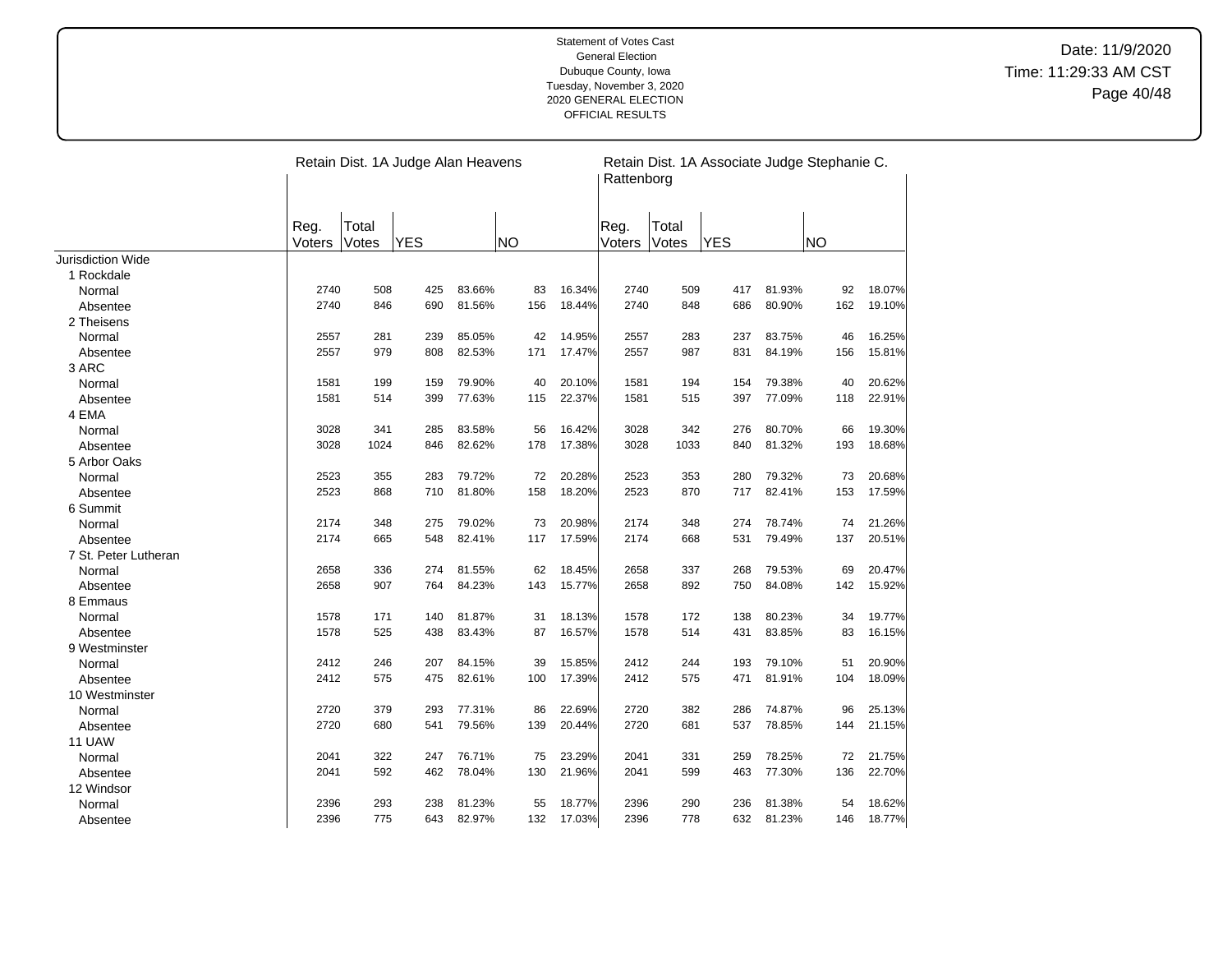|                        |        | Retain Dist. 1A Judge Alan Heavens |            |        |           |        |        |       | Retain Dist. 1A Associate Judge Stephanie C.<br>Rattenborg |        |           |        |  |  |
|------------------------|--------|------------------------------------|------------|--------|-----------|--------|--------|-------|------------------------------------------------------------|--------|-----------|--------|--|--|
|                        | Reg.   | Total                              |            |        |           |        | Reg.   | Total |                                                            |        |           |        |  |  |
|                        | Voters | Votes                              | <b>YES</b> |        | <b>NO</b> |        | Voters | Votes | <b>YES</b>                                                 |        | <b>NO</b> |        |  |  |
| 13 Moose Lodge         |        |                                    |            |        |           |        |        |       |                                                            |        |           |        |  |  |
| Normal                 | 1796   | 278                                | 208        | 74.82% | 70        | 25.18% | 1796   | 279   | 203                                                        | 72.76% | 76        | 27.24% |  |  |
| Absentee               | 1796   | 419                                | 333        | 79.47% | 86        | 20.53% | 1796   | 418   | 342                                                        | 81.82% | 76        | 18.18% |  |  |
| 14 Sacred Heart        |        |                                    |            |        |           |        |        |       |                                                            |        |           |        |  |  |
| Normal                 | 1690   | 235                                | 169        | 71.91% | 66        | 28.09% | 1690   | 237   | 170                                                        | 71.73% | 67        | 28.27% |  |  |
| Absentee               | 1690   | 358                                | 278        | 77.65% | 80        | 22.35% | 1690   | 361   | 279                                                        | 77.29% | 82        | 22.71% |  |  |
| 15 Holy Trinity        |        |                                    |            |        |           |        |        |       |                                                            |        |           |        |  |  |
| Normal                 | 2026   | 404                                | 328        | 81.19% | 76        | 18.81% | 2026   | 407   | 318                                                        | 78.13% | 89        | 21.87% |  |  |
| Absentee               | 2026   | 536                                | 416        | 77.61% | 120       | 22.39% | 2026   | 542   | 430                                                        | 79.34% | 112       | 20.66% |  |  |
| 16 Election Annex      |        |                                    |            |        |           |        |        |       |                                                            |        |           |        |  |  |
| Normal                 | 1488   | 118                                | 89         | 75.42% | 29        | 24.58% | 1488   | 121   | 95                                                         | 78.51% | 26        | 21.49% |  |  |
| Absentee               | 1488   | 378                                | 287        | 75.93% | 91        | 24.07% | 1488   | 385   | 290                                                        | 75.32% | 95        | 24.68% |  |  |
| 17 St. Johns           |        |                                    |            |        |           |        |        |       |                                                            |        |           |        |  |  |
| Normal                 | 1527   | 178                                | 130        | 73.03% | 48        | 26.97% | 1527   | 181   | 131                                                        | 72.38% | 50        | 27.62% |  |  |
| Absentee               | 1527   | 299                                | 232        | 77.59% | 67        | 22.41% | 1527   | 309   | 247                                                        | 79.94% | 62        | 20.06% |  |  |
| 18 Federal Building    |        |                                    |            |        |           |        |        |       |                                                            |        |           |        |  |  |
| Normal                 | 1968   | 208                                | 166        | 79.81% | 42        | 20.19% | 1968   | 210   | 168                                                        | 80.00% | 42        | 20.00% |  |  |
| Absentee               | 1968   | 518                                | 400        | 77.22% | 118       | 22.78% | 1968   | 521   | 399                                                        | 76.58% | 122       | 23.42% |  |  |
| 19 YMCA                |        |                                    |            |        |           |        |        |       |                                                            |        |           |        |  |  |
| Normal                 | 2030   | 254                                | 202        | 79.53% | 52        | 20.47% | 2030   | 255   | 201                                                        | 78.82% | 54        | 21.18% |  |  |
| Absentee               | 2030   | 681                                | 503        | 73.86% | 178       | 26.14% | 2030   | 684   | 539                                                        | 78.80% | 145       | 21.20% |  |  |
| 20 Fogarty Hall        |        |                                    |            |        |           |        |        |       |                                                            |        |           |        |  |  |
| Normal                 | 2229   | 272                                | 223        | 81.99% | 49        | 18.01% | 2229   | 268   | 221                                                        | 82.46% | 47        | 17.54% |  |  |
| Absentee               | 2229   | 807                                | 667        | 82.65% | 140       | 17.35% | 2229   | 802   | 658                                                        | 82.04% | 144       | 17.96% |  |  |
| 31 Asbury City Hall    |        |                                    |            |        |           |        |        |       |                                                            |        |           |        |  |  |
| Normal                 | 2554   | 396                                | 334        | 84.34% | 62        | 15.66% | 2554   | 395   | 322                                                        | 81.52% | 73        | 18.48% |  |  |
| Absentee               | 2554   | 876                                | 709        | 80.94% | 167       | 19.06% | 2554   | 868   | 679                                                        | 78.23% | 189       | 21.77% |  |  |
| 32 Meadows             |        |                                    |            |        |           |        |        |       |                                                            |        |           |        |  |  |
| Normal                 | 3080   | 479                                | 416        | 86.85% | 63        | 13.15% | 3080   | 472   | 401                                                        | 84.96% | 71        | 15.04% |  |  |
| Absentee               | 3080   | 1029                               | 816        | 79.30% | 213       | 20.70% | 3080   | 1032  | 818                                                        | 79.26% | 214       | 20.74% |  |  |
| 33 Cascade             |        |                                    |            |        |           |        |        |       |                                                            |        |           |        |  |  |
| Normal                 | 1921   | 521                                | 419        | 80.42% | 102       | 19.58% | 1921   | 509   | 401                                                        | 78.78% | 108       | 21.22% |  |  |
| Absentee               | 1921   | 498                                | 414        | 83.13% | 84        | 16.87% | 1921   | 487   | 405                                                        | 83.16% | 82        | 16.84% |  |  |
| 34 Peosta              |        |                                    |            |        |           |        |        |       |                                                            |        |           |        |  |  |
| Normal                 | 3212   | 729                                | 642        | 88.07% | 87        | 11.93% | 3212   | 727   | 624                                                        | 85.83% | 103       | 14.17% |  |  |
| Absentee               | 3212   | 954                                | 784        | 82.18% | 170       | 17.82% | 3212   | 932   | 763                                                        | 81.87% | 169       | 18.13% |  |  |
|                        |        |                                    |            |        |           |        |        |       |                                                            |        |           |        |  |  |
| 35 Luxemburg<br>Normal | 1772   | 447                                | 351        | 78.52% | 96        | 21.48% | 1772   | 431   | 338                                                        | 78.42% | 93        | 21.58% |  |  |
|                        | 1772   | 556                                | 432        | 77.70% | 124       | 22.30% | 1772   | 513   | 388                                                        | 75.63% | 125       | 24.37% |  |  |
| Absentee               |        |                                    |            |        |           |        |        |       |                                                            |        |           |        |  |  |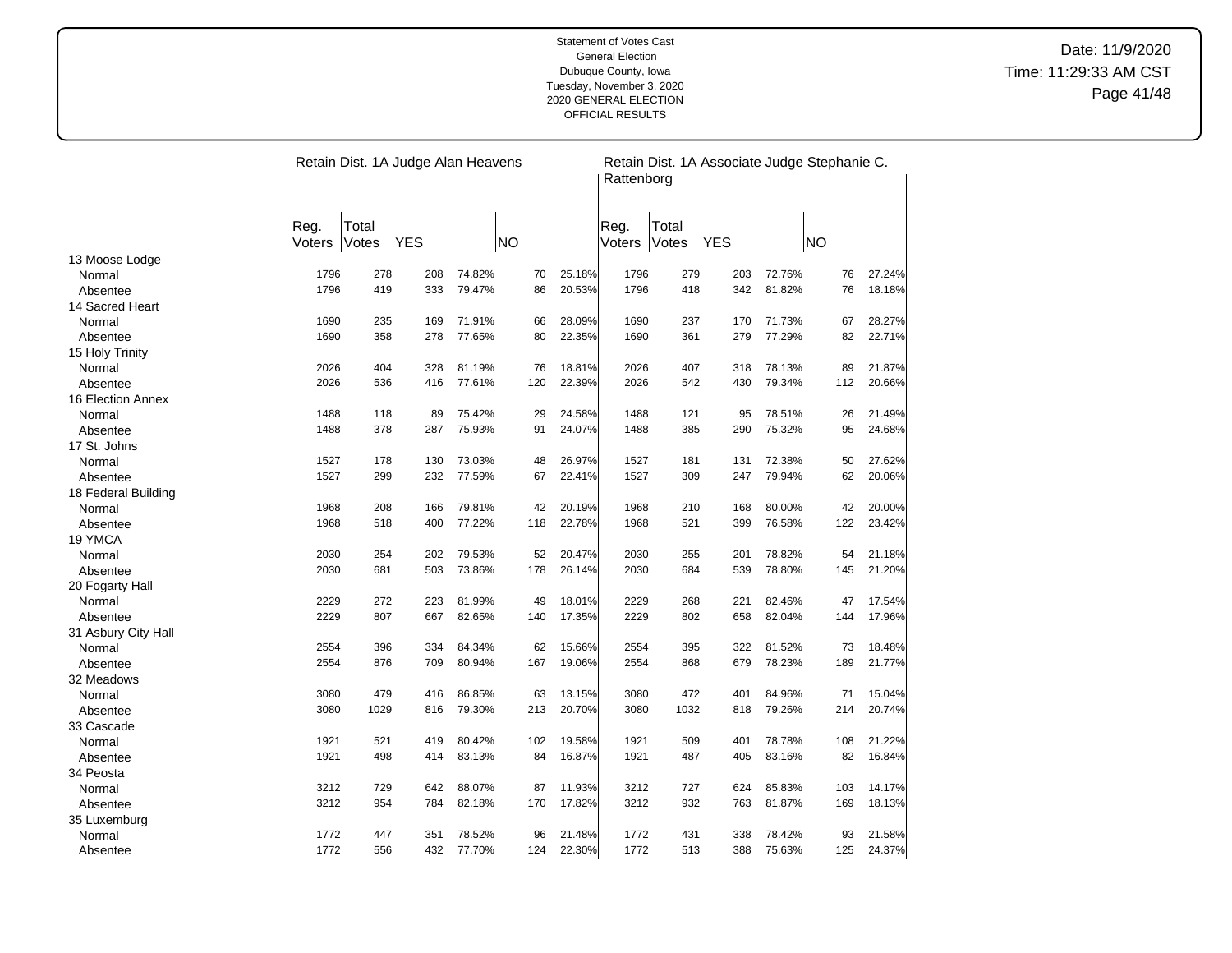|                      |                |                | Retain Dist. 1A Judge Alan Heavens |        |           |        | Rattenborg     |                | Retain Dist. 1A Associate Judge Stephanie C. |        |           |        |
|----------------------|----------------|----------------|------------------------------------|--------|-----------|--------|----------------|----------------|----------------------------------------------|--------|-----------|--------|
|                      | Reg.<br>Voters | Total<br>Votes | <b>YES</b>                         |        | <b>NO</b> |        | Reg.<br>Voters | Total<br>Votes | <b>YES</b>                                   |        | <b>NO</b> |        |
| 36 Hope Church       |                |                |                                    |        |           |        |                |                |                                              |        |           |        |
| Normal               | 2158           | 352            | 261                                | 74.15% | 91        | 25.85% | 2158           | 353            | 252                                          | 71.39% | 101       | 28.61% |
| Absentee             | 2158           | 629            | 504                                | 80.13% | 125       | 19.87% | 2158           | 640            | 505                                          | 78.91% | 135       | 21.09% |
| 37 DYV Social Center |                |                |                                    |        |           |        |                |                |                                              |        |           |        |
| Normal               | 862            | 223            | 181                                | 81.17% | 42        | 18.83% | 862            | 195            | 152                                          | 77.95% | 43        | 22.05% |
| Absentee             | 862            | 292            | 231                                | 79.11% | 61        | 20.89% | 862            | 247            | 192                                          | 77.73% | 55        | 22.27% |
| 38 DYV Social Center |                |                |                                    |        |           |        |                |                |                                              |        |           |        |
| Normal               | 904            | 253            | 197                                | 77.87% | 56        | 22.13% | 904            | 242            | 197                                          | 81.40% | 45        | 18.60% |
| Absentee             | 904            | 267            | 224                                | 83.90% | 43        | 16.10% | 904            | 246            | 199                                          | 80.89% | 47        | 19.11% |
| 39 Beckman/Theisens  |                |                |                                    |        |           |        |                |                |                                              |        |           |        |
| Normal               | 1964           | 474            | 399                                | 84.18% | 75        | 15.82% | 1964           | 425            | 360                                          | 84.71% | 65        | 15.29% |
| Absentee             | 1964           | 668            | 549                                | 82.19% | 119       | 17.81% | 1964           | 605            | 509                                          | 84.13% | 96        | 15.87% |
| 40 Farley            |                |                |                                    |        |           |        |                |                |                                              |        |           |        |
| Normal               | 1111           | 372            | 311                                | 83.60% | 61        | 16.40% | 1111           | 357            | 300                                          | 84.03% | 57        | 15.97% |
| Absentee             | 1111           | 232            | 180                                | 77.59% | 52        | 22.41% | 1111           | 227            | 177                                          | 77.97% | 50        | 22.03% |
| 41 Epworth           |                |                |                                    |        |           |        |                |                |                                              |        |           |        |
| Normal               | 2120           | 559            | 440                                | 78.71% | 119       | 21.29% | 2120           | 547            | 428                                          | 78.24% | 119       | 21.76% |
| Absentee             | 2120           | 541            | 441                                | 81.52% | 100       | 18.48% | 2120           | 528            | 415                                          | 78.60% | 113       | 21.40% |
| 42 Sherrill          |                |                |                                    |        |           |        |                |                |                                              |        |           |        |
| Normal               | 2259           | 448            | 368                                | 82.14% | 80        | 17.86% | 2259           | 440            | 345                                          | 78.41% | 95        | 21.59% |
| Absentee             | 2259           | 614            | 488                                | 79.48% | 126       | 20.52% | 2259           | 600            | 471                                          | 78.50% | 129       | 21.50% |
| 43 Key West          |                |                |                                    |        |           |        |                |                |                                              |        |           |        |
| Normal               | 2743           | 492            | 402                                | 81.71% | 90        | 18.29% | 2743           | 471            | 368                                          | 78.13% | 103       | 21.87% |
| Absentee             | 2743           | 773            | 610                                | 78.91% | 163       | 21.09% | 2743           | 774            | 610                                          | 78.81% | 164       | 21.19% |
| 44 Bernard           |                |                |                                    |        |           |        |                |                |                                              |        |           |        |
| Normal               | 469            | 128            | 100                                | 78.12% | 28        | 21.88% | 469            | 127            | 93                                           | 73.23% | 34        | 26.77% |
| Absentee             | 469            | 100            | 82                                 | 82.00% | 18        | 18.00% | 469            | 101            | 79                                           | 78.22% | 22        | 21.78% |
| 45 Swiss Valley      |                |                |                                    |        |           |        |                |                |                                              |        |           |        |
| Normal               | 1838           | 309            | 241                                | 77.99% | 68        | 22.01% | 1838           | 313            | 239                                          | 76.36% | 74        | 23.64% |
| Absentee             | 1838           | 544            | 435                                | 79.96% | 109       | 20.04% | 1838           | 543            | 422                                          | 77.72% | 121       | 22.28% |
| Total                |                |                |                                    |        |           |        |                |                |                                              |        |           |        |
| Normal               | 72129          | 11908          | 9642                               | 80.97% | 2266      | 19.03% | 72129          | 11747          | 9345                                         | 79.55% | 2402      | 20.45% |
| Absentee             | 72129          | 21519          | 17339                              | 80.58% | 4180      | 19.42% | 72129          | 21325          | 17102                                        | 80.20% | 4223      | 19.80% |
| Total                | 72129          | 33427          | 26981                              | 80.72% | 6446      | 19.28% | 72129          | 33072          | 26447                                        | 79.97% | 6625      | 20.03% |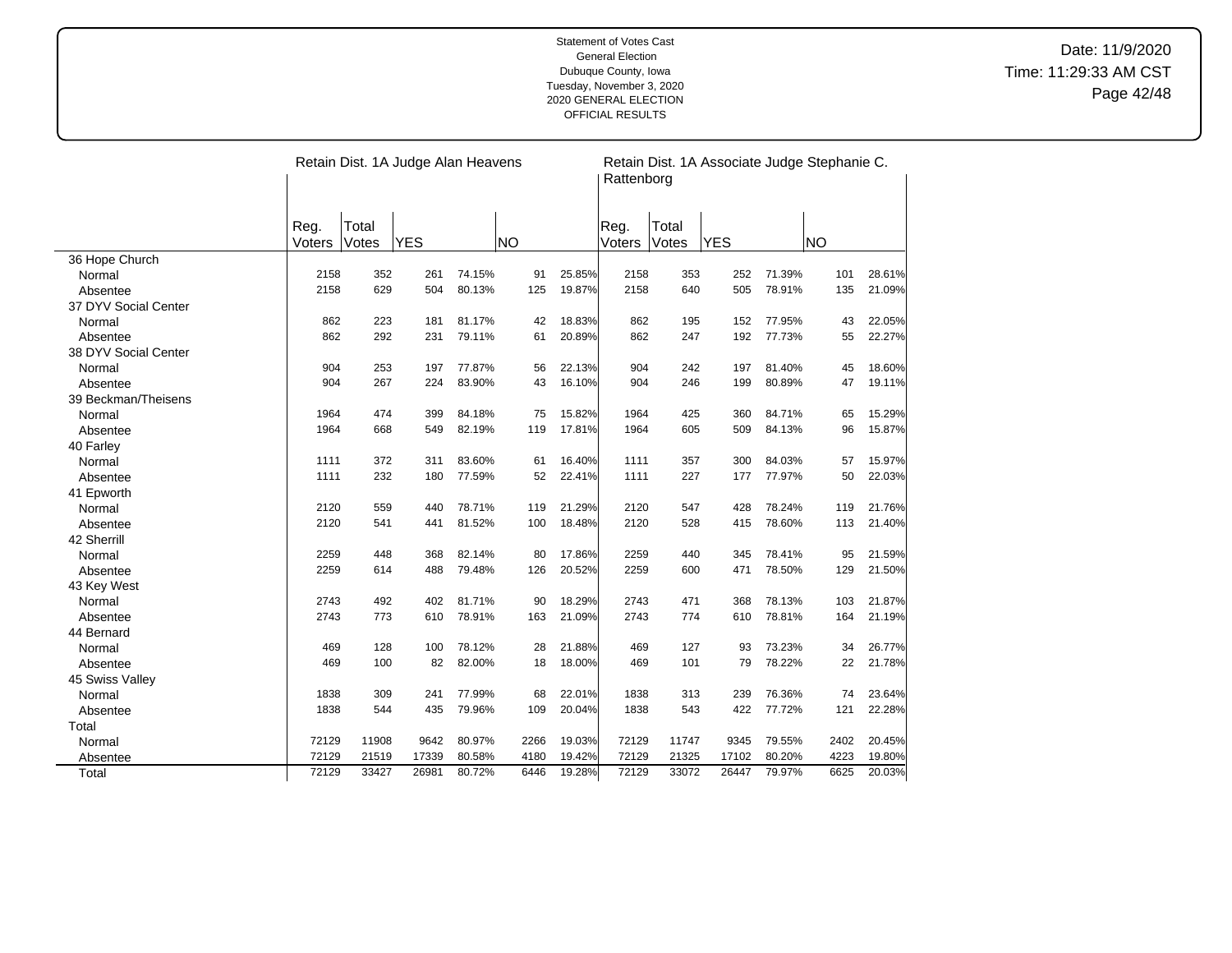|                      |        | Retain Dist. 1A Associate Judge Mark Hostager<br>Retain Dist. 1A Associate Juvenile Judge<br>Thomas J. Straka |            |        |           |        |        |       |            |        |           |        |
|----------------------|--------|---------------------------------------------------------------------------------------------------------------|------------|--------|-----------|--------|--------|-------|------------|--------|-----------|--------|
|                      | Reg.   | Total                                                                                                         |            |        |           |        | Reg.   | Total |            |        |           |        |
|                      | Voters | Votes                                                                                                         | <b>YES</b> |        | <b>NO</b> |        | Voters | Votes | <b>YES</b> |        | <b>NO</b> |        |
| Jurisdiction Wide    |        |                                                                                                               |            |        |           |        |        |       |            |        |           |        |
| 1 Rockdale           |        |                                                                                                               |            |        |           |        |        |       |            |        |           |        |
| Normal               | 2740   | 501                                                                                                           | 409        | 81.64% | 92        | 18.36% | 2740   | 541   | 468        | 86.51% | 73        | 13.49% |
| Absentee             | 2740   | 853                                                                                                           | 706        | 82.77% | 147       | 17.23% | 2740   | 906   | 782        | 86.31% | 124       | 13.69% |
| 2 Theisens           |        |                                                                                                               |            |        |           |        |        |       |            |        |           |        |
| Normal               | 2557   | 281                                                                                                           | 233        | 82.92% | 48        | 17.08% | 2557   | 295   | 255        | 86.44% | 40        | 13.56% |
| Absentee             | 2557   | 984                                                                                                           | 838        | 85.16% | 146       | 14.84% | 2557   | 1054  | 942        | 89.37% | 112       | 10.63% |
| 3 ARC                |        |                                                                                                               |            |        |           |        |        |       |            |        |           |        |
| Normal               | 1581   | 196                                                                                                           | 158        | 80.61% | 38        | 19.39% | 1581   | 214   | 176        | 82.24% | 38        | 17.76% |
| Absentee             | 1581   | 518                                                                                                           | 402        | 77.61% | 116       | 22.39% | 1581   | 545   | 448        | 82.20% | 97        | 17.80% |
| 4 EMA                |        |                                                                                                               |            |        |           |        |        |       |            |        |           |        |
| Normal               | 3028   | 330                                                                                                           | 264        | 80.00% | 66        | 20.00% | 3028   | 355   | 303        | 85.35% | 52        | 14.65% |
| Absentee             | 3028   | 1049                                                                                                          | 872        | 83.13% | 177       | 16.87% | 3028   | 1100  | 952        | 86.55% | 148       | 13.45% |
| 5 Arbor Oaks         |        |                                                                                                               |            |        |           |        |        |       |            |        |           |        |
| Normal               | 2523   | 358                                                                                                           | 270        | 75.42% | 88        | 24.58% | 2523   | 374   | 309        | 82.62% | 65        | 17.38% |
| Absentee             | 2523   | 879                                                                                                           | 722        | 82.14% | 157       | 17.86% | 2523   | 922   | 795        | 86.23% | 127       | 13.77% |
| 6 Summit             |        |                                                                                                               |            |        |           |        |        |       |            |        |           |        |
| Normal               | 2174   | 345                                                                                                           | 254        | 73.62% | 91        | 26.38% | 2174   | 364   | 305        | 83.79% | 59        | 16.21% |
| Absentee             | 2174   | 667                                                                                                           | 558        | 83.66% | 109       | 16.34% | 2174   | 698   | 626        | 89.68% | 72        | 10.32% |
| 7 St. Peter Lutheran |        |                                                                                                               |            |        |           |        |        |       |            |        |           |        |
| Normal               | 2658   | 337                                                                                                           | 266        | 78.93% | 71        | 21.07% | 2658   | 362   | 295        | 81.49% | 67        | 18.51% |
| Absentee             | 2658   | 902                                                                                                           | 750        | 83.15% | 152       | 16.85% | 2658   | 945   | 837        | 88.57% | 108       | 11.43% |
| 8 Emmaus             |        |                                                                                                               |            |        |           |        |        |       |            |        |           |        |
| Normal               | 1578   | 174                                                                                                           | 140        | 80.46% | 34        | 19.54% | 1578   | 180   | 154        | 85.56% | 26        | 14.44% |
| Absentee             | 1578   | 527                                                                                                           | 433        | 82.16% | 94        | 17.84% | 1578   | 558   | 491        | 87.99% | 67        | 12.01% |
| 9 Westminster        |        |                                                                                                               |            |        |           |        |        |       |            |        |           |        |
| Normal               | 2412   | 244                                                                                                           | 198        | 81.15% | 46        | 18.85% | 2412   | 254   | 215        | 84.65% | 39        | 15.35% |
| Absentee             | 2412   | 582                                                                                                           | 477        | 81.96% | 105       | 18.04% | 2412   | 617   | 534        | 86.55% | 83        | 13.45% |
| 10 Westminster       |        |                                                                                                               |            |        |           |        |        |       |            |        |           |        |
| Normal               | 2720   | 376                                                                                                           | 271        | 72.07% | 105       | 27.93% | 2720   | 406   | 330        | 81.28% | 76        | 18.72% |
| Absentee             | 2720   | 686                                                                                                           | 540        | 78.72% | 146       | 21.28% | 2720   | 719   | 605        | 84.14% | 114       | 15.86% |
| 11 UAW               |        |                                                                                                               |            |        |           |        |        |       |            |        |           |        |
| Normal               | 2041   | 325                                                                                                           | 246        | 75.69% | 79        | 24.31% | 2041   | 335   | 268        | 80.00% | 67        | 20.00% |
| Absentee             | 2041   | 600                                                                                                           | 464        | 77.33% | 136       | 22.67% | 2041   | 641   | 536        | 83.62% | 105       | 16.38% |
| 12 Windsor           |        |                                                                                                               |            |        |           |        |        |       |            |        |           |        |
| Normal               | 2396   | 291                                                                                                           | 232        | 79.73% | 59        | 20.27% | 2396   | 306   | 252        | 82.35% | 54        | 17.65% |
| Absentee             | 2396   | 772                                                                                                           | 623        | 80.70% | 149       | 19.30% | 2396   | 832   | 719        | 86.42% | 113       | 13.58% |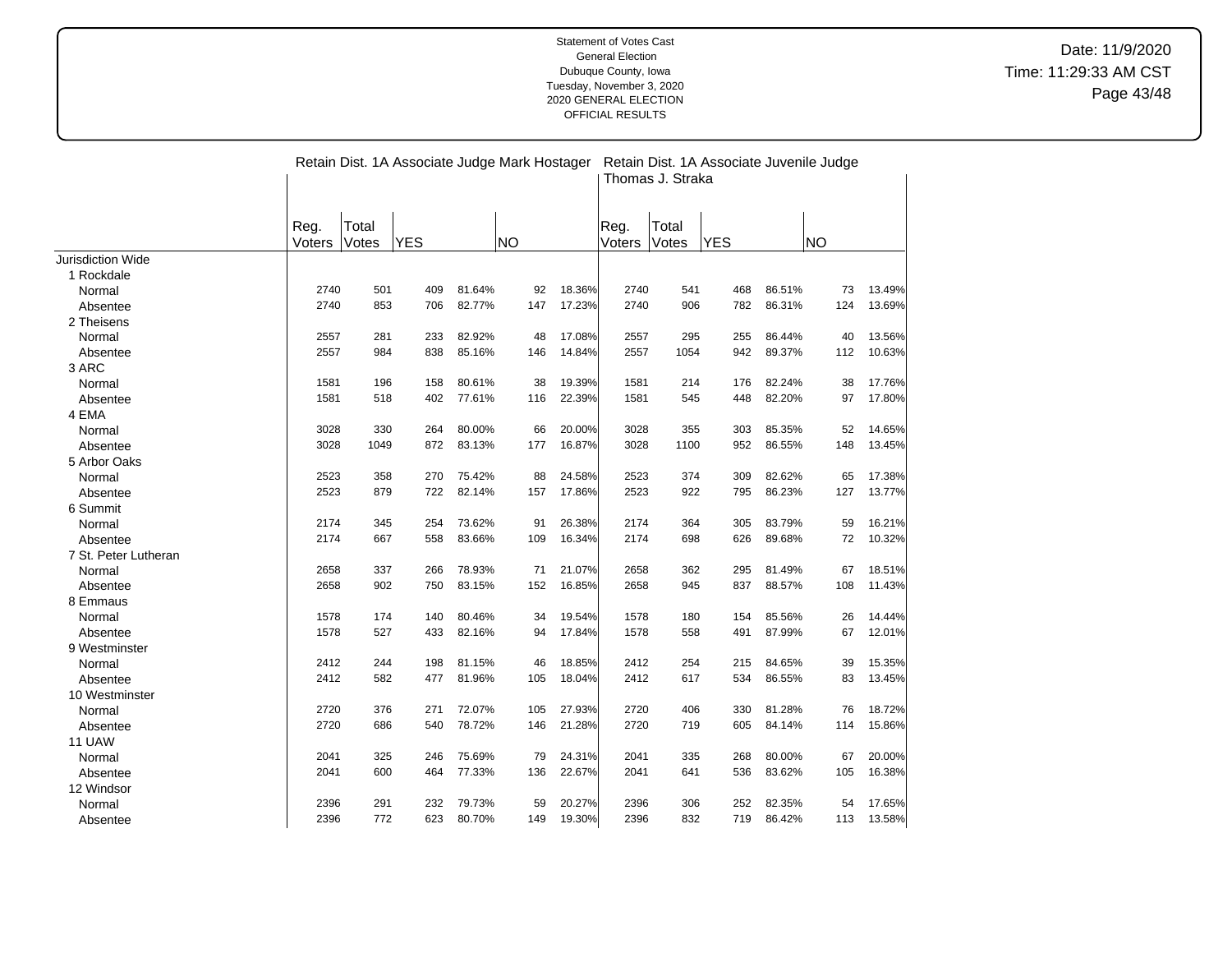|                     |                | Retain Dist. 1A Associate Judge Mark Hostager<br>Retain Dist. 1A Associate Juvenile Judge<br>Thomas J. Straka |            |        |           |        |                |                |            |        |           |        |
|---------------------|----------------|---------------------------------------------------------------------------------------------------------------|------------|--------|-----------|--------|----------------|----------------|------------|--------|-----------|--------|
|                     | Reg.<br>Voters | Total<br>Votes                                                                                                | <b>YES</b> |        | <b>NO</b> |        | Reg.<br>Voters | Total<br>Votes | <b>YES</b> |        | <b>NO</b> |        |
| 13 Moose Lodge      |                |                                                                                                               |            |        |           |        |                |                |            |        |           |        |
| Normal              | 1796           | 282                                                                                                           | 203        | 71.99% | 79        | 28.01% | 1796           | 293            | 225        | 76.79% | 68        | 23.21% |
| Absentee            | 1796           | 419                                                                                                           | 338        | 80.67% | 81        | 19.33% | 1796           | 427            | 366        | 85.71% | 61        | 14.29% |
| 14 Sacred Heart     |                |                                                                                                               |            |        |           |        |                |                |            |        |           |        |
| Normal              | 1690           | 235                                                                                                           | 161        | 68.51% | 74        | 31.49% | 1690           | 254            | 196        | 77.17% | 58        | 22.83% |
| Absentee            | 1690           | 358                                                                                                           | 256        | 71.51% | 102       | 28.49% | 1690           | 368            | 298        | 80.98% | 70        | 19.02% |
| 15 Holy Trinity     |                |                                                                                                               |            |        |           |        |                |                |            |        |           |        |
| Normal              | 2026           | 407                                                                                                           | 322        | 79.12% | 85        | 20.88% | 2026           | 427            | 350        | 81.97% | 77        | 18.03% |
| Absentee            | 2026           | 535                                                                                                           | 420        | 78.50% | 115       | 21.50% | 2026           | 575            | 492        | 85.57% | 83        | 14.43% |
| 16 Election Annex   |                |                                                                                                               |            |        |           |        |                |                |            |        |           |        |
| Normal              | 1488           | 119                                                                                                           | 77         | 64.71% | 42        | 35.29% | 1488           | 123            | 95         | 77.24% | 28        | 22.76% |
| Absentee            | 1488           | 375                                                                                                           | 273        | 72.80% | 102       | 27.20% | 1488           | 393            | 315        | 80.15% | 78        | 19.85% |
| 17 St. Johns        |                |                                                                                                               |            |        |           |        |                |                |            |        |           |        |
| Normal              | 1527           | 179                                                                                                           | 124        | 69.27% | 55        | 30.73% | 1527           | 186            | 137        | 73.66% | 49        | 26.34% |
| Absentee            | 1527           | 308                                                                                                           | 239        | 77.60% | 69        | 22.40% | 1527           | 317            | 263        | 82.97% | 54        | 17.03% |
| 18 Federal Building |                |                                                                                                               |            |        |           |        |                |                |            |        |           |        |
| Normal              | 1968           | 203                                                                                                           | 145        | 71.43% | 58        | 28.57% | 1968           | 210            | 168        | 80.00% | 42        | 20.00% |
| Absentee            | 1968           | 515                                                                                                           | 379        | 73.59% | 136       | 26.41% | 1968           | 542            | 439        | 81.00% | 103       | 19.00% |
| 19 YMCA             |                |                                                                                                               |            |        |           |        |                |                |            |        |           |        |
| Normal              | 2030           | 253                                                                                                           | 196        | 77.47% | 57        | 22.53% | 2030           | 265            | 215        | 81.13% | 50        | 18.87% |
| Absentee            | 2030           | 696                                                                                                           | 547        | 78.59% | 149       | 21.41% | 2030           | 721            | 611        | 84.74% | 110       | 15.26% |
| 20 Fogarty Hall     |                |                                                                                                               |            |        |           |        |                |                |            |        |           |        |
| Normal              | 2229           | 280                                                                                                           | 221        | 78.93% | 59        | 21.07% | 2229           | 301            | 261        | 86.71% | 40        | 13.29% |
| Absentee            | 2229           | 815                                                                                                           | 674        | 82.70% | 141       | 17.30% | 2229           | 848            | 738        | 87.03% | 110       | 12.97% |
| 31 Asbury City Hall |                |                                                                                                               |            |        |           |        |                |                |            |        |           |        |
| Normal              | 2554           | 398                                                                                                           | 325        | 81.66% | 73        | 18.34% | 2554           | 434            | 375        | 86.41% | 59        | 13.59% |
| Absentee            | 2554           | 876                                                                                                           | 720        | 82.19% | 156       | 17.81% | 2554           | 939            | 822        | 87.54% | 117       | 12.46% |
| 32 Meadows          |                |                                                                                                               |            |        |           |        |                |                |            |        |           |        |
| Normal              | 3080           | 478                                                                                                           | 403        | 84.31% | 75        | 15.69% | 3080           | 523            | 459        | 87.76% | 64        | 12.24% |
| Absentee            | 3080           | 1048                                                                                                          | 854        | 81.49% | 194       | 18.51% | 3080           | 1101           | 949        | 86.19% | 152       | 13.81% |
| 33 Cascade          |                |                                                                                                               |            |        |           |        |                |                |            |        |           |        |
| Normal              | 1921           | 511                                                                                                           | 395        | 77.30% | 116       | 22.70% | 1921           | 534            | 443        | 82.96% | 91        | 17.04% |
| Absentee            | 1921           | 484                                                                                                           | 398        | 82.23% | 86        | 17.77% | 1921           | 497            | 429        | 86.32% | 68        | 13.68% |
| 34 Peosta           |                |                                                                                                               |            |        |           |        |                |                |            |        |           |        |
| Normal              | 3212           | 717                                                                                                           | 590        | 82.29% | 127       | 17.71% | 3212           | 816            | 743        | 91.05% | 73        | 8.95%  |
|                     | 3212           | 952                                                                                                           | 792        | 83.19% | 160       | 16.81% | 3212           | 1077           | 964        | 89.51% | 113       | 10.49% |
| Absentee            |                |                                                                                                               |            |        |           |        |                |                |            |        |           |        |
| 35 Luxemburg        | 1772           | 428                                                                                                           | 334        | 78.04% | 94        | 21.96% | 1772           | 431            | 362        | 83.99% | 69        | 16.01% |
| Normal              | 1772           | 513                                                                                                           | 389        | 75.83% | 124       | 24.17% | 1772           | 549            | 450        | 81.97% | 99        | 18.03% |
| Absentee            |                |                                                                                                               |            |        |           |        |                |                |            |        |           |        |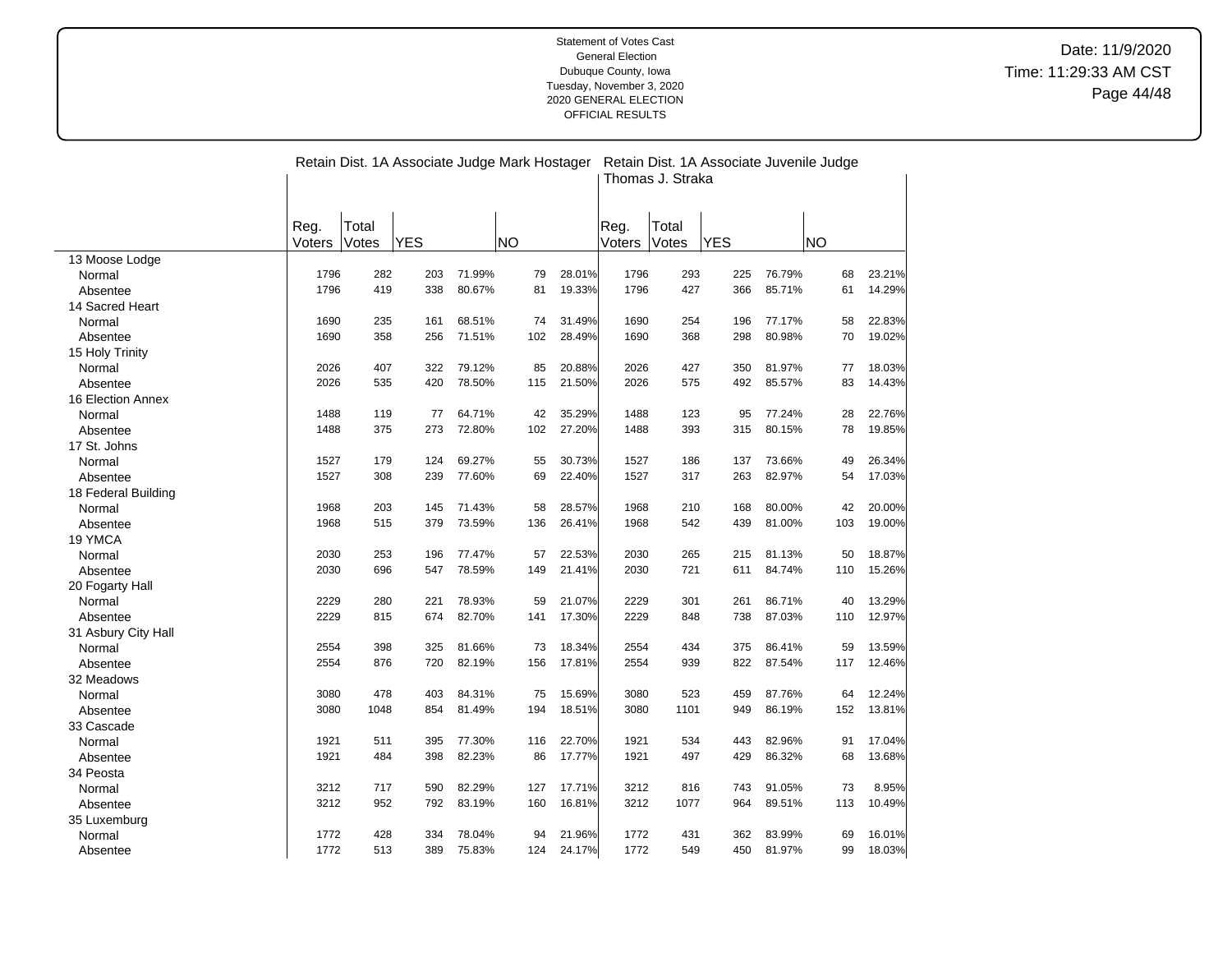|                      |                | Retain Dist. 1A Associate Judge Mark Hostager<br>Retain Dist. 1A Associate Juvenile Judge<br>Thomas J. Straka |            |        |           |        |                |                |            |        |           |        |
|----------------------|----------------|---------------------------------------------------------------------------------------------------------------|------------|--------|-----------|--------|----------------|----------------|------------|--------|-----------|--------|
|                      | Reg.<br>Voters | Total<br>Votes                                                                                                | <b>YES</b> |        | <b>NO</b> |        | Reg.<br>Voters | Total<br>Votes | <b>YES</b> |        | <b>NO</b> |        |
| 36 Hope Church       |                |                                                                                                               |            |        |           |        |                |                |            |        |           |        |
| Normal               | 2158           | 360                                                                                                           | 273        | 75.83% | 87        | 24.17% | 2158           | 386            | 307        | 79.53% | 79        | 20.47% |
| Absentee             | 2158           | 663                                                                                                           | 546        | 82.35% | 117       | 17.65% | 2158           | 672            | 574        | 85.42% | 98        | 14.58% |
| 37 DYV Social Center |                |                                                                                                               |            |        |           |        |                |                |            |        |           |        |
| Normal               | 862            | 189                                                                                                           | 149        | 78.84% | 40        | 21.16% | 862            | 202            | 171        | 84.65% | 31        | 15.35% |
| Absentee             | 862            | 238                                                                                                           | 177        | 74.37% | 61        | 25.63% | 862            | 255            | 205        | 80.39% | 50        | 19.61% |
| 38 DYV Social Center |                |                                                                                                               |            |        |           |        |                |                |            |        |           |        |
| Normal               | 904            | 238                                                                                                           | 191        | 80.25% | 47        | 19.75% | 904            | 249            | 212        | 85.14% | 37        | 14.86% |
| Absentee             | 904            | 242                                                                                                           | 200        | 82.64% | 42        | 17.36% | 904            | 245            | 212        | 86.53% | 33        | 13.47% |
| 39 Beckman/Theisens  |                |                                                                                                               |            |        |           |        |                |                |            |        |           |        |
| Normal               | 1964           | 420                                                                                                           | 345        | 82.14% | 75        | 17.86% | 1964           | 439            | 385        | 87.70% | 54        | 12.30% |
| Absentee             | 1964           | 610                                                                                                           | 505        | 82.79% | 105       | 17.21% | 1964           | 618            | 528        | 85.44% | 90        | 14.56% |
| 40 Farley            |                |                                                                                                               |            |        |           |        |                |                |            |        |           |        |
| Normal               | 1111           | 357                                                                                                           | 282        | 78.99% | 75        | 21.01% | 1111           | 388            | 330        | 85.05% | 58        | 14.95% |
| Absentee             | 1111           | 225                                                                                                           | 176        | 78.22% | 49        | 21.78% | 1111           | 245            | 213        | 86.94% | 32        | 13.06% |
| 41 Epworth           |                |                                                                                                               |            |        |           |        |                |                |            |        |           |        |
| Normal               | 2120           | 548                                                                                                           | 397        | 72.45% | 151       | 27.55% | 2120           | 596            | 490        | 82.21% | 106       | 17.79% |
| Absentee             | 2120           | 521                                                                                                           | 409        | 78.50% | 112       | 21.50% | 2120           | 563            | 487        | 86.50% | 76        | 13.50% |
| 42 Sherrill          |                |                                                                                                               |            |        |           |        |                |                |            |        |           |        |
| Normal               | 2259           | 448                                                                                                           | 368        | 82.14% | 80        | 17.86% | 2259           | 480            | 391        | 81.46% | 89        | 18.54% |
| Absentee             | 2259           | 639                                                                                                           | 515        | 80.59% | 124       | 19.41% | 2259           | 652            | 555        | 85.12% | 97        | 14.88% |
| 43 Key West          |                |                                                                                                               |            |        |           |        |                |                |            |        |           |        |
| Normal               | 2743           | 481                                                                                                           | 384        | 79.83% | 97        | 20.17% | 2743           | 521            | 431        | 82.73% | 90        | 17.27% |
| Absentee             | 2743           | 784                                                                                                           | 618        | 78.83% | 166       | 21.17% | 2743           | 836            | 724        | 86.60% | 112       | 13.40% |
| 44 Bernard           |                |                                                                                                               |            |        |           |        |                |                |            |        |           |        |
| Normal               | 469            | 123                                                                                                           | 94         | 76.42% | 29        | 23.58% | 469            | 136            | 105        | 77.21% | 31        | 22.79% |
| Absentee             | 469            | 103                                                                                                           | 86         | 83.50% | 17        | 16.50% | 469            | 106            | 91         | 85.85% | 15        | 14.15% |
| 45 Swiss Valley      |                |                                                                                                               |            |        |           |        |                |                |            |        |           |        |
| Normal               | 1838           | 307                                                                                                           | 236        | 76.87% | 71        | 23.13% | 1838           | 346            | 285        | 82.37% | 61        | 17.63% |
| Absentee             | 1838           | 550                                                                                                           | 433        | 78.73% | 117       | 21.27% | 1838           | 584            | 502        | 85.96% | 82        | 14.04% |
| Total                |                |                                                                                                               |            |        |           |        |                |                |            |        |           |        |
| Normal               | 72129          | 11719                                                                                                         | 9156       | 78.13% | 2563      | 21.87% | 72129          | 12526          | 10466      | 83.55% | 2060      | 16.45% |
| Absentee             | 72129          | 21488                                                                                                         | 17329      | 80.65% | 4159      | 19.35% | 72129          | 22667          | 19494      | 86.00% | 3173      | 14.00% |
| Total                | 72129          | 33207                                                                                                         | 26485      | 79.76% | 6722      | 20.24% | 72129          | 35193          | 29960      | 85.13% | 5233      | 14.87% |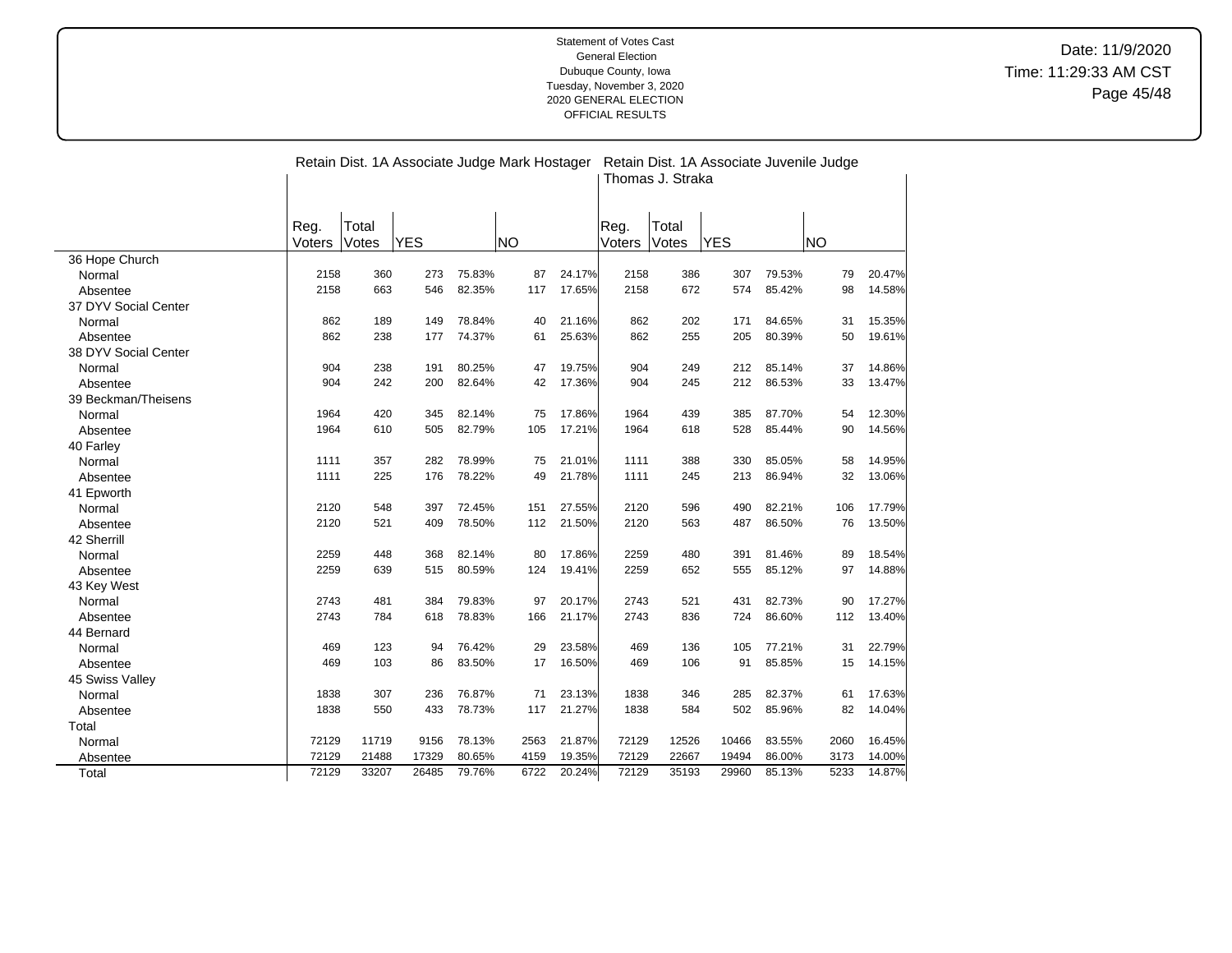Date: 11/9/2020 Time: 11:29:33 AM CST Page 46/48

Public Measure 1  $\mathbf{L}$ 

|                      | Reg.   | Total |     |        |           |        |
|----------------------|--------|-------|-----|--------|-----------|--------|
|                      | Voters | Votes | YES |        | <b>NO</b> |        |
| Jurisdiction Wide    |        |       |     |        |           |        |
| 1 Rockdale           |        |       |     |        |           |        |
| Normal               | 2740   | 645   | 204 | 31.63% | 441       | 68.37% |
| Absentee             | 2740   | 1133  | 329 | 29.04% | 804       | 70.96% |
| 2 Theisens           |        |       |     |        |           |        |
| Normal               | 2557   | 366   | 98  | 26.78% | 268       | 73.22% |
| Absentee             | 2557   | 1255  | 375 | 29.88% | 880       | 70.12% |
| 3 ARC                |        |       |     |        |           |        |
| Normal               | 1581   | 253   | 82  | 32.41% | 171       | 67.59% |
| Absentee             | 1581   | 635   | 189 | 29.76% | 446       | 70.24% |
| 4 EMA                |        |       |     |        |           |        |
| Normal               | 3028   | 416   | 120 | 28.85% | 296       | 71.15% |
| Absentee             | 3028   | 1351  | 445 | 32.94% | 906       | 67.06% |
| 5 Arbor Oaks         |        |       |     |        |           |        |
| Normal               | 2523   | 471   | 132 | 28.03% | 339       | 71.97% |
| Absentee             | 2523   | 1095  | 352 | 32.15% | 743       | 67.85% |
| 6 Summit             |        |       |     |        |           |        |
| Normal               | 2174   | 473   | 148 | 31.29% | 325       | 68.71% |
| Absentee             | 2174   | 897   | 283 | 31.55% | 614       | 68.45% |
| 7 St. Peter Lutheran |        |       |     |        |           |        |
| Normal               | 2658   | 436   | 131 | 30.05% | 305       | 69.95% |
| Absentee             | 2658   | 1157  | 382 | 33.02% | 775       | 66.98% |
| 8 Emmaus             |        |       |     |        |           |        |
| Normal               | 1578   | 227   | 73  | 32.16% | 154       | 67.84% |
| Absentee             | 1578   | 673   | 213 | 31.65% | 460       | 68.35% |
| 9 Westminster        |        |       |     |        |           |        |
| Normal               | 2412   | 312   | 138 | 44.23% | 174       | 55.77% |
| Absentee             | 2412   | 731   | 285 | 38.99% | 446       | 61.01% |
| 10 Westminster       |        |       |     |        |           |        |
| Normal               | 2720   | 468   | 181 | 38.68% | 287       | 61.32% |
| Absentee             | 2720   | 880   | 282 | 32.05% | 598       | 67.95% |
| 11 UAW               |        |       |     |        |           |        |
| Normal               | 2041   | 410   | 134 | 32.68% | 276       | 67.32% |
| Absentee             | 2041   | 751   | 245 | 32.62% | 506       | 67.38% |
| 12 Windsor           |        |       |     |        |           |        |
| Normal               | 2396   | 376   | 112 | 29.79% | 264       | 70.21% |
| Absentee             | 2396   | 1010  | 327 | 32.38% | 683       | 67.62% |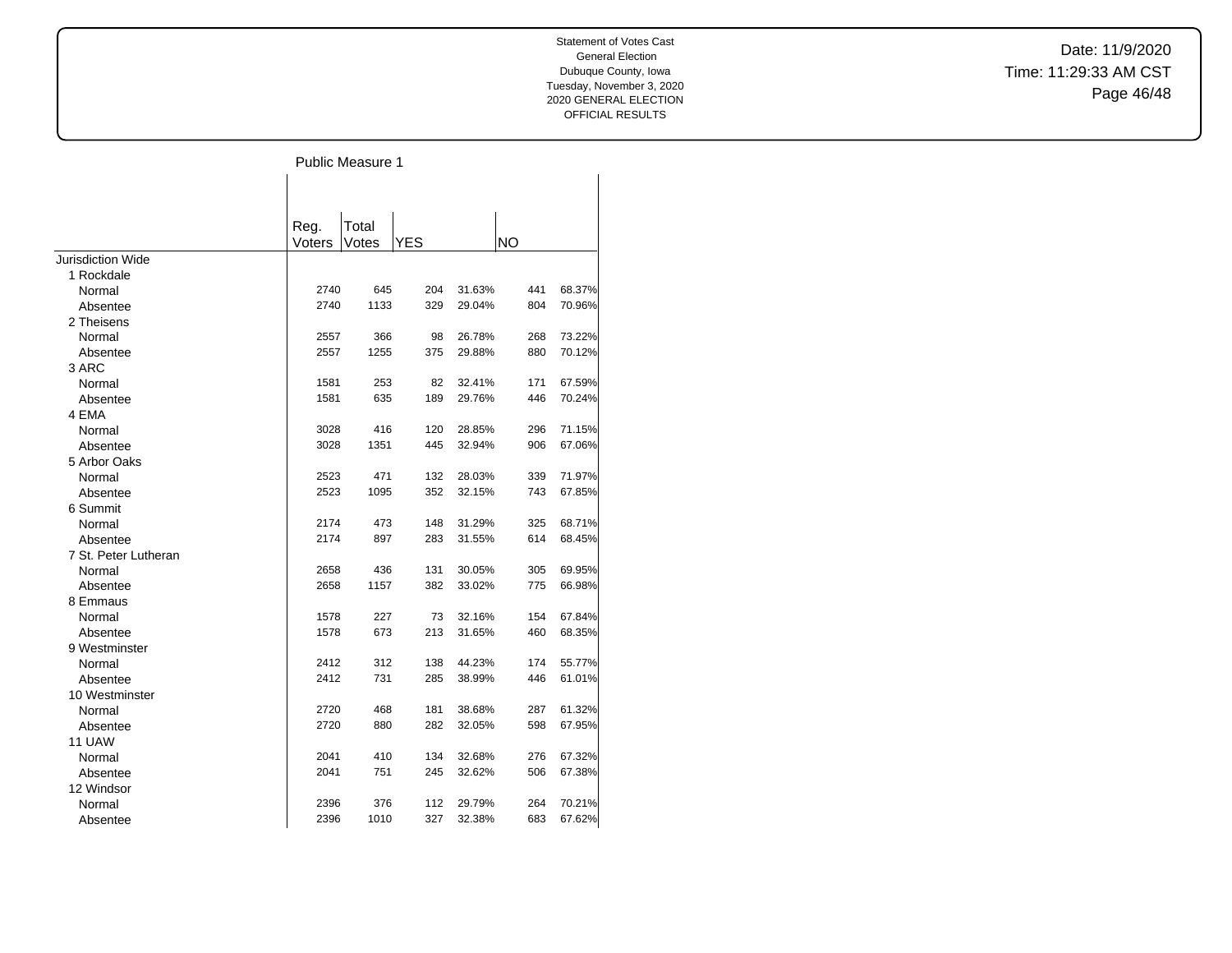Date: 11/9/2020 Time: 11:29:33 AM CST Page 47/48

# Public Measure 1

|                     |                | Total |            |        |           |        |
|---------------------|----------------|-------|------------|--------|-----------|--------|
|                     | Reg.<br>Voters | Votes | <b>YES</b> |        | <b>NO</b> |        |
| 13 Moose Lodge      |                |       |            |        |           |        |
| Normal              | 1796           | 353   | 103        | 29.18% | 250       | 70.82% |
| Absentee            | 1796           | 520   | 197        | 37.88% | 323       | 62.12% |
| 14 Sacred Heart     |                |       |            |        |           |        |
| Normal              | 1690           | 292   | 103        | 35.27% | 189       | 64.73% |
| Absentee            | 1690           | 411   | 182        | 44.28% | 229       | 55.72% |
| 15 Holy Trinity     |                |       |            |        |           |        |
| Normal              | 2026           | 486   | 182        | 37.45% | 304       | 62.55% |
| Absentee            | 2026           | 694   | 237        | 34.15% | 457       | 65.85% |
| 16 Election Annex   |                |       |            |        |           |        |
| Normal              | 1488           | 147   | 73         | 49.66% | 74        | 50.34% |
| Absentee            | 1488           | 475   | 212        | 44.63% | 263       | 55.37% |
| 17 St. Johns        |                |       |            |        |           |        |
| Normal              | 1527           | 221   | 110        | 49.77% | 111       | 50.23% |
| Absentee            | 1527           | 371   | 167        | 45.01% | 204       | 54.99% |
| 18 Federal Building |                |       |            |        |           |        |
| Normal              | 1968           | 262   | 118        | 45.04% | 144       | 54.96% |
| Absentee            | 1968           | 649   | 284        | 43.76% | 365       | 56.24% |
| 19 YMCA             |                |       |            |        |           |        |
| Normal              | 2030           | 328   | 118        | 35.98% | 210       | 64.02% |
| Absentee            | 2030           | 859   | 309        | 35.97% | 550       | 64.03% |
| 20 Fogarty Hall     |                |       |            |        |           |        |
| Normal              | 2229           | 366   | 109        | 29.78% | 257       | 70.22% |
| Absentee            | 2229           | 1013  | 312        | 30.80% | 701       | 69.20% |
| 31 Asbury City Hall |                |       |            |        |           |        |
| Normal              | 2554           | 508   | 160        | 31.50% | 348       | 68.50% |
| Absentee            | 2554           | 1104  | 390        | 35.33% | 714       | 64.67% |
| 32 Meadows          |                |       |            |        |           |        |
| Normal              | 3080           | 683   | 166        | 24.30% | 517       | 75.70% |
| Absentee            | 3080           | 1369  | 391        | 28.56% | 978       | 71.44% |
| 33 Cascade          |                |       |            |        |           |        |
| Normal              | 1921           | 653   | 144        | 22.05% | 509       | 77.95% |
| Absentee            | 1921           | 622   | 192        | 30.87% | 430       | 69.13% |
| 34 Peosta           |                |       |            |        |           |        |
| Normal              | 3212           | 914   | 224        | 24.51% | 690       | 75.49% |
| Absentee            | 3212           | 1205  | 342        | 28.38% | 863       | 71.62% |
| 35 Luxemburg        |                |       |            |        |           |        |
| Normal              | 1772           | 516   | 118        | 22.87% | 398       | 77.13% |
| Absentee            | 1772           | 657   | 136        | 20.70% | 521       | 79.30% |